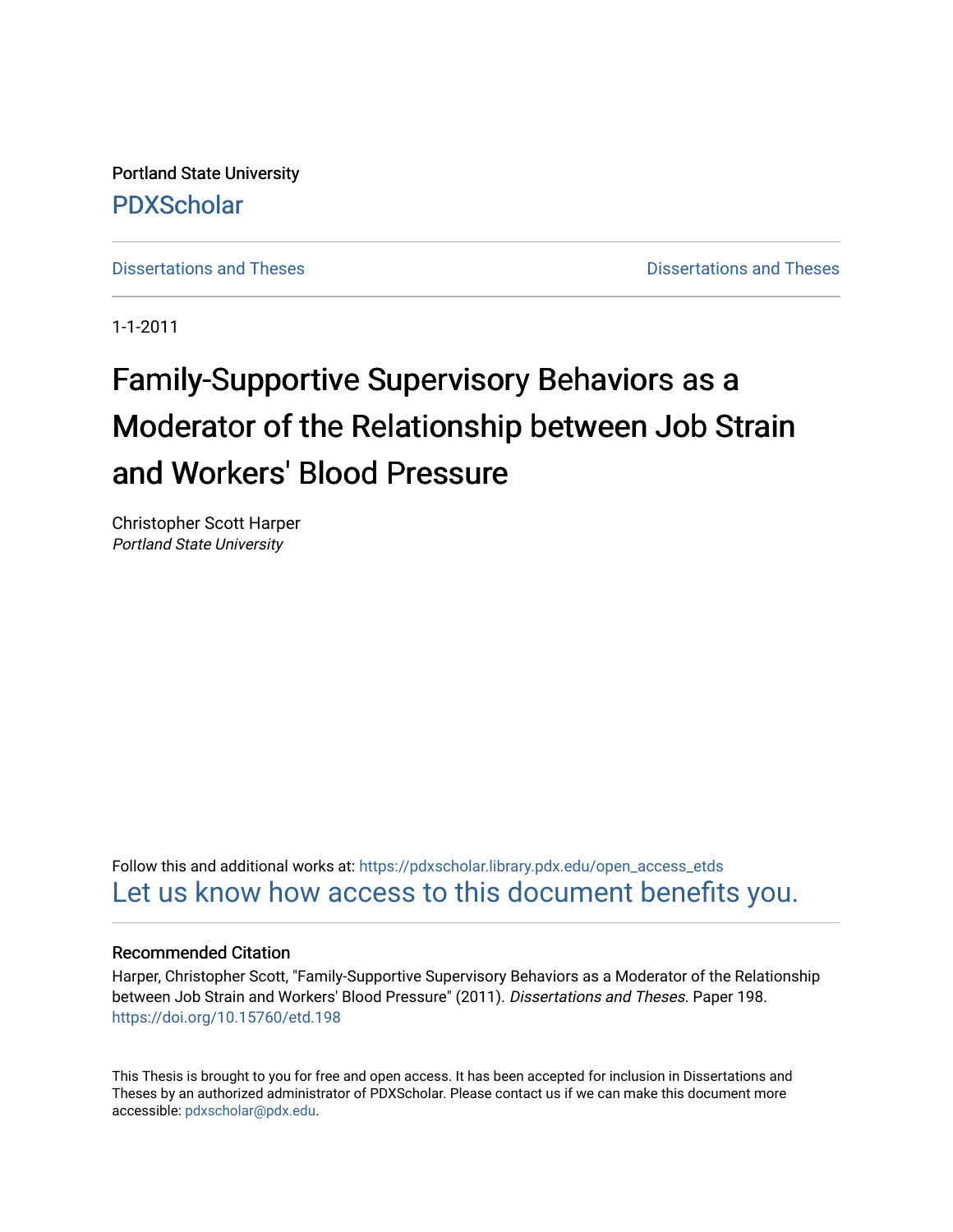Family-Supportive Supervisory Behaviors as a Moderator of the Relationship between

Job Strain and Workers" Blood Pressure

by

Christopher Scott Harper

A thesis submitted in partial fulfillment of the requirements for the degree of

> Master of Science in Psychology

Thesis Committee: Leslie B. Hammer, Chair Todd Bodner Robert Roeser

Portland State University ©2011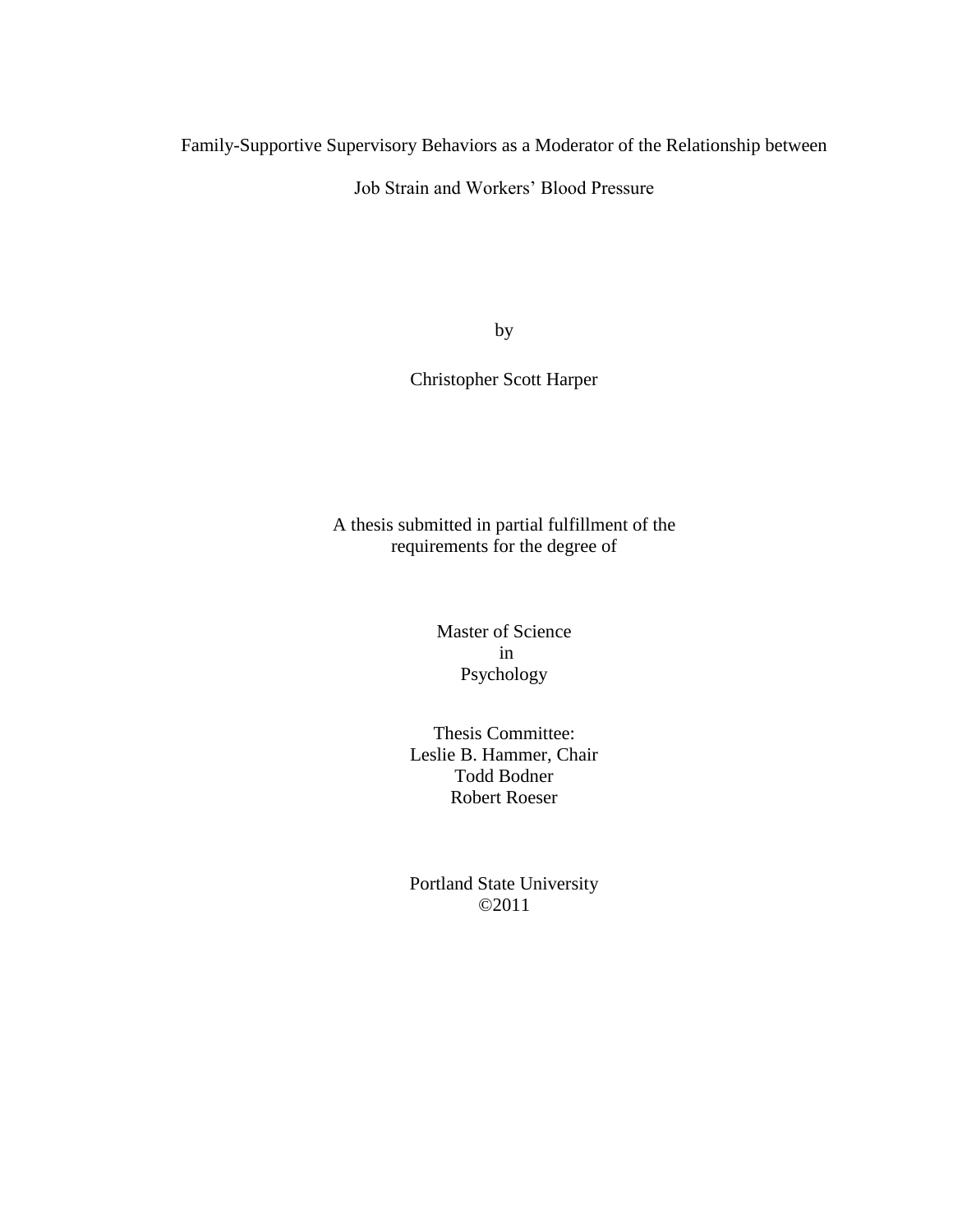#### Abstract

Cardiovascular disease is one of the leading causes of death in industrialized nations. Research indicates that job strain may be significantly related to cardiovascular disease in employees with little to no social support. Using the JDC-S model developed by Karasek (1979) and elaborated upon by Johnson and Hall (1988), the familysupportive supervisory behaviors (FSSB) measure created by Hammer et al., (2009), and the blood pressure wrist monitor device Omron317T, this study examined FSSB as a moderator of the relationship between job strain, job demands, job control and workers" blood pressure on work and non-work days. Sixty-nine grocery store workers from a Midwest grocery store chain participated in this study, fifty-six of which were included in the analyses. Though none of the interactions were significant at the .05 level, results indicate that FSSB is significantly related to a number of blood pressure readings at the grand centered mean of job strain, job control, and job demands.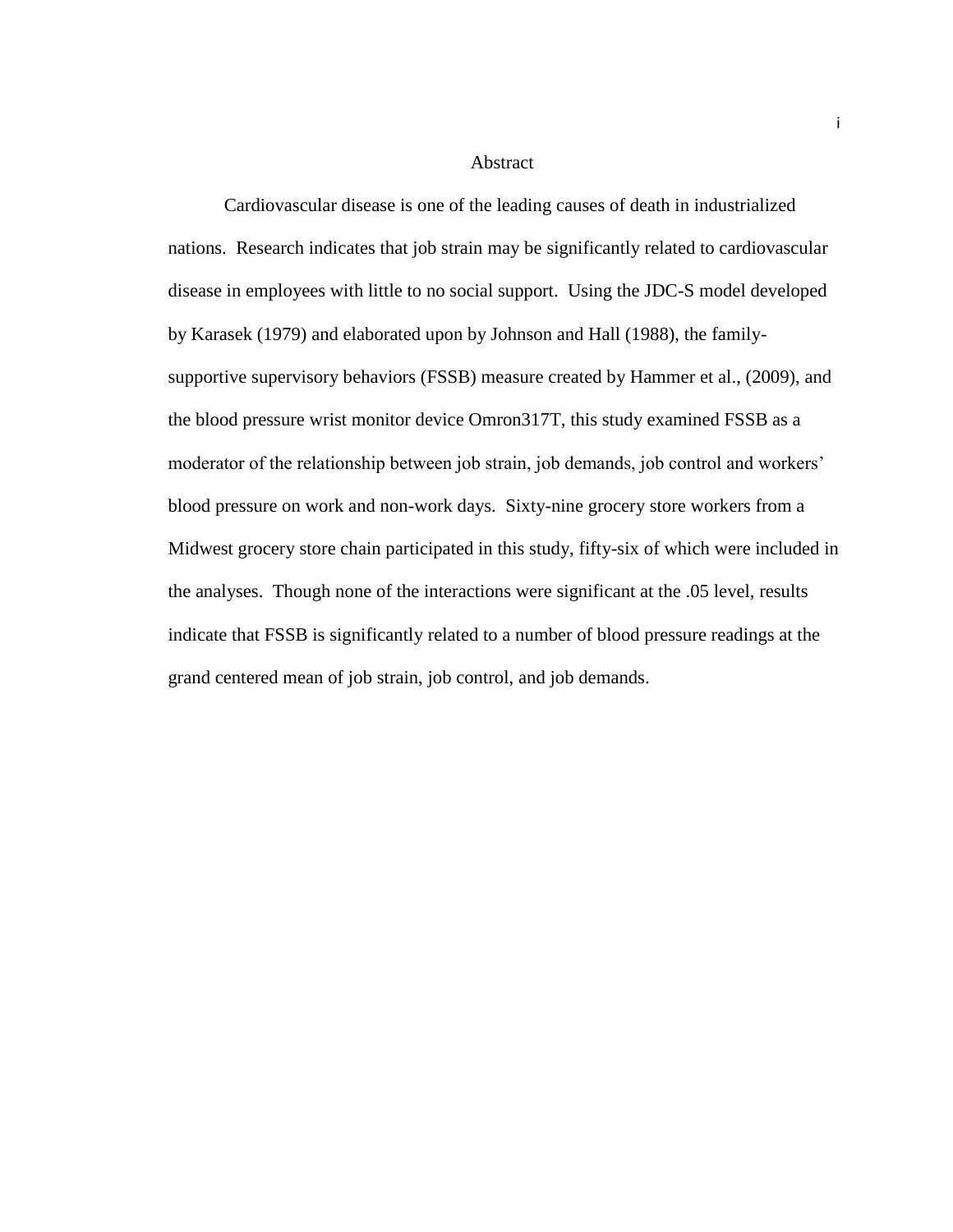# Table of Contents

| .85 |
|-----|
| .96 |
| 100 |
|     |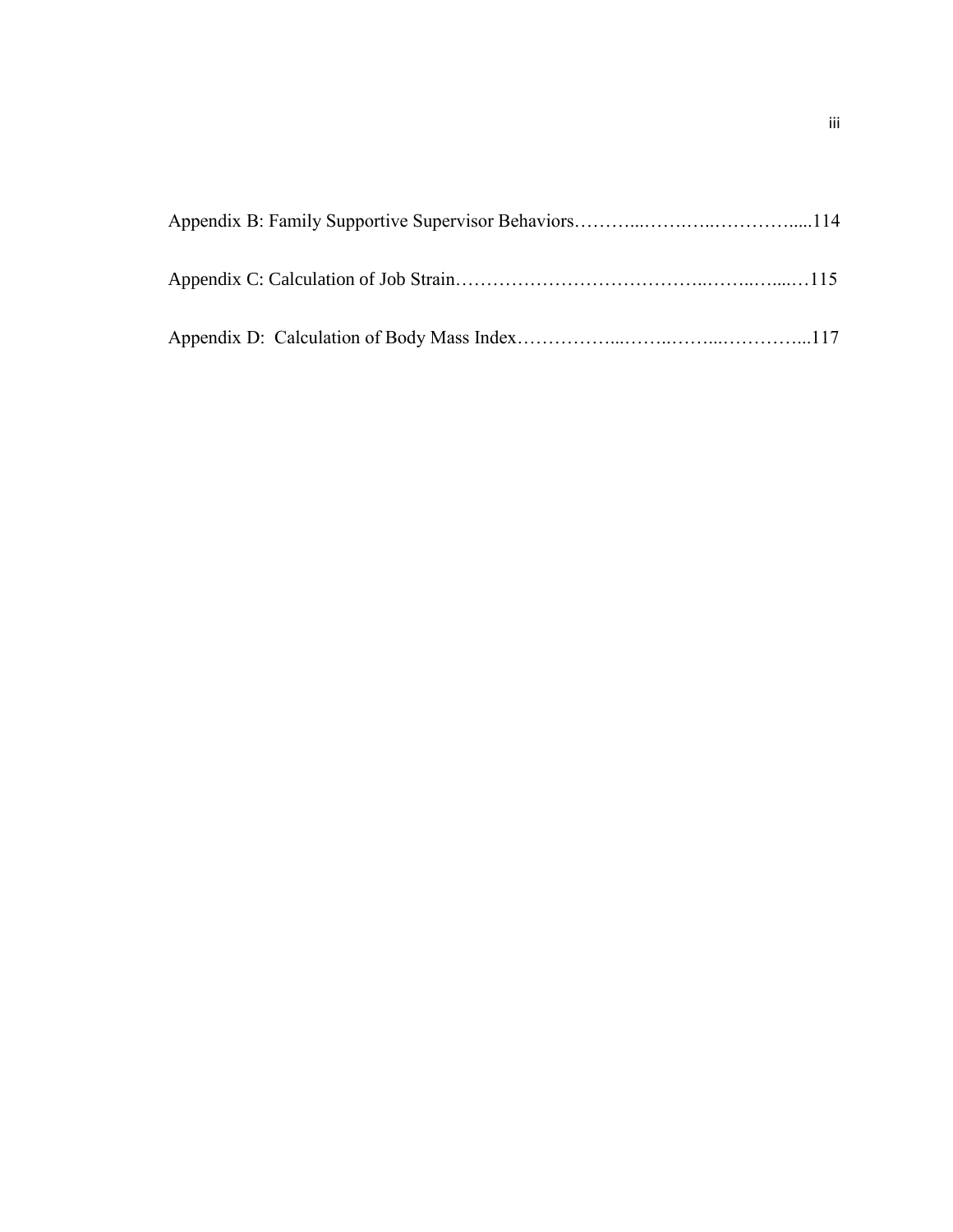# List of Tables

| Table 6: Summary of Regression Analysis for Job Strain and FSSB on Pulse Product as  |
|--------------------------------------------------------------------------------------|
|                                                                                      |
| Table 7: Summary of Regression Analysis for Job Demands and FSSB on Pulse Product    |
|                                                                                      |
| Table 8: Summary of Regression Analysis for Job Control and FSSB on Pulse Product as |
|                                                                                      |
|                                                                                      |
|                                                                                      |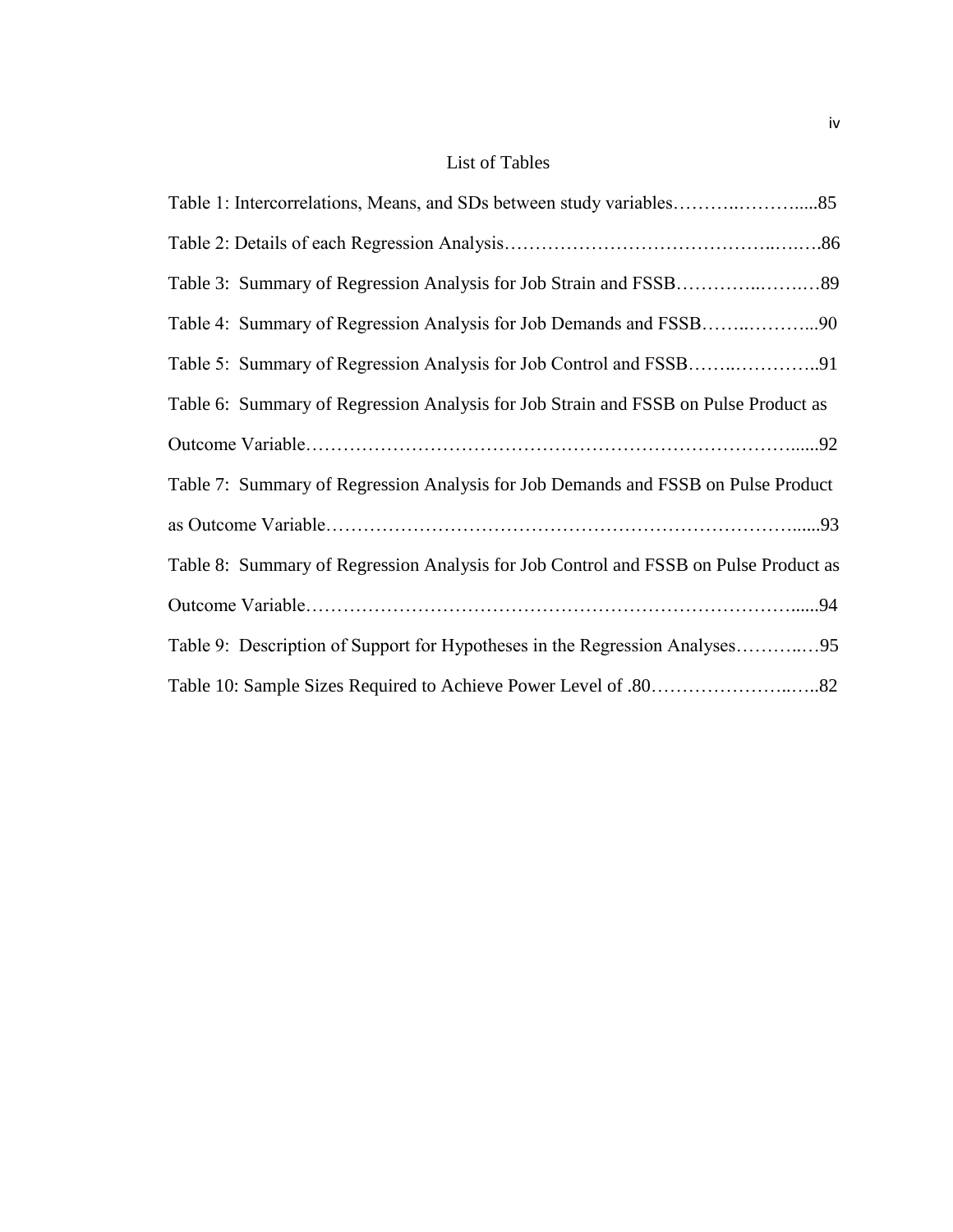# List of Figures

| Figure 1: A Visual Representation of the Hypothesized Relationships96            |  |
|----------------------------------------------------------------------------------|--|
| Figure 2: Interaction between Job Demands and FSSB on Systolic Blood Pressure at |  |
|                                                                                  |  |
| Figure 3: Interaction between Job Strain and FSSB on Pulse Product at Work98     |  |
| Figure 4: Interaction between Job Strain and FSSB on Pulse Product on a Non-     |  |
|                                                                                  |  |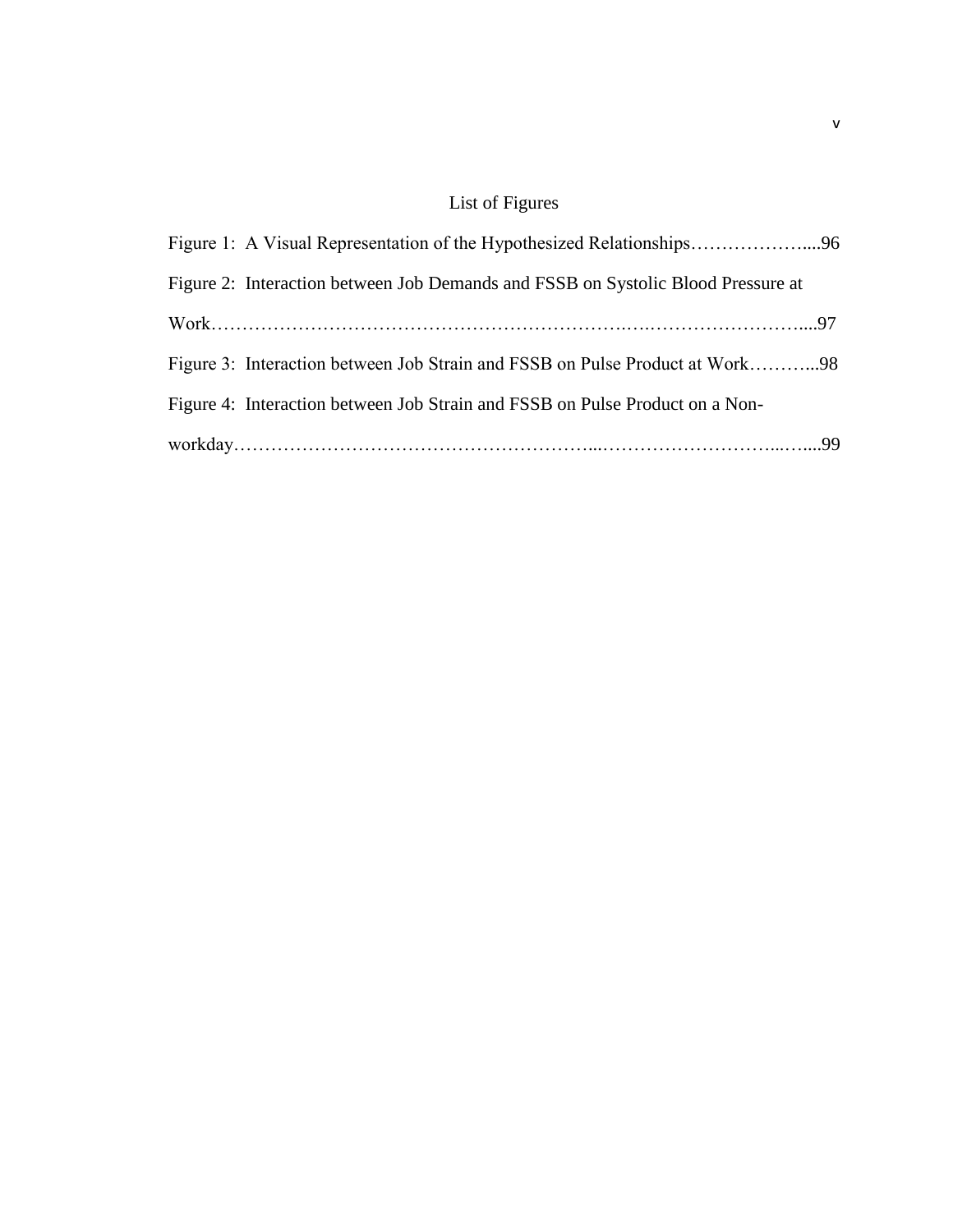## **Chapter I**

# **Introduction**

Cardiovascular disease is a major cause of death in the industrialized world and is projected to be the leading cause of death worldwide by 2020 (World Health Organization, 2009). In 2007, it was estimated that cardiovascular disease caused close to 36% of all deaths worldwide (World Health Organization, 2009).

Researchers have identified what are believed to be the major risk factors that contribute to cardiovascular disease – smoking, total cholesterol levels, elevated blood pressure (hypertension), weight, diabetes, and lack of exercise (Schnall, Belkic, Landsbergis, & Baker, 2000). However, high blood pressure, the leading cause of cardiovascular disease, has been linked to work stressors, and much remains to be learned from the role work plays in the development of cardiovascular disease (Landsbergis, Schnall, Belkic, Schwartz, Baker, & Pickering, 2008).

It is important to note that cardiovascular disease and hypertension appear to be of recent historical origin. A major cross-cultural study among farmers, herders and other non-industrialized populations found that there was no rise in hypertension with age (Waldron, Nowartarski, Friemer, Henry, Post, & Witten, 1982). This was a major discovery because researchers had previously assumed blood pressure rose in all individuals with age (Schnall et al., 2000). Waldron et al. (1982) also showed a significant correlation between blood pressure and a money economy versus those living in a trade economy. These are important factors as we investigate the role of work stress and cardiovascular disease.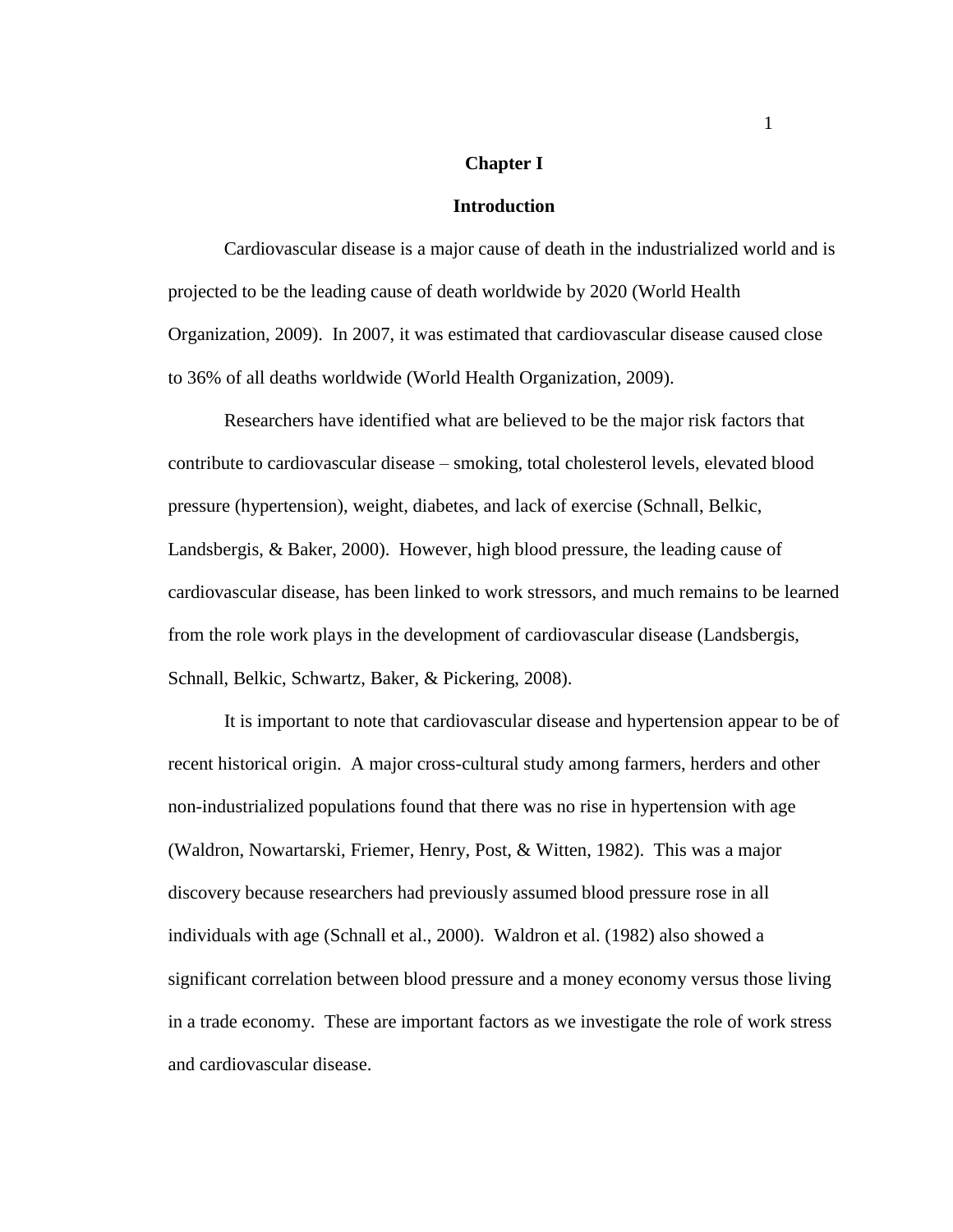The recent development of hypertension as a global epidemic has coincided with the rise of economic globalization and urbanization (Graziano, 2004). Graziano (2004) reported that in developing countries, hypertension has seen exponential growth among its population and is mostly attributed to work stress. Graziano (2004) also showed that trends in working conditions in the United States, including outsourcing, off-shoring, part-time and temporary work, loss of benefits, and overall work production increases, are putting more strain on the worker and causing more workers to feel "stressed" at all socioeconomic levels.

Research has shown that socioeconomic and occupational status is significantly related to cardiovascular disease (Schnall et al., 2000). For example, the Whitehall Studies, explained in depth in a future section of this manuscript, showed that cardiovascular risk was much higher for those in the lowest levels of the British Civil Service – a highly stratified system (Kawachi & Marmot, 1998).

Many of the studies of job strain and cardiovascular disease published between 1980 and 2007 showed that workers facing high levels of job stress had much higher rates of cardiovascular disease (e.g., Belkic, Landsbergis, & Schnall, 2004; Landsbergis et al., 2008). In addition to the studies demonstrating that exposure to job strain plays a role in the development of cardiovascular disease, there have been a number of studies that examine the continued exposure to job strain after someone returns to work following a cardiovascular disease related incident (i.e., heart attack). Theorell, Perski, Orth-Gomer, Hamsten, and de Faire (1991) showed that Swedish men, who survived heart attacks before the age of 45 and returned to the same high-strain jobs, were six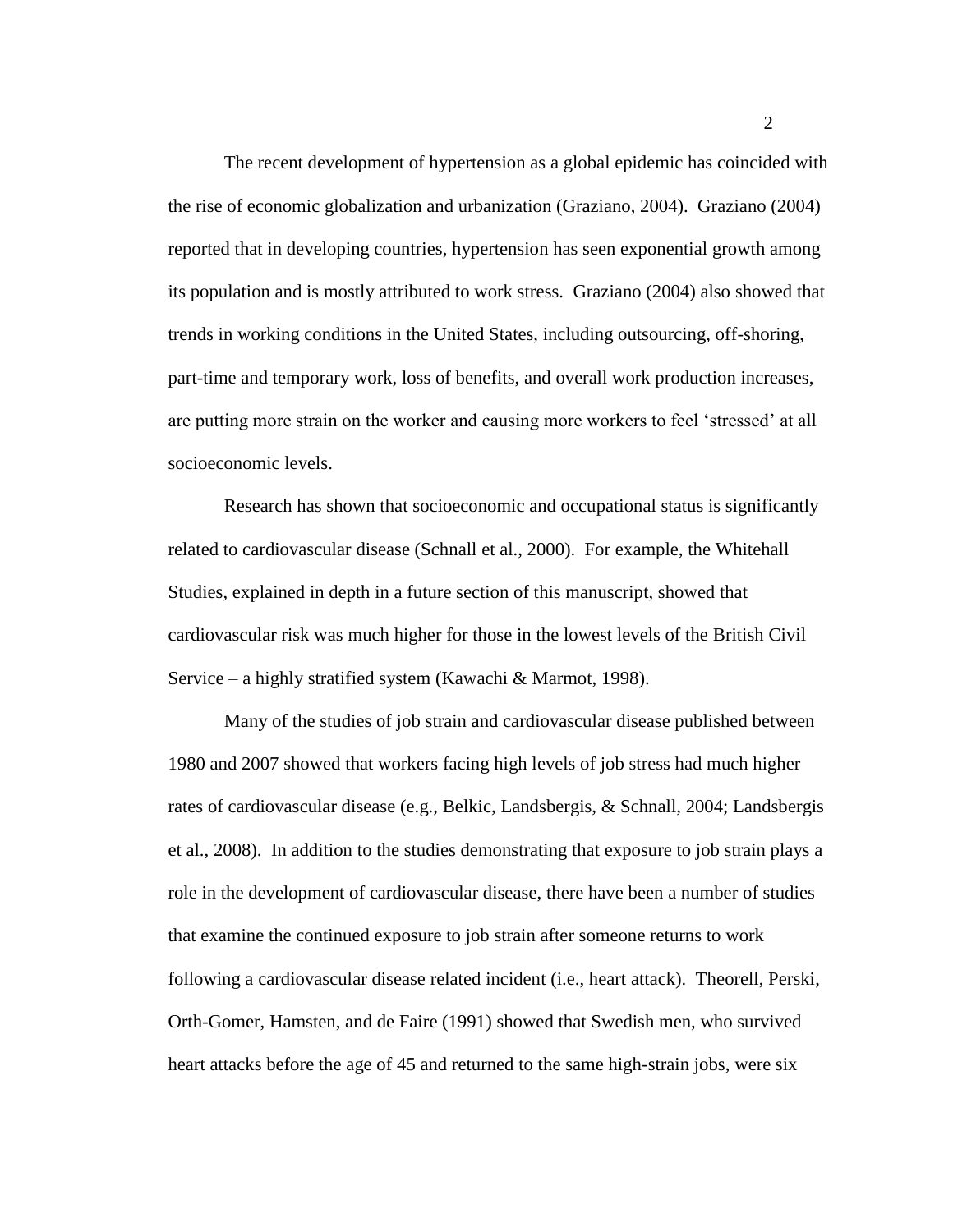times more likely to die of a heart attack within the next five years than those who did not return to the same high-strain job.

The association between cardiovascular disease, hypertension, and job strain is prevalent throughout the literature (e.g., Uchino, Cacioppo, & Kiecolt-Glaser, 1996; Van der Doef & Maes, 1999; Brisson, Laflamme, Moisan, Milot, Masse, & Vezina, 1999). One mechanism shown to help buffer the relationship between job strain and cardiovascular disease and its risk factors is social support (e.g., Uchino et al., 1996; Brisson et al., 1999). The association between social support and physical health outcomes has been found in cardiovascular disease, cancer, and other infectious illnesses (Uchino et al., 1996). Uchino et al. (1996) have suggested, and others followed suit, that there are multiple physiological pathways by which social support may influence illness and the progression of disease. Building upon this, there are multiple types of social support that may influence illness - spousal support, co-worker support, and supervisor support. For the purposes of this discussion, we will focus on the construct developed by Hammer (2007) and colleagues coined, 'family-supportive supervisory behaviors.' Supervisor support is one source of social support from work and is also a form of informal organizational support (Hammer, Kossek, Zimmerman, & Daniels, 2007). Family-Supportive Supervisory Behaviors (FSSB) is a construct developed by Hammer et al. (2007) to address the lack of conceptual clarity in the measurement of informal supervisor support for family related issues (Hammer, Kossek, Yragui, Bodner, & Hanson, 2009).

This study fills the gap between the job strain, social support, and blood pressure literature. Using Karasek's (1979) job strain model, Hammer et al.'s (2009) family-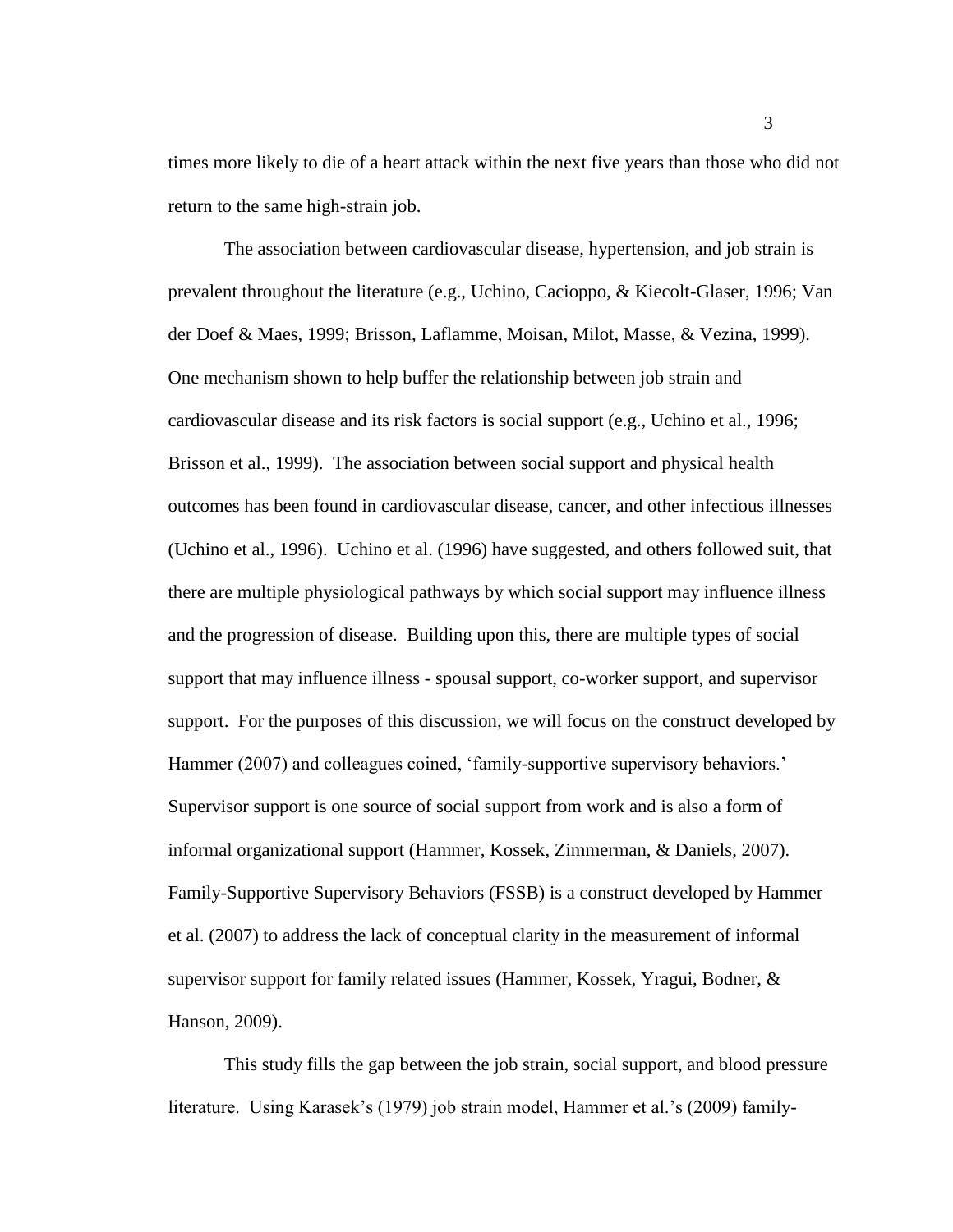supportive supervisor behaviors measure, and grocery store worker's wrist monitor blood pressure readings, I investigated family-supportive supervisory behaviors as a moderator of the relationship between job strain and blood pressure. In this manuscript, I review the rationale for the use of the Job-Demands-Control-Support model, as well as review the supervisor support literature - more specifically Hammer et al."s (2009) measure of family-supportive supervisory behaviors. I address the physical health outcomes associated with job strain and worker stress, and the research surrounding social support as a buffer of this relationship. I review key historical studies surrounding work, worker stress, work-family conflict and the physical health outcomes associated with work stress. Drawing upon this theoretical background, I provide the framework for the rationale of this study.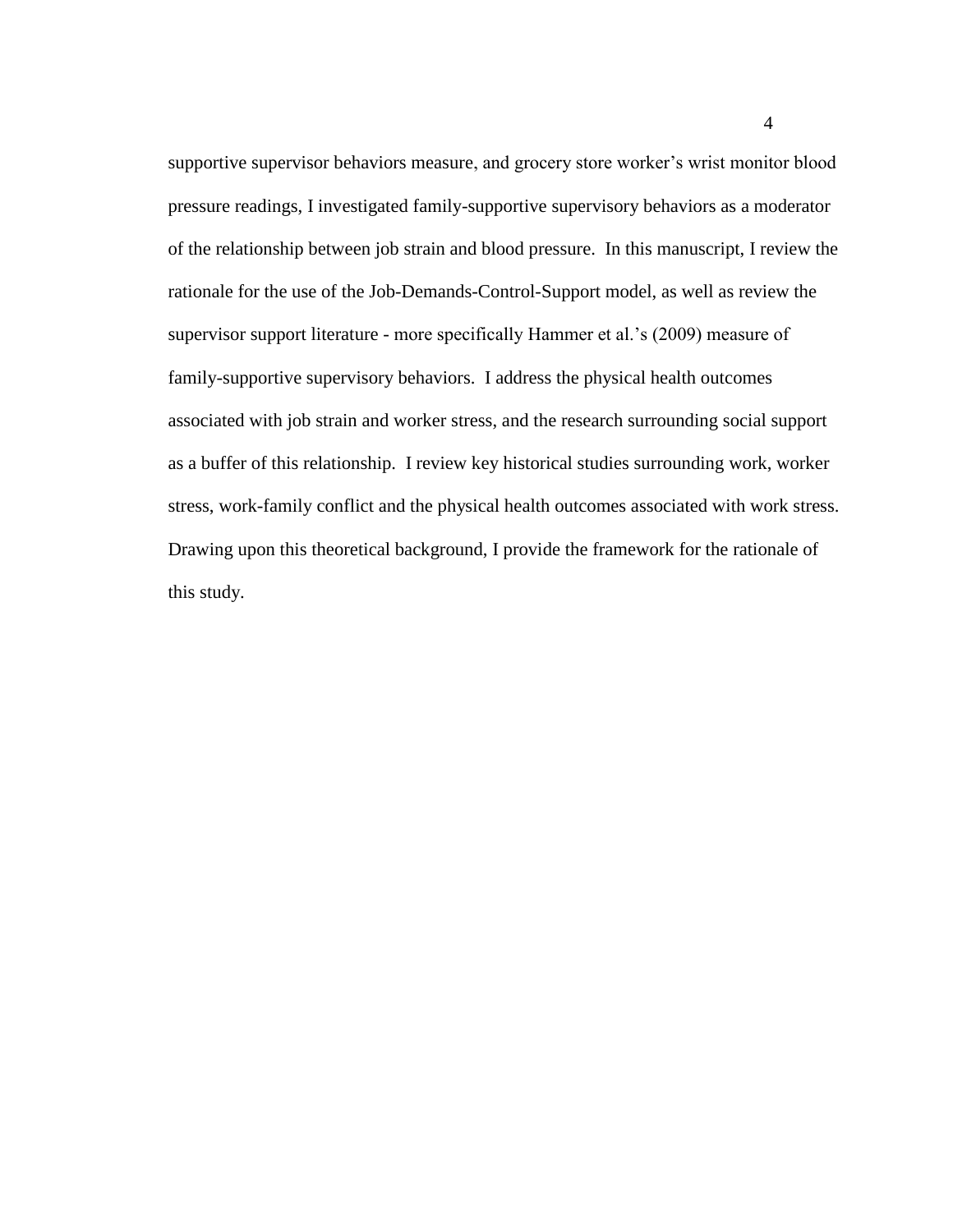# **Chapter II**

#### **Stress**

The word "stress" originates from the field of physics where it refers to the amount of force being applied to something (Chrousos & Gold, 1992). In the 1930"s Hans Selye borrowed the term stress from the study of physics and applied it to actions that can occur within the body (Chrousos  $& Gold, 1992)$ . Selve popularized the concept of stress within the human body by defining stress as the "nonspecific response of the body to any demand put upon it" (Selye, 1974). Selye further clarified 'nonspecific' to mean a set of shared responses within the body, regardless of the nature of the cause or stressor (Selye, 1974).

Selye (1974) proposed three universal stages of coping with a stressor – alarm, resistance, exhaustion. In the first response stage – alarm – the initial reaction occurs within the body, similar to 'fight or flight' syndrome (Chrousos  $&$  Gold, 1992). In this 'alarm' stage, physiological responses are aimed at boosting physical abilities while reducing activities that make the body vulnerable. In the alarm stage the body might be exposed to infection and disease, so the immune system kicks in and the body begins to fight back. As the body begins to fight back the "resistance" stage begins. After the initial 'alarm' reaction to a stressor, the body's defenses are prepared for a longer, more sustained attack against the stressor (Selye, 1974). However, the body can only 'resist' a stressor for a certain period of time and the body eventually submits to the third stage of Selye"s theory – exhaustion. During the exhaustion stage, physiological systems in the body, including the immune system, fail and eventually cause death (Selye, 1974).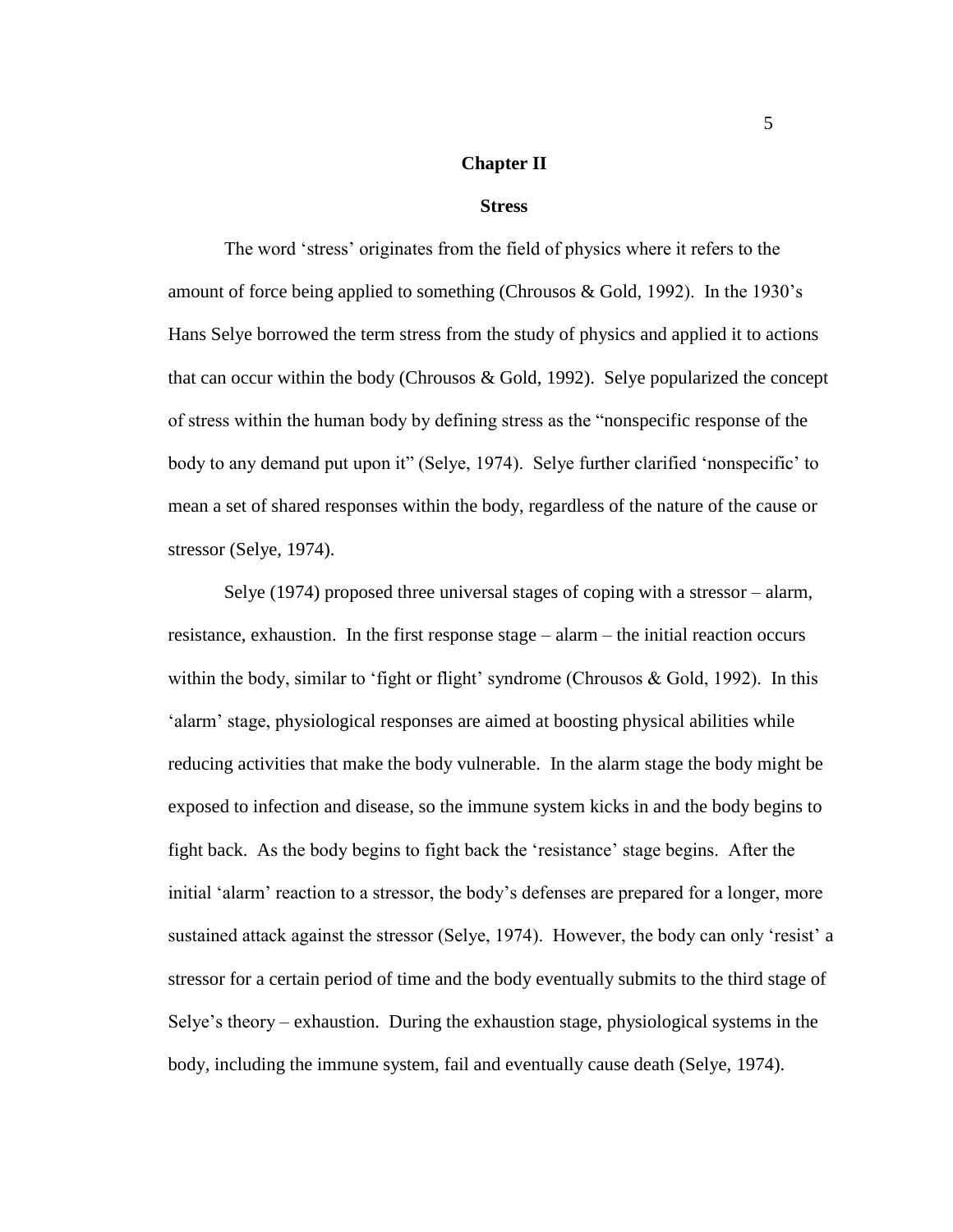Selye"s concept that prolonged stress can produce physical disease, death, and mental impairment is widely accepted (Thoits, 2010). Though Selye"s first experiments were done on laboratory rats, the physiological responses are similar in the human population. For example, both rats and humans have shown an enlargement of the adrenal glands, weakened lymphoid tissue in the thymus, spleen, and bleeding ulcers (Thoits, 2010). It has been demonstrated that these changes are associated with the activation of the hypothalamic-pituitary-adrenocortical (HPA) axis (Thoits, 2010). The HPA triggers a natural release of steroids within the body during the resistance stage for support. However, these steroids have been shown to be harmful after prolonged elevated levels within the body (Thoits, 2010).

Selye"s premise was that prolonged action of stress hormones within the body (i.e., cortisol) has a negative impact on health. Although stress hormones are essential to normal health, over the long term they are associated with such problems as increased blood pressure, cardiac disease, and diabetes (Pearlin, Lieberman, Menaghan, & Mullan, 1981).

The body"s response to physical and emotional stressors is designed to keep the body in a homeostatic state (Selye, 1974). Although homeostasis tends to suggest constant values for variables (such as blood pressure), ranges of those values are now recognized as acceptable (Goldstein & Kopin, 2007). For example, there are variations and ranges in body temperature, blood pressure, and heart rate when responding to a stressor. Sterling and Eyer (1988) introduced the term "allostasis", to describe the attainment of stability by natural variations in acceptable ranges of variables within the cardiovascular system during rest and activity. Adaptations involving allostasis to cope

6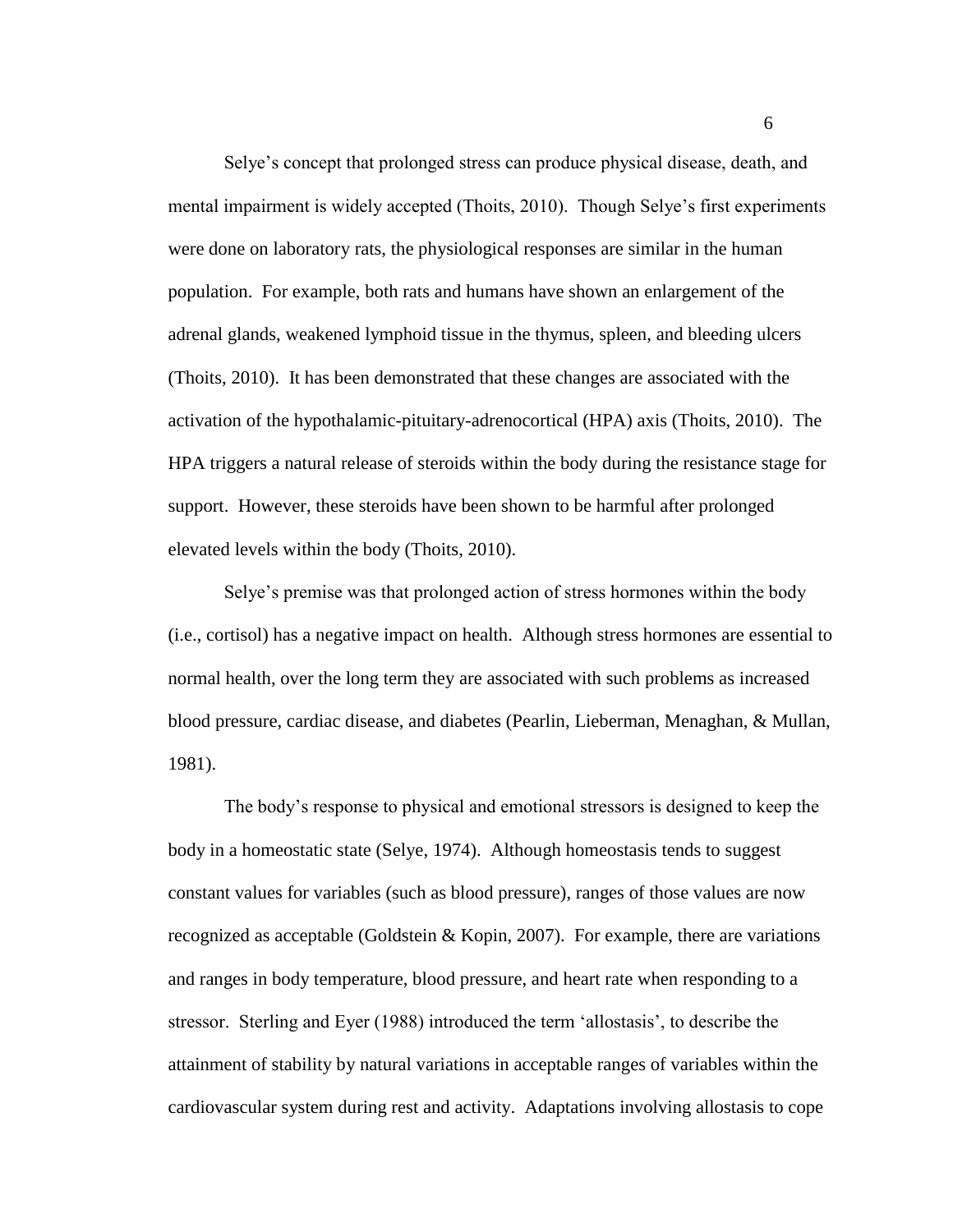with real, simulated, or imagined challenges are determined by genetic, developmental, and previous experience (Goldstein & Kopin, 2007). While these variations may be effective during the short term, over time the variations have been shown to have negative cumulative effects. For example, chronic elevation of blood pressure to ensure adequate levels of blood flow to the brain can lead to stroke and cardiovascular disease (Goldstein & Kopin, 2007).

Stress and negative emotions increase the risk of cardiovascular and coronary heart disease. Being overly stressed can cause heart problems in two ways. First, people often cope through behavioral strategies that are bad for health (i.e., smoking and overeating), but stress also produces direct physiological effects on the heart (Thoits, 2010). Chronic stress leads to an over-stimulation of the sympathetic nervous system, causing higher blood pressure, the constriction of blood vessels, elevated levels of cortisol, and buildup of plaque in the arteries (Thoits, 2010). These factors can lead to cardiovascular disease and death. Chronic levels of stress may be the consequence of environmental stress but may also be moderated by factors, including social support (Thoits, 2010). Recognizing that environmental factors (i.e., work) can cause stress and strain, researchers have focused attention on workplace stress and the issues surrounding this concept.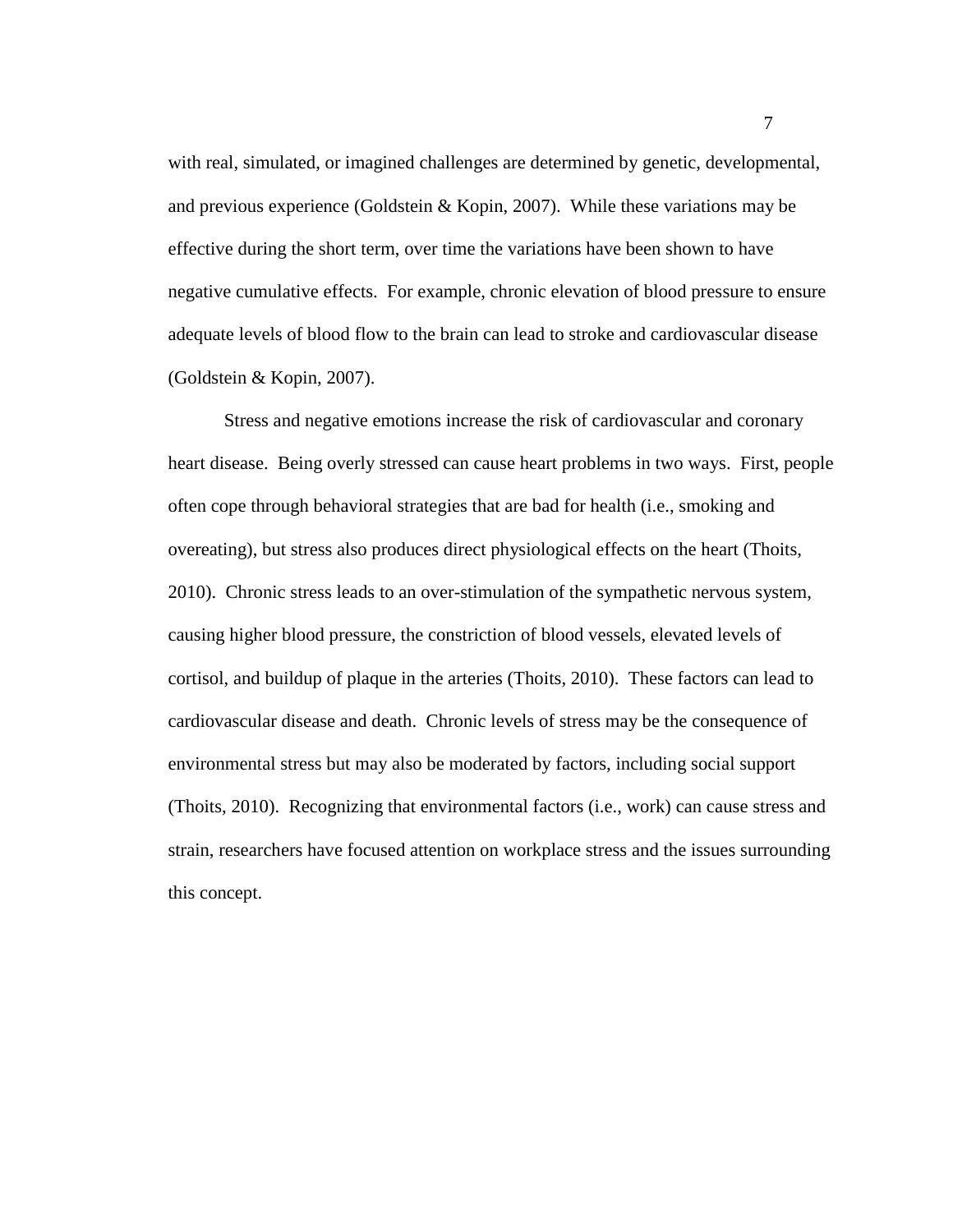## **Chapter III**

#### **Job-Demands-Control Model**

In 1979, Robert Karasek introduced a model that outlines the impact of adverse job characteristics on the health and well-being of workers called the "Job Demands-Control" model (Karasek, 1979). Karasek (1979) identified job demands and job control as the fundamental job characteristics that influence the psychological well-being of workers. The Job-Demands-Control model poses that negative consequences of work, such as psychological and/or physiological strain on the worker, are related to the dimensions of job control and job demands (Karasek, 1979). Karasek (1979) operationalized job demands as those tasks of the worker that could be quantifiable, such as timing and production workloads. Job demands were further clarified by Karasek and his colleagues by defining demands as any task within the work context, with or without time constraints, including role conflict, as well as the physical and/or emotional demands of the job (Karasek, Brisson, Kawakami, Houtman, Bongers, & Amick, 1998).

The second characteristic of Karasek"s (1979) model is job control. Job control refers to the degree of control the worker has in completing the tasks of a job – including physical and/or emotional demands (Karasek et. al, 1998). This job characteristic is commonly referred to as "decision latitude". Further clarifying this construct, job control is divided into two major categories – decision authority and skill discretion (Johnson  $\&$ Hall, 1988). Decision authority refers to the flexibility a worker has in completing the tasks of the job (Johnson & Hall, 1988). In a comprehensive review of the Job Demands-Control model, Van der Doef and Maes (1999) simply defined decision authority as the amount of autonomy a worker has in completing the work required of them. Skill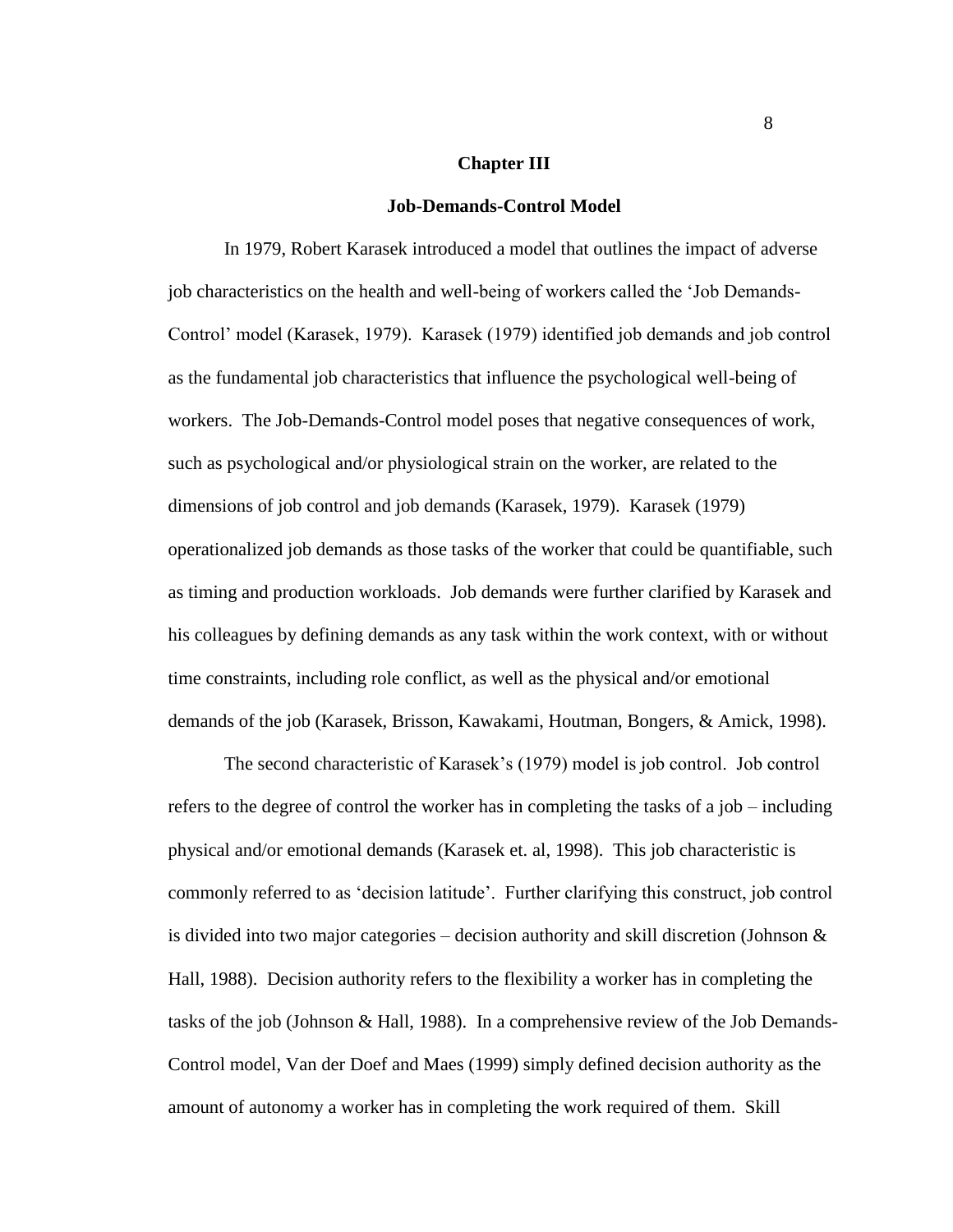discretion refers to the flexibility a job offers in allowing workers the ability to use individual skills to complete specific tasks (Van der Doef & Maes, 1999).

Karasek (1979) stated that those workers experiencing high job demands with low levels of job control were at the greatest risk for injury, illness, and reduced psychological well-being. Karasek (1979) referred to these work situations as "highstrain jobs' – also referred to as the 'strain hypothesis'. Karasek (1979) also noted that those workers who experience low demands with high level of job control show the least amount of risk of injury, illness, and well-being (Karasek, 1979). These jobs were referred to as 'low-strain jobs' (Karasek, 1979).

A second hypothesis, commonly referred to as the "learning hypothesis," states that those jobs high in demands and high in control will lead to increased learning, motivation, and skill development among workers (Karasek, 1979). Because this study focused on the well-being of workers and the strain hypothesis, the learning hypothesis is not be elaborated upon any further.

The strain hypothesis predicts an increase of injury, illness and reduced psychological well-being for those individuals working in high strain jobs (Karasek, 1979). Reduced well-being in high strain jobs, as predicted by the strain hypothesis, can be the result of both the main and the interactive effects of job demands and control (van Vegchel, de Jonge, & Landsbergis, 2005). The 'buffer hypothesis' refers to an interactive effect of demands and control, in which control buffers the negative impacts of job demands on the well-being of the worker, both psychologically and physically (Van der Doef & Maes, 1999). As Van der Doef and Maes (1999) alluded to, the buffer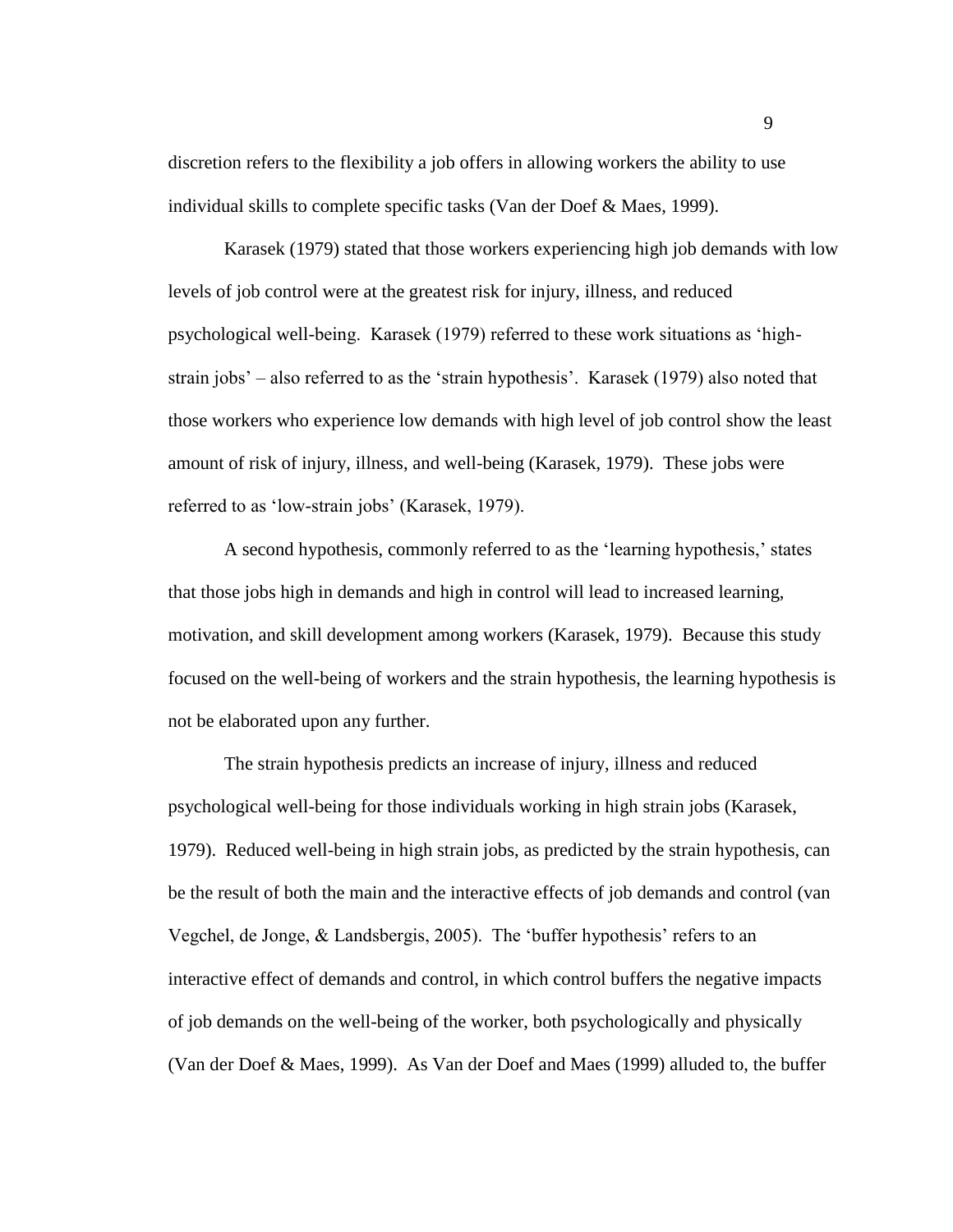hypothesis should be viewed as a specific form of the strain hypothesis and not a separate hypothesis.

Karasek (1989) did not emphasize the distinction between the main and buffer effects of the model. However, Ganster (1989) maintained that this distinction was the driving force of the Job Demands-Control model. Ganster (1989) argued that the type of effect would lead to different workplace interventions to prevent strain among employees. Ganster (1989) claimed that if the buffer hypothesis is supported, increasing job control would buffer the negative effects of demands and workplace demands would not need to be decreased. This would not be the case if the buffering hypothesis was not supported. For example, job strain may be reduced by implementing more job control, but levels of job strain would still remain high as long as job demands were high (Ganster, 1989). Ganster"s (1989) paper was influential in the sense that many researchers, and a number of large scale reviews of the Job Demands-Control model, make a distinction between the main and interactive (buffering) effects in their work and cite Ganster"s (1989) paper (e.g., Belkic et al., 2004; Karasek & Theorell, 1990; Kivimaki, Virtanen, Elovainio, Kouvonen, Vaananen, & Vahtera, 2006; Kristensen, 1995; Landsbergis, Schnall, Dietz, Friedman, & Pickering, 1992; Schnall, Landsbergis, & Baker, 1994; Theorell & Karasek, 1996; Van der Doef & Maes, 1999, Hausser, Mojzisch, Niesel, Schultz-Hardt, 2010).

Due to its popularity, there have been a large number of studies examining the strain hypothesis – not all of which support the strain hypothesis. For example, in the review conducted by Van der Doef and Maes (1999) less than seventy percent of the studies examining the relationship between job demands/control and health supported the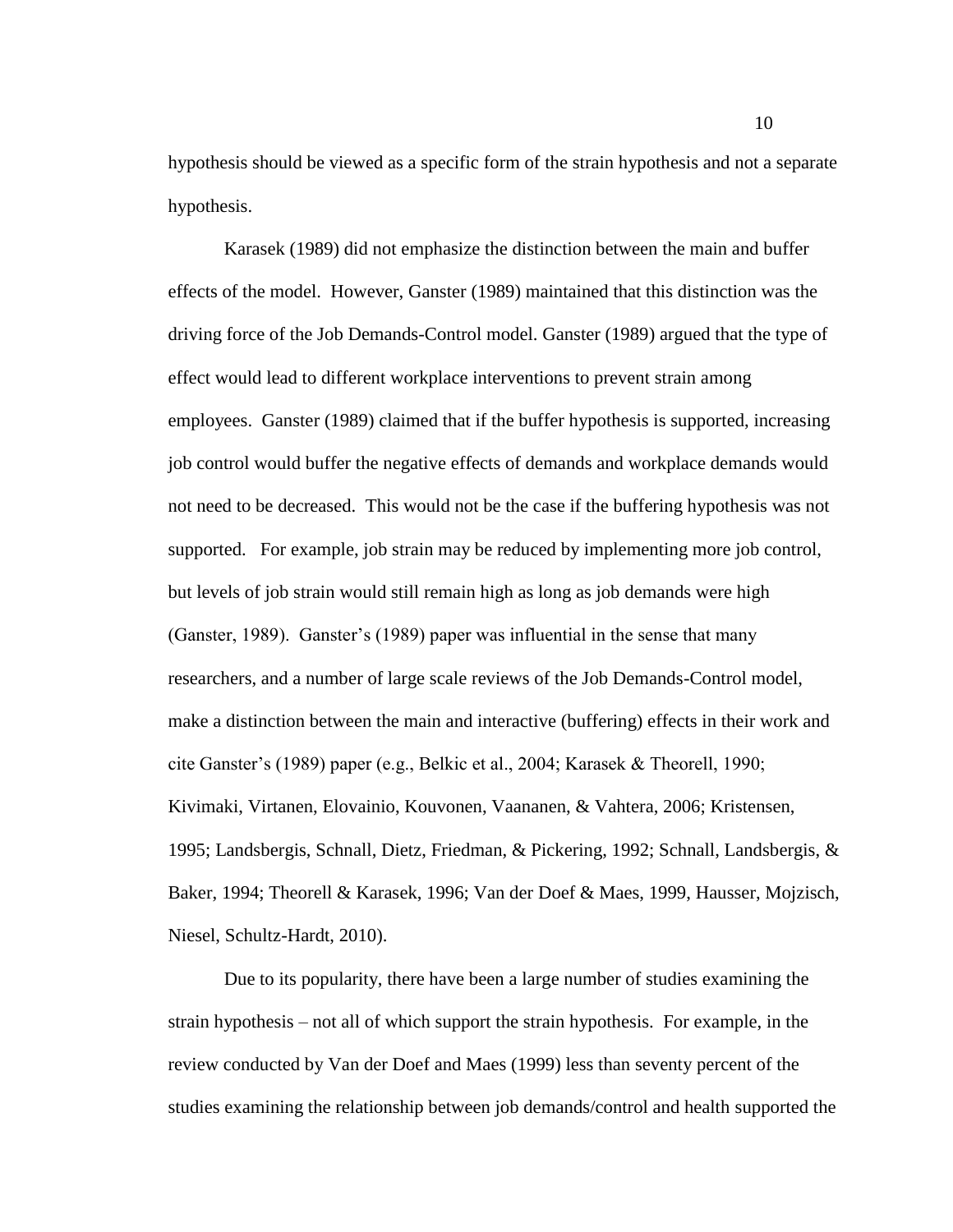strain hypothesis. However, as noted by Kristensen (1995), reviews of the Job Demands-Control model did not take into account the methodological quality of the studies under review. Building upon the notion that method quality plays an important role in testing the strain hypothesis, de Lange, Taris, Kompier, Houtman, and Bongers (2003) reviewed the methodological quality of 45 longitudinal studies testing the strain hypotheses. de Lange et al.  $(2003)$  evaluated the methodological quality using five criteria  $- (1)$  study design, (2) argument for the time lags used, (3) measures quality, (4) analyses, and (5) non-response analyses. Of the 45 longitudinal studies reviewed, 19 of them obtained ratings high enough on the criteria set to be considered "high-quality". The major implication for their review was the fact that all the "high-quality" studies provided some evidence to support the strain hypothesis (de Lange et al., 2003). de Lange et al. (2003) also showed that 8 of the 19 "high-quality" studies demonstrated a combination of both main and interactive effects of the job demands-control dimensions.

# *Inclusion of Support to the JDC*

In the decade following the creation of the Job Demands-Control model, Johnson and Hall (1988) integrated social support into the model as an essential characteristic of the work environment. Not only did the addition of social support change the overall model, it also changed the model's name  $-$  Job Demands-Control-Support (Johnson  $\&$ Hall, 1988). The Job-Demands-Control-Support model still aimed to explain the occurrence of strain in the workplace context, but now aimed to explain variance with a support dimension included (Johnson & Hall, 1988).

The Job Demands-Control model was extended by Johnson and Hall (1988) by integrating social support at the workplace as a third element of the model. The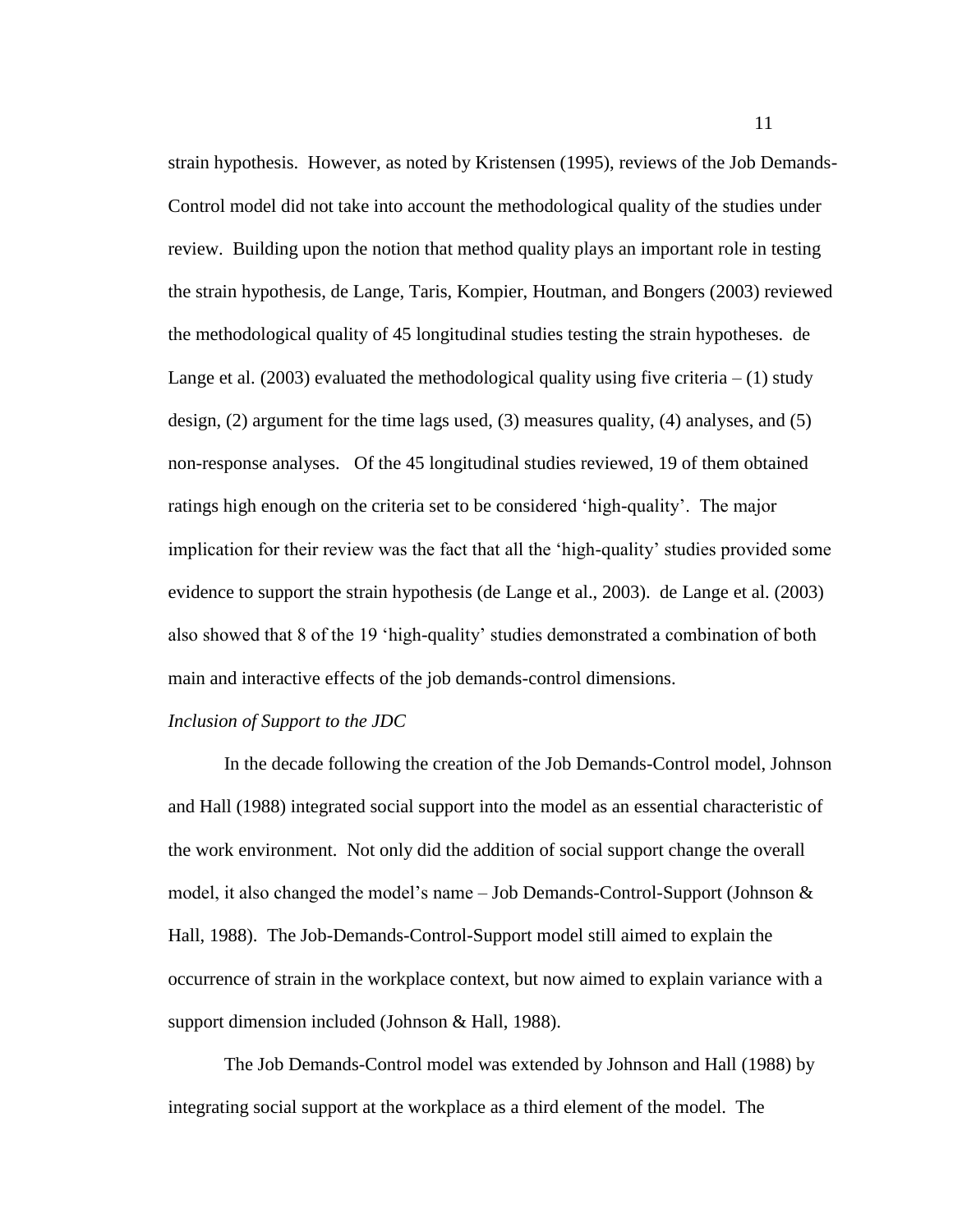distinction between the main and buffering effects of work characteristics is still applicable in this model. The Job Demands-Control-Support model predicts work situations high in demands, low in control and low in social support will be the most detrimental physically and psychologically to workers. These effects may be the result of the main and the buffering effects of the three work elements – demands, control, support. According to the buffer hypothesis, social support will moderate the negative impacts of high strain jobs – those jobs low in control and high in demands (Johnson  $\&$ Hall, 1988).

Karasek and Theorell (1990) agreed with Johnson and Hall"s (1988) addition of social support to the Job Demands-Control model. In fact, Karasek and Theorell (1990) aimed to further clarify the definition of social support in the model. Karasek and Theorell (1990) defined social support as a worker"s close personal and professional relationships with co-workers and supervisors within the organizational context (Karasek & Theorell, 1990).

Johnson and Hall"s (1988) addition of social support as a third dimension to the Job Demands-Control model was a major contribution. However, it must be noted that in their study, work-related social support was measured using a scale consisting of five dichotomous items (Johnson & Hall, 1988). This scale measured two aspects of support: (1) opportunity to interact at work and (2) if co-worker interaction was carried over into nonwork life (Johnson & Hall, 1988). There are two noted flaws with this scale. First, the scale does not evaluate whether the contact with the co-worker was positive or negative (Johnson & Hall, 1988). Secondly, it makes no mention of whether or not the co-worker was a superior, an equal, or a subordinate (Johnson & Hall, 1988).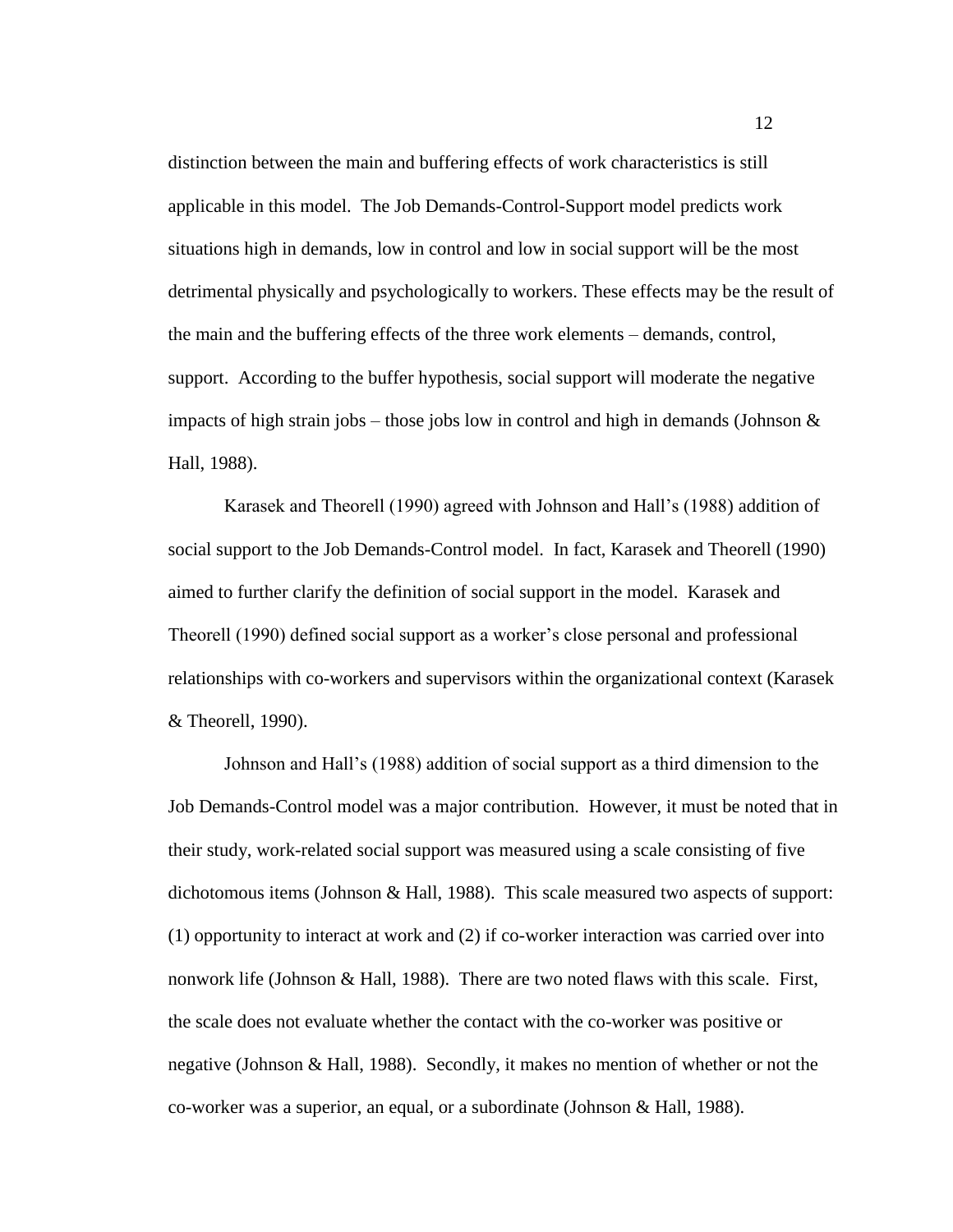The Job Demands-Control-Support model can be seen as a three-way interactive model. Specifically, the model proposes that the highest strain in workers arise in the work environment where demands are high, control is low, and social support is low (Karasek & Theorell, 1990). The present study focused on family-supportive supervisory behaviors as a moderator of the relationship between job strain and physical health outcomes in workers (specifically blood pressure). This being stated, it is important to review recent comprehensive literature reviews of the Job Demands-Control-Support model.

#### *Van der Doef and Maes (1999)*

Van der Doef and Maes (1999) conducted an extensive, narrative review, of the empirical studies on the Job Demands-Control-Support model. This review included studies that met the following criteria: (1) publication in the period of 1979 – 1999; (2) reference to the Job Demands-Control-Support model; (3) inclusion of at least the two core dimensions of the model – job demands and job control; (4) examination of the combined effects of the demands, control, and support dimensions; (5) examination of subjects in a work setting and (6) examination of general psychological well-being as an outcome variable (Van der Doef & Maes, 1999). Using these criteria, Van der Doef and Maes (1999) were able to include 63 samples in their comprehensive review. Van der Doef and Maes (1999) were more specifically interested in reviewing studies that examined the 'strain' and/or 'buffer' hypothesis.

As reviewed, the strain hypothesis states that the highest level of ill health in a worker is expected when that worker experiences high demands, low job control and low social support (Theorell & Karasek, 1996). The buffer hypothesis predicts that high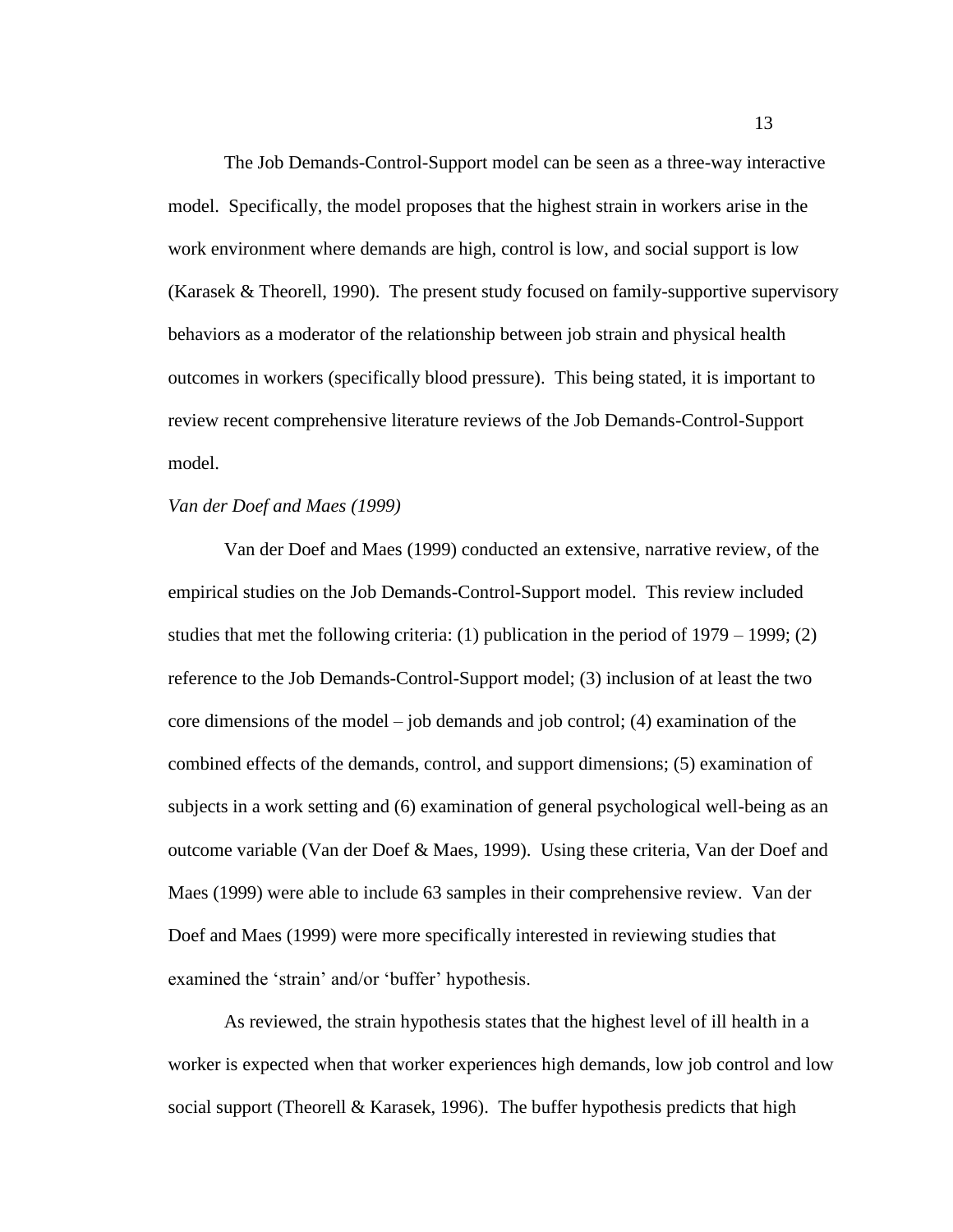levels of job control and social support can "buffer" the negative consequences of high demands on a worker"s health (Theorell & Karasek, 1996).

Studies examining the buffer hypothesis were defined as those studies that specifically targeted the interactive effects between the three dimensions of job demands, job control, and social support, in addition to the main effects (Van der Doef & Maes, 1999). Van der Doef and Maes (1999) defined studies examining the strain hypothesis as those that specifically compared high strain groups to low strain groups. The review revealed that the "strain" hypothesis dominated studies involving cardiovascular disease related illness (Verhoeven, Maes, Kraaj, & Joekes, 2003). In contrast, the "buffer" hypothesis proved to be most prevalent in research on self-reported complaints. Looking at both hypotheses, working in high strain (high demand) jobs appears to be associated with an elevated risk of cardiovascular disease and other negative health outcomes (Van der Doef & Maes, 1999). While the literature review conducted by Van der Doef and Maes (1999) provided considerable evidence for the strain hypothesis, support for the moderating influence of job control and social support was less consistent (Van der Doef & Maes, 1999).

# *Hausser (2010)*

In the most recent review of the JDC-S, Hausser (2010) aimed to update Van der Doef and Maes's 1999 review that included research dated from 1979 – 1999, to now include publications dated 1998 – 2007. In summary, Hausser (2010) concluded that the evidence for the main effects of the JDC-S model has been established beyond a reasonable doubt and there is no reason for future studies to evaluate the main effects of the model. On the other hand, similar to the findings of Van de Doef and Maes (1999),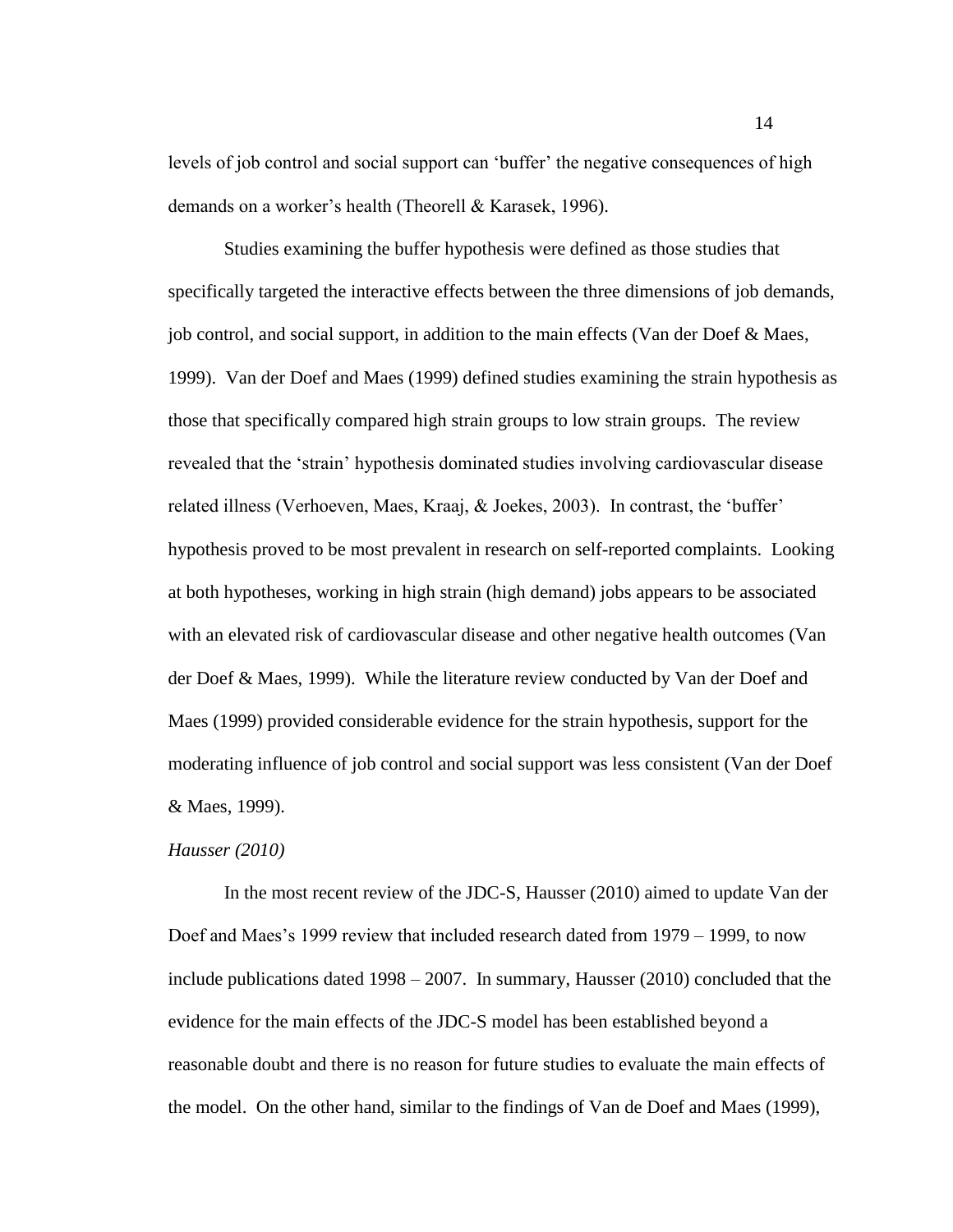support for the interactive effects of the model is mixed. Of the 97 studies reviewed, 29 (30%) provided some support for the interactive effects of the JDC-S and only 3 studies (6%), provided full support of the interactive effects.

# *Health Outcomes of Job Strain*

The Job-Demands-Control-Support model has played the role of a paradigmatic model in research studies investigating job strain, psychological factors and cardiovascular disease. A qualitative review of the epidemiologic studies measuring cardiovascular disease and job strain by Belkic, Landsbergis, Schnall, and Baker (2004) showed that job strain was linked to the prevalence of cardiovascular disease. In Johnson and Hall"s (1988) groundbreaking study, the authors showed that not only should the Job Demands-Control model add a third dimension, support, but they also concluded that lack of social support at work further increases a worker"s risk for cardiovascular disease. Two other studies in 1996, one by Uchino, Cacioppo, and Kiecolt-Glaser (1996), and another by Johnson, Stewart, Hall, Fredlund, and Theorell (1996), also concluded that the risk for cardiovascular disease among workers was much greater for those who felt low levels of social support.

As noted by Johnson et al., (1996), evidence suggests a causal effect of job strain on cardiovascular morbidity and mortality, but the mechanisms underlying this are poorly understood. For example, Karasek and Theorell (1990) note that job strain may influence the traditional cardiovascular risk factors such as smoking, lack of exercise, and poor diet. These factors, could in turn, be the underlying mechanism behind the risk of cardiovascular disease.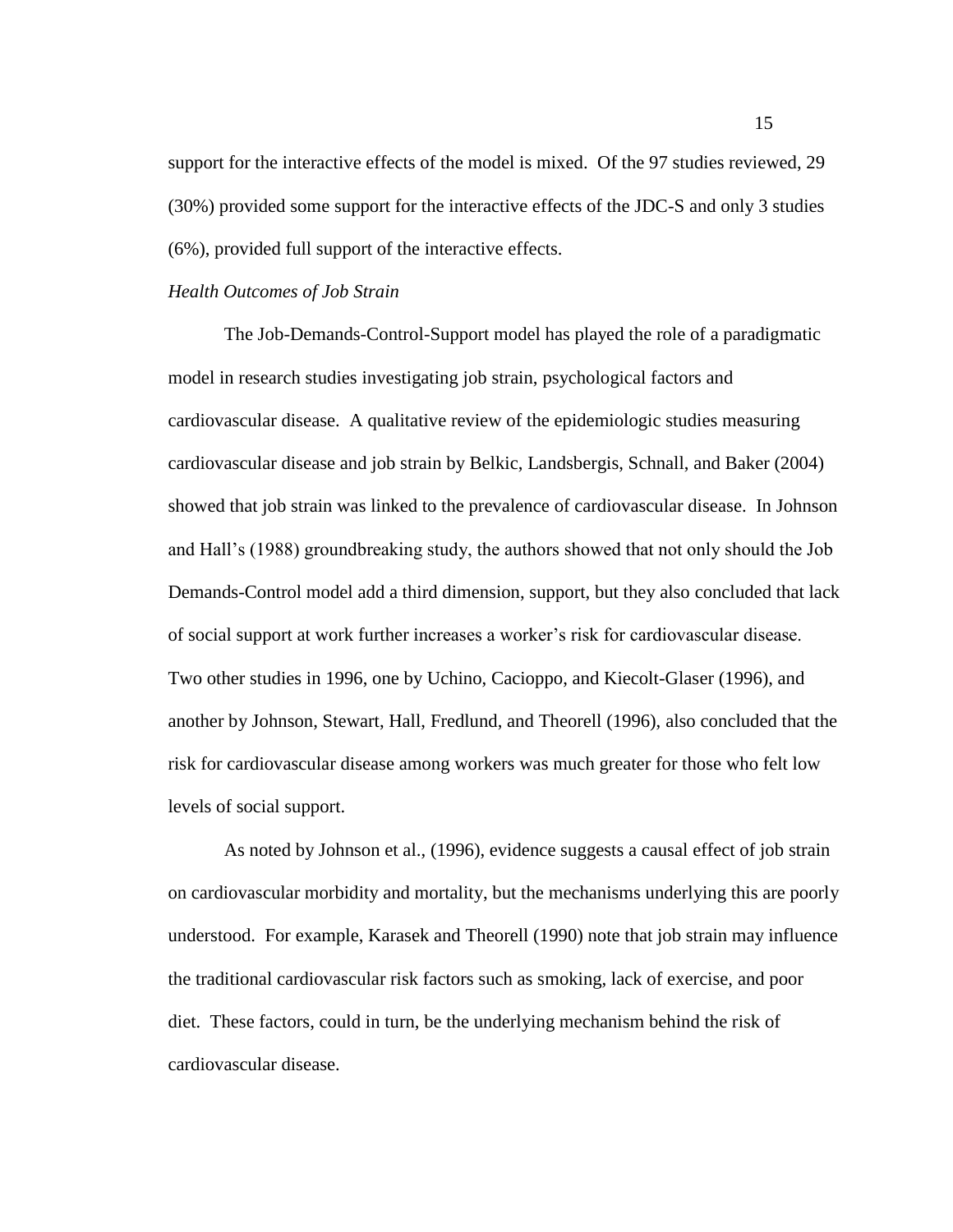Of all the risk factors involved in cardiovascular disease, high blood pressure is the risk factor that has received the most attention in the literature. A prospective study conducted by Schnall, Schwartz, Landsbergis, Warren, and Pickering (1998) confirmed the effects of job strain on blood pressure by showing a significantly higher rise in blood pressure across a period of three years in workers with high levels of job strain. It is important to note that Uchino et al., (1996) found that social support was associated with lower levels of blood pressure in the majority of studies they reviewed. However, these effects only seemed to apply to social support received from family and friends, rather than job-related social support (Uchino et al., 1996).

The job-strain model has been the most widely used model for evaluating the work environment and its potential impact upon the cardiovascular system (Theorell  $\&$ Karasek, 1996). Since the introduction of the model, many empirical investigations have been published concerning the relationship between job strain and cardiovascular disease outcomes, including coronary artery disease, and cardiovascular related death (Belkic et al., 2004). Schnall, Landsbergis, and Baker (1994) have noted that a large percentage of the studies they reviewed found a significant association with job strain and cardiovascular mortality or morbidity. Of the studies Schnall et al. (1994) reviewed, 16 of the 22 confirmed an association between job strain and cardiovascular disease symptoms. Generally speaking, studies of job strain and cardiovascular disease, as determined through coronary heart problems, have shown much more consistent results than studies of job strain and cholesterol levels, smoking, and diet – all risk factors for cardiovascular disease. In their comprehensive review, Schnall et al., (1994) found very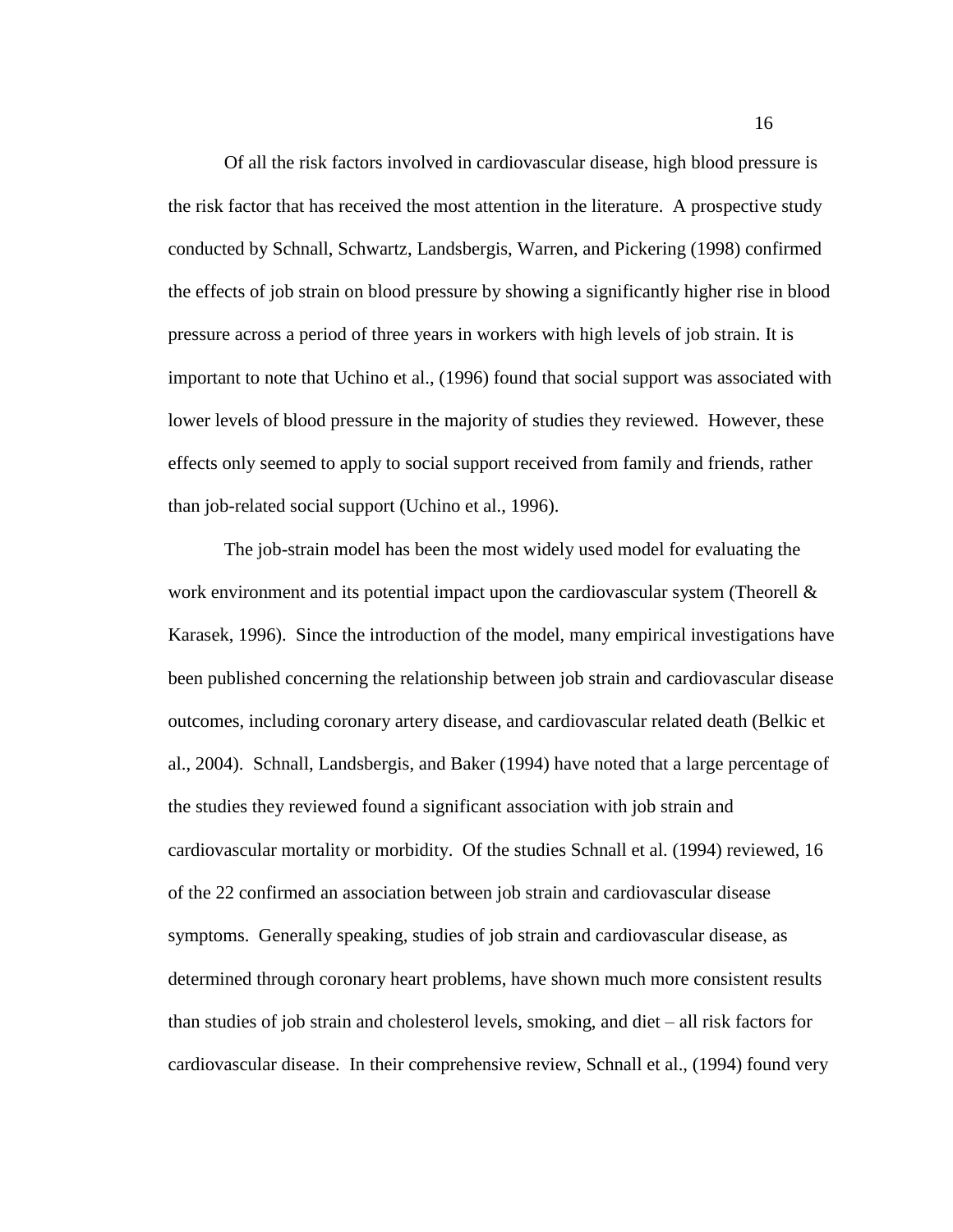little evidence to make an association between cholesterol levels, smoking, and diet, as they pertain to job strain.

In one of the most recent reviews of job strain and cardiovascular disease risk, Kivimaki et al. (2006) conducted a meta-analysis that summarized the results of 14 studies examining the prediction of heart disease using the JDC-S. It was reported that the highest level of cardiovascular morbidity and mortality in these studies was found when an individual's job was characterized as 'high-strain', with low levels of social support (Kivimaki et al., 2006). To further solidify these reported findings, Belkic et al. (2004) also reported that 17 of the longitudinal studies they reviewed reported high levels of cardiovascular disease risk with those individuals who showed high levels of job demands, coupled with low levels of support and control.

In a number of comprehensive reviews, (e.g., Belkic et al., 2004; Karasek & Theorell, 1990; Kivimaki et al., 2006; Kristensen, 1995; Landsbergis et al., 1992; Schnall et al., 1994; Theorell & Karasek, 1996) the evidence supports the job strain hypothesis, but it is apparent that the underlying mechanisms are poorly understood (Kristensen, 1995). Though there seems to be an association between job strain and cardiovascular disease, the pathway between job strain and cardiovascular disease remains less certain. One pathway that seems to receive much of the attention and is of primary interest in the present study is blood pressure, more specifically high blood pressure, as a result of job strain and a pathway to cardiovascular disease. The etiology of blood pressure, more specifically high blood pressure (hypertension), is reviewed in detail, along with influential research surrounding blood pressure and job strain as risk indicators for cardiovascular disease.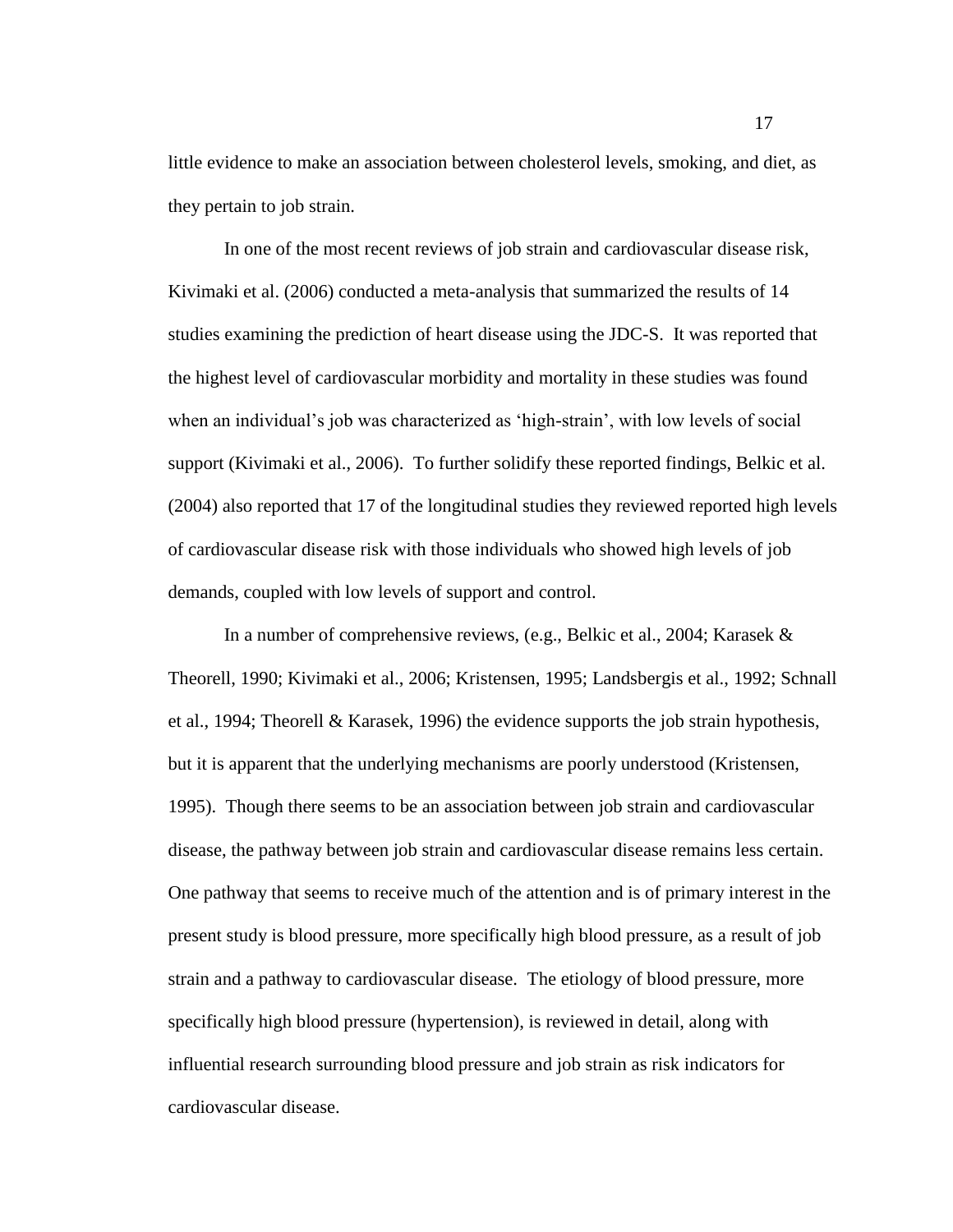#### **Chapter IV**

#### **Measures of Blood Pressure**

A common health problem with widespread and sometimes devastating consequences, elevated blood pressure, also known as hypertension, often remains asymptomatic until late in its course (Rau, 2006). Hypertension is one of the most important risk factors in the development of both cardiovascular and coronary heart disease (Rau, 2006). The detrimental effects of blood pressure increase continuously as the pressure rises (Rau, 2006). There is no rigidly defined threshold of blood pressure above which an individual is considered safe (Schnall et al., 1994). Nevertheless, a sustained diastolic pressure greater than 90 mm Hg or a sustained systolic pressure in excess of 140 mm Hg is considered to constitute hypertension (Schnall et al., 1994). The prevalence of hypertension increases with age and reduction of blood pressure has striking effects on incidence and death rates for heart disease, heart failure, and stroke (Schnall et al., 1994).

In general, blood pressure has a daily pattern. In non-hypertensive patients, blood pressure tends to be lower at night and during sleep. When an individual first gets out of bed, blood pressure tends to rise and continues to do so until peaking in the middle of the afternoon – usually between 3 and 4 p.m. (Clark et al. 1987).

The technique for monitoring a patient's blood pressure has undergone tremendous change since its inception in the early 1900"s. The standards continue to change and clinicians and researchers have relaxed their positions that only accurate measurements of blood pressure can be done by trained personnel in a clinical setting (Landsbergis, Schnall, Belkic, Baker, Schwartz, & Pickering, 2001). One of the greatest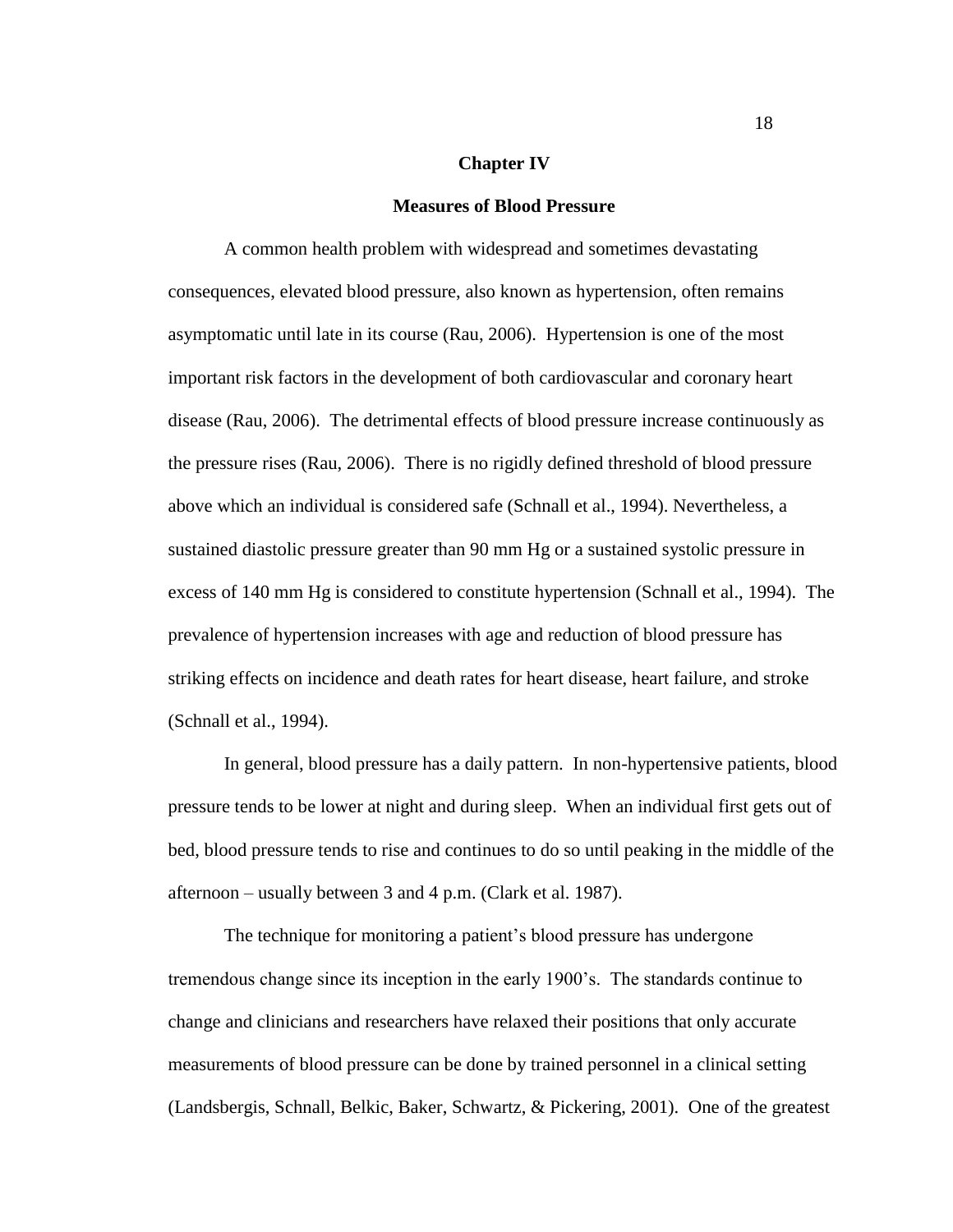advancements in blood pressure monitoring was the development of ambulatory devices (Landsbergis et al., 2001). Ambulatory blood pressure monitoring involves measuring blood pressure as one goes about their daily activities and while sleeping (Landsbergis et al., 2001). An ambulatory measurement of blood pressure is when one constantly wears a monitoring device that takes blood pressure readings at regular intervals. The information is usually recorded on a chip in the device and allows the doctor or researcher to get a detailed picture of blood pressure variation in that person's daily environment (Landsbergis et al., 2001).

In most cases, hypertension remains at a modest level and fairly stable over years to decades and, unless heart failure intervenes, can be compatible with a long life (Viswesvaran, Sanchez, & Fisher, 1999). However, hypertension puts individuals at a greater risk for other ailments such as cardiovascular disease, renal failure, and stroke (Viswesvaran et al., 1999). The blood pressure level in any individual is a complex trait that is determined by the interaction of multiple genetic, environmental, and demographic factors. It should not be surprising that multiple mechanisms play a role in the development of hypertension. These mechanisms constitute abnormalities of the normal physiologic regulation of blood pressure (Schnall et al., 1994).

Two numbers are recorded when taking blood pressure - the systolic pressure and the diastolic pressure (Schnall, Pieper, & Schwartz, 1990). Two numbers are necessary because the pressure within blood vessels is not static - it changes dynamically each time the heart beats (Schnall et al., 1990). While the heart is actually beating, blood is forced out of the heart and into the blood vessels (Schnall et al., 1990). This instantaneously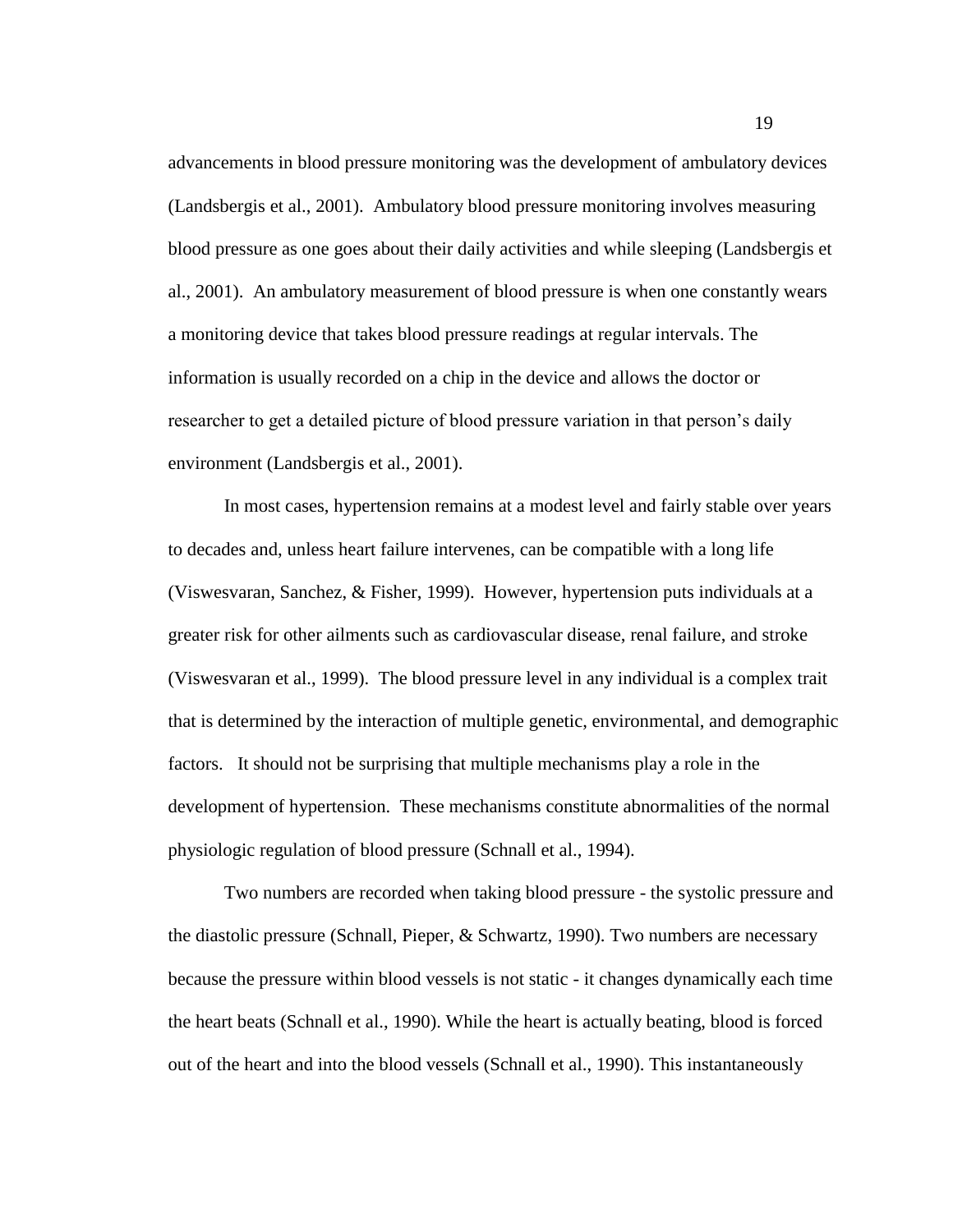increases the pressure within the vessels. In between heart-beats, the pressure within the blood vessels becomes lower (Schnall et al., 1990).

The blood pressure recorded while the heart muscle is contracting is the systolic pressure (Schnall, Belkic, Landsbergis, & Baker, 2000). The blood pressure recorded in between heart muscle contractions is the diastolic pressure (Schnall et al., 2000). Both numbers are important, and when a person has hypertension, the elevated blood pressure can be seen with the systolic pressure (systolic hypertension,) with the diastolic pressure (diastolic hypertension,) or both (Schnall et al., 2000). As reviewed, a "normal" systolic pressure is considered to be less than 140 mm Hg and a "normal" diastolic pressure is considered to be less than 90 mm Hg (Schnall et al., 2000).

High blood pressure is seen as one of the underlying risk factors for cardiovascular mortality and morbidity. When blood pressure levels become both elevated and chronic, the diagnosis of "hypertension" is fulfilled (Rau, 2006). Though the etiology of hypertension is debatable, there is one general consensus among all researchers and practitioners - there is no single cause for the development of hypertension (Schwartz, Pickering, & Landsbergis, 1996). Hypertension is the end of result of a number of genetic and environmental factors, including work-related stress (Swartz et al., 1996).

Ambulatory blood-pressure monitoring was first used in the 1970's (e.g., Schwartz et al, 1996; Landsbergis et al., 2001; Schnall et al., 1994). Ambulatory blood pressure monitoring was originally developed to help curb the phenomenon of "whitecoat" hypertension, in which a patients" blood pressure is significantly elevated by simply being in the doctor"s office (e.g., Schwartz et al, 1996; Landsbergis et al., 2001; Schnall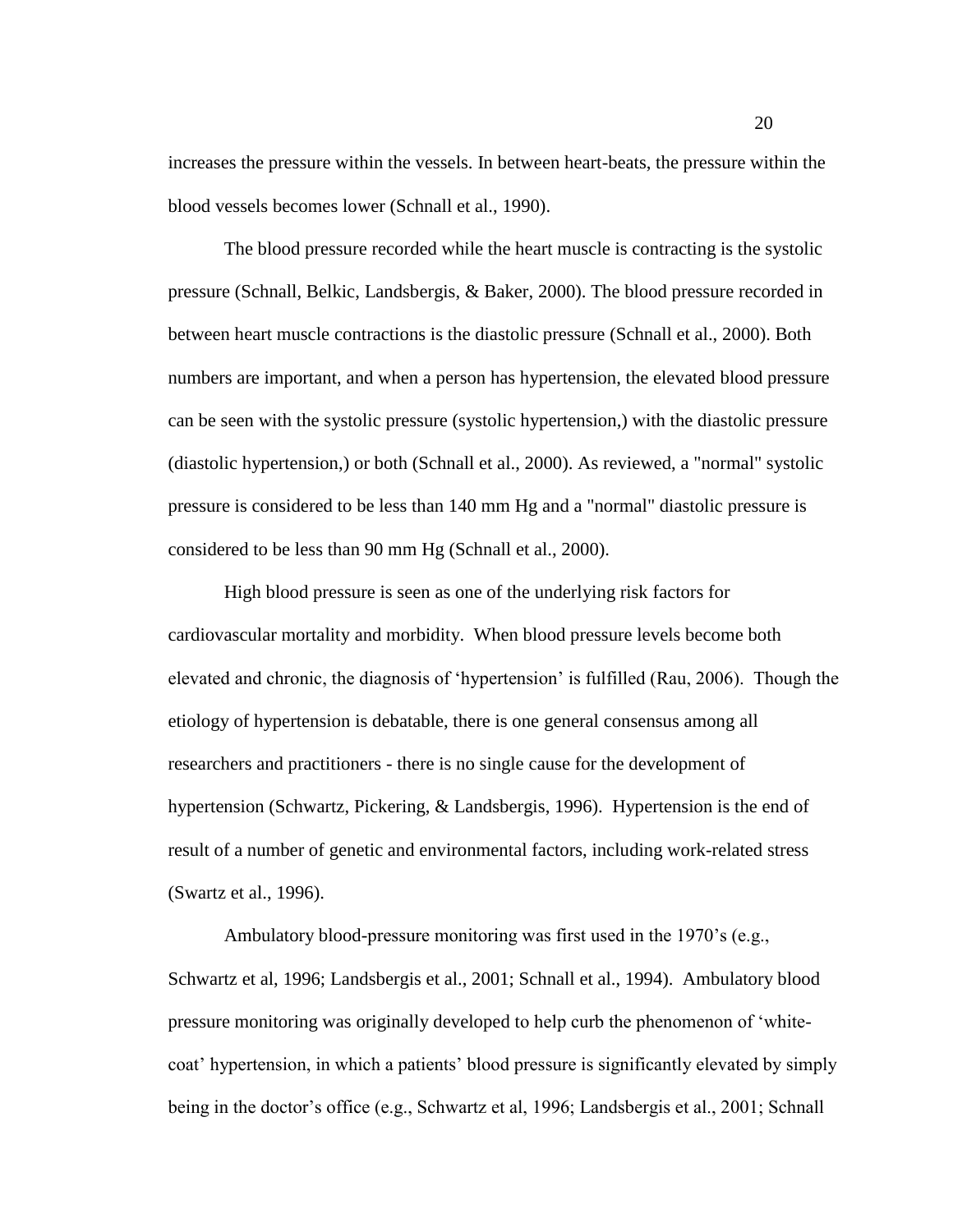et al., 1994). Ambulatory blood pressure monitoring is also useful to clinicians treating patients with blood pressure that fluctuates significantly on a daily basis (Schnall et al., 1994). Because researchers were seeing such large fluctuations in blood pressure readings throughout the day, more and more emphasis was put on devices that participants could administer to themselves to help better understand these daily fluctuations.

An increasingly popular and alternative practice to ambulatory blood pressure devices are "self-monitoring" devices (Stergiou, Skeva, & Zourbaki, 1998). Selfmonitoring devices are generally less expensive and more widely available to clinicians and practitioners than ambulatory devices (Stergiou et al., 1998). There is evidence to suggest that self-monitoring devices can be used as an alternative to ambulatory devices when trying to eliminate white-coat hypertension (Stergiou et al., 1998). Thomas Pickering (1991) recommended the use of self-monitoring blood pressure devices as a screening test in the detection of white-coat hypertension, followed with confirmation using ambulatory monitoring.

There is convincing evidence in clinical studies that multiple blood pressure measurements obtained by self-monitoring patients improve the precision and reproducibility of blood pressure measurements (Mengden, Medina, Beltran, Alvarez, Kraft, & Vetter, 1998). Furthermore, research involving both the soft and hard sciences has shown an increasing trend for the use of self-monitoring devices for measuring blood pressure (Mengden et al., 1998). Self-monitoring of blood pressure is useful because participants can use the devices in almost any setting in or out of the workplace.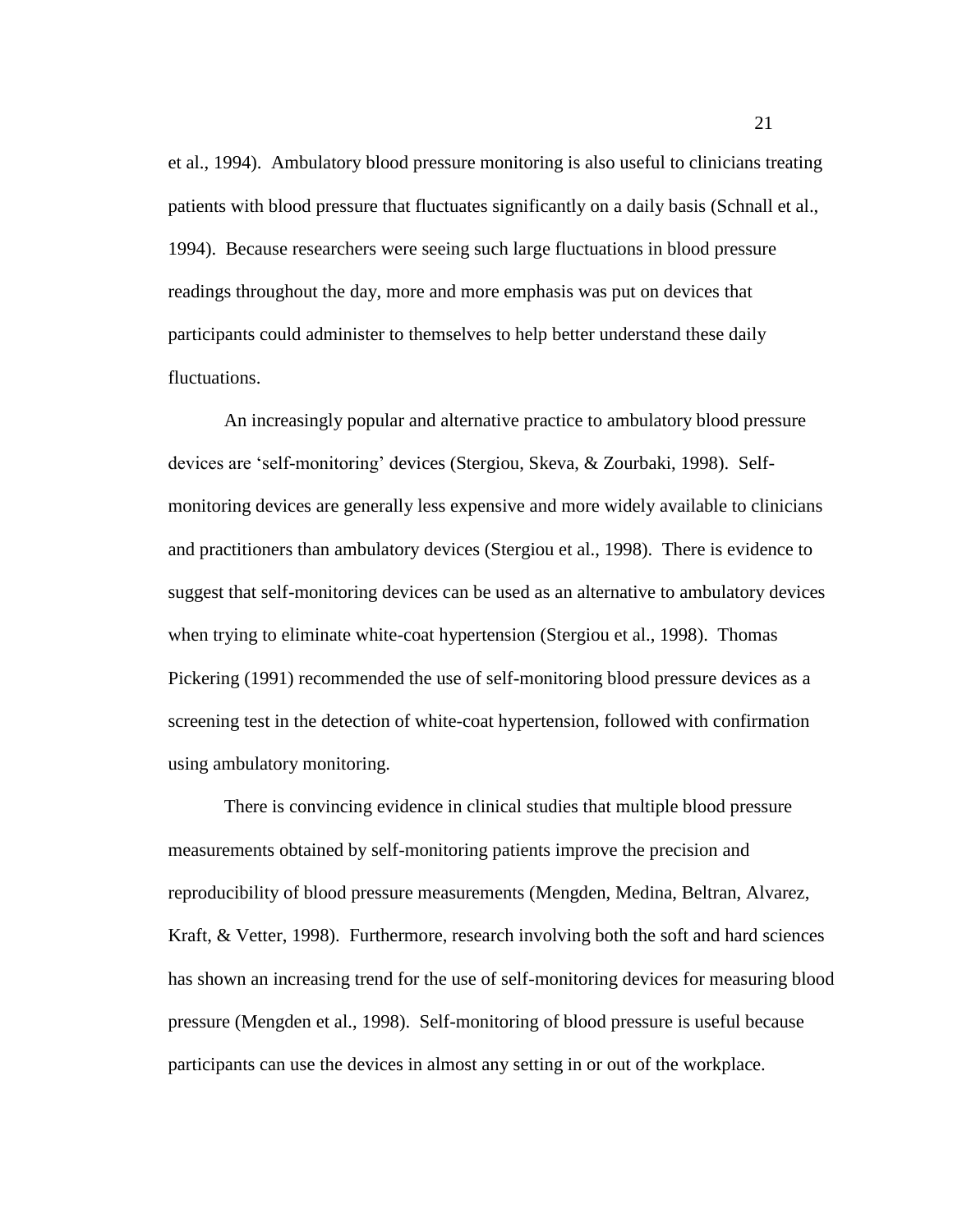One of the most commonly used self-monitoring blood pressure device is the wrist monitor. There was resistance to the use of wrist monitors when they first came on the market and some clinicians found them to be inaccurate (Stergiou et al., 1998). However, with the introduction of a heart positioning sensor in many of the newer devices, wrist monitors continually provide valid and reliable blood pressure measurements (Stergiou et al., 1998).

Wrist monitors require the participants to measure their own blood pressure readings throughout a given period of time. A typical scenario would require participants, at periodic intervals throughout the day or night, to put the wrist monitor on their wrist, follow the instructions of the given device and record the readings for that particular time of day into a journal – many of these devices also record each reading on a chip installed in the device that can be downloaded at a later time by the clinician or the researcher. Because wrist monitors are easy to use and relatively small to carry around, multiple self-measurements can be done during a 24 hour period, both at work and at home. Blood pressure measurement in the wrist provides several advantages for participants. For example, it does not require one to roll up their sleeves or remove a layer of clothing, and the readings are less sensitive to obesity because wrist size is typically not affected by obesity (Stergiou et al., 1998). Because this study was interested in employee blood pressure readings on work and non-work days, it made sense to use wrist monitors as the self-monitoring device because they are portable, easy to use, easy to handle, and easily interpreted by participants.

As mentioned, the cardiovascular risk factor that receives the most attention in the literature is blood pressure. As researchers gathered more information surrounding blood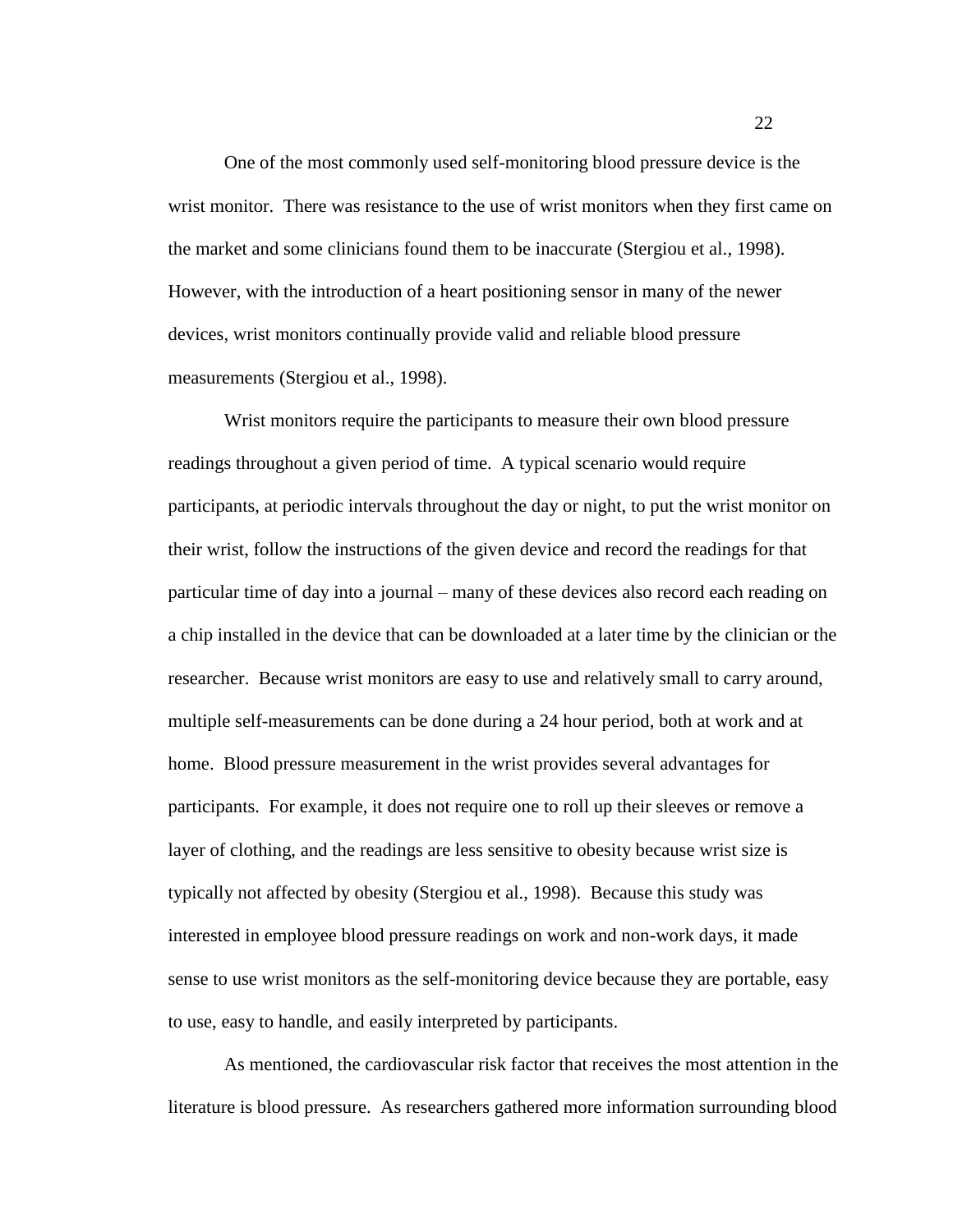pressure, it was apparent that blood pressure was a key indicator for cardiovascular disease and death. Several large scale studies aimed to better understand this phenomenon.

## *Key Historical Studies of BP and CVD*

The three most influential studies involving cardiovascular disease, blood pressure, occupational stress, and family are the Framingham Heart Study, The Whitehall Studies, and The Work Site Study. The National Heart Institute revolutionized the study of cardiovascular disease with the Framingham Heart Study in 1948. The National Heart Institute aimed to better understand the risk factors associated with cardiovascular disease. Over 5000 people from a town in Massachusetts were recruited and followed extensively over a number of years. Drawing upon this research, the Whitehall Study investigated occupational stress, employment grade levels, and worker health in the highly stratified British Civil Service beginning in 1967. The most recent of the three studies, the Work Site Study by Schnall et al. (1990), is an extensive study focusing on job strain and blood pressure in men.

#### *Framingham Heart Study*

The Framingham Heart Study began in 1948 and is an ongoing cardiovascular study of the residents of Framingham, Massachusetts (Franklin, Larson, Khan, Wong, Leip, Kannel, & Levy, 2001). Under direction of the National Heart Institute the objective of the Framingham Heart study was to identify risk factors that contribute to cardiovascular disease by following a large group of participants who had not developed any detectable symptoms common to cardiovascular disease and who had not yet suffered a heart attack or stroke (Franklin et al., 2001). The study began in 1948 with the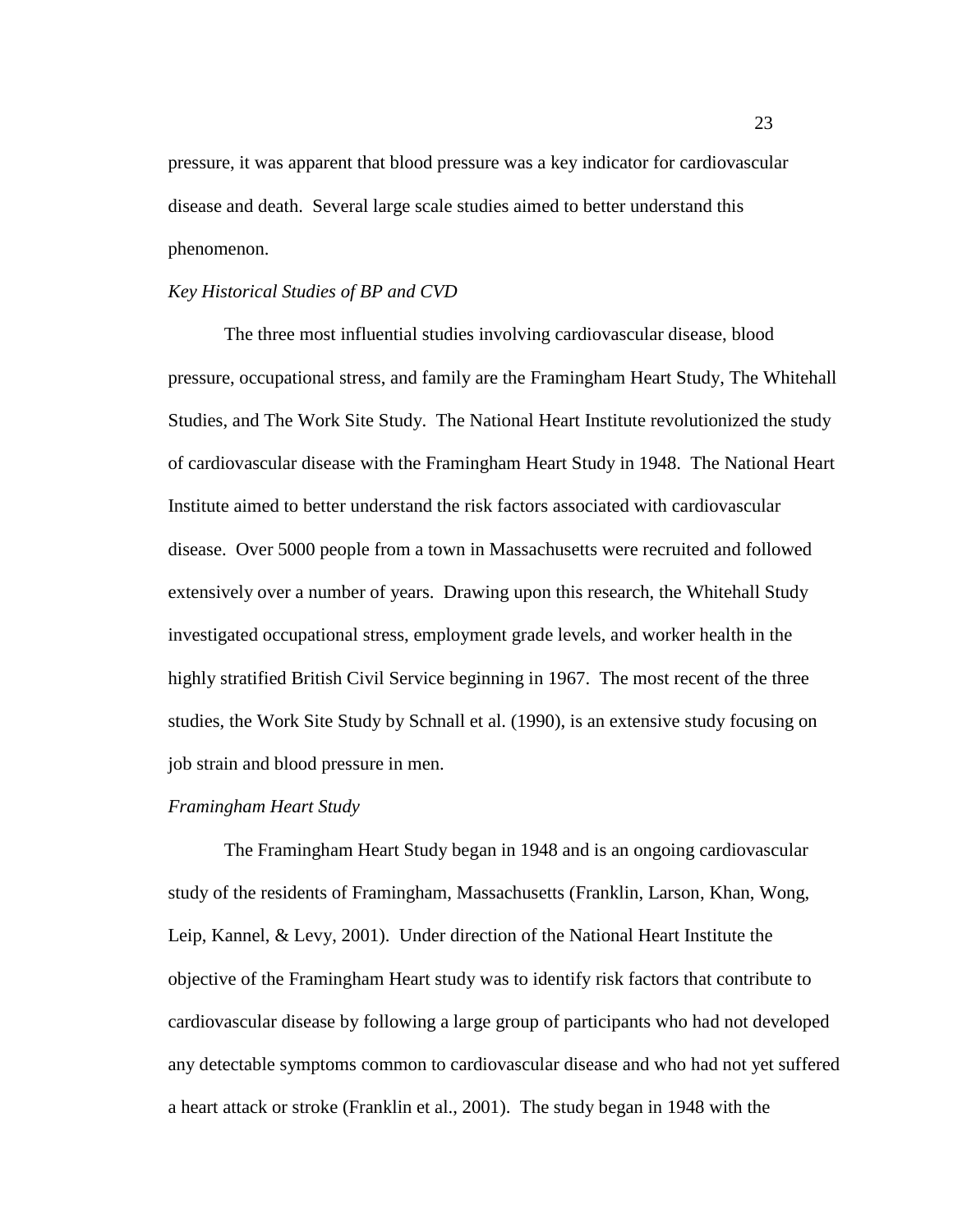recruitment of 5,209 adult participants, aged 28 to 62 (Franklin, 2001). Prior to the undertaking of this study, very little was known about the epidemiology of both cardiovascular disease and the association between blood pressure and cardiovascular disease (Franklin, 2001).

Researchers began the first set of extensive interviews and physical examinations in 1948 and the subjects have continued to return, every two years, for full physical, lab, and lifestyle tests, including 12-lead ECG heart monitoring and full blood lab make-up (Franklin, 2001). Because the National Heart Institute was interested in genetic factors as well as lifestyle choices, the study enrolled a second-generation of participants in 1971 consisting of 5,214 of the original participants" adult children and their spouses (Franklin, 2001). This second phase of the study was coined the Framingham Offspring Study (Franklin, 2001). In 2002, a third generation of over 4,000 participants was enrolled in the ongoing study and consists of the children and spouses from the 1971 phase (Franklin, 2001).

Since the inception of the Framingham cohort, researchers have been able to identify the major risk factors in the development of cardiovascular disease and coronary heart disease (Franklin, 2001). These risk factors include; high blood pressure, smoking, obesity, high cholesterol levels in the blood, and lack of exercise, along with risk factors for age, gender, and psychosocial discrepancies (Franklin, 2001). The Framingham Heart Study has been recognized as one of the greatest sources of information for cardiovascular disease research. Researchers continue to follow-up with participants and their families, and continue to map new directions for research in this area of study (Franklin, 2001).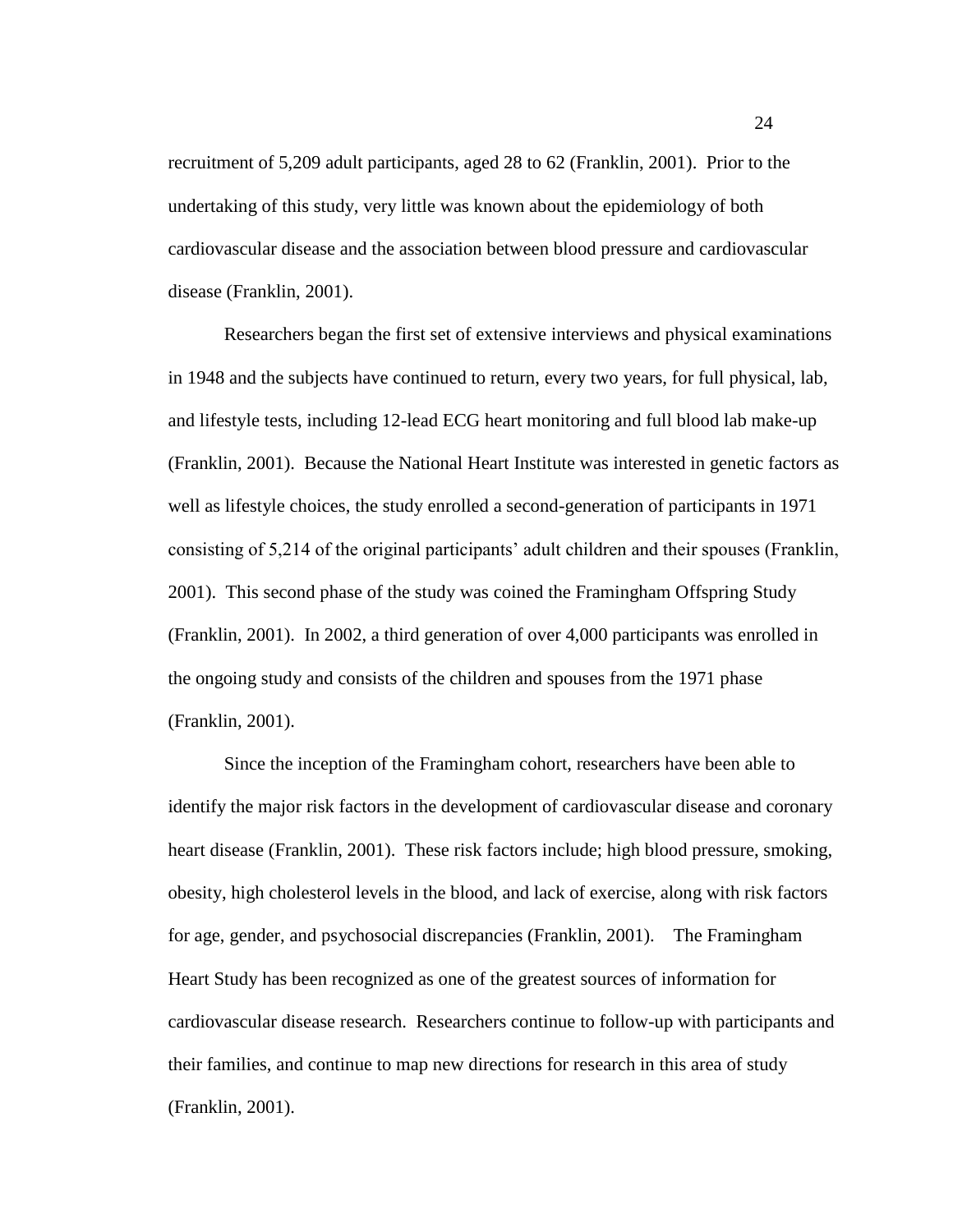# *Whitehall Studies*

Another influential study involving occupational stress, employment grade levels, and worker health was the Whitehall I study (Jarrett, Shipley, & Rose, 1982). The Whitehall I study compared the death rates of people in the highly stratified environment of the British Civil Service (Jarret et al., 1982). The study investigated social determinants of health, specifically cardiorespitory and cardiovascular disease prevalence and mortality rates among 18,000 British civil servants between the ages of 20 and 64. The civil servants' health was followed for a period of 10 years starting in 1967 (Jarret et al., 1982)

The initial phase of the Whitehall study found that there was a significant difference in cardiovascular disease and mortality rates among those servants in the lower grades of the civil service (Jarret et al., 1982). It was a clear association between socioeconomic status and health. The Whitehall study showed an association between grade level and cardiovascular risk factors such as obesity, smoking, exercise, and the risk factor of primary importance to the present study – high blood pressure (Jarret et al., 1982). Even after researchers controlled for these risk factors, the lowest grade of civil servant has a relative risk for cardiovascular mortality that was two times greater than compared to the highest grade.

Twenty years later, the Whitehall II study painted a similar picture to the initial phase of the study (Yarnell, 2008)). The Whitehall II study was a longitudinal, prospective study of 10,308 men and women, all of whom were employed in the British civil service at the time of recruitment in 1985 (Yarnell, 2008). Though the Whitehall II study is currently ongoing, with the ninth wave of data collected in 2007, the study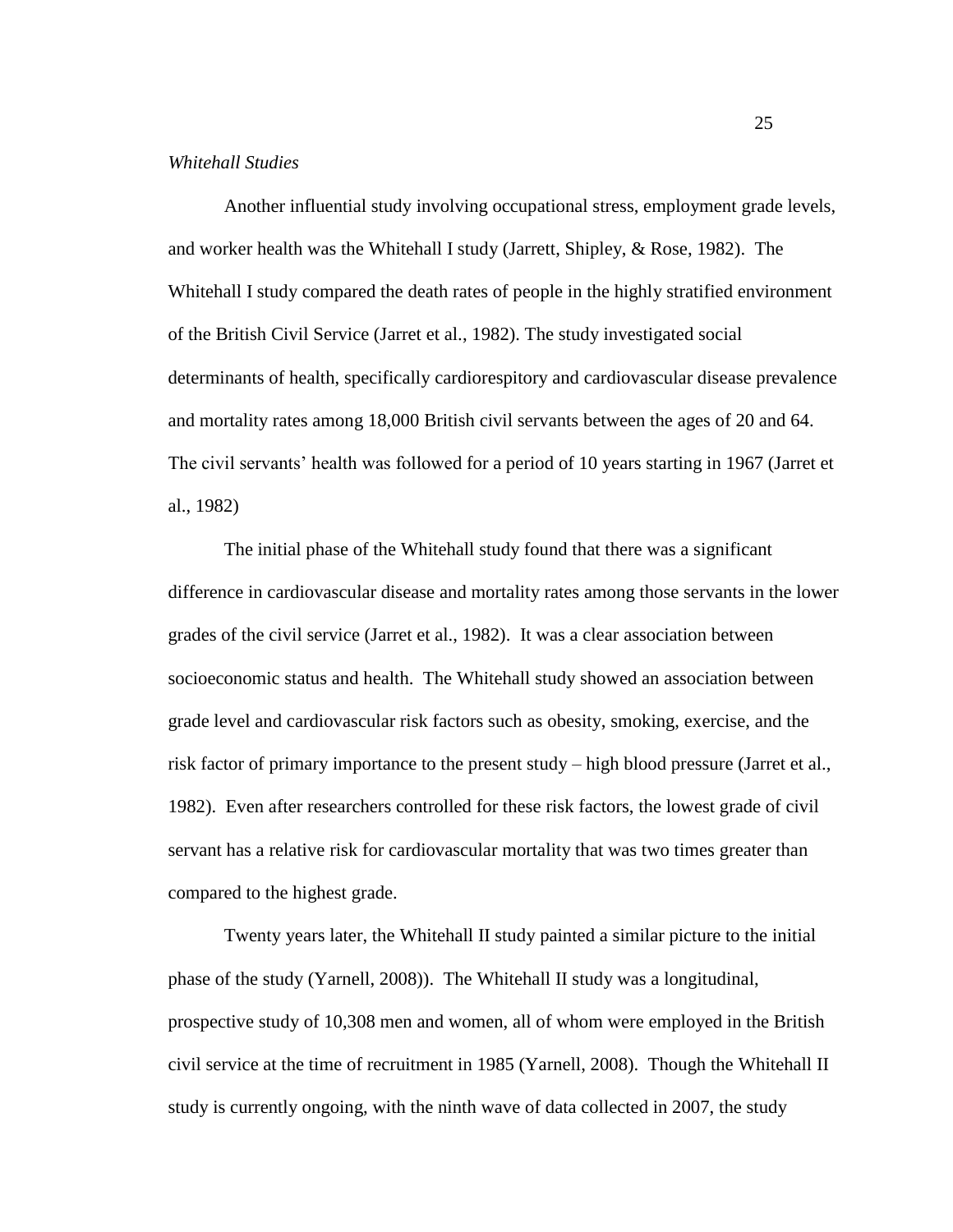continues to release staggering findings with relation to employment grade status and negative health outcomes (Yarnell, 2008). Of particular importance is the clear association of the way work climate, social influences outside of work, and health behaviors all contribute to the social gradient of health (Yarnell, 2008). As the participants in this study continue through adult life, it has become increasingly clear that health behaviors and health outcomes can be directly influenced by both work and work status. This research continues to explore the pathways and mechanisms through which social positions influence health and aims to build a causal model leading from social position through psychosocial and behavioral pathways to risk factors for disease.

Currently, the literature does not seem to come to a universally accepted cause for the phenomenon brought to light by the Whitehall studies (Yarnell, 2008). Clearly, stress is associated with a high risk of coronary heart disease, but there are so many other factors that it is hard to be specific – if at all possible. Regardless of the exact reasons why heart disease is more prevalent in lower employment grades, the results of the Whitehall studies have significantly changed the way researchers, practitioners, and physicians approach the evaluation of cardiovascular disease risk (Yarnell, 2008). The recognition of psychosocial stressors in disease prevention is of utmost importance both globally, and to the present study.

# *Work Site BP Study*

The most extensive study of job strain in relation to blood pressure in men has been the study of Schnall et al. (1990) in New York known as the Work Site BP Study. After screening more than 2,500 employed men at several work sites in New York, 87 cases of hypertension and 128 controls were examined. Schnall et al. (1990) found that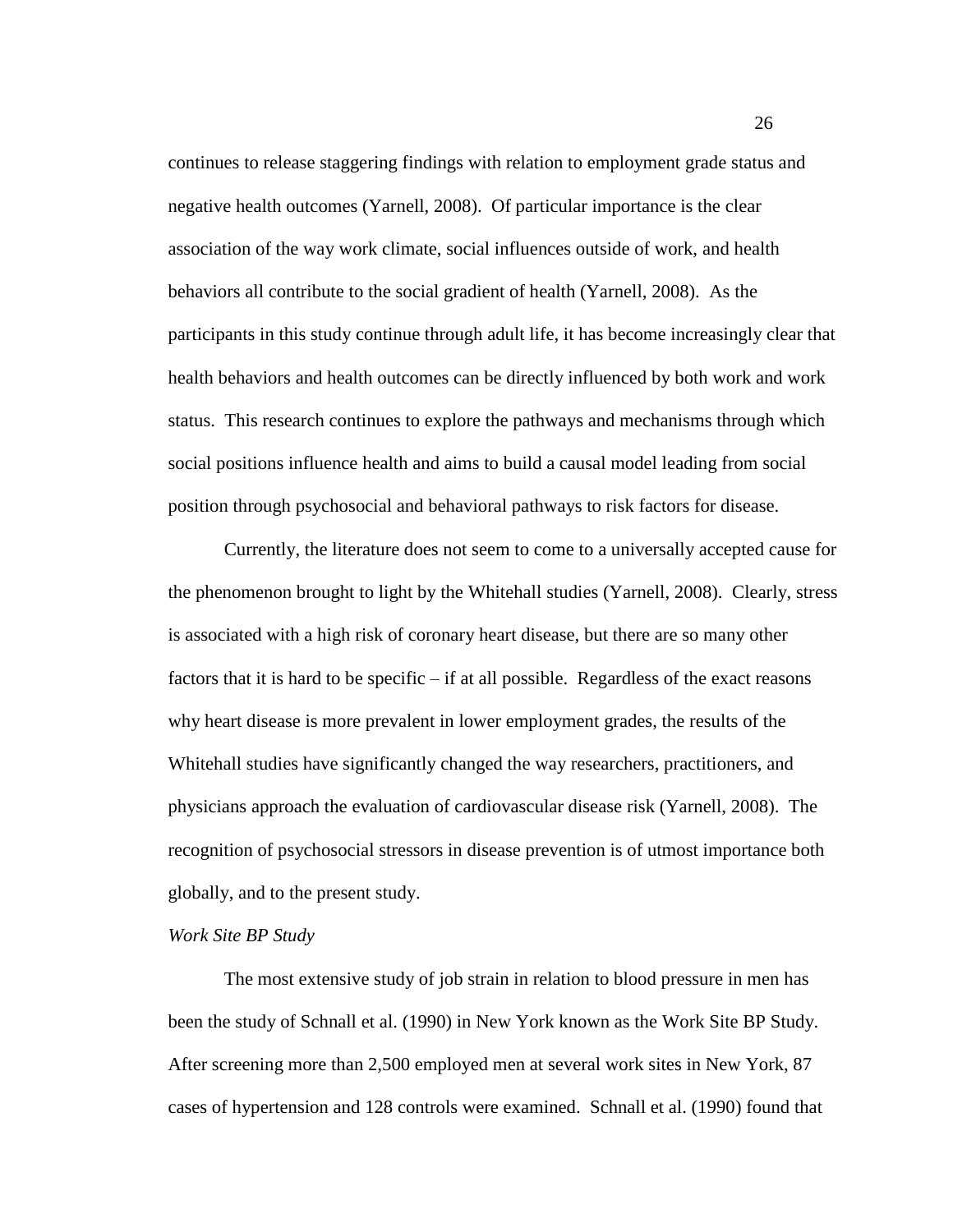self-reported job strain was significantly related to hypertension after adjusting for age, race, weight, personality, alcohol, smoking, work-site, education, and physical demands of the job. With the same controls in place, Schnall et al., (1990) also found that participants falling between the ages of 30 to 40 years of age with job strain had thicker heart muscles than those participants with little job strain. The thickening of the heart muscles is a risk indicator for cardiovascular disease (Schnall et al., 2000).

Because the Work Site BP Study was a longitudinal study, Schnall et al., (1990) were able to collect data at baseline and three years later. This meant it was possible to construct a measure of cumulative exposure to job strain (Landsbergis et al., 2001). The most important finding in the Work Site BP study as it relates to the current study, is that those men reporting job strain at Time 1, but no job strain at Time 2, exhibited a decrease in blood pressure at work and at home (Schnall et al., 1990). As stated in the Landsbergis et al., (2001) paper, the decrease in blood pressure, due to a decrease in job strain over time, suggests that detection and intervention strategies can be effective.

# *Summary*

The Framingham, Whitehall, and Work Site studies were all influential in providing guidance for future researchers interested in blood pressure and social influences. Up until Brisson, Laflamme, Moisan, Milot, Masse, and Vezina"s (1999) study, very little research had been conducted on the effects of family responsibilities and high job strain on blood pressure among white-collar women. Brisson et al. (1999) found a significant and positive association between large family responsibilities and blood pressure among white-collar women. In this study, it was found that a combination of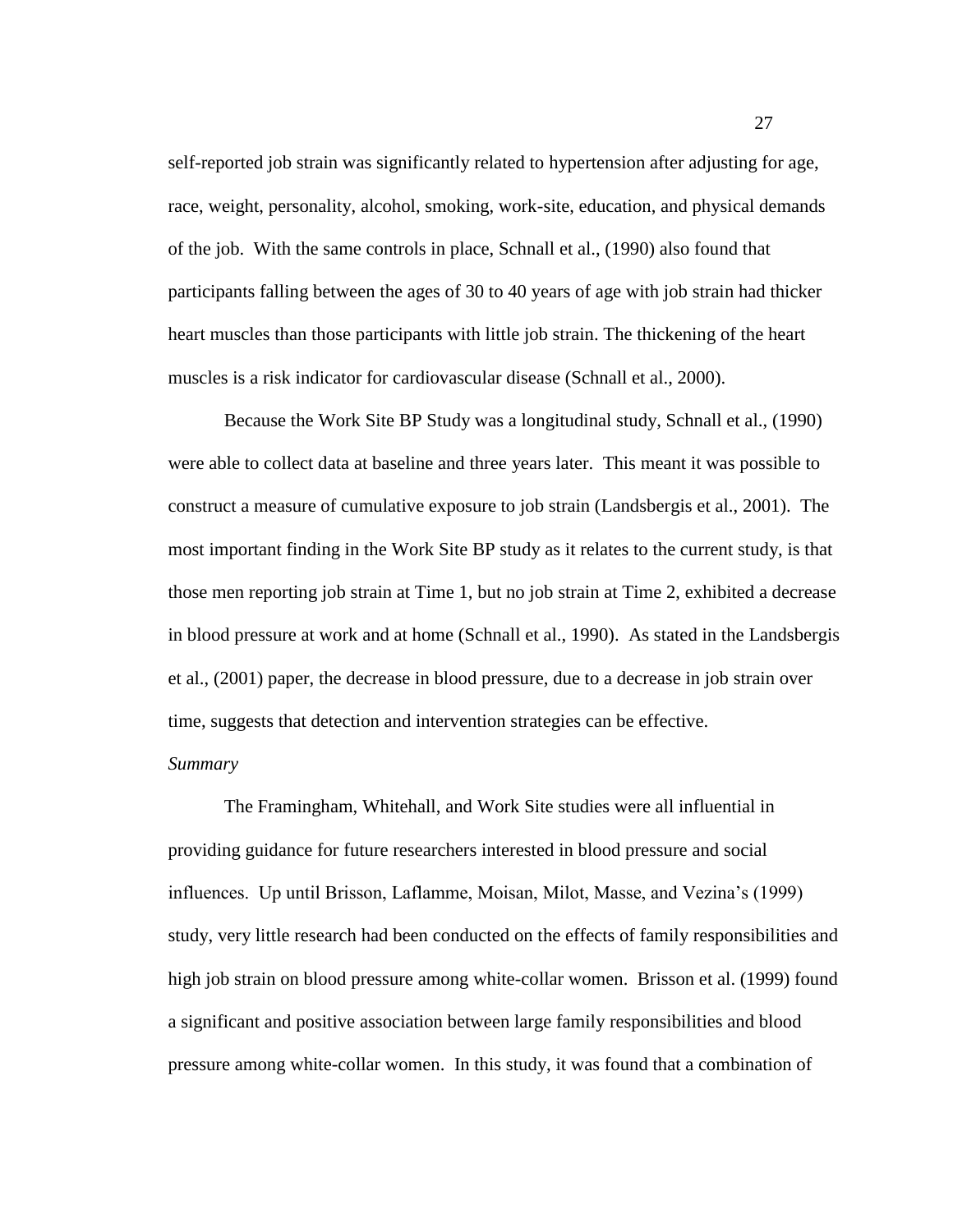large family responsibilities and high job strain had the greatest effect on blood pressure – rather than a single exposure to the factors (Brisson et al., 1999).

# *Work-Family Conflict & Blood Pressure*

There is a growing body of evidence, accumulating over the last three decades, examining the relationship between the work and family roles (Eby, Casper, Lockwood, Bordeaux, & Brinley, 2005). With its foundation based in role theory (Kahn, Wolfe, Quinn, Snoek, & Rosenthal, 1964), work-family conflict is a type of interrole conflict in which pressures from the work role are not compatible with pressures from the family role.

Of the first studies of its kind, the Michigan Quality of Employment Survey (Quinn & Staines, 1979) reported that those women who were married with children showed much higher levels of conflict, than those women who did not have roles outside of work. However, this research seems to be quite dated and current research concludes otherwise. For example, Ruderman, Ohlott, Panzer, and King (2002) examined the benefits of multiple life roles for white-collar women in managerial positions. It was found that a combination of work and family roles were positively associated with selfesteem, life-satisfaction, and self-acceptance (Ruderman et al., 2002). Ruderman et al. (2002) also examined qualitative responses from women who had both work and family roles and results suggested that multiple roles provided many psychological benefits to woman including emotional support outside the home, interpersonal relationship skill building, and increased overall communication skills. However, it must be noted that role 'fit' played an important factor in the study. For example, woman who were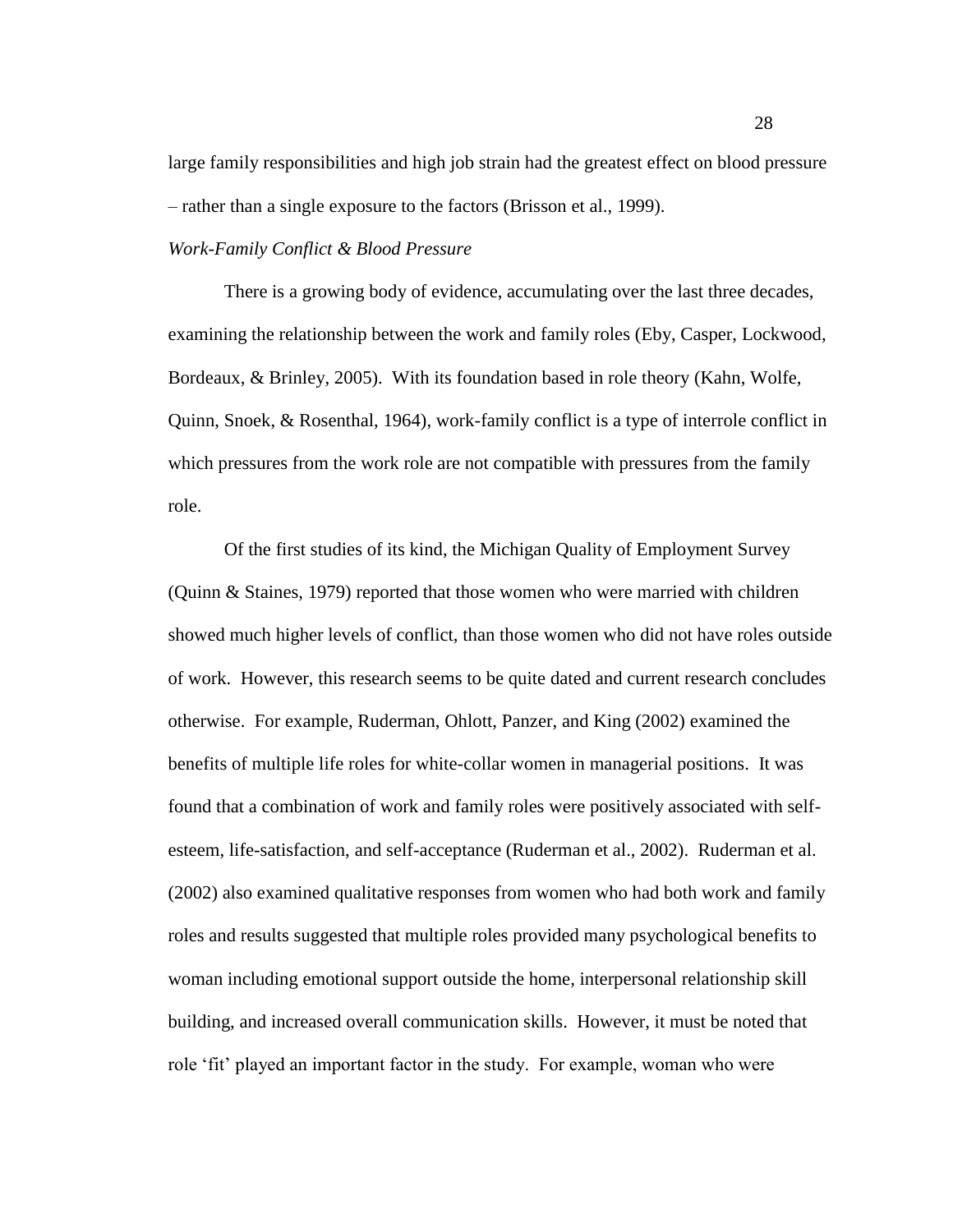experiencing conflict between one of their roles, had higher levels of negative qualitative responses than those woman who little or no conflict (Ruderman et al., 2002).

In a longitudinal survey, Frone et al., (1997) surveyed 1,933 adults in New York over a period of 4 years. Participants were employed at least 20 hours per week and had at least one child in the home. Frone et al., (1997) found that work family conflict was associated with elevated levels of blood pressure among employees. There is evidence to suggest that after leaving work, it is much easier on workers without family responsibilities to decompress. Goldstein, Shapiro, Chicz-DeMet, and Guthrie (1999) reported that there was a significant decrease in heart rate from work day to evening for those women without children than for those women with children. As mentioned previously, Brisson, Laflamme, and Moisan (1999) also found that white-collar women had a much higher incidence of elevated blood pressure when coupled with children in the home as compared to those women who did not have children. In a similar study, Thomas and Ganster (1995) reported a significant relationship between work-family conflict and blood pressure among health care professionals (N=398) in Nebraska. *Supervisor Support*

Research has noted the importance of workplace support from one"s supervisor. Thomas and Ganster (1995) described the supportive supervisor as one who" empathizes with an employee's desire to balance the demands and responsibilities of both work and family" (p.7). This support includes accommodating an employee's flexible schedule, being tolerant of short personal phone calls, granting shift trades with other employees so that new elder-care arrangements can be monitored, allowing a child to accompany an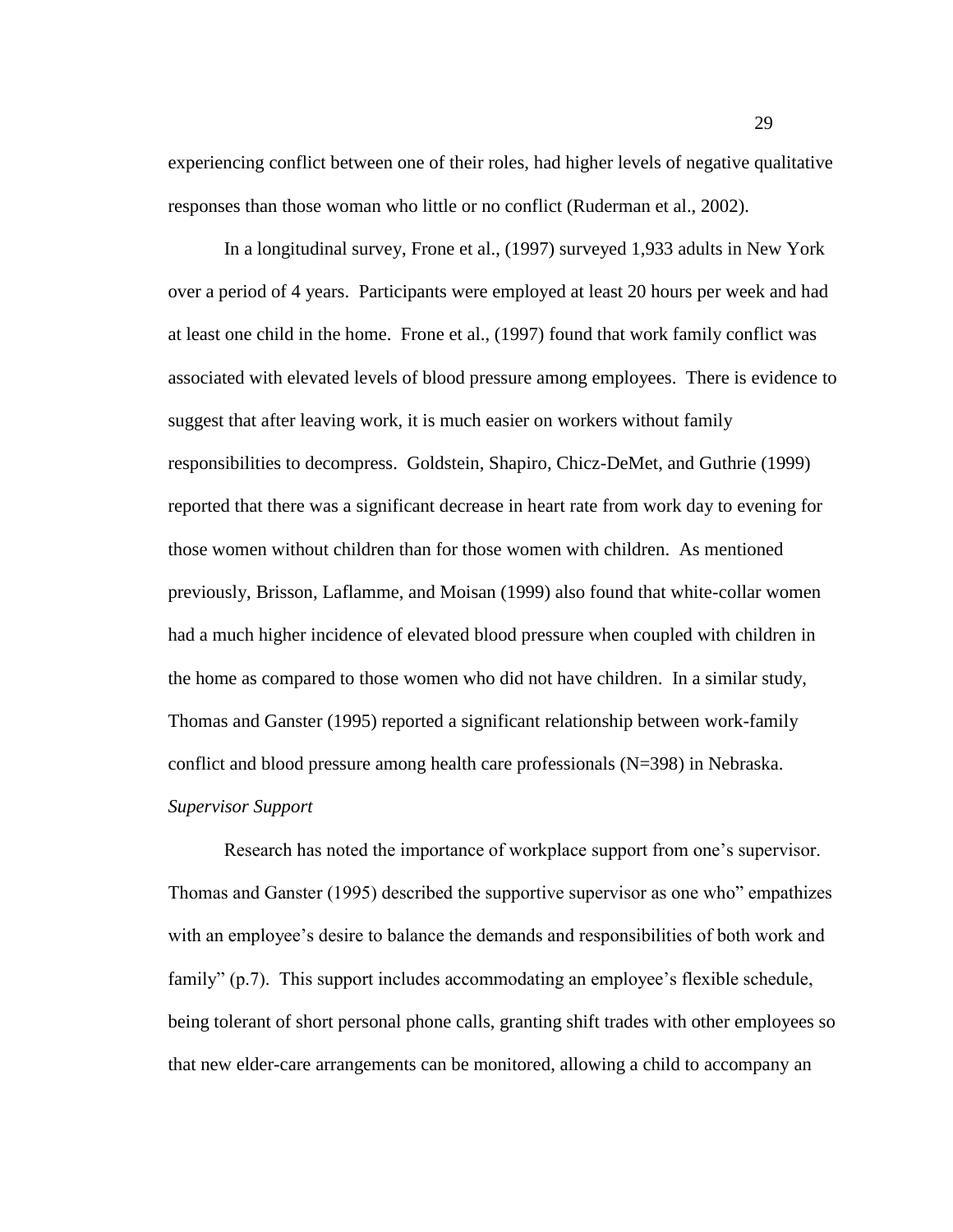employee to work, or offer kind words or advice when family issues arise (Thomas & Ganster, 1995).

Research has shown that employees who have supportive supervisors experience less work-family conflict (e.g. Frone, Russell, & Cooper, 1997; Lapierre & Allen, 2006; Thompson, Andreassi, & Prottas, 2005), and reduced work distress (Frone et al., 1997). Frone et al. (1997) reported that supervisor support was indirectly related to work-family conflict. Allen (2001), who introduced the concept of family-supportive organization perceptions, reported that employees, who felt their supervisors were supportive, also perceived their organization as "family-supportive". Allen (2001) also reported that social support from direct supervisors has been found to facilitate the reduction of workfamily conflict in workers.

O"Driscoll et al. (2003) showed that work-family conflict was significantly and positively related to worker job strain and that supervisor support moderated this effect. Building upon this research, Wang and Walumbwa (2007) reported that a key moderating variable in the relationship between worker strain and work-family conflict is supervisor support. Wang and Walumbwa (2007) suggested that future research needed to focus heavily on the moderating effects of supervisor support.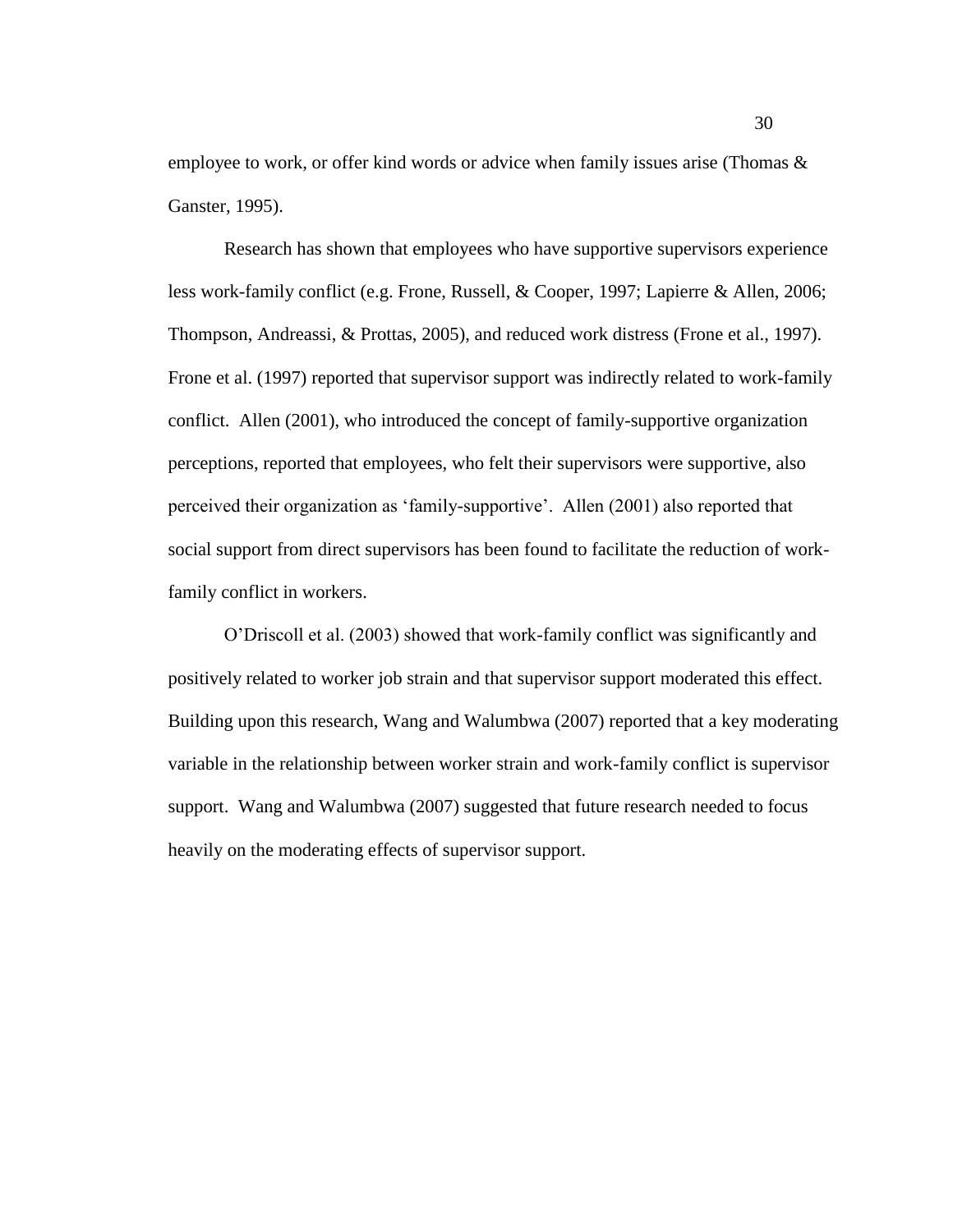#### **Chapter V**

#### **Family-Supportive Supervisory Behaviors**

Supervisor support is one source of social support from work and is also a form of informal organizational support (Hammer et al., 2009). Family-Supportive Supervisory Behaviors (FSSB) is a construct developed by Hammer et al. (2009) to address the lack of conceptual clarity in the measurement of informal organizational support (Hammer, Kossek, Yragui, Bodner, & Hanson, 2009). Hammer et al. (2009), argued that the measures of informal organizational support, at times, cross contaminated one another and that items cut across different forms of informal support (Hammer et al., 2009).

Hammer et al., (2009) identified four dimensions in the concept of FSSB: (1) emotional support, (2) instrumental support, (3) role modeling behaviors, and (4) creative work-family management as being arranged hierarchically under the larger dimension of family supportive supervision. Hammer et al., (2009) further clarified the construct of FSSB as a multidimensional construct that is superordinate, as indicated by the four distinct subordinate constructs that encompass the overall measure of FSSB. Below I will further clarify each dimension of FSSB.

*Emotional support*, in general, is the perception that an individual is being cared for, that one"s feelings are taken into consideration, and that an individual feels comfortable communicating with the source of the support (Hammer et al., 2009). An emotionally supportive supervisor is one who openly communicates with employees and is aware of their family and outside work commitments. Those supervisors who are supportive make employees feel comfortable discussing family-related concerns and concerns for how work responsibilities affect family (Hammer et al., 2009). In general,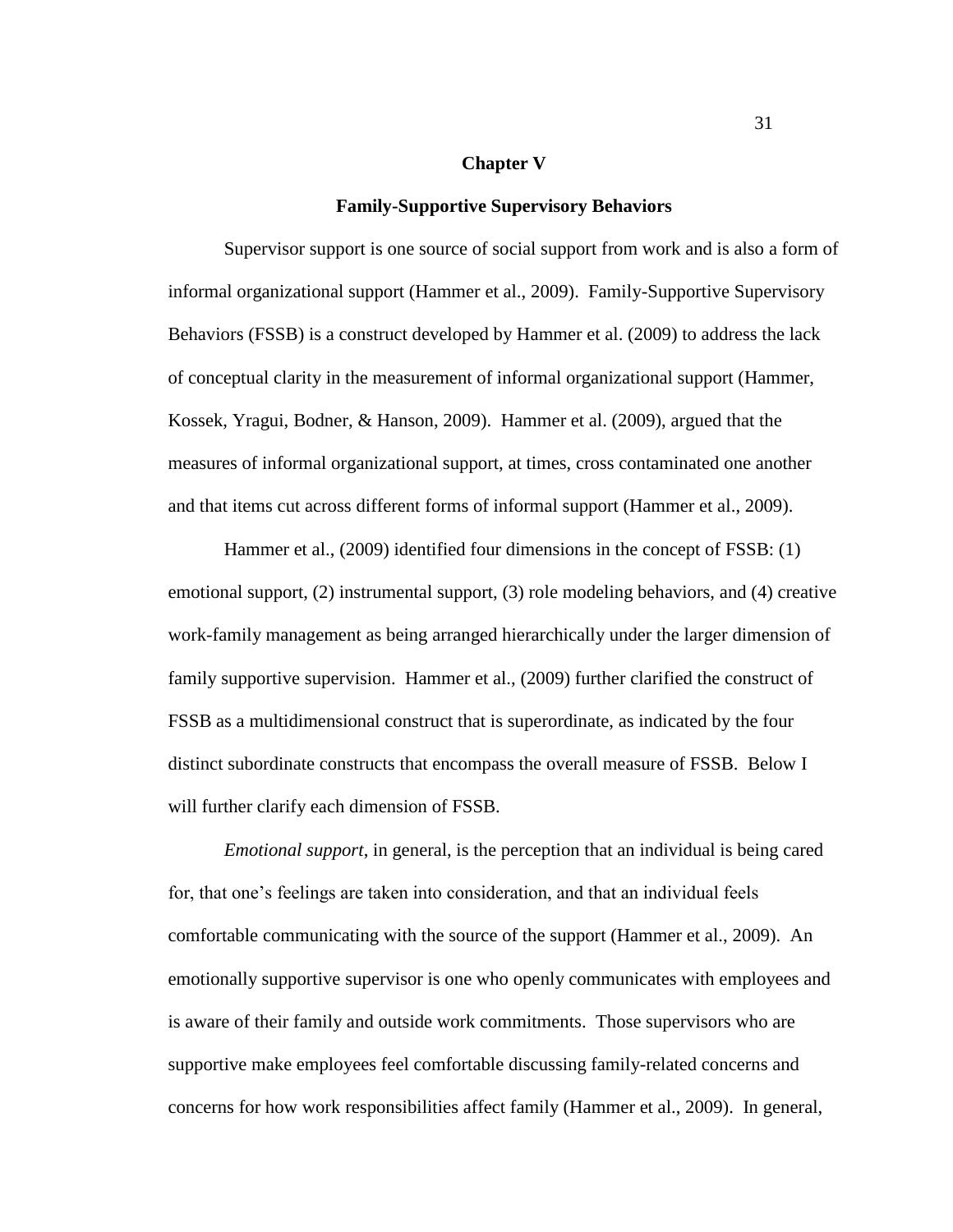terms that have been consistently seen in the literature to describe an emotionally supportive supervisor are: sensitive, sympathetic, respectful, genuine, and understanding.

*Instrumental support* is a reactive supervisor behavior that addresses how a supervisor responds to an employee's work and family needs in the form of everyday interactions with that employee (Hammer et al., 2009). These reactions include such things as scheduling flexibility due to a childcare need, the interpretation of organizational policies, and setting workplace schedules so that an employees" job is completed (Hammer et al., 2009). Instrumental support is an overall measure of how a supervisor helps employees manage both their work and their family commitments and responsibilities. Hammer et al., (2009) stated, that in general, instrumental support is a "supervisors routine reaction to manage day-to-day employee scheduling conflicts" (p. 838).

*Role modeling* behaviors are defined as those behaviors exhibited by a supervisor demonstrating how to integrate both work and family responsibilities on the job (Hammer et al., 2009). The construct of role modeling is based on Bandura"s (1977) social learning theory which states that human learning occurs through direct observation rather than direct experience. In this context, Hammer et al., (2009) defined role modeling as "the extent to which supervisors provide examples of strategies and behaviors that employees believe will lead to desirable work outcomes-life outcomes" (Hammer et al., 2009, pg. 5).

The fourth dimension of FSSB is *creative work-family management*. Creative work-family management is essentially a supervisors' ability to be proactive and innovative in the supervisory role. Hammer et al., (2009) defined creative work-family management "as managerial-initiated actions to restructure work to facilitate employee

32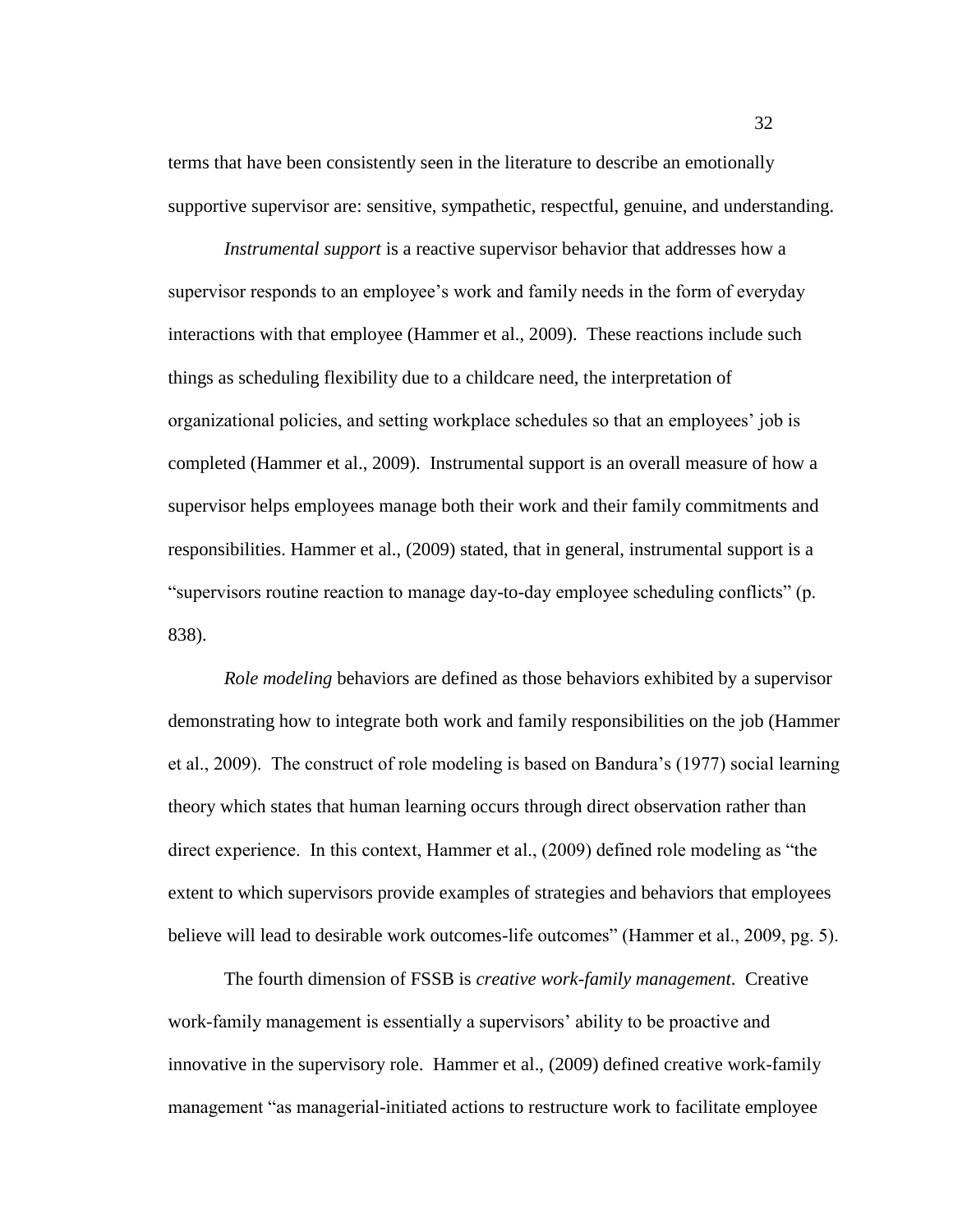effectiveness on and off the job" (Hammer et al., 2009, p. 6). These types of behaviors are those that include a supervisor"s ability and willingness to make major changes to the way jobs are structured to both enhance organizational effectiveness and employee effectiveness, on and off the job. A common example of this would be the supervisor's willingness to cross train employees in order to make scheduling conflicts due to family responsibilities easier to accommodate for both the organization and the employees. The conceptualization for creative work-family management was based upon the dual-agenda literature that illustrates the benefits of organizational change for employees at work and at home (Hammer et al., 2009).

There are a number of outcomes associated with the development of Hammer et al."s (2009) construct of family-supportive supervisor behaviors. First and foremost, Hammer et al. (2009) determined that family-supportive supervisory behaviors are distinctly different from general supervisor support. It was mentioned that a supervisor may be openly supportive of at work-related behaviors, but not as openly supportive of non-work related issues, such as family (Hammer et al., 2009). Hammer et al. (2009) also clarified what supervisor behaviors are seen as family-supportive. This distinction is important for the training and development of family-supportive supervisors in organizations. Hammer et al. (2009) stated that "managers and employers need tangible examples of how they can change supervision' (p.852). FSSB also helps draw a distinction between general organizational level family support and supervisor level support. Hammer et al. (2009) drew the distinction between having a work-family policy on paper and the actual implementation of the policy by the direct supervisor.

*Workplace and Blood Pressure*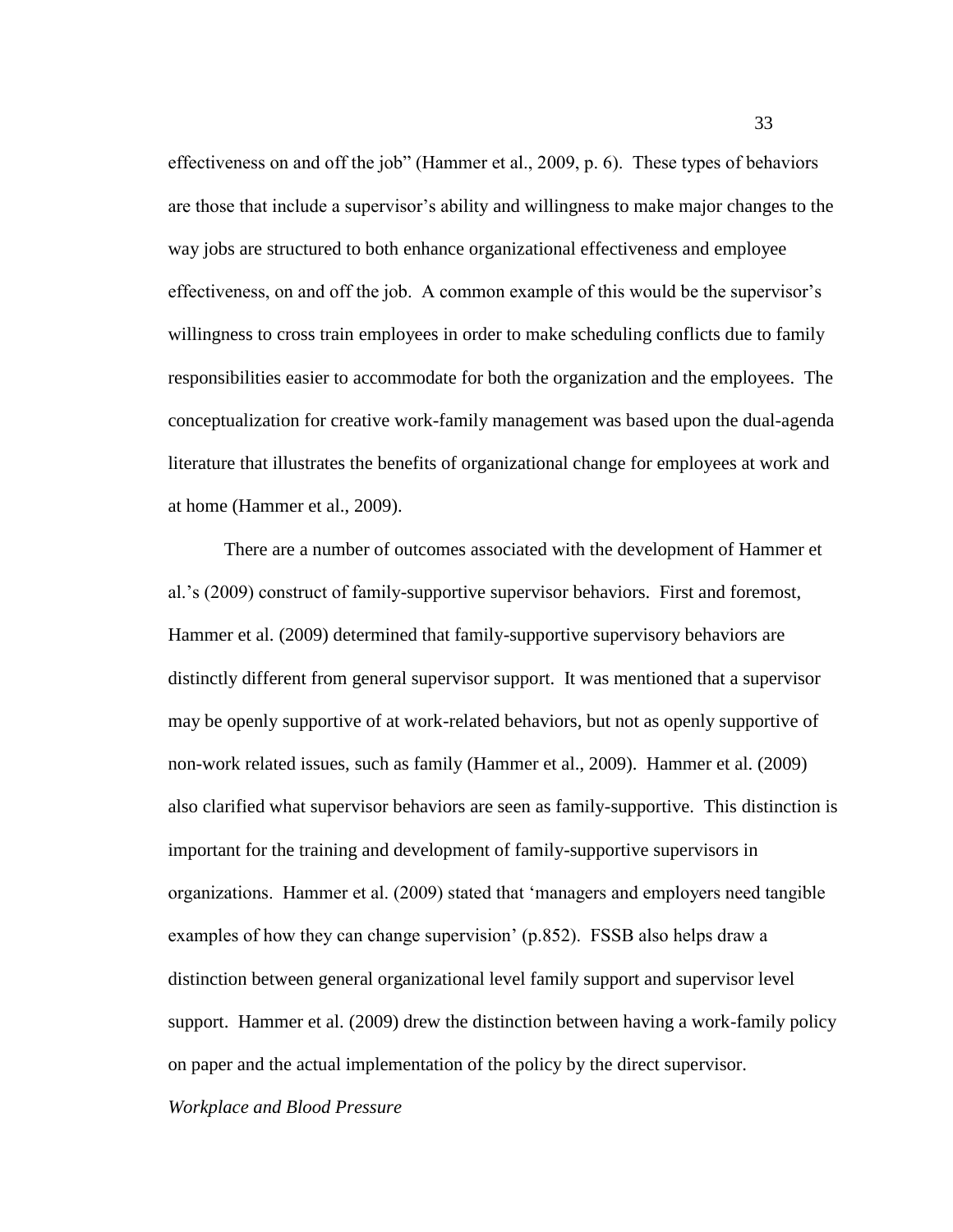Because the present study is interested in family-supportive supervisory behaviors as a moderator of the relationship between job strain, job demands, job control and workers" blood pressure, it is pertinent to report on key research that has evaluated similar relationships and discuss those findings. At home blood pressure monitoring is recognized as a valid and reliable way to measure a patient"s blood pressure (Schwartz et al, 1996; Landsbergis et al., 2001; Schnall et al., 1994). As previously noted, the Work Site Blood Pressure Study in 1985 used ambulatory measures to predict worker job strain (Schnall et al., 1994). In one of the largest reviews of it"s kind, Steenland, Fine, Belkic, Landsbergis, Schnall, Baker, Theorell, Siegrist, Peter, Karasek, Marmot, Brisson, and Tuchsen (2000) found that not only did ambulatory blood pressure monitoring predict higher blood pressure in workers experiencing high job strain, but blood pressure continued to be elevated in workers with high blood pressure during non-work hours. Steenland et al., (2000) also reported that low skill discretion, as a main effect, was a significant predictor of high ambulatory blood pressure in workers during work and nonwork hours.

In another influential study, Blumenthal, Thyrum, and Siegel (1995) examined the relationship between job strain, occupation, and marital status on workers" blood pressure. It was reported that high levels of job strain were associated with higher levels of blood pressure among women, but not men (Blumenthal et al., 1995). It should also be noted, that single women with no family responsibilities, showed significantly lower ambulatory blood pressure levels than those women who were married (Blumenthal, 1995).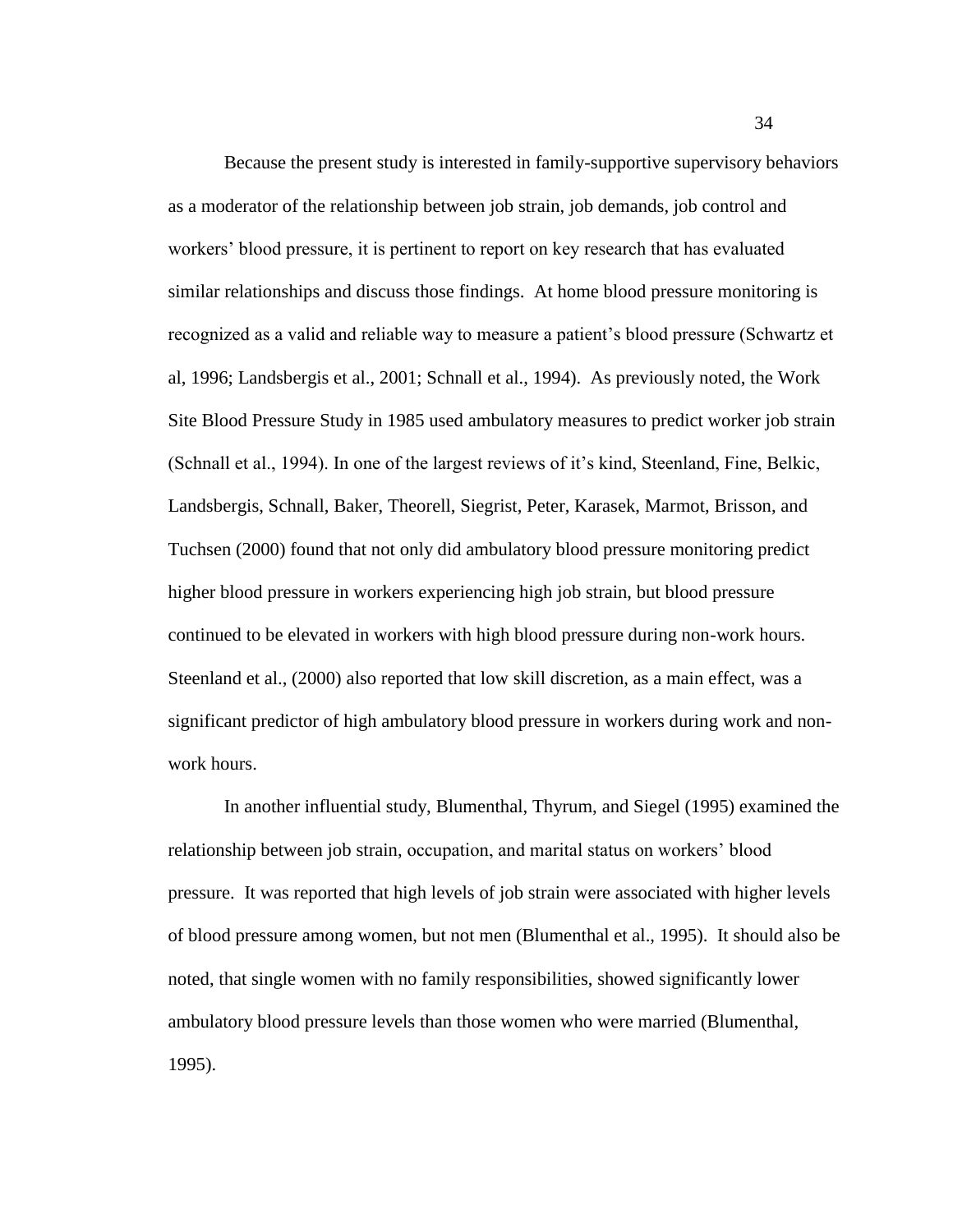Brisson et al. (1999) conducted a study to determine if family responsibilities and job strain were associated with higher levels of blood pressure among working, whitecollar woman. At the time of the study, there were only two other studies that had looked at this association. In 1982, Zimmerman and Hartley had shown that working women with children had significantly higher blood pressure than those working women who did not have children. Drawing upon this research, James, Cates, Pickering, and Laragh (1989) showed that working women with children had a higher prevalence of hypertension and that blood pressure levels remained elevated even while at home.

Because there is an increasing number of women in the workplace who assume both work and family roles, Brisson et al. (1999) wanted to evaluate the association between family responsibilities and blood pressure among working women. Brisson et al. (1999) recruited over 3,000 working women, from eight different organizations, and examined them for a period of two years. The women were split into two different groups – high job strain and low job strain (Brisson et al., 1999). Among these two groups, women were further stratified into two categories – children and no children (Brisson et al., 1999). The review of their results showed that those women who reported high levels of family responsibility, coupled with high levels of job strain, showed significantly higher levels of blood pressure (Brisson et al., 1999).

There is substantial evidence that the quality of social relationships is related to health risk, both on and off the job (House, Landis, & Umberson, 1988). Low social support at work has been shown to be associated with increased risk of cardiovascular disease (i.e., higher blood pressure) and with overall levels of impaired mental health (e.g., Johnson & Hall, 1988; Uchino et al., 1996). High blood pressure recordings in

35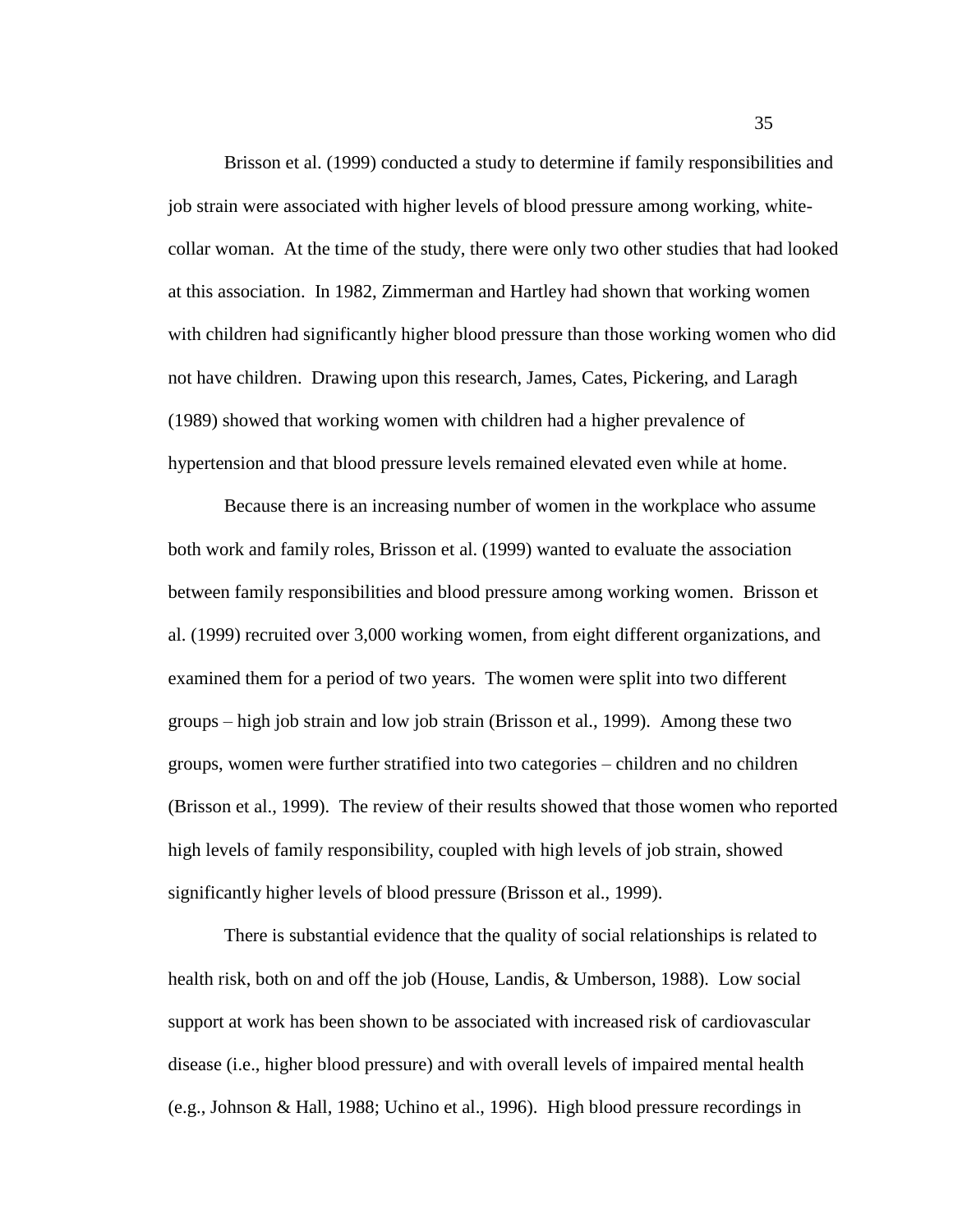clinical settings have also been shown to be associated with low levels of outside social support (Uchino et al., 1996).

In a study of male workers it was found, after controlling for several major cardiovascular risk factors including age, gender and race that those workers who reported having supportive co-workers and supportive supervisors, had significantly lower blood pressures than workers who did not (Matthews, Cottington, Talbot, Kuller, & Siegal, 1987). As previously reviewed, The Work Site Blood Pressure Study (Schnall et al., 1985) showed that ambulatory blood pressure readings were much higher for those workers that had high strain jobs. Both of these studies are consistent with others' findings that high strain jobs predict higher blood pressure among workers (e.g., Theorell et al., 1991; Light, Turner, & Hinderliter, 1992).

A recent study conducted by Berkman, Buxton, Ertel, and Okechukwu (2010), (N=452), examined the relationship between supportive supervisors, as it pertains to work-family issues, and cardiovascular disease risk factors. Berkman et al. (2010) constructed a work-family balance survey and qualitatively scored managers in an extended care facility on 'openness' and 'creativity' when dealing with employee workfamily responsibilities. Berkman et al. (2010) also examined employee cardiovascular disease risk factors – including blood pressure.

Berkman et al. (2010) concluded that a manager's score on the work-family balance survey was significantly related to an employee"s cardiovascular risk factors. More specifically, employees with managers scoring low on the work-family balance survey were twice as likely to have two or more cardiovascular disease risk factors –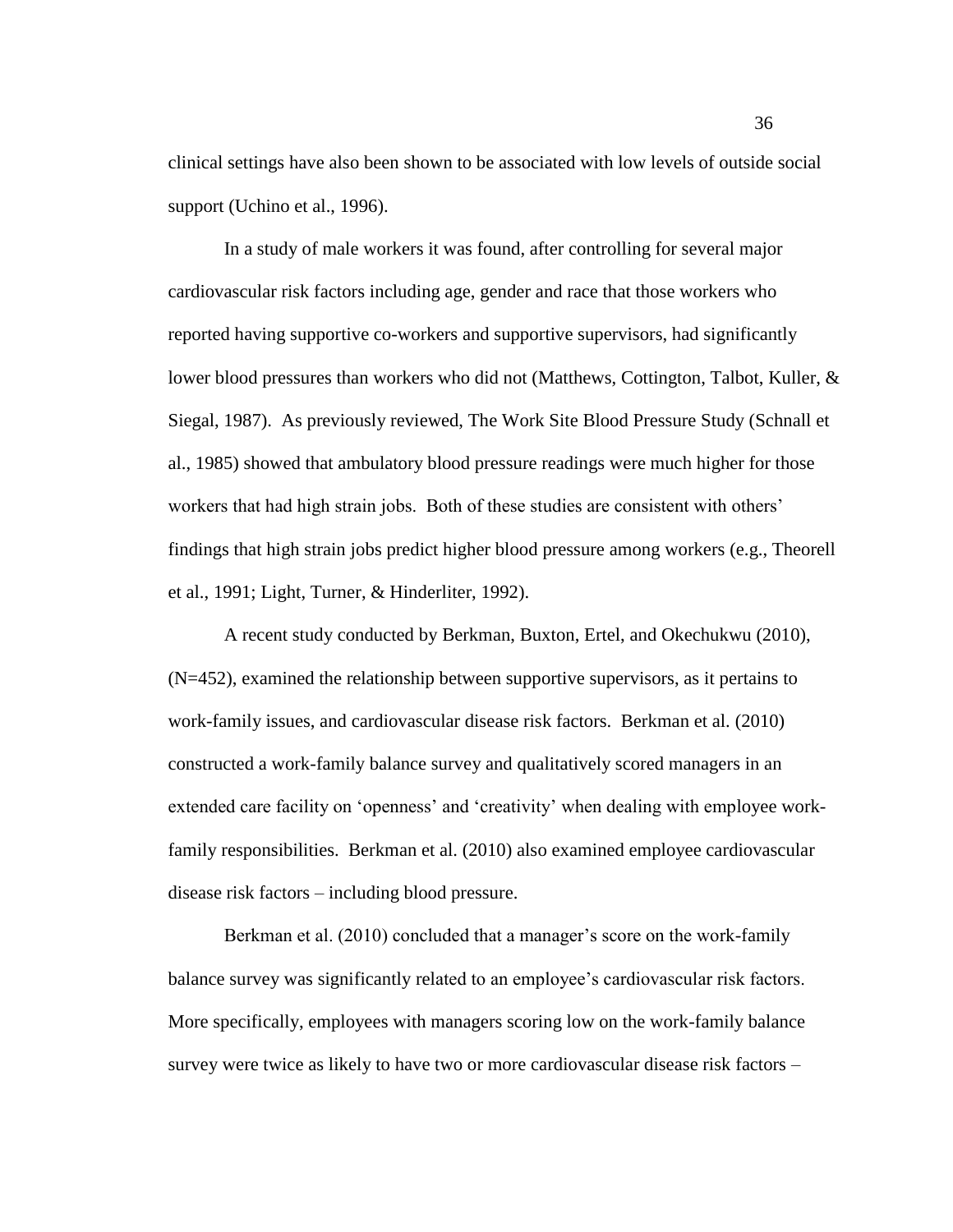including high blood pressure. These findings suggest that a manager's practices may significantly impact employee health.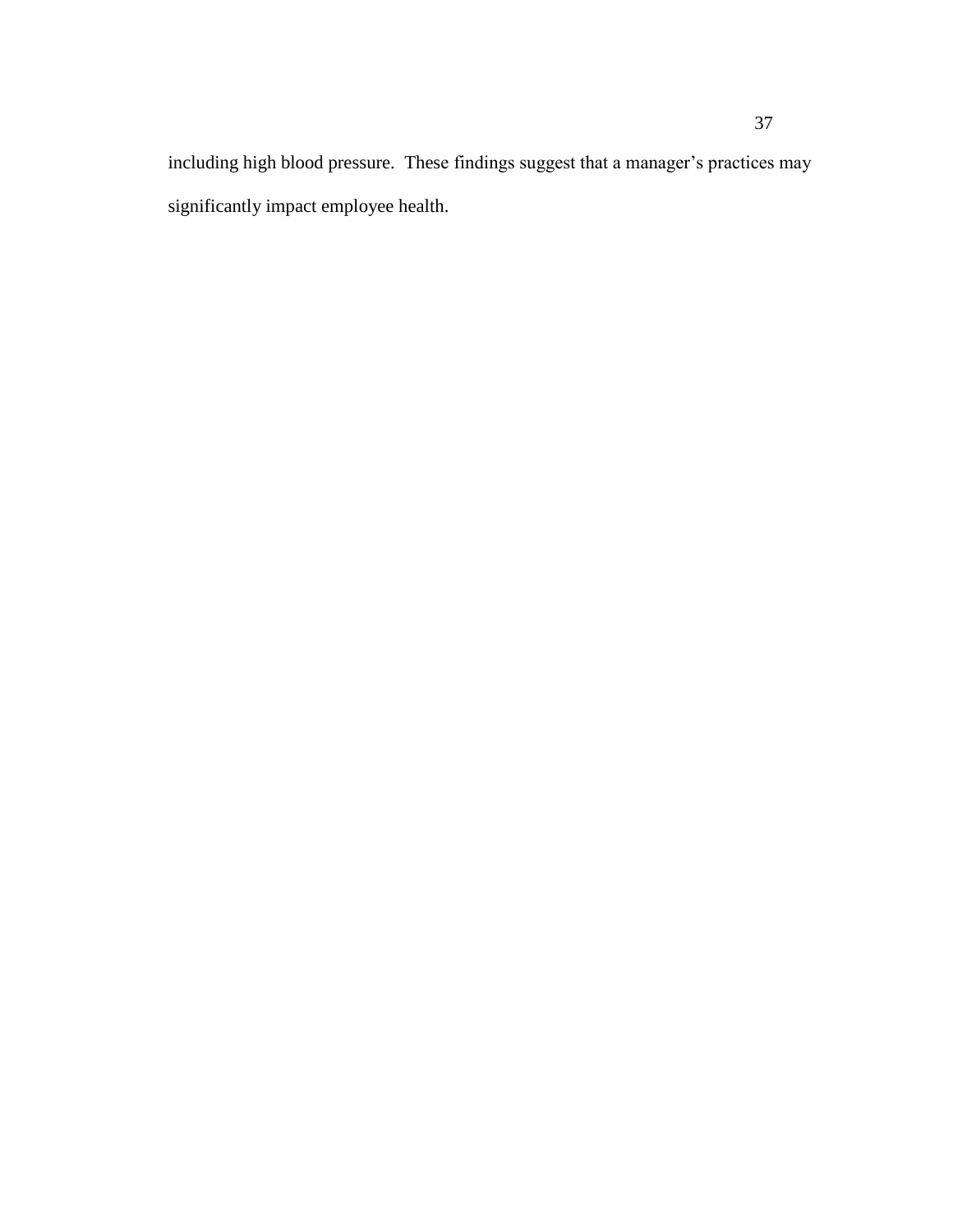### **Chapter VI**

#### **Present Study**

For this study, I draw upon the research surrounding stress theory, the jobdemands-control-support model, Hammer et al."s (2009) work on family-supportive supervisory behaviors, and the numerous reviews associating job strain with negative health outcomes - specifically blood pressure (e.g. Frone et al., 2007; Thomas & Ganster, 1995; Brisson et al., 1999; Schnall et al., 1994). Hammer et al. (2009) called for future research to examine an array of outcomes of family-supportive supervisor behaviors, including worker health – this study does just that. Using archival data collected from grocery store workers in the Midwest, this study aimed to investigate family-supportive supervisory behaviors as a moderator of the relationship between job strain, job control, job demands and blood pressure.

#### *Hypotheses*

Based upon the current literature, it is my prediction that social support, specifically family-supportive supervisory behaviors, will moderate the relationship between worker job strain, job demands, job control and blood pressure at work and on non-work days, during working hours. As reviewed, blood pressure has a daily pattern. When an individual first gets out of bed, blood pressure tends to rise and continues to do so until peaking in the middle of the afternoon – usually between 3 and 4 p.m. Using the same timeframe (working hours) on a work and non-work day strengthens the consistency of the blood pressure readings by using a set daily pattern across the two days. The hypothesized relationships are represented visually in Figure 1. The hypotheses are as follows;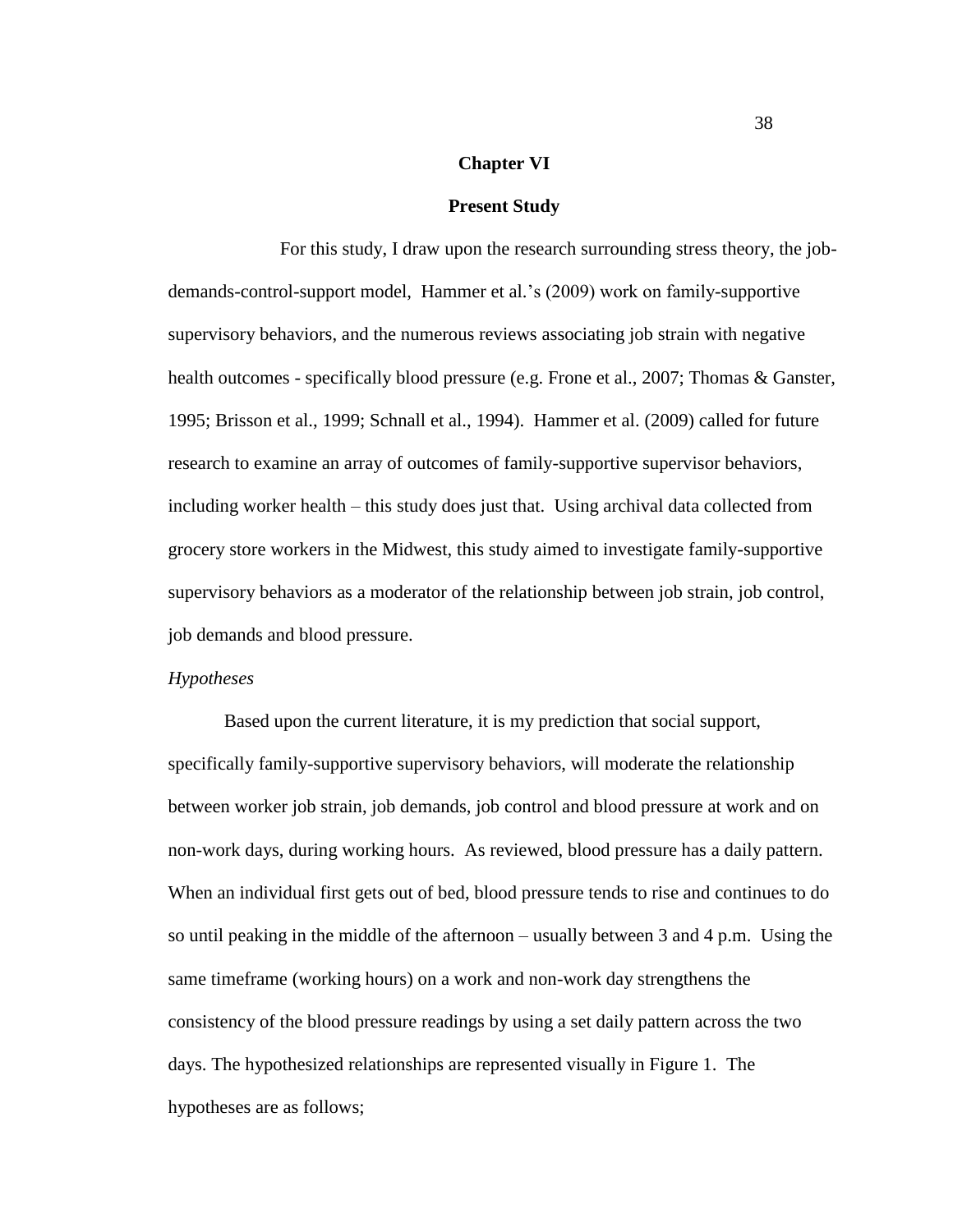*Hypothesis 1:* There will be a positive relationship between perceptions of job strain and measurements of systolic and diastolic blood pressure on work and non-work days, during work hours. The outcomes examined will be represented separately in the analyses and are as follows:

H1a: systolic blood pressure, workday, work-hours

H1b: diastolic blood pressure, workday, work-hours

H1c: systolic blood pressure, non-workday, work-hours

H1d: diastolic blood pressure, non-workday, work-hours *Hypothesis 2:* Family-supportive supervisory behaviors will moderate the relationship between job strain and measurements of systolic and diastolic blood pressure on work and non-work days during work hours such that at high levels of family-supportive supervisory behaviors, the relationship will be less positive compared to at lower levels of family-supportive supervisory behaviors. The outcomes examined will be represented separately in the analyses and are as follows:

H2a: systolic blood pressure, workday, work-hours H2b: diastolic blood pressure, workday, work-hours H2c: systolic blood pressure, non-workday, work-hours

H2d: diastolic blood pressure, non-workday, work-hours

*Hypothesis 3:* Family-supportive supervisory behaviors will moderate the relationship between job demands and measurements of systolic and diastolic blood pressure during working hours on work and non-work days such that at high levels of family-supportive supervisory behaviors, the relationship will be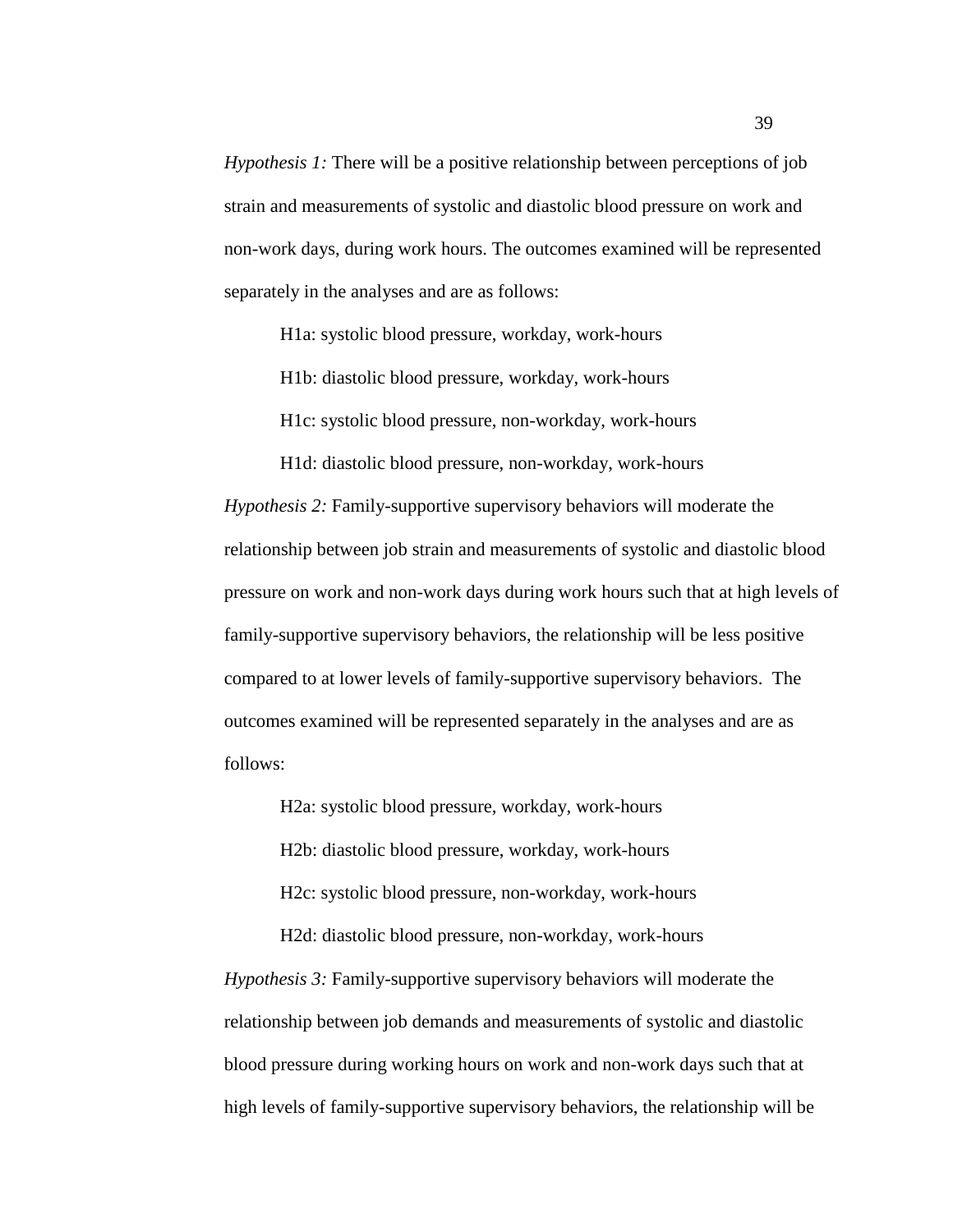less positive compared to at lower levels of family-supportive supervisory behaviors. The outcomes examined will be represented separately in the analyses:

H3a: systolic blood pressure, workday, work-hours H3b: diastolic blood pressure, workday, work-hours H3c: diastolic blood pressure, non-workday, work-hours H3d: systolic blood pressure, non-workday, work-hours

*Hypothesis 4:* Family-supportive supervisory behaviors will moderate the relationship between job control and measurements of systolic and diastolic blood pressure during working hours on work and non-work days such that at high levels of family-supportive supervisory behaviors, the relationship will be less positive compared to at lower levels of family-supportive supervisory behaviors. The outcomes examined will be represented separately in the analyses:

H4a: systolic blood pressure, workday, work-hours H4b: diastolic blood pressure, workday, work-hours H4c: systolic blood pressure, non-workday, work-hours H4d: diastolic blood pressure, non-workday, work-hours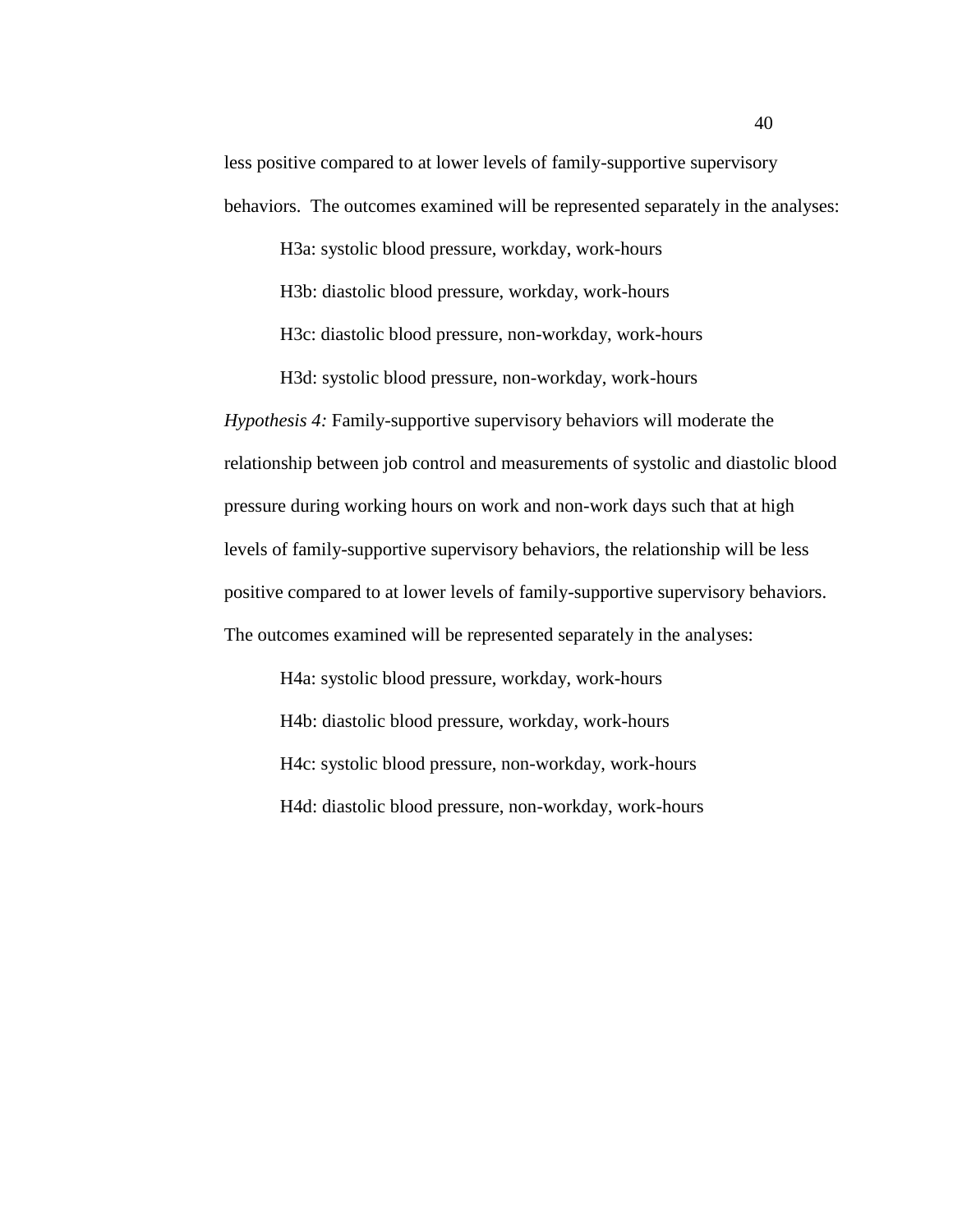### **Chapter VII**

# **Method**

# *Procedure & Participants*

This study used archival data from a larger study of the National Work, Family, and Health Network led by Leslie B. Hammer, Ph.D. and Ellen Ernst Kossek, Ph.D.Data were collected in 12 stores of a grocery store chain in the Midwestern United States. The number of employees per store varied, ranging from 30 – 90. Most of the employees in the sample worked as cashiers.

Surveys were administered individually to each participant in the workplace, during working hours, in a face-to-face interview style with interviews, on average, lasting between 35 – 50 minutes. Each participant was given a \$25 gift card upon completion of the interview. A total of 360 workers participated in the survey, 27% or 97 were men and 73% or 262 were women. Approximately 92% were Caucasian with a mean age of 38 years.

After each interview was completed and the participant had consented to participation in the study, they were then asked to participate in the biodata collection portion of the study. At this time, employees were invited to provide information about sleep patterns and blood pressure. This involved each participant wearing a sleep watch for 3 days and a wrist blood pressure monitor for 2 days – one work day and one nonwork day. A total of 69 workers, from 7 of the 12 stores, agreed to participate in the biodata collection portion of the study. In this subset of the total sample, 17% or 12 were men, and 83% or 57 were women, with an average age of 38 years. Each employee who participated in the bio-data collection received an additional \$25.00 in compensation.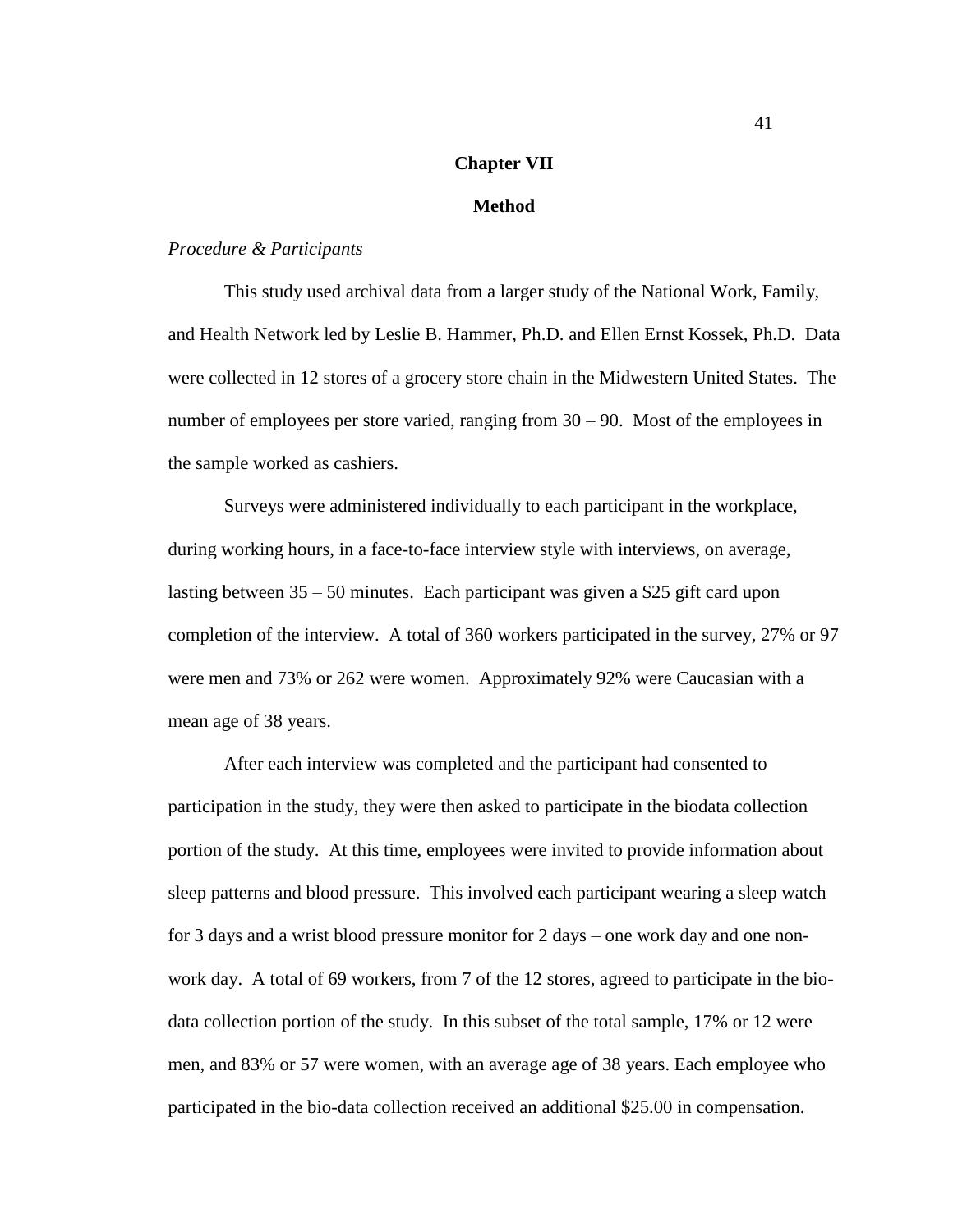# *Measures*

# *Blood Pressure*

The most commonly used cardiovascular measures include heart rate and blood pressure - both systolic (SBP) and diastolic (DBP) measurements. Blood pressure is typically measured as a continuous variable (Schwartz et al., 1996). Heart rate is a measure of cardiac rhythm and is most typically expressed in beats per minute (e.g., 65 bpm) (Uchino et al., 1996). Systolic and diastolic blood pressure are the measures of force exerted against arterial walls and lining of the vesicles (Uchino et al., 1996). Blood pressure is the standardized measurement for how effectively and efficiently blood is pumping through the human body (Uchino et al., 1996). Systolic pressure is the peak of the blood pressure in the arterial walls, and diastolic pressure is the lowest or relaxed state of the flow of blood (Uchino et al., 1996). Several investigators have proposed reference values for blood pressure based on cross-sectional data. Leading researchers including Landsbergis et al. (2008) and Celis, Hond, and Staessen (2005) have all proposed a reference point of 140 mm Hg for systolic and 90 mm Hg for diastolic as the cut-off for normal blood pressure. Any measurement at or above 140/90 mm Hg is considered high and (pre)hypertensive.

In the present study, a sub-sample of the total participants (*N=69*) wore a portable wrist blood pressure monitor – Omron 637IT. Each participant was given the portable wrist monitor, a fanny package for storing the monitor, a pre-set timer, a diary, and was instructed to put on the wrist monitor and self-trigger the device when the timer sounded an alarm and record the current blood pressure on the output screen. The timers were set to alarm once an hour for one full work and non-work day and participants were asked to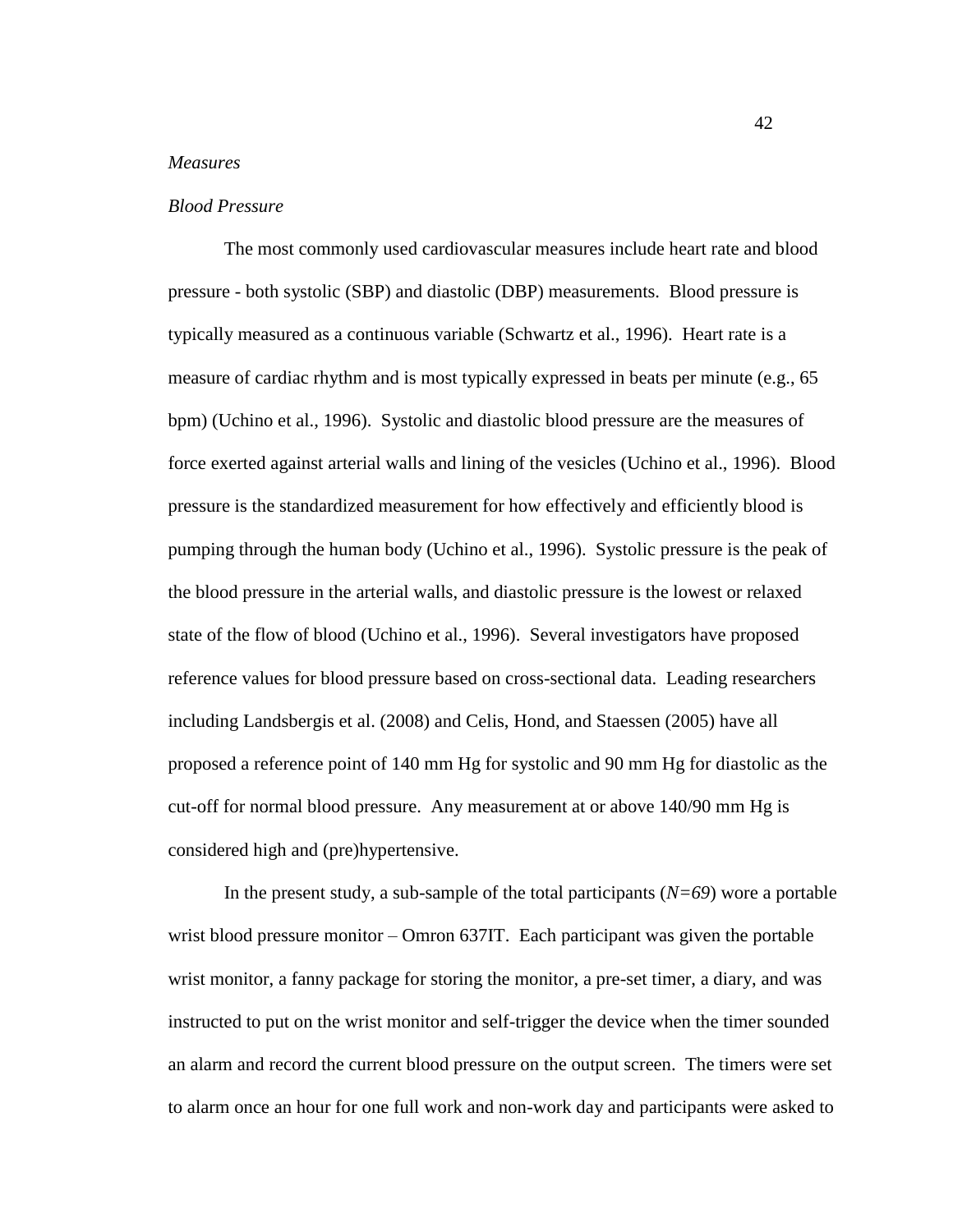take about 15 measurements per day, on both days. The monitors are programmed to store up to 90 blood pressure measurements, but participants were still asked to fill out the diary checklist indicating the time, place, and physical position (sitting, standing, or laying down) when the blood pressure measurement was taken. Physical position is extremely important when using a wrist monitor to measure blood pressure because measurements taken in the standing position have been deemed unreliable.

As noted by Landsbergis et al. (2008), it is important to clarify the position of a patient during a blood pressure reading because it may skew the results. It is widely supported that the two most reliable positions to measure blood pressure is having the patient sit in the upright position, or lying on ones back face-up (Landsbergis et al., 2008). Each participant met with a trained technician who demonstrated how to use the device. Participants were shown that they must position the wrist monitor at heart level with their elbow being supported by their other arm. Having the elbow supported is imperative for the accuracy of the device. If the device is not at heart level, it will not operate. Each participant was then instructed to practice using the monitor in front of the technician to help alleviate any confusion with the use of the device.

Following the recommendation of the *Subcommittee of Professional and Public Education of the American Heath Association Council on High Blood Pressure Research*, a participant must have at least 4 blood pressure measurements per day in order to be included in this study (Pickering, Hall, Appel, Falkner, Graves, Hill, Jones, Kurtz, Sheps, & Rocecella, 2005). The blood pressure measurements were downloaded from the devices into an excel spreadsheet where the data was analyzed for number of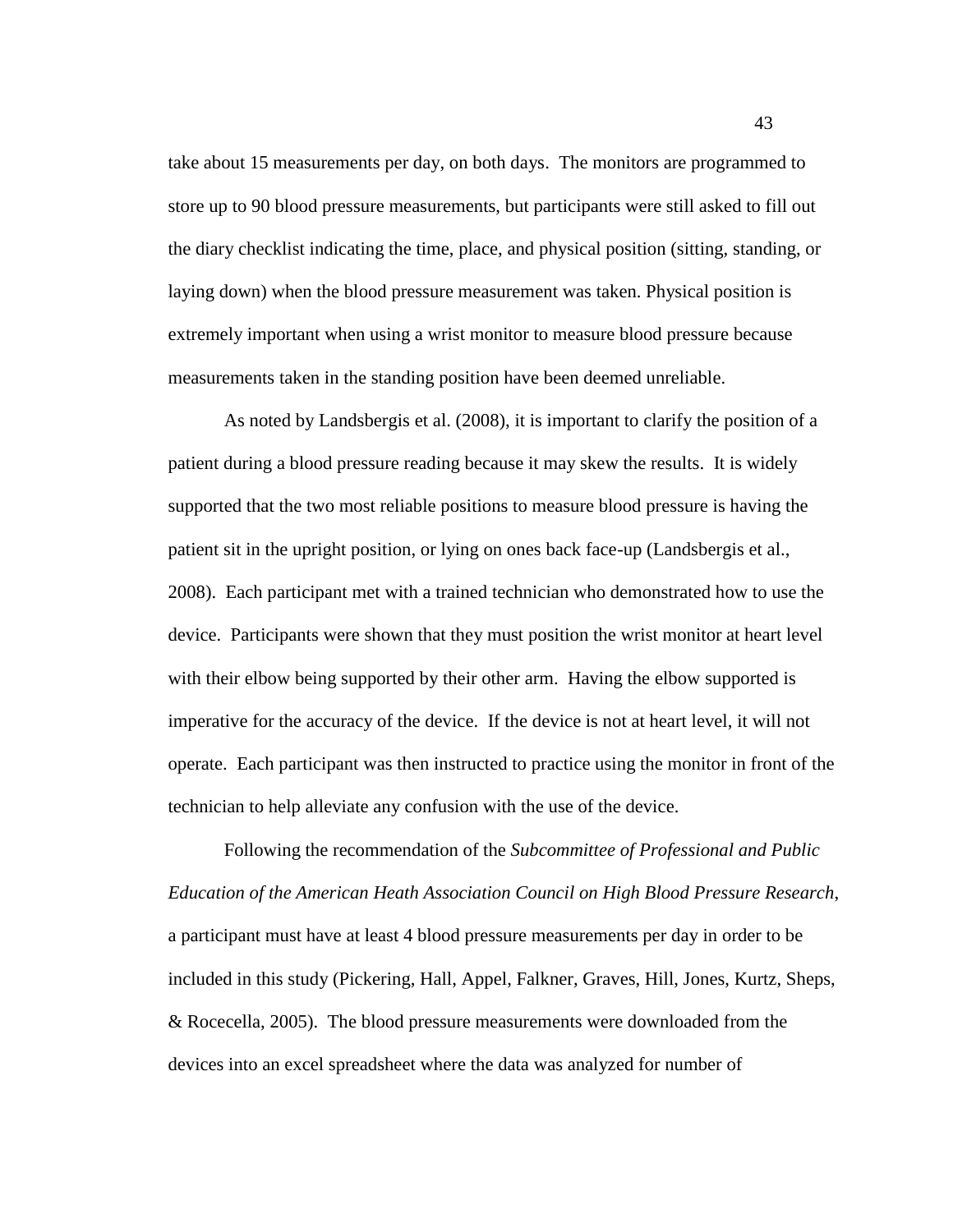measurements per day for each participant. All participants had enough reliable data points to be included in the analyses.

For this study, the median score for each participant"s systolic and diastolic blood pressure, both on a work day and non-work day during work hours were used. Using the median score helps to alleviate systolic or diastolic outliers within each participant"s readings. The median score corresponds to the point at or below which fifty percent of the scores fall when the data are arranged in numerical order. Using the median score follows the recommendation of numerous studies involving blood pressure (e.g., Landsbergis et al., 2008).

The Omron 637IT passed reliability and validity tests for both systolic and diastolic blood pressure in four studies of adult populations (Topouchian et al., 2006; Altunken, Genc, & Altunken, 2007; Altunken, Oztas, & Altuken, 2006). *Job Strain*

Perceived job demands and job control were measured using the *Job Content Questionnaire* -shown in Appendix A (Karasek, 1985). The job content questionnaire is a self-administered instrument designed to measure social and psychological characteristics of jobs (Karasek, Kawakami, Brisson, Houtman, Bongers, & Amick, 1998). The job content questionnaire was originally developed to investigate cardiovascular disease and work-related factors (Karasek, 1985). The job content questionnaire is a validated scale and has an overall alpha coefficient of .79 (Karasek et al., 1998).

Perceived job demands were measured on 5 items and perceived job control was measured using 9 items and is weighted equally. The job demands subscale measures perceived psychological workplace stressors such as workload. Perceived psychological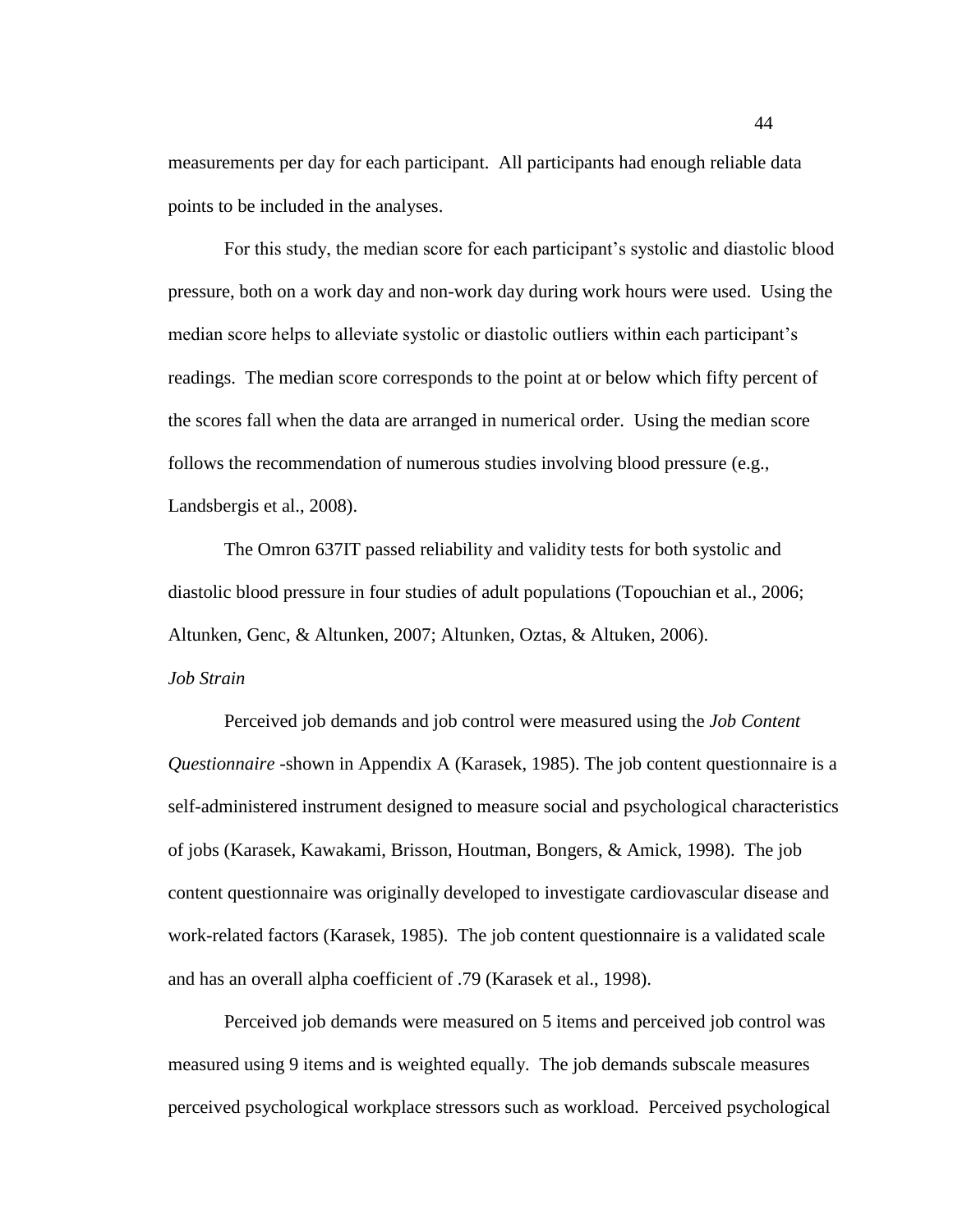demands were measured using the psychological demands subscale of the Job Content Questionnaire (Karasek, 1985) (see appendix A). The five items measuring job demands  $(\alpha = .70)$  are measured using a likert scale with responses ranging from 1 (strongly disagree) to 4 (strongly agree). The higher the score on the scale, the lower the overall perceived psychological workplace demands.

Perceived job control was measured using the decision authority and skill discretion subscales of the Job Content Questionnaire (Karasek, 1985) (Appendix A). The job control subscale is divided into two theoretically distinct sub-dimensions of decision latitude that are highly correlated with one another - (1) decision authority,  $\alpha$ =.69 and (2) skill discretion  $\alpha$ =.71 (Karasek et al., 1998). Skill discretion is measured by a set of 6 questions that assess the level of skill and creativity required on the job and the flexibility permitted to the worker in deciding what skills to employ (Karasek et al., 1998). Decision authority assesses the possibilities for workers to make decisions about their work, or job autonomy and is measured using three items (Karasek et al., 1998). Responses on both subscales ranged from 1 (strongly disagree) to 4 (strongly agree) on a likert scale.

Job Strain is typically calculated one of three ways. For this study, job strain was calculated following the guidelines of Landsbergis et al., (2008) and Belkic et al. (2004) and used the job strain formula created by Karasek et al., (1998). Karasek et al., (1998) devised a widely accepted formula to calculate job strain based upon the questions of the Job Content Questionnaire. Job strain is calculated using the scale scores of job demands and decision latitude from the Job Content Questionnaire to create a job strain ratio term. A score at or above 1.0 indicates job strain (see Appendix B for formula).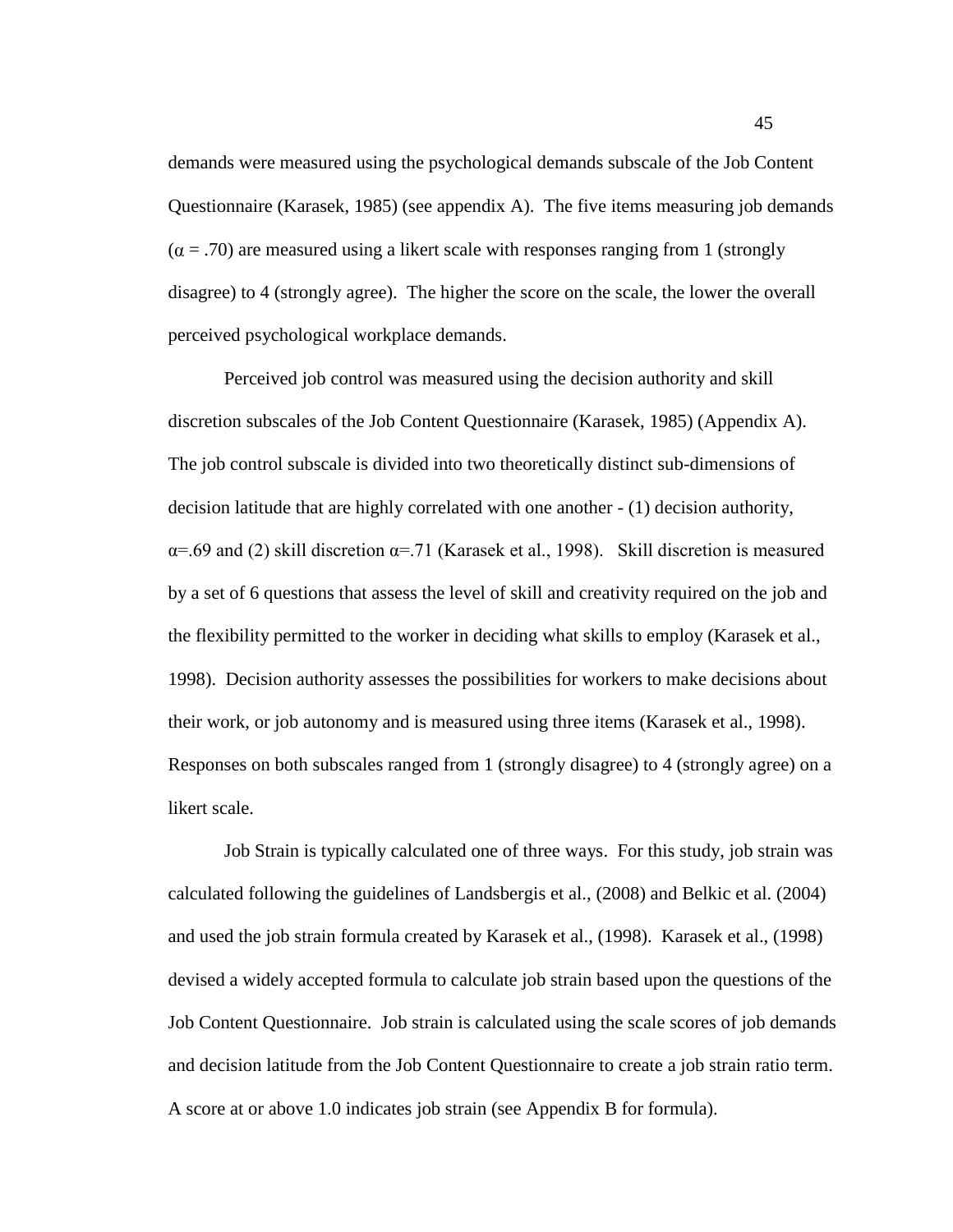### *Family-Supportive Supervisory Behaviors*

Family-supportive supervisory behaviors (FSSB) was measured using the 14-item scale developed and validated by Hammer et al., (2009) (see Appendix C). This scale was used to measure employees' perception of their supervisor's family-supportive behaviors. Participants indicated their level of agreement on the FSSB scale using a five point likert scale ranging from 1 (strongly disagree) to 5 (strongly agree) – the higher the score, the greater the perceived support their supervisor shows on that particular behavior. The scale contains the four dimensions of family-supportive supervisory behaviors – emotional support, instrumental support, role modeling behaviors, and creative work-family management. Hammer et al., (2009) provided an overall reliability estimate of FSSB of .94, surpassing acceptable research levels for future use of the scale. The FSSB was also correlated with scores of general supervisor support and measures of supervisor support behaviors providing evidence of convergent validity (Hammer et al., 2009). Hammer et al., (2009) also showed evidence for criterion-related validity (after controlling for hours worked and number of children still living at home) by using five important work-family and job outcomes – work-family conflict, work-family positive spillover, family-work positive spillover, job satisfaction, and turnover intentions.

For analyses purposes, each participant's scores on the FSSB scales were tallied and averaged to give an overall estimate of the participant's perception of supervisor support. For example, a score of 4.5 out of possible 5 would indicate high levels of overall family-supportive supervisor behaviors.

### *Control Variables*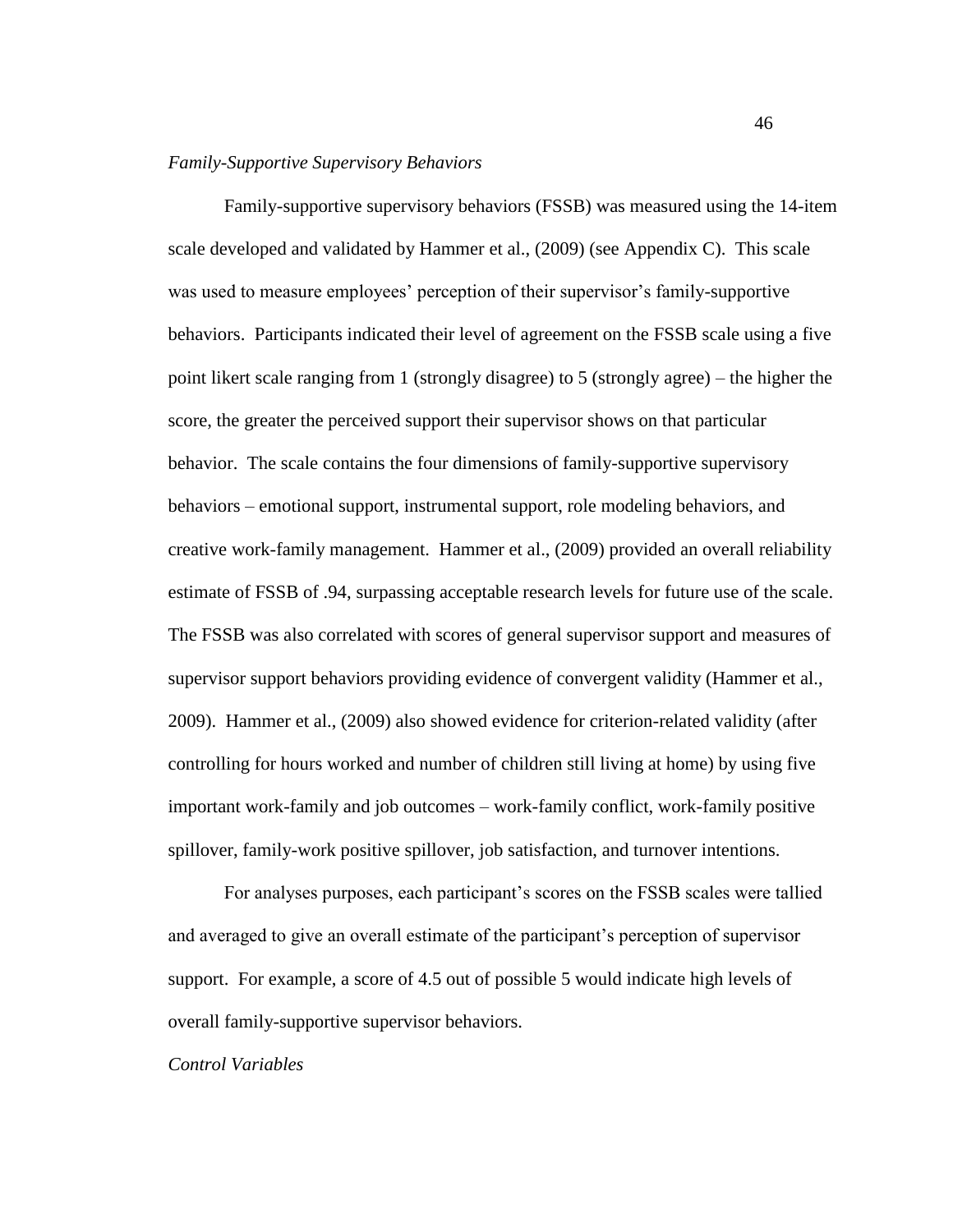As previously reported, there are many variables that can influence the regulation of blood pressure. Social, psychological, and physiological factors have been positively or negatively associated with the regulation of systolic and diastolic blood pressure in the adult population. With this, it was important to control a number of variables in this study to help strengthen the relationships investigated.

The first control variable in the analyses was "age". Age is consistently linked to blood pressure and has been shown that as we age, our blood pressure tends to gradually rise. The Framingham Heart Study has reported that there is as much as a 15mmHg difference in systolic blood pressure between an individual at the age of 25 and the same individual at the age 45 (Franklin et al, 2001). Thus, it makes sense to control for age when examining blood pressure as an outcome variable.

The second control variable in this study is "body-mass index". Body-mass index (see Appendix D for formula), in association with age, is the strongest indicator of blood pressure in humans (McCarron & Reusser, 1996). Body-mass index is a formula for measuring a person"s level of body-mass. The National Institute of Health uses the BMI formula and its tables to define an individual as underweight, normal weight, overweight, obese, and extremely obese (National Institute of Health, 2008). BMI is consistently linked to high blood pressure in the literature. Taking this into account, it is imperative to control for BMI.

The third control variable in this study is "blood pressure medication". In general, blood pressure medications work to counter the effects of high force within the blood vessels. There are a number of types of medications used to help control blood pressure, all of which are prescribed according to one"s medical history. Because blood pressure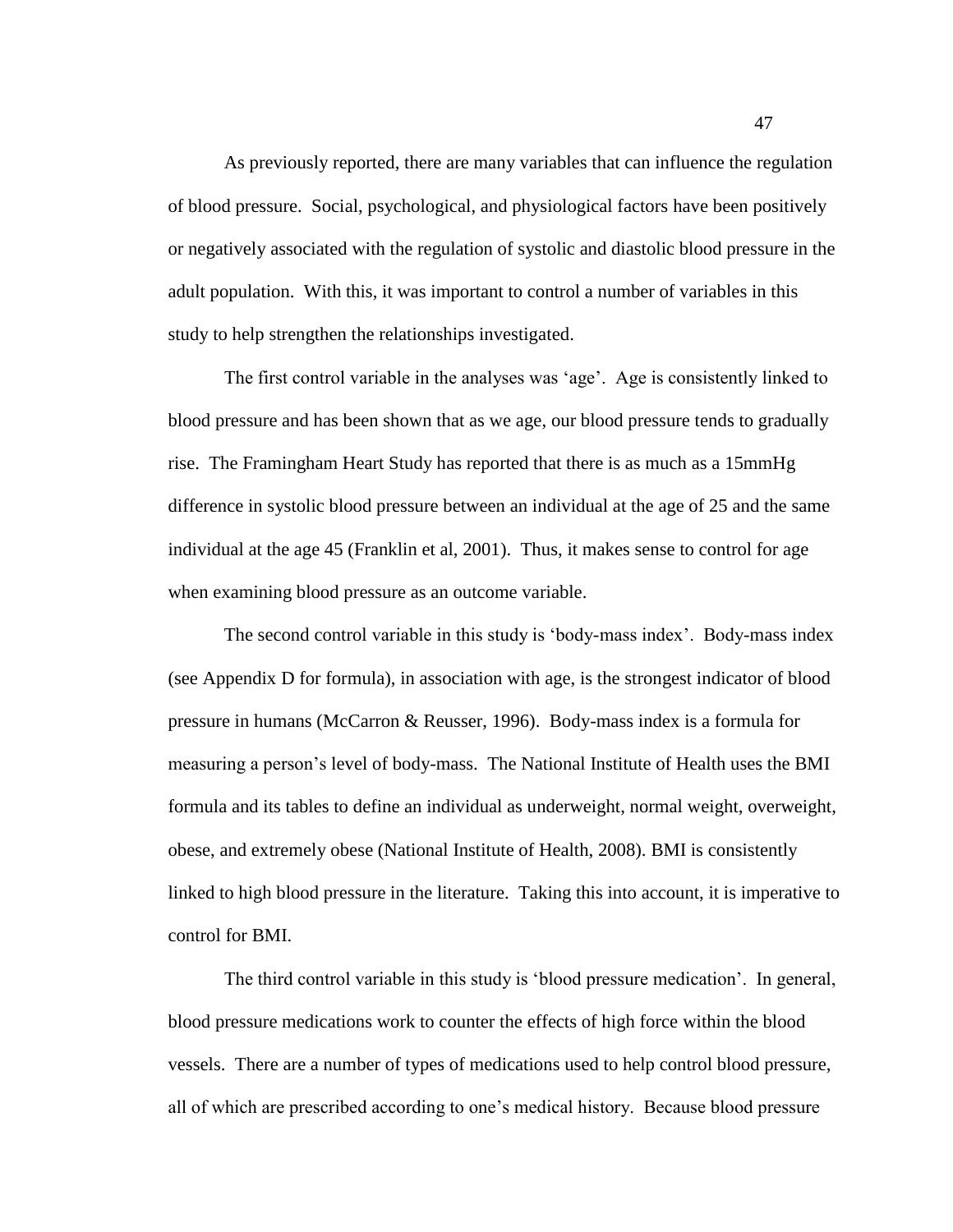medication directly affects the outcome variable in this study, it is important to control for medication consumption.

The fourth control variable included in the analyses is "gender". It has been noted in numerous large-scale studies that men are generally at greater risk for cardiovascular disease than woman (e.g., Schnall et al., 1990; Reckelhoff, 2001). A recent meta-analysis found that ambulatory blood pressure monitoring among genders significantly varied, with men showing much greater risks for cardiovascular disease (Staessen et al., 1998). It was also noted that men showed much greater daily fluctuations in blood pressure than woman (Staessen et al., 1998). Noting these results, it was important to control for gender when examining the regression models.

The final control variable in this study is "store". Because participants in the study work in a number of different store locations, all of which have different store level supervisors, controlling for store location is essential. Store was "dummy-coded" for analyses. Six dummy-codes were created for the seven stores included in analyses. *Analyses*

The first set of analyses conducted was to examine the participants' responses to the demographic information, the survey scales, and the blood pressure readings in order to establish inclusion in the overall analyses. Missing responses on any of the survey measures would disqualify the participant from analysis. Of all the data points examined, the only missing responses involved the calculation of body-mass index. On the original surveys distributed to the employees during the bio-data collection, participant height and weight were not obtained. It was not until all the surveys were collected that researchers realized they had not obtained height and weight from the participants. After the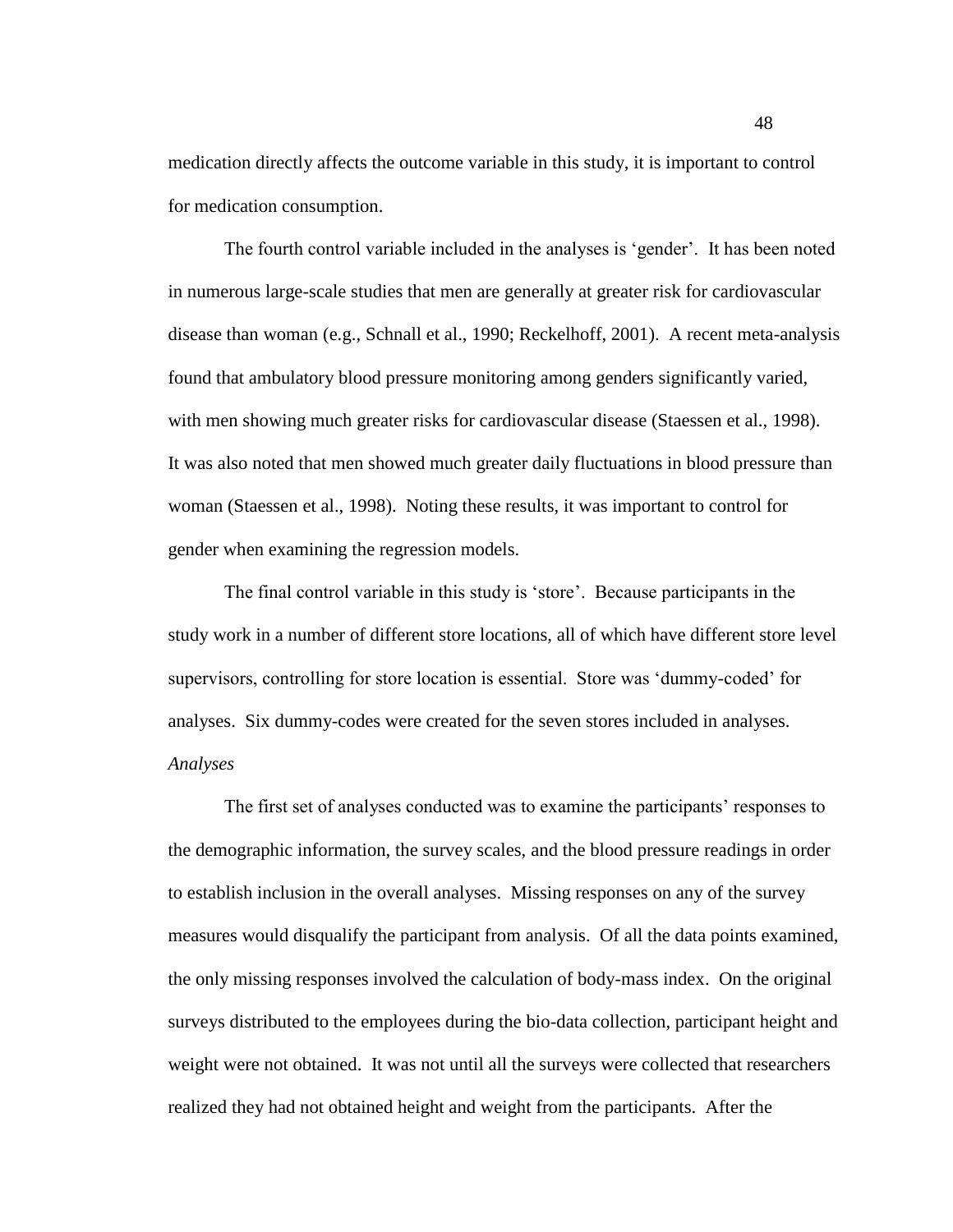discovery of this oversight, I personally called every participant to obtain their height and weight. I was able to obtain height and weight from 56 of the 69 bio-data participants. Unfortunately, because BMI is strongly associated with blood pressure, it was necessary to control for BMI in the analyses and exclude those participants whom I was unable to obtain height and weight from, thus bringing our final sample size to 56 participants.

Descriptive statistics were calculated for each of the variables in the dataset to identify anomalies and outliers within the dataset. Scatterplots were also created to help visually represent any irregularities within the data. A review of the descriptive statistics and the scatterplots showed no irregularities and the assumption of normality was met enabling the analysis to proceed.

Given the fact that this study was interested in family-supportive supervisory behaviors as a moderator of the relationship between job strain, job demands, and job control and worker"s blood pressure, the data were analyzed using hierarchical moderated multiple regression. Zedeck (1971) described a number of techniques that can be used to estimate the moderating effects of a variable – including moderated multiple regression. Zedeck (1971) described the scenario that *Z* is a moderator of the relationship between variables *X* and *Y* when the strength of this relationship varies across the different levels of *Z*. Moderated multiple regression is commonly used to interpret the effects of both dichotomous and continuous variables (Aguinis & Stone-Romero, 1997).

The variables in the current study – job strain, job demands, job control, FSSB, blood pressure – are all continuous variables and moderated multiple regression is the best technique to interpret the interaction effects of continuous variables. In a number of studies, moderated multiple regression analyses was considered the preferred statistical

49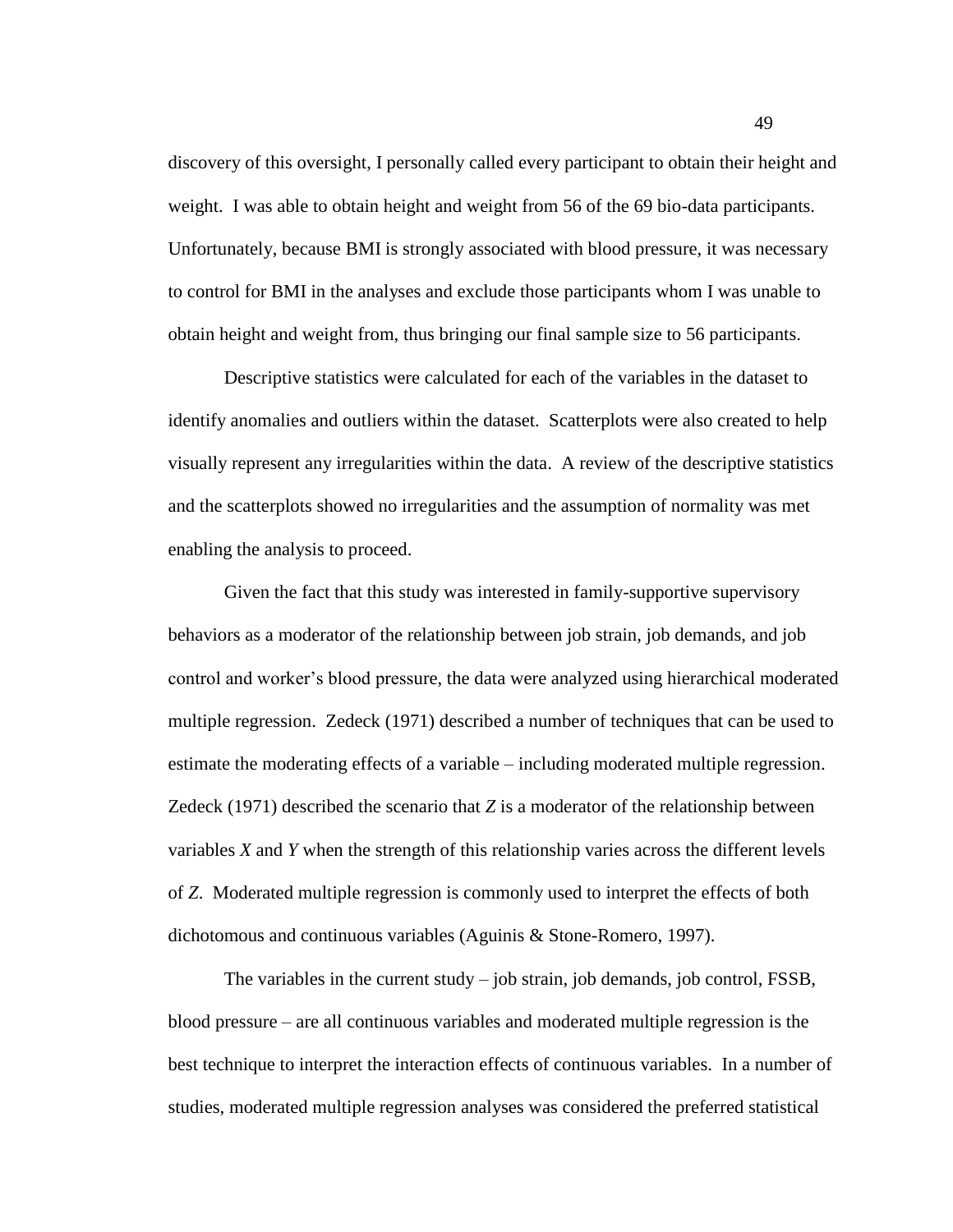technique for identifying interaction (moderator) effects when the predictor and the moderator are both continuous variables (e.g., Stone-Romero, Alliger, & Aguinis, 1994; Aiken & West, 1991; McClelland & Judd, 1994). In this study, moderated multiple regression provided a straightforward method of testing whether the form of the relationship between job strain, job demands, job control and blood pressure – represented graphically – changes with the addition of the FSSB. To test for a moderating effect in this study, SPSS was used to create an interaction term between the variables of job strain  $(X_1)$ , job demands  $(X_2)$ , job control  $(X_3)$ , and FSSB  $(Z)$  - blood pressure (Y) will be criterion in the equation. Control variables  $(X_0)$  were included and the final regression equation was:

$$
Y = \alpha + \beta_1 X_{0,1,2,3} + \beta_2 X_{0,1,2,3} + \beta_3 X_{0,1,2,3} Z
$$

In order to properly test the hypotheses using hierarchical moderated multiple regression, the four variables needed to be centered  $- (1)$  job demands, (2) job control, (3) job strain, (4) family-supportive supervisory behaviors. Centering the data created deviation scores by subtracting each variable"s mean from the individual observations (Bryk & Raudenbush, 1992). For example, a score of zero on job strain will signal that the participant has the mean level of job strain. Centering the data helps to reduce multicollinearity and to better facilitate a proper estimation since both main effects and interactive terms are present (Bryk & Raudenbush, 1992). Aiken and West (1991) suggest centering data any time there will be an interaction between variables. For this study, three centered interaction terms were created for the analyses – Job Strain x FSSB, Job Demands x FSSB, and Job Control x FSSB.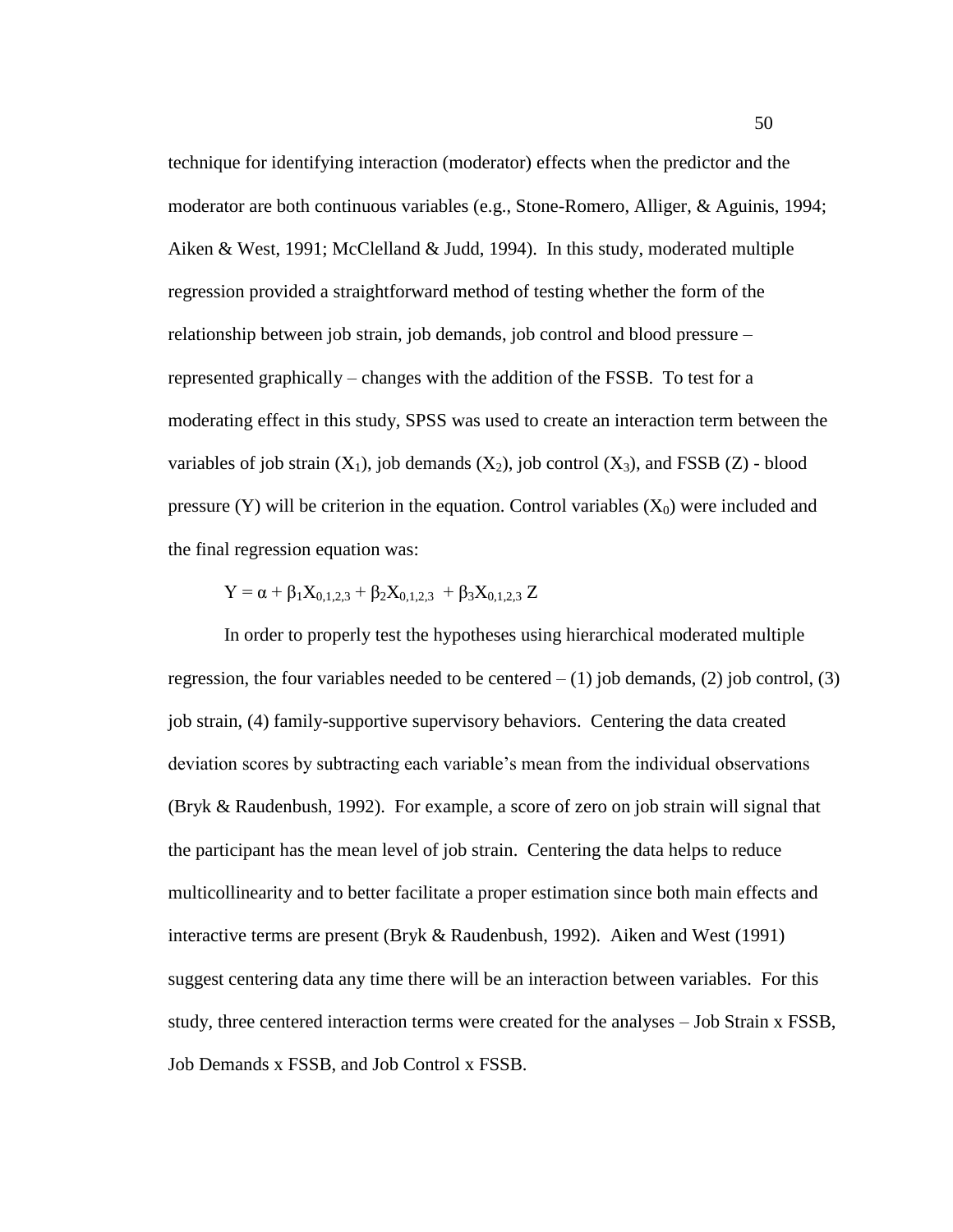Other than hypothesis 1, which required a correlation matrix, all hypotheses were tested using moderated multiple regression analyses. When conducting the analyses, the first step was to look at the relationship between all the variables by creating a correlation matrix (see Table 1). Because hypotheses 1 was correlational, it was tested by default in the regression models examining the main effects of job strain on systolic and diastolic blood pressure both on a workday and a non-workday, during working hours. These hypotheses were accounted for in the correlation matrix presented in Table 1. Twelve separate regression analyses tested hypotheses 2, 3, 4. It was necessary to run twelve separate regression analyses due to the independent interaction terms created for this study (see Table 2 for a complete listing of the regression analyses).

Hypothesis 2 proposed that family-supportive supervisory behaviors moderated the relationship between job strain and blood pressure on a work and non-work day, during working hours. To test this relationship, four regression analyses were conducted to examine the main effects of job strain and family-supportive supervisory behaviors on blood pressure at work and on a non-work day during working hours, as well as the interactive effects of the two variables on blood pressure (see Table 3).

Hypothesis 3 proposed that family-supportive supervisory behaviors moderated the relationship between job demands and blood pressure on a work and non-work day, during working hours. To test this relationship, four regression analyses were conducted to examine the main effects of job demands and family-supportive supervisory behaviors on blood pressure on at work and a non-work day during working hours, as well as the interactive effects of the two on blood pressure (see Table 4).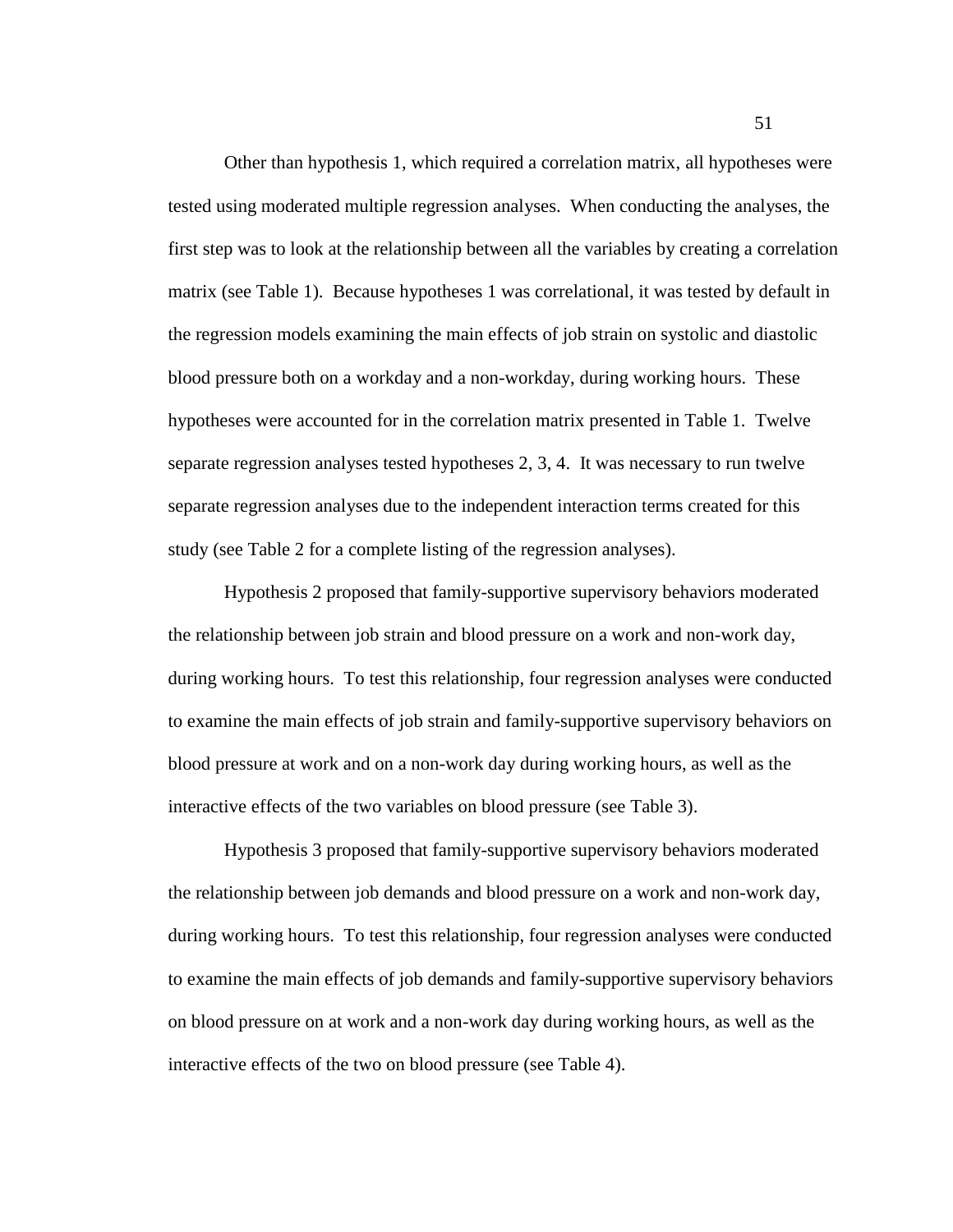Hypothesis 4 proposed that family-supportive supervisory behaviors moderated the relationship between job control and blood pressure on work and non-working days during work hours. To test this relationship, four regression analyses were conducted to examine the main effects of job control and family-supportive supervisory behaviors on blood pressure, as well as the interactive effects of the two variables on blood pressure (see Table 5).

The initial step in setting up the regression analyses was to enter the outcome variable and the control variables. In this case blood pressure for the outcome variable and age, gender, BMI, blood pressure medication, and store location as the control variables. The next step in setting up the regression equation was to enter the centered variables created to be used to test the main effects of the model (i.e., job strain and FSSB). The third and final step is to create an interaction term between the two centered variables used to test the main effects. Again, please refer to Table 2 to get a complete listing of the simple and interactive effects tested in this study, as well as the outcome variables assessed.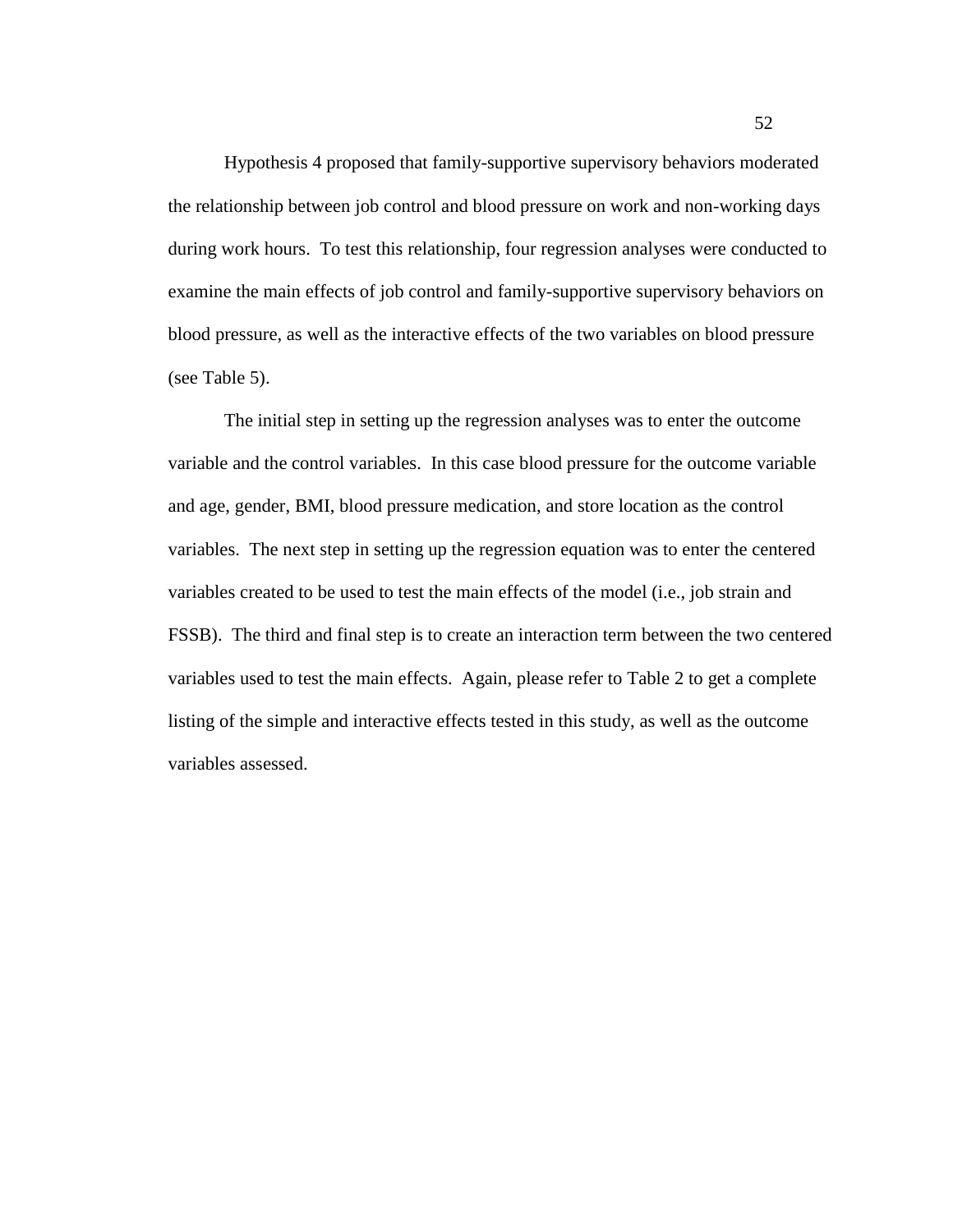#### **Chapter VIII**

#### **Results**

As previously stated, table 1 is a complete listing of the intercorrelations, means, and standard deviations of all the variables assessed in this study. Statistical significance in this study was assessed at the  $p<0.05$  level. There was no cause for concern when examining the means and standard deviations of the variables. For example, average daily blood pressure while at work for participants was 121/76 mmHg and average daily blood pressure on a non-work day was 118/72 mmHg. As reviewed, 120/80 mmHg is considered average. The worker job strain scores ranged from .41 to 1.53 with an average job strain score of .094. Approximately fourteen of the fifty-six participants (24.5%) included in the analyses had job strain scores over 1.0 and would be classified as having 'high job strain'. Karasek et al. (1998) stated the any score above 1.0 was considered to be "high" strain and that an average job strain score should be roughly .090. These results give the appearance that the data are within acceptable levels of the national averages for the relationships being investigated.

# *Hypothesis 1*

Hypothesis 1 proposed that there will be a positive relationship between perceptions of job strain and measurements of systolic and diastolic blood pressure on work and non-work days during working hours.

H1a: Systolic Blood Pressure (work). Systolic blood pressure at work during working hours, was not significantly related to job strain, *r*=.124, *p*=.364.

H1b: Diastolic Blood Pressure (work). Diastolic blood pressure at work during working hours, was not significantly related to job strain, *r*=.170, *p*=.209.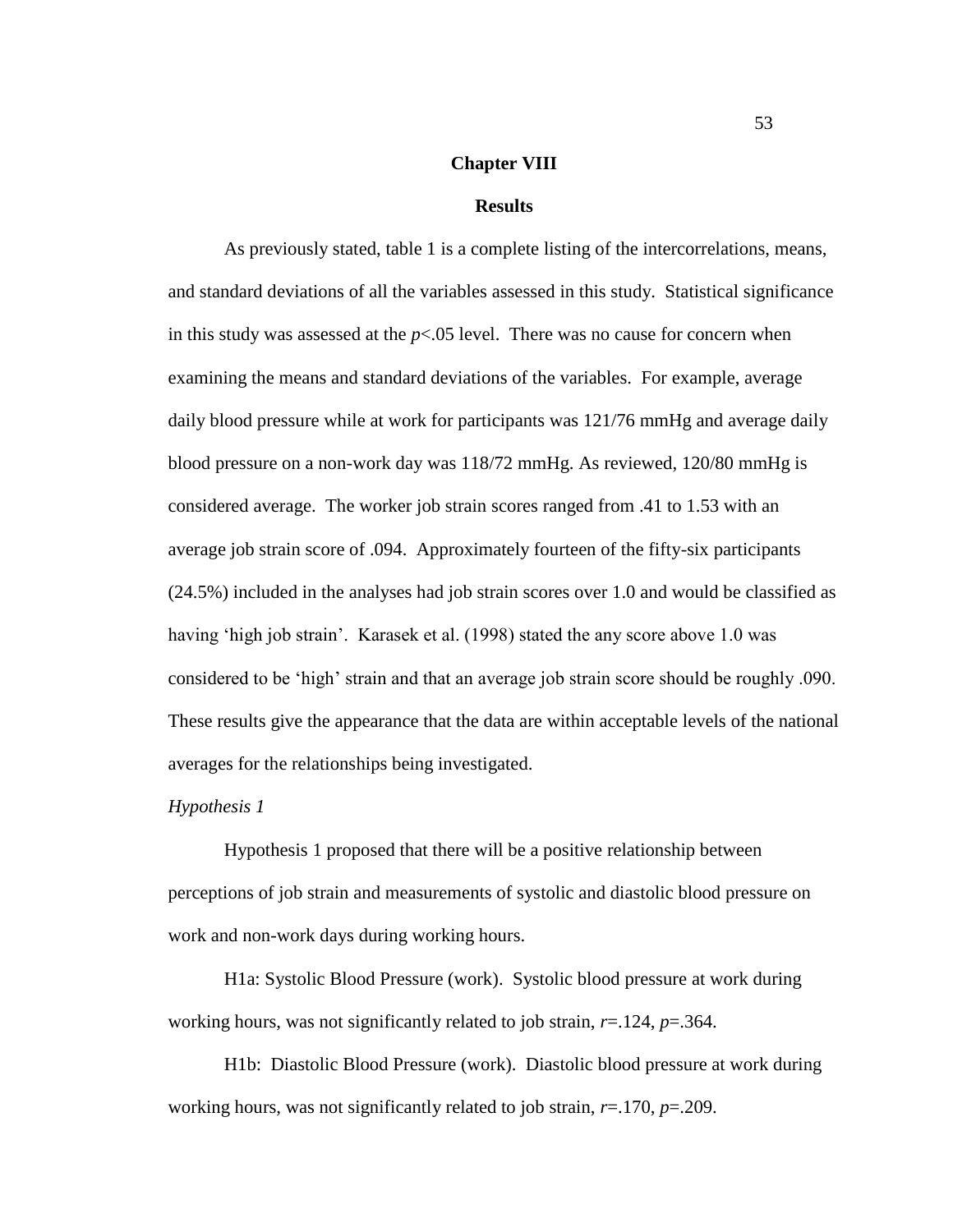H1c: Systolic Blood Pressure (non-work). Systolic blood pressure on a non-work day, during working hours, was not significantly related to job strain, *r=*.052, *p*=.705.

H1d: Diastolic Blood Pressure (non-work). Diastolic blood pressure on a nonwork day, during working hours, was not significantly related to job strain, *r*=.092, *p*=.499.

### *Hypothesis 2*

Hypothesis 2 proposed that FSSB would moderate the relationship between job strain and blood pressure on a work and non-workday, during working hours. Four regression analyses were conducted to test the effects on systolic and diastolic blood pressure. Please refer to table 3 for a summary of the hierarchical multiple regression analysis for job strain and family-supportive supervisory behaviors.

H2a: A hierarchical moderated multiple regression was conducted to determine if FSSB moderated the relationship between job strain and systolic blood pressure on a workday, during working hours. Controls were entered in step 1, job strain and FSSB entered in step 2, and the interaction of job strain and FSSB entered in step 3 of the regression model. Results indicate that the control variables explained approximately 44% of the variance in systolic blood pressure,  $F(10,45)=3.53$ , p=.002. In subsequent steps, job strain and FSSB explained approximately 7% of the variance, *F*(2,43)=2.90, p=.066, and the interaction of job strain and FSSB explained less than 1% of the variance,  $F(1,42)=111$ ,  $p=.740$ . Results suggest that FSSB does not significantly moderate the relationship between job strain and systolic blood pressure on a workday during working hours,  $\beta$  = .04, *t*(42)=.33, p=.74. However, the simple effects of FSSB on systolic blood pressure on a workday during working hours was significant, β= -.29, *t*(43)*=*-2.25, p=.03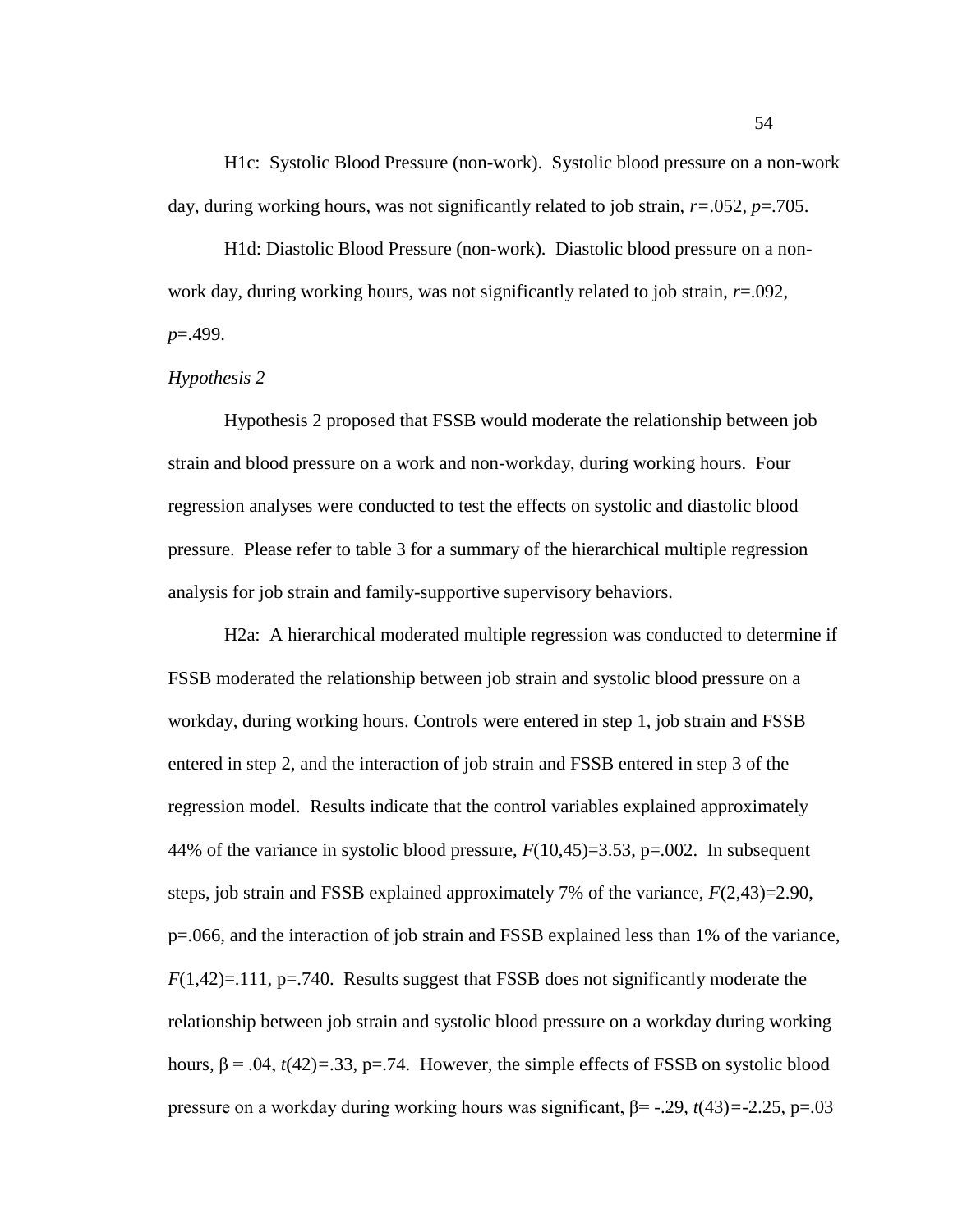at the grand centered mean of job strain while controlling for age, gender, BMI, blood pressure medication, and store location indicating that those workers that perceived their supervisors as having family-supportive supervisory behaviors had significantly lower levels of systolic blood pressure while at work than those workers that did not perceive their supervisors as having family-supportive supervisory behaviors.

H2b: A hierarchical moderated multiple regression was conducted to determine if FSSB moderated the relationship between job strain and diastolic blood pressure on a workday, during working hours. Controls were entered in step 1, job strain and FSSB entered in step 2, and the interaction of job strain and FSSB entered in step 3 of the regression model. Results indicate that the control variables explained 34% of the variance in diastolic blood pressure,  $F(10,45)=2.27$ ,  $p=.03$ . Additionally, job strain and FSSB explained 8% of the variance, *F*(2,43)=3.01, p=.06, and the interaction of job strain and FSSB explained less than 1% of the variance,  $F(1,42)=586$ ,  $p=.448$ . Results suggest that FSSB does not significantly moderate the relationship between job strain and diastolic blood pressure on a workday during working hours, β=-.09, *t*(42)*=*-.77, p=.45. The simple effects of FSSB on diastolic blood pressure on a workday during working hours was not significant at the .05 level,  $\beta$ =-.287,  $t$ (43)=-2.249, p=.08 at the grand centered mean of job strain while controlling for age, gender, BMI, blood pressure medication, and store location.

H2c: A hierarchical moderated multiple regression was conducted to determine if FSSB moderated the relationship between job strain and systolic blood pressure on a nonworkday, during working hours. Controls were entered in step 1, job strain and FSSB entered in step 2, and the interaction of job strain and FSSB entered in step 3 of the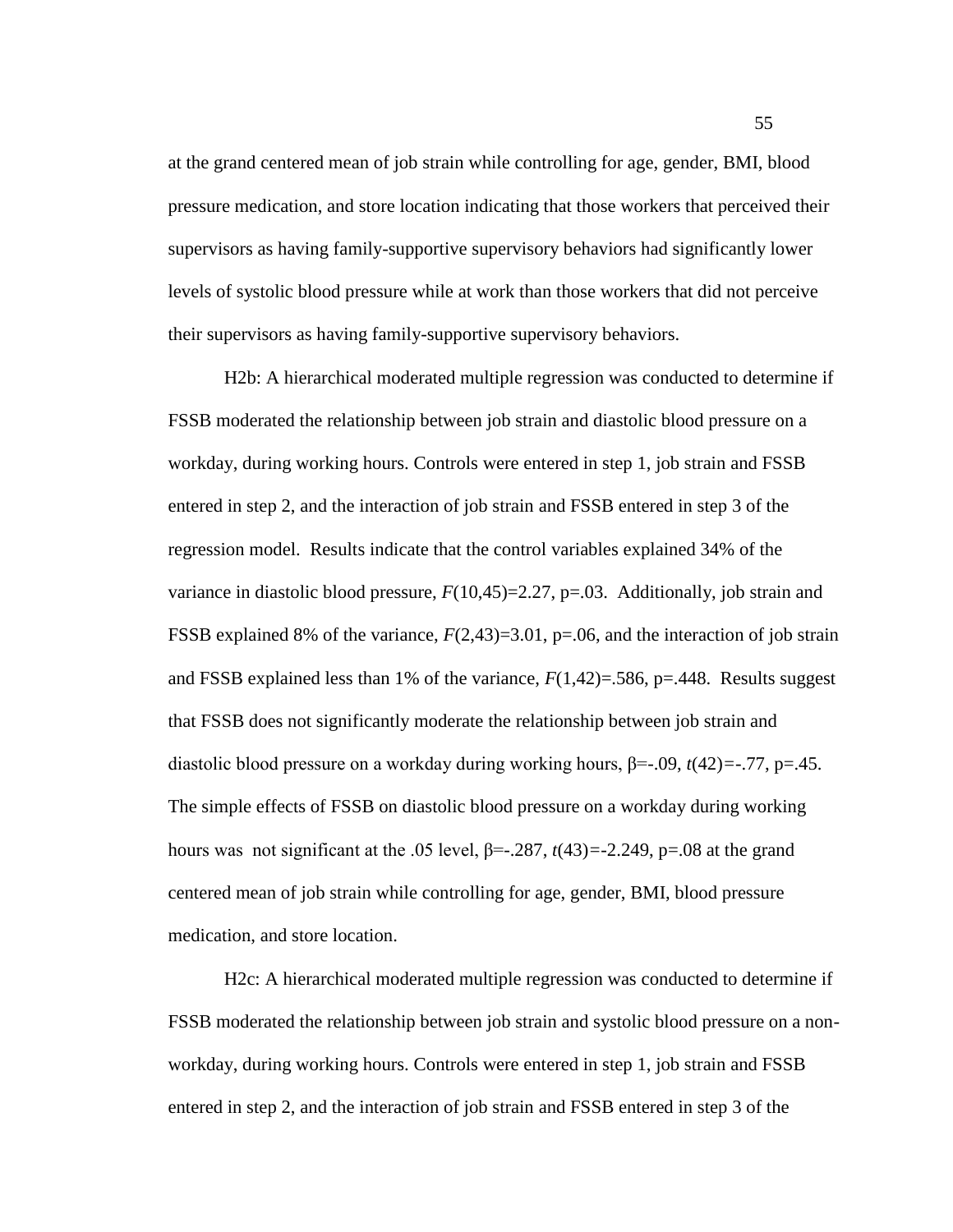regression model. Results indicate that the control variables explained approximately 34% of the variance in systolic blood pressure,  $F(10,45)=2.30$ , p=.03. Additionally, job strain and FSSB explained approximately 3% of the variance,  $F(2,43)=0.912$ ,  $p=.41$ , and the interaction of job strain and FSSB explained approximately 2% of the variance, *F*(1,42)=1.40, p=.244. Results suggest that FSSB does not significantly moderate the relationship between job strain and systolic blood pressure on a non-workday during working hours,  $\beta = .15$ ,  $t(42)=1.18$ ,  $p=.24$ . The simple effects of FSSB on systolic blood pressure on non-workday during working hours was not significant, β=-.22, *t*(43)*=*-1.57, p=.13 at the grand centered mean of job strain while controlling for age, gender, BMI, blood pressure medication, and store location.

H2d: A hierarchical moderated multiple regression was conducted to determine if FSSB moderated the relationship between job strain and diastolic blood pressure on a non-workday, during working hours. Controls were entered in step 1, job strain and FSSB entered in step 2, and the interaction of job strain and FSSB entered in step 3 of the regression model. Results indicate that the control variables explained approximately 22% of the variance in diastolic blood pressure,  $F(10,45)=1.27$ , p=.28. Additionally, job strain and FSSB explained approximately 1% of the variance,  $F(2,43)=0.282$ , p=.76, and the interaction of job strain and FSSB explained less than 1% of the variance,  $F(1,42)=.000$ ,  $p=.988$ . Results suggest that FSSB does not significantly moderate the relationship between job strain and diastolic blood pressure on a non-workday during working hours, β=.002, *t*(42)*=*.02, p=.988. The simple effects of FSSB on diastolic blood pressure on non-workday during working hours was also non-significant,  $\beta = -0.02$ ,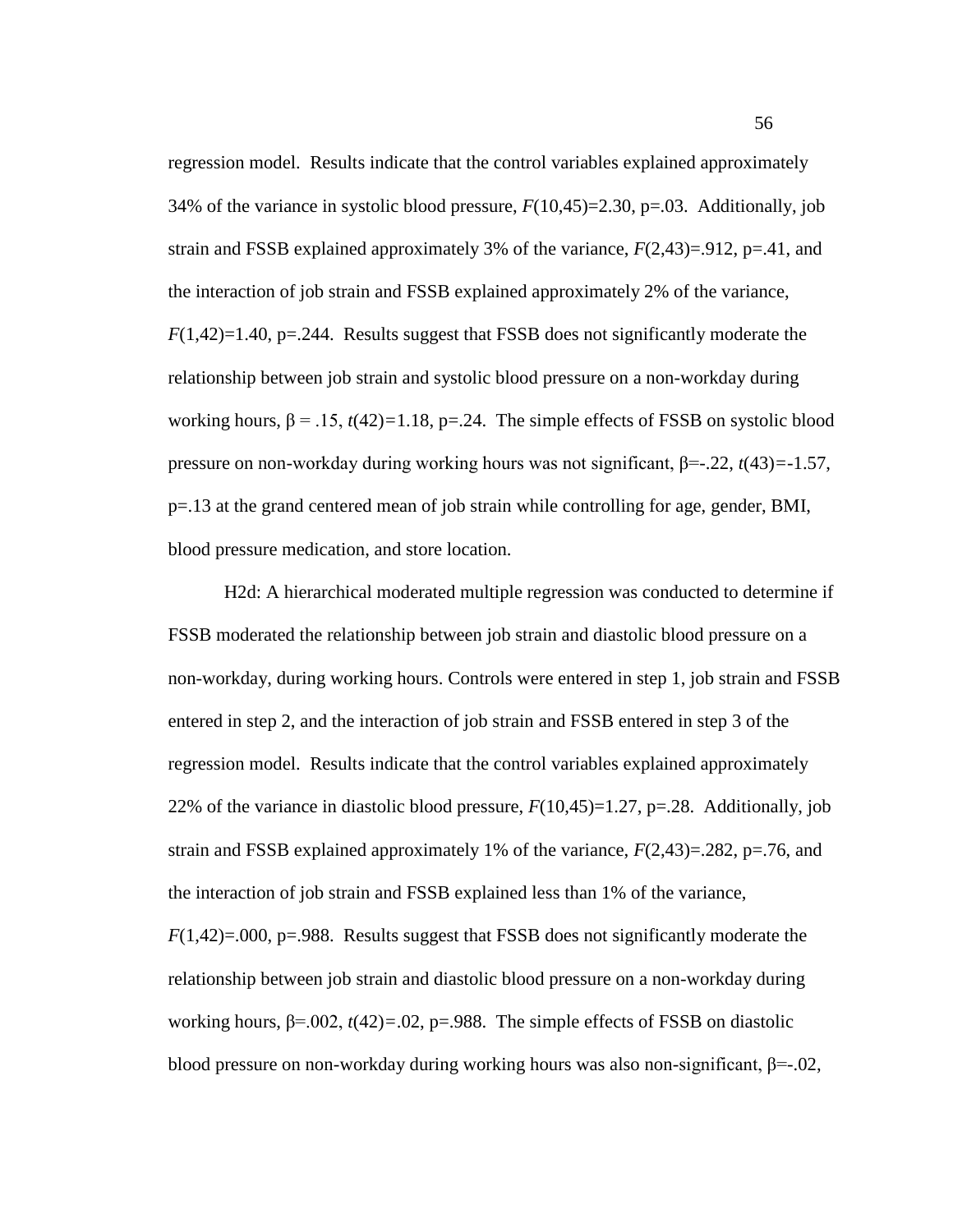$t(43)$ =-.141,  $p=0.89$  at the grand centered mean of job strain while controlling for age, gender, BMI, blood pressure medication, and store location.

# *Hypothesis 3*

Hypothesis 3 proposed that FSSB would moderate the relationship of job demands and systolic and diastolic blood pressure on work and non-work days, during work hours. Please refer to table 4 for a summary of the hierarchical multiple regression analysis for job demands and family-supportive supervisory behaviors.

H3a: A hierarchical moderated multiple regression was conducted to determine if FSSB moderated the relationship between job demands and systolic blood pressure on a workday, during working hours. Controls were entered in step 1, job demands and FSSB entered in step 2, and the interaction of job demands and FSSB entered in step 3 of the regression model. Results indicate that the control variables explained approximately 44% of the variance in systolic blood pressure, *F*(10,45)=3.53, p=.002. Additionally, job demands and FSSB explained approximately 9% of the variance, *F*(2,43)=3.91, p=.028, and the interaction of job demands and FSSB explained approximately 2% of the variance,  $F(1,42)=2.16$ ,  $p=.15$ . Results suggest that FSSB does not significantly moderate the relationship between job demands and systolic blood pressure on a workday during working hours,  $β = 19$ ,  $t(42) = 1.47$ ,  $p = 15$ . However, the simple effects of FSSB on systolic blood pressure on a workday during working hours was significant,  $β = -0.31$ ,  $t(43) = -2.61$ ,  $p = .01$  at the grand centered mean of job demands while controlling for age, gender, BMI, blood pressure medication, and store location indicating that those workers that perceived their supervisors as having family-supportive supervisory behaviors had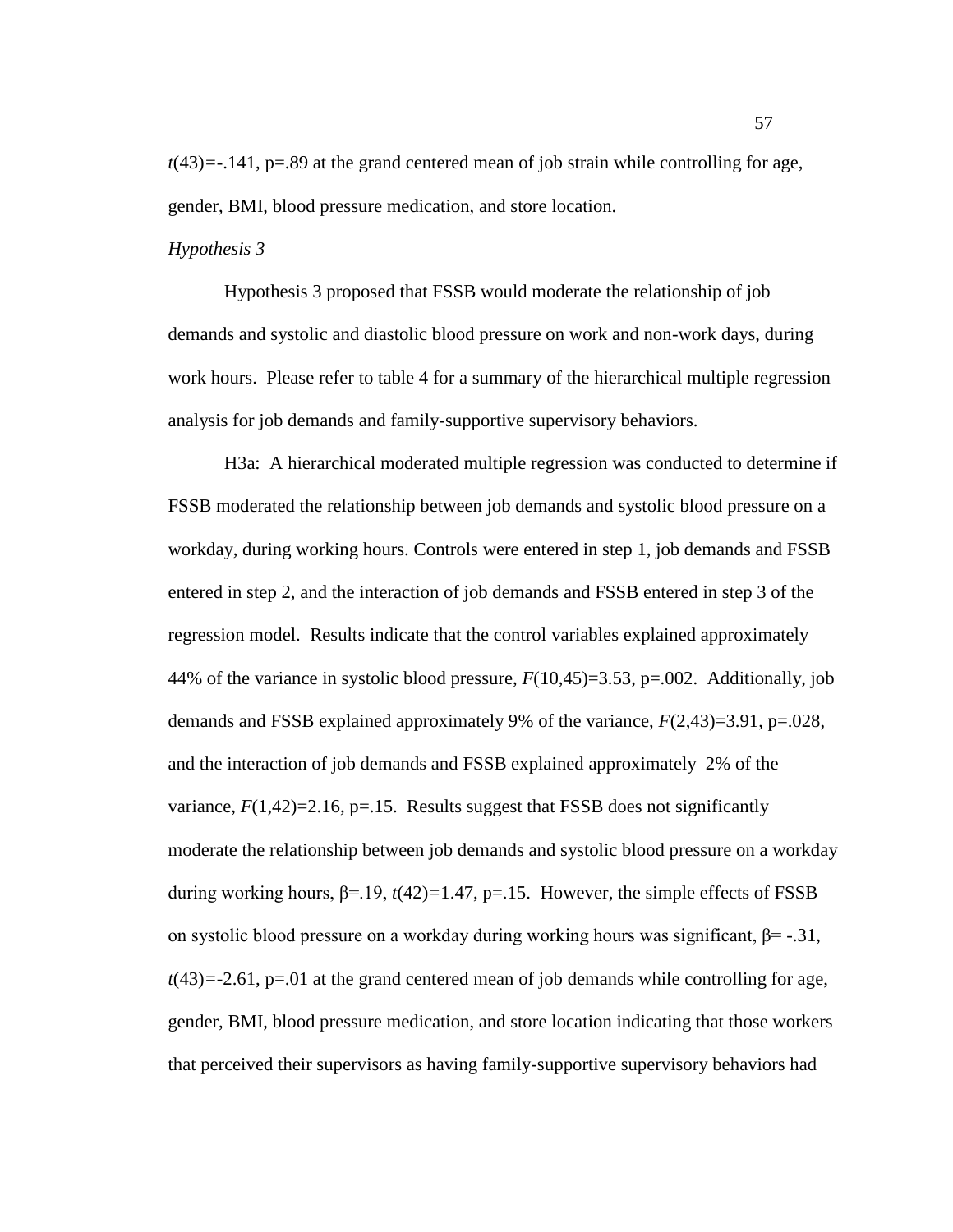significantly lower levels of systolic blood pressure while at work than those workers that did not perceive their supervisors as having family-supportive supervisory behaviors.

H3b: A hierarchical moderated multiple regression was conducted to determine if FSSB moderated the relationship between job demands and diastolic blood pressure on a workday, during working hours. Controls were entered in step 1, job demands and FSSB entered in step 2, and the interaction of job demands and FSSB entered in step 3 of the regression model. Results indicate that the control variables explained approximately 34% of the variance in diastolic blood pressure,  $F(10,45)=2.27$ , p=.03. Additionally, job demands and FSSB explained approximately 8% of the variance, *F*(2,43)=2.89, p=.07, and the interaction of job demands and FSSB explained less than 1% of the variance,  $F(1,42)=565$ ,  $p=.456$ . Results suggest that FSSB does not significantly moderate the relationship between job demands and diastolic blood pressure on a workday during working hours,  $\beta$ =-.11,  $t(42)$ =-.752, p=.456. The simple effects of FSSB on diastolic blood pressure on a workday during working hours was not significant at the .05 level,  $\beta$ = -.256, *t*(43)*=*-1.89, p=.07 at the grand centered mean of job demands while controlling for age, gender, BMI, blood pressure medication, and store location.

H3c: A hierarchical moderated multiple regression was conducted to determine if FSSB moderated the relationship between job demands and systolic blood pressure on a non-workday, during working hours. Controls were entered in step 1, job demands and FSSB entered in step 2, and the interaction of job demands and FSSB entered in step 3 of the regression model. Results indicate that the control variables explained approximately 34% of the variance in systolic blood pressure, *F*(10,45)=2.30, p=.03. Additionally, job demands and FSSB explained approximately 3% of the variance, *F*(2,43)=.89, p=.418,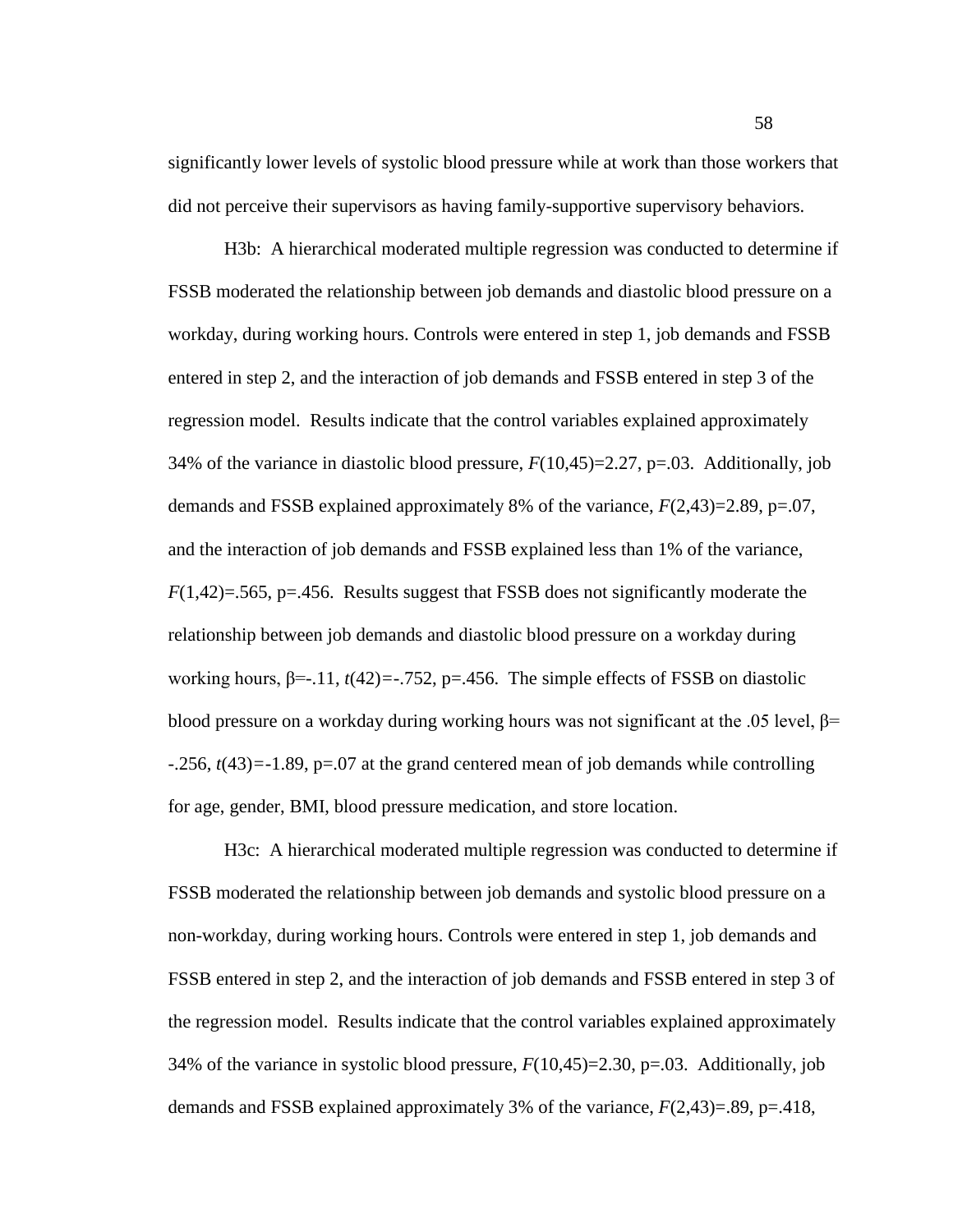and the interaction of job demands and FSSB explained approximately 2% of the variance,  $F(1,42)=1.60$ ,  $p=.212$ . Results suggest that FSSB does not significantly moderate the relationship between job demands and systolic blood pressure on a nonworkday during working hours, β=.19, *t*(42)*=*1.27, p=.21. The simple effects of FSSB on systolic blood pressure on a workday during working hours was not significant at the .05 level,  $\beta$ = -.24, *t*(43)=-1.69, p=.09 at the grand centered mean of job demands while controlling for age, gender, BMI, blood pressure medication, and store location.

H3d: A hierarchical moderated multiple regression was conducted to determine if FSSB moderated the relationship between job demands and diastolic blood pressure on a non-workday, during working hours. Controls were entered in step 1, job demands and FSSB entered in step 2, and the interaction of job demands and FSSB entered in step 3 of the regression model. Results indicate that the control variables explained approximately 22% of the variance in diastolic blood pressure,  $F(10,45)=1.27$ , p=.28. Additionally, job demands and FSSB explained less than 1% of the variance, *F*(2,43)=.25, p=.78, and the interaction of job demands and FSSB explained less than 1% of the variance,  $F(1,42)=.241$ , p=.63. Results suggest that FSSB does not significantly moderate the relationship between job demands and diastolic blood pressure on a non-workday during working hours, β=-.02, *t*(42)*=*-.10, p=.92. The simple effects of FSSB on diastolic blood pressure on a workday during working hours was not significant at the .05 level,  $β = -0.08$ , *t*(43)*=*-.491, p=.92 at the grand centered mean of job demands while controlling for age,

gender, BMI, blood pressure medication, and store location.

*Hypothesis 4*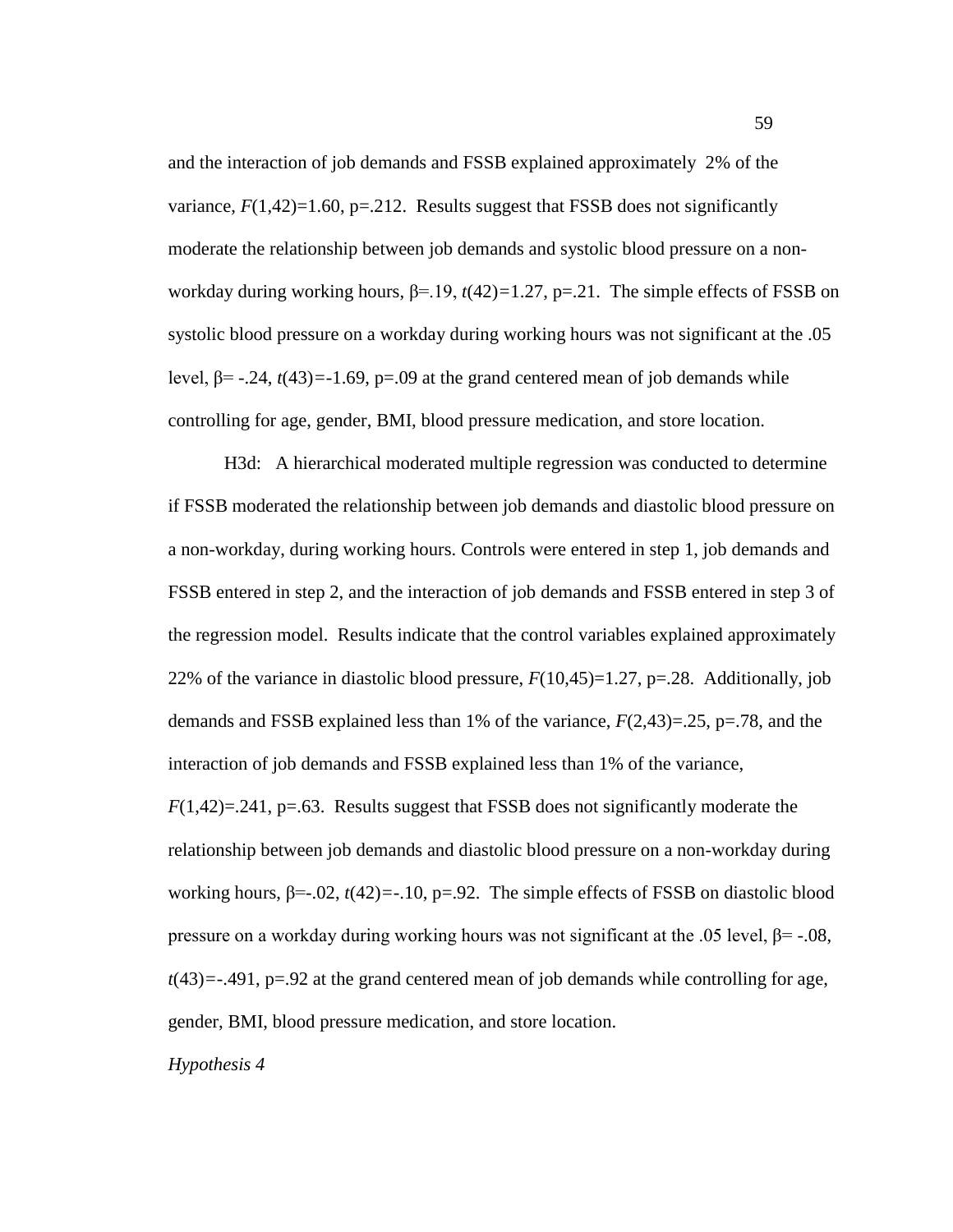Hypothesis 4 proposed that FSSB will moderate the relationship between job control and measurements of systolic and diastolic blood pressure during working hours, on work and non-work days, such that at high levels of family-supportive supervisory behaviors, the relationship will be less positive compared to at lower levels of familysupportive supervisory behaviors. Please refer to table 5 for a summary of the hierarchical multiple regression analysis for job control and family-supportive supervisory behaviors.

H4a: A hierarchical moderated multiple regression was conducted to determine if FSSB moderated the relationship between job control and systolic blood pressure on a workday, during working hours. Controls were entered in step 1, job control and FSSB entered in step 2, and the interaction of job control and FSSB entered in step 3 of the regression model. Results indicate that the control variables explained approximately 44% of the variance in systolic blood pressure, *F*(10,45)=3.53, p=.002. Additionally, job control and FSSB explained approximately 7% of the variance, *F*(2,43)=2.95, p=.06, and the interaction of job control and FSSB explained less than 1% of the variance,  $F(1,42)=19$ , p=.66. Results suggest that FSSB does not significantly moderate the relationship between job control and systolic blood pressure on a workday during working hours,  $\beta = .05$ ,  $t(42) = .44$ ,  $p = .66$ . However, the simple effects of FSSB on systolic blood pressure on a workday during working hours was significant,  $\beta = -285$ , *t*(43)*=*-2.32, p=.03 at the grand centered mean of job control while controlling for age, gender, BMI, blood pressure medication, and store location indicating that those workers that perceived their supervisors as having family-supportive supervisory behaviors had

60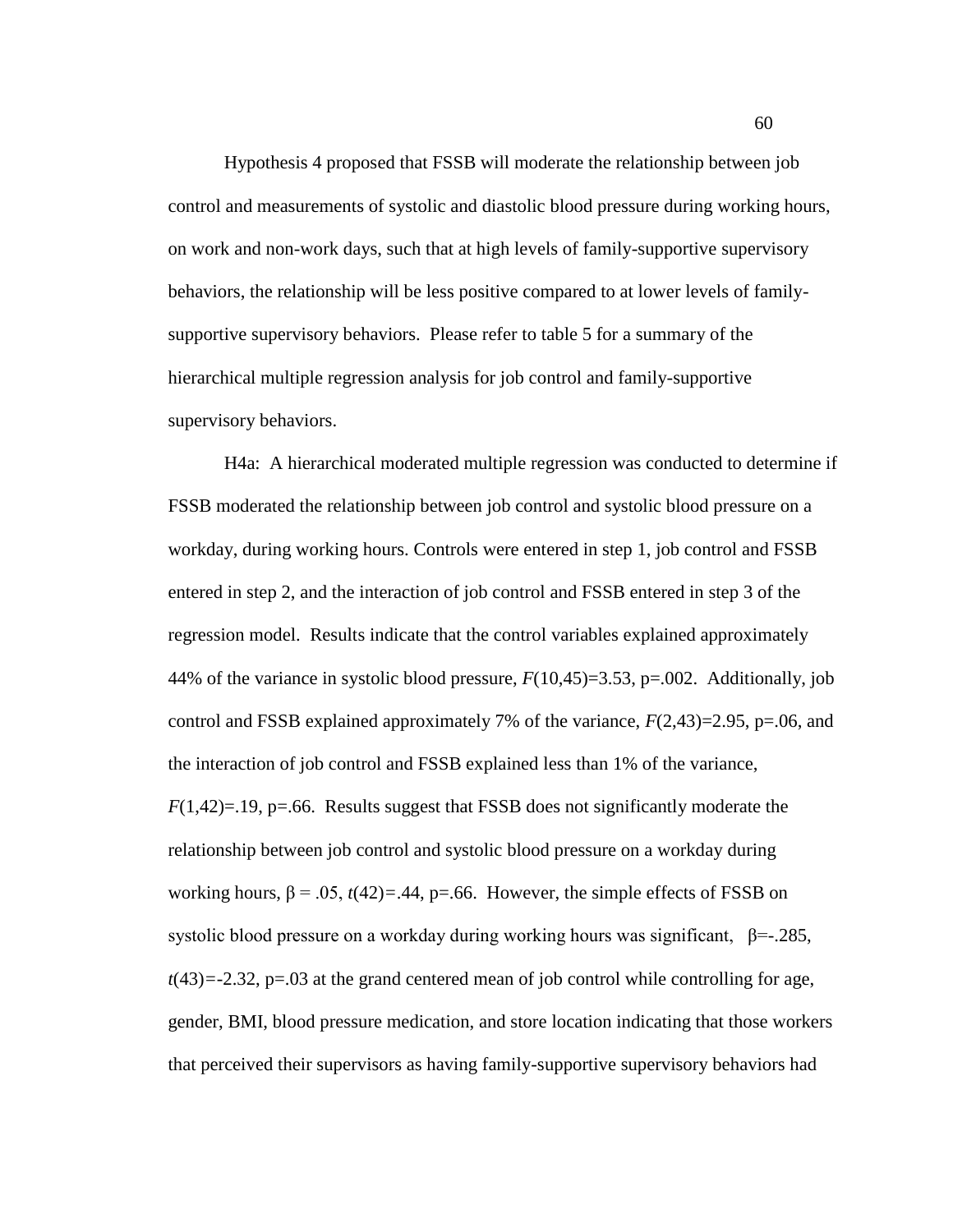significantly lower levels of systolic blood pressure while at work than those workers that did not perceive their supervisors as having family-supportive supervisory behaviors.

H4b: A hierarchical moderated multiple regression was conducted to determine if FSSB moderated the relationship between job control and diastolic blood pressure on a workday, during working hours. Controls were entered in step 1, job control and FSSB entered in step 2, and the interaction of job control and FSSB entered in step 3 of the regression model. Results indicate that the control variables explained approximately 34% of the variance in diastolic blood pressure, *F*(10,45)=2.27, p=.03. Additionally, job control and FSSB explained approximately 9% of the variance, *F*(2,43)=3.34, p=.05, and the interaction of job control and FSSB explained approximately 2% of the variance, *F*(1,42)=.000, p=.996. Results suggest that FSSB does not significantly moderate the relationship between job control and diastolic blood pressure on a workday during working hours,  $\beta$  = .00,  $t(42)$ =-.01, p=.97. The simple effects of FSSB on diastolic blood pressure on a workday during working hours was not significant at the .05 level,  $\beta = -26$ ,  $t(43)$ =-1.91, p=.06 at the grand centered mean of job control while controlling for age, gender, BMI, blood pressure medication, and store location.

H4c: A hierarchical moderated multiple regression was conducted to determine if FSSB moderated the relationship between job control and systolic blood pressure on a non-workday, during working hours. Controls were entered in step 1, job control and FSSB entered in step 2, and the interaction of job control and FSSB entered in step 3 of the regression model. Results indicate that the control variables explained approximately 34% of the variance in systolic blood pressure, *F*(10,45)=2.30, p=.03. Additionally, job control and FSSB explained approximately 3% of the variance,  $F(2,43)=0.89$ ,  $p=.42$ , and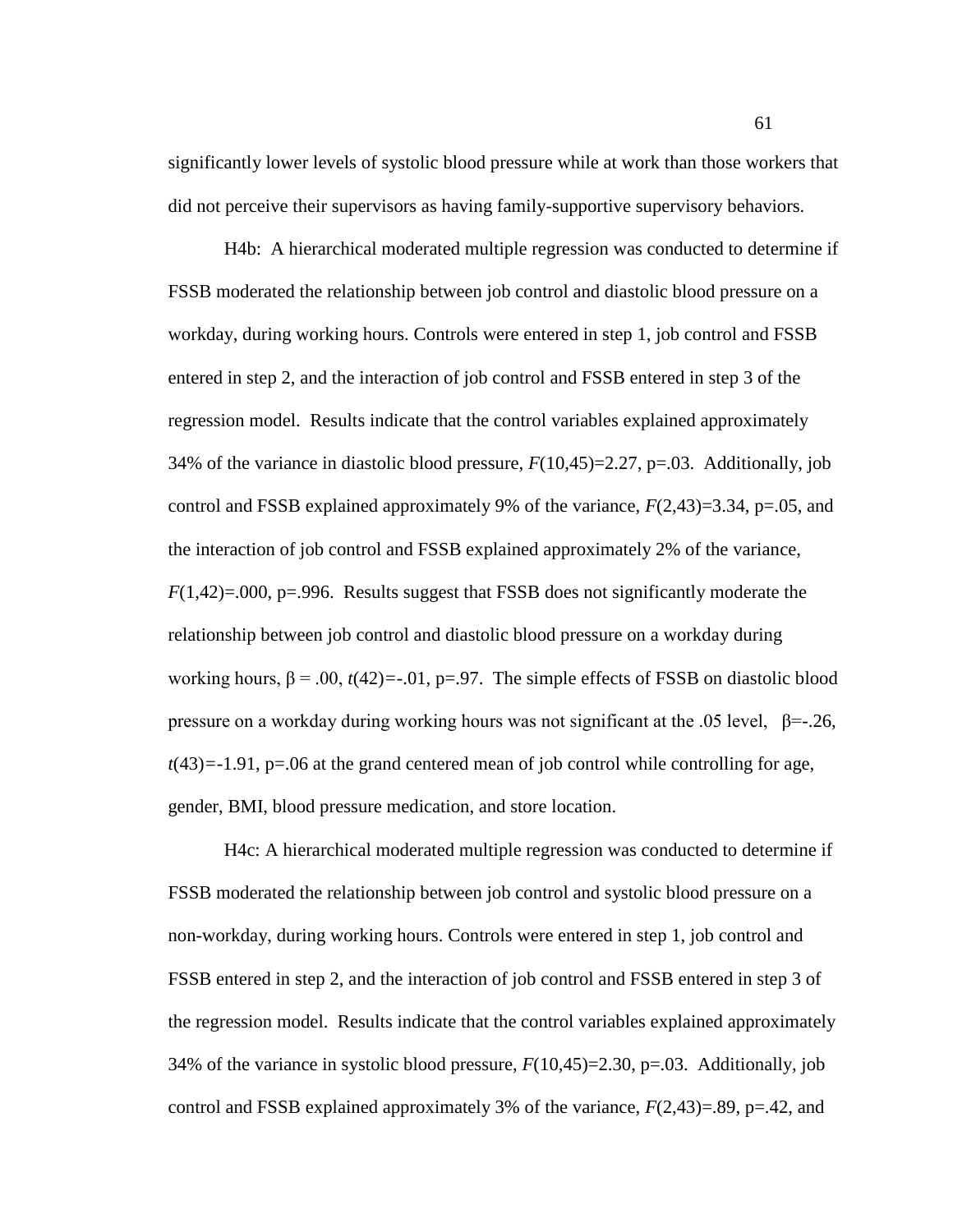the interaction of job control and FSSB explained less than 1% of the variance,  $F(1,42)=.32$ , p=.58. Results suggest that FSSB does not significantly moderate the relationship between job control and systolic blood pressure on a non-workday during working hours,  $\beta$  = -.08,  $t(42)$ =-.56, p=.58. The simple effects of FSSB on systolic blood pressure on a non-workday during working hours was not significant at the .05 level, β=-.18, *t*(43)*=*-1.27, p=.21 at the grand centered mean of job control while controlling for age, gender, BMI, blood pressure medication, and store location.

H4d: A hierarchical moderated multiple regression was conducted to determine if FSSB moderated the relationship between job control and diastolic blood pressure on a non-workday, during working hours. Controls were entered in step 1, job control and FSSB entered in step 2, and the interaction of job control and FSSB entered in step 3 of the regression model. Results indicate that the control variables explained approximately 22% of the variance in diastolic blood pressure,  $F(10,45)=1.27$ , p=.28. Additionally, job control and FSSB explained approximately 1% of the variance, *F*(2,43)=.29, p=.752, and the interaction of job control and FSSB explained less than 1% of the variance,  $F(1,42)=.23$ , p=.63. Results suggest that FSSB does not significantly moderate the relationship between job control and diastolic blood pressure on a non-workday during working hours,  $\beta$ =-.07,  $t(42)$ =-.48, p=.63. The simple effects of FSSB on systolic blood pressure on a non-workday during working hours was not significant at the .05 level,  $\beta$ =-.03, *t*(43)*=*-.17, p=.87 at the grand centered mean of job control while controlling for age, gender, BMI, blood pressure medication, and store location.

*Exploratory Analyses*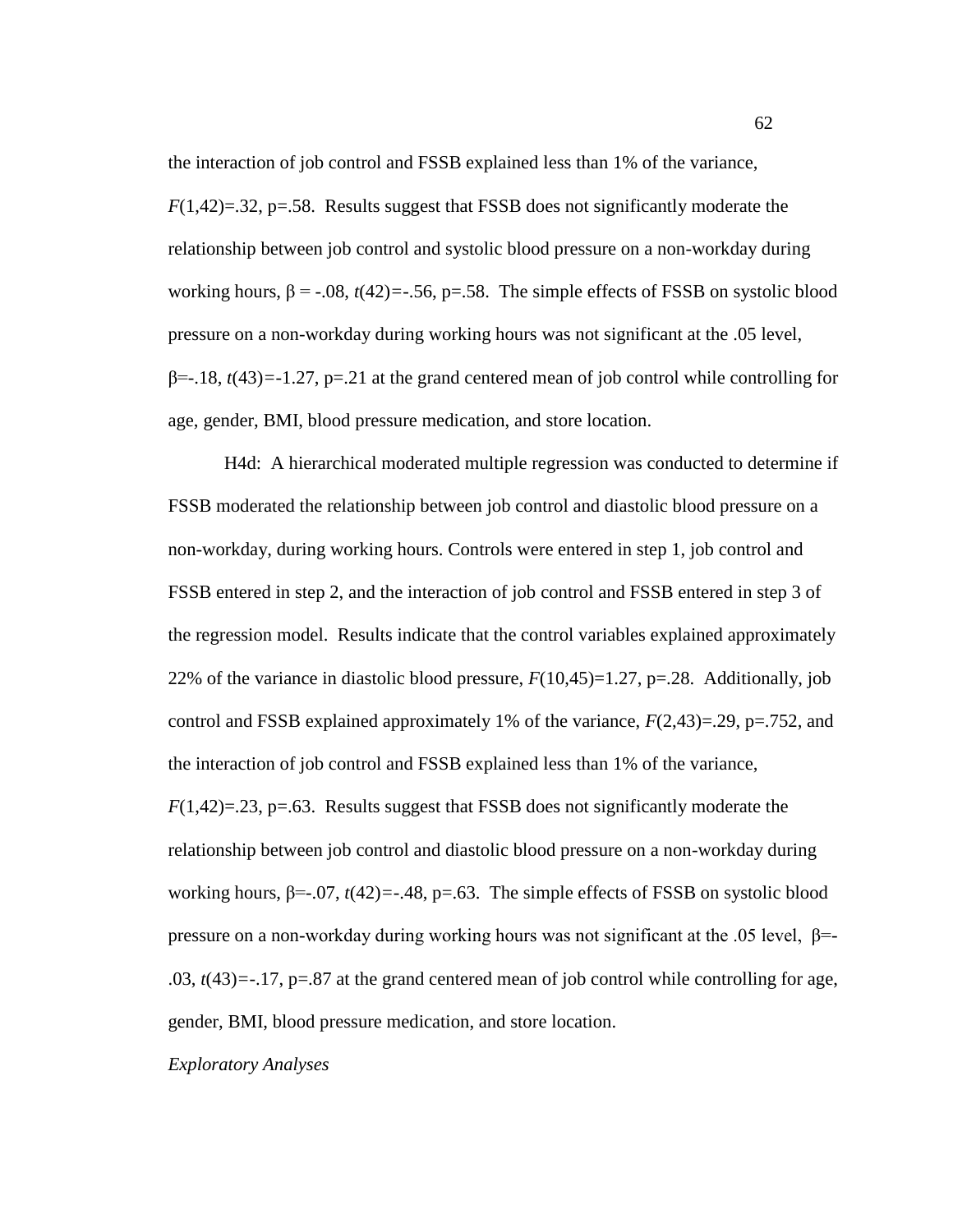This is the first study to examine family-supportive supervisory behaviors as a moderator of the relationship between job strain, job demands, and job control on systolic and diastolic blood pressure both on a work and non-work day. Due to the seminal nature of this manuscript, it was important to explore relationships outside of the confines of the hypotheses. This being stated, and having disregarded statistical power and Type I error, I investigated a number of relationships I thought would be of particular interest for future research based upon literature reviews.

#### *Exploratory Question 1*

Current literature indicates the importance of examining blood pressure on a workday and on a non-work day to get an accurate picture of one"s overall blood pressure. Results have been mixed. It is important to continue to add to this body of literature and examine differences between work and non-work blood pressure.

Is there a significant difference between systolic and diastolic blood pressure on a workday versus a non-work day during work hours?

Paired samples *t* tests were conducted to evaluate whether systolic and diastolic blood pressures on a workday were significantly different than systolic and diastolic blood pressures on a non-work day. The results indicated that the mean overall systolic blood pressure on a workday was significantly greater than the mean overall systolic blood pressure on a non-work day,  $t(55) = 2.075$ ,  $p = .043$ . Results also indicated that the mean overall diastolic blood pressure on a workday was significantly greater than the mean overall diastolic blood pressure on a non-work day,  $t(55) = 3.89$ ,  $p < .001$ .

These results indicate that there is a significant difference between systolic and diastolic blood pressure on a workday and on a non-workday. Though outside the realm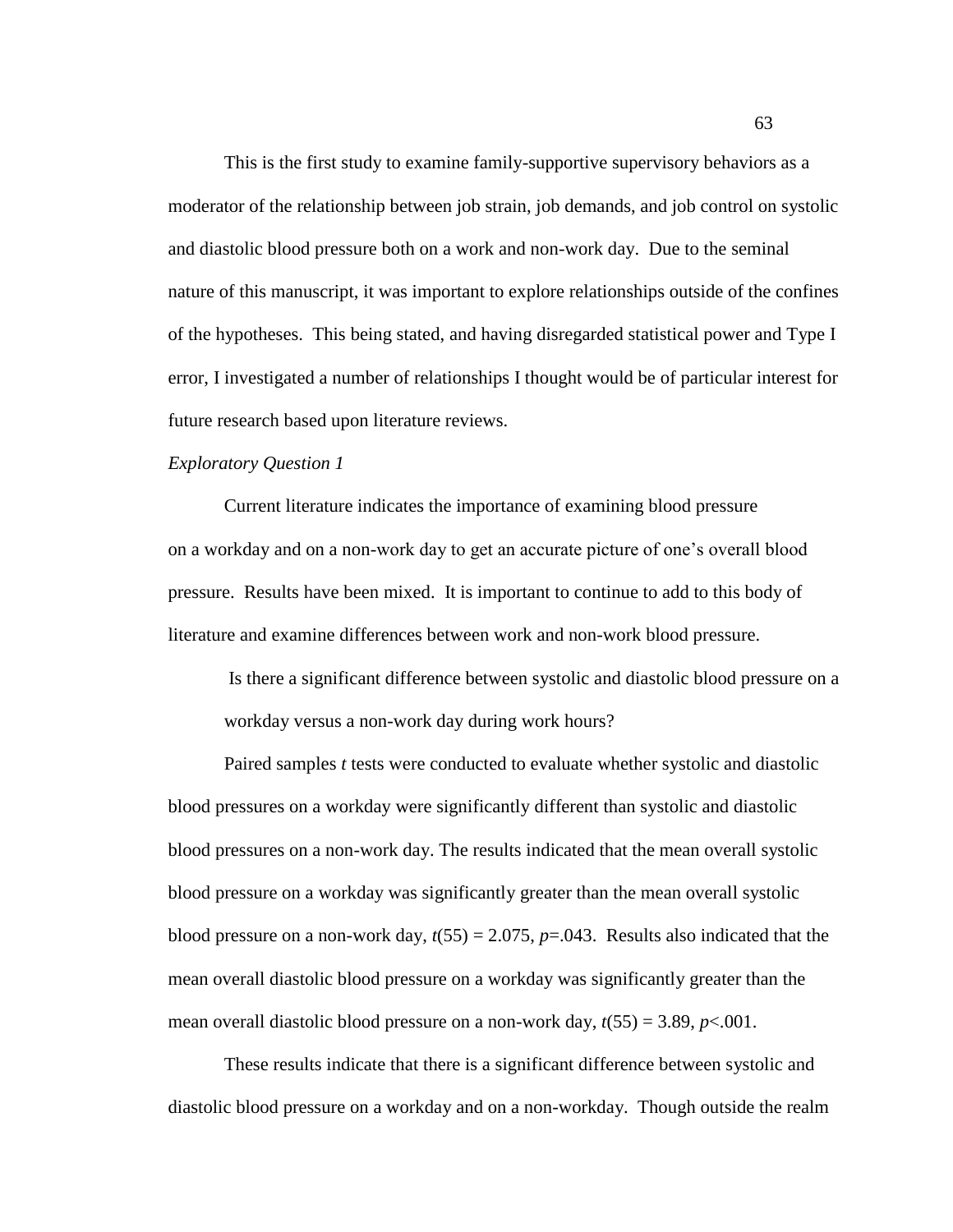of this study, future research may wish to consider these results when examining constructs such as psychological detachment from work.

# *Exploratory Question 2*

As previously reviewed, blood pressure tends to rise with age. Age is consistently shown to be significantly and positively related to both systolic and diastolic blood pressure. This study was no exception. Age was significantly related to systolic,  $r=44$ , and diastolic, *r*=.36, blood pressure on a work day.

To explore this relationship further, an exploratory analysis was conducted to determine if FSSB is a moderator of the relationship between age and blood pressure on a workday?

Systolic Blood Pressure: A hierarchical moderated multiple regression was conducted to determine if FSSB moderated the relationship between age and systolic blood pressure on a workday, during working hours. Controls were entered in step 1, age and FSSB entered in step 2, and the interaction of age and FSSB entered in step 3 of the regression model. Results indicate that the control variables explained approximately 34% of the variance in systolic blood pressure,  $F(9,46)=2.60$ ,  $p=.02$ . Additionally, age and FSSB explained approximately 17% of the variance, *F*(2,44)=7.57, p=.002, and the interaction of age and FSSB explained less than 1% of the variance,  $F(1,43)=522$ , p=.48. Results suggest that FSSB does not significantly moderate the relationship between age and systolic blood pressure on a workday during working hours, β=-.06, *t*(43)*=*-.56, p=.58, when controlling for BMI, store location, gender, and the blood pressure medication.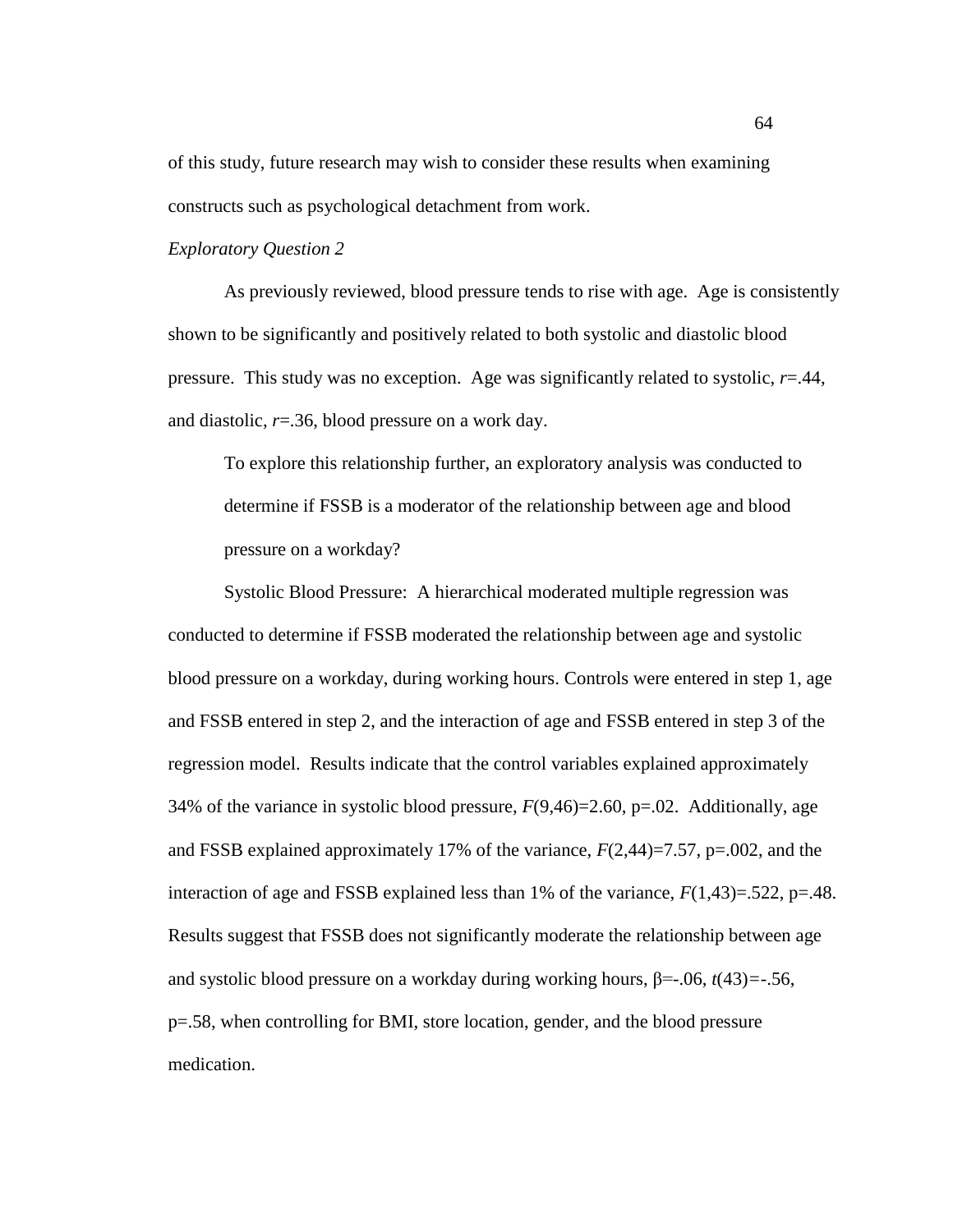Diastolic Blood Pressure: A hierarchical moderated multiple regression was conducted to determine if FSSB moderated the relationship between age and diastolic blood pressure on a workday, during working hours. Controls were entered in step 1, age and FSSB entered in step 2, and the interaction of age and FSSB entered in step 3 of the regression model. Results indicate that the control variables explained approximately 26% of the variance in diastolic blood pressure, *F*(9,46)=1.81, p=.09. Additionally, age and FSSB explained approximately 15% of the variance, *F*(2,44)=5.73, p=.01, and the interaction of age and FSSB explained less than 1% of the variance,  $F(1,43)=317$ ,  $p=.58$ . Results suggest that FSSB does not significantly moderate the relationship between age and diastolic blood pressure on a workday during working hours, β=.10, *t*(43)*=*-.83, p=.41, when controlling for BMI, store location, gender, and the blood pressure medication.

# *Exploratory Question 3*

Though there was no underlying theory to explore FSSB as a moderator of the relationship between job demands and job control, an exploratory analysis was conducted.

Is FSSB a moderator of the relationship between job demands and job control?

A hierarchical moderated multiple regression was conducted to determine if FSSB moderated the relationship between job control and job demands. Control and FSSB entered in step 1, and the interaction of job control and FSSB entered in step 2 of the regression model. Results indicate that job control explained approximately 3% of the variance in job demands,  $F(2,53)=.77$ ,  $p=.47$ . The interaction of job control and FSSB explained less than 1% of the variance,  $F(3,52)=0.67$ ,  $p=.57$ . Results suggest that FSSB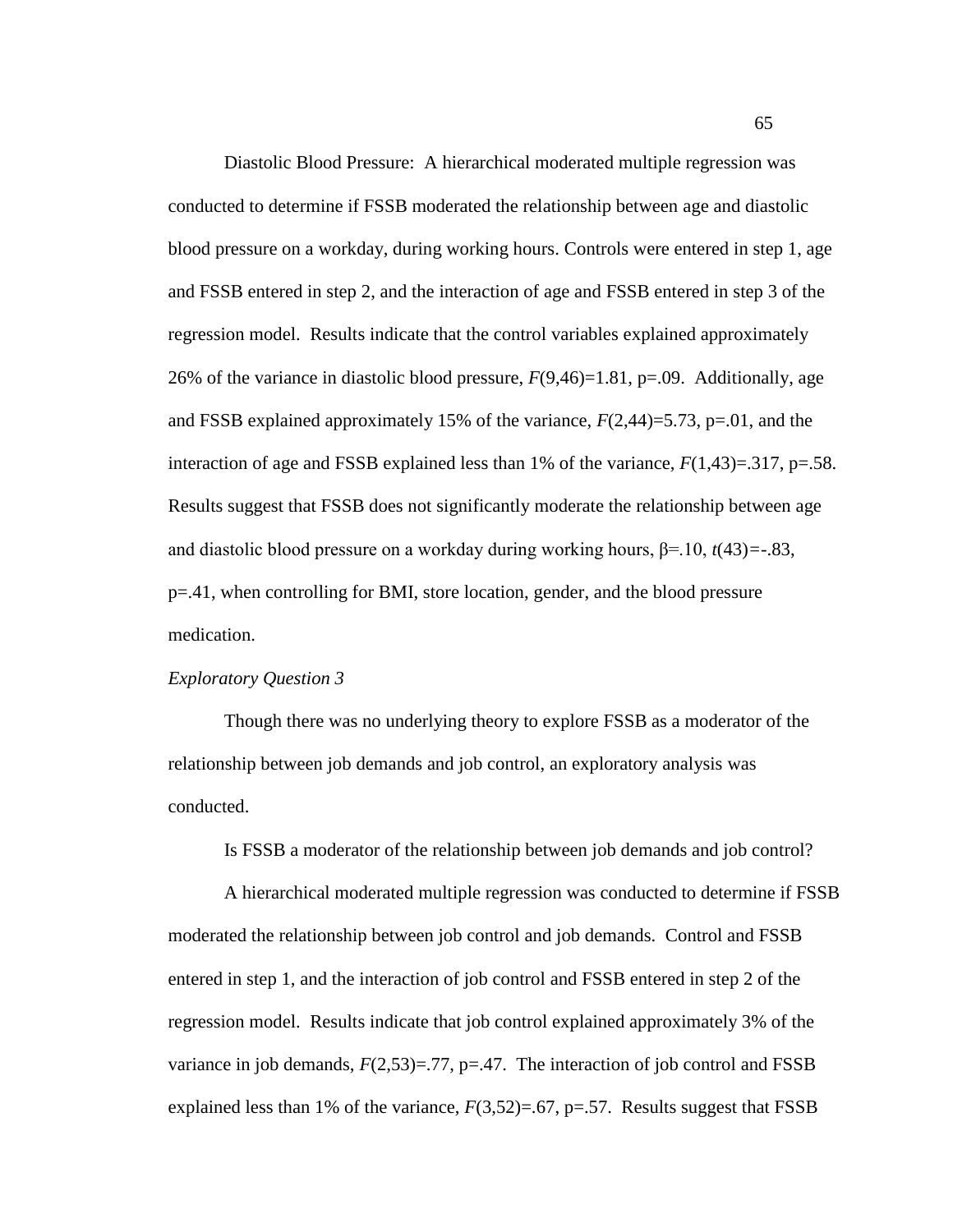does not significantly moderate the relationship between job control and job demands, β=-.096, *t*(52)*=*-.70, p=.49.

### *Exploratory Question 4*

Wright (2010) argues moving away from systolic and diastolic blood pressure measurements when examining cardiovascular risk factors involving the regulation of blood pressure. Wright (2010) contends that using the composite cardiovascular measure of "pulse product" is much more effective when using the regulation of blood pressure as an outcome variable. Pulse product is the difference between systolic and diastolic blood pressure, multiplied by heart rate and divided by 100 (Wright, 2010). Wright (2010) has argued, and others are following suit, that using pulse product is the future of blood pressure research and gives a much more accurate picture of daily blood pressure.

The blood pressure device used in this study to collect readings also calculates heart rate variability in BPM (beats per minute). I was able to go back through the data originally downloaded from the devices to obtain each participant"s median score for BPM and calculate pulse product accordingly. This allowed exploratory analyses to be conducted using pulse product as the outcome variable for participant blood pressure. Please refer to tables 6, 7, and 8 for a summary of the hierarchical multiple regression analysis for job strain, job demands, job control and family-supportive supervisory behaviors.

Are family-supportive supervisory behaviors a moderator of the relationship between job strain, job demands, and job control and measurements of blood pressure using the pulse product method on work and non-work days, during work hours?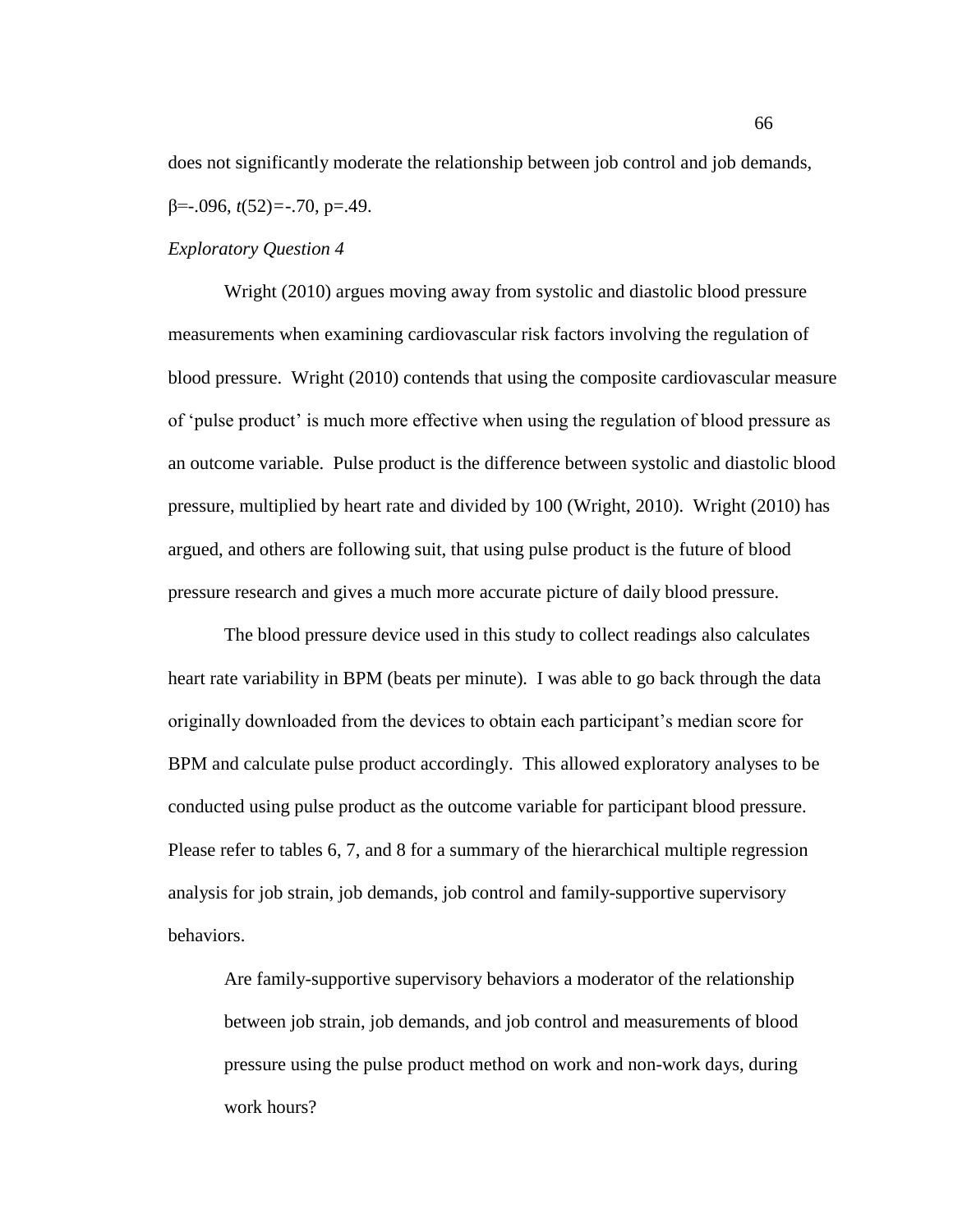Job Strain, Pulse Product (Workday): A hierarchical moderated multiple regression was conducted to determine if FSSB moderated the relationship between job strain and pulse product on a workday, during working hours. Controls were entered in step 1, job strain and FSSB entered in step 2, and the interaction of job strain and FSSB entered in step 3 of the regression model. Results indicate that the control variables explained approximately 12% of the variance in pulse product,  $F(10,45)=0.630$ , p=.78. Additionally, job strain and FSSB explained approximately 2% of the variance, *F*(2,43)=.56, p=.57, and the interaction of job strain and FSSB explained less than 4% of the variance,  $F(1,42)=1.89$ ,  $p=.18$ . Results suggest that FSSB does not significantly moderate the relationship between job strain and pulse product on a workday during working hours,  $\beta = -21$ ,  $t(42) = -1.38$ ,  $p = 18$ . The simple effects of FSSB and pulse product on a workday during working hours was not significant, β=.12, *t*(43)*=*.710, p=.48, at the grand centered mean of job strain while controlling for age, gender, BMI, blood pressure medication, and store location.

Job Strain, Pulse Product (Non-Workday): A hierarchical moderated multiple regression was conducted to determine if FSSB moderated the relationship between job strain and pulse product on a non-workday, during working hours. Controls were entered in step 1, job strain and FSSB entered in step 2, and the interaction of job strain and FSSB entered in step 3 of the regression model. Results indicate that the control variables explained approximately 12% of the variance in pulse product, *F*(10,45)=.590, p=.81. Additionally, job strain and FSSB explained approximately 3% of the variance,  $F(2,43)=.78$ , p=.47, and the interaction of job strain and FSSB explained 4% of the variance,  $F(1,42)=1.89$ ,  $p=.17$ . Results suggest that FSSB does not significantly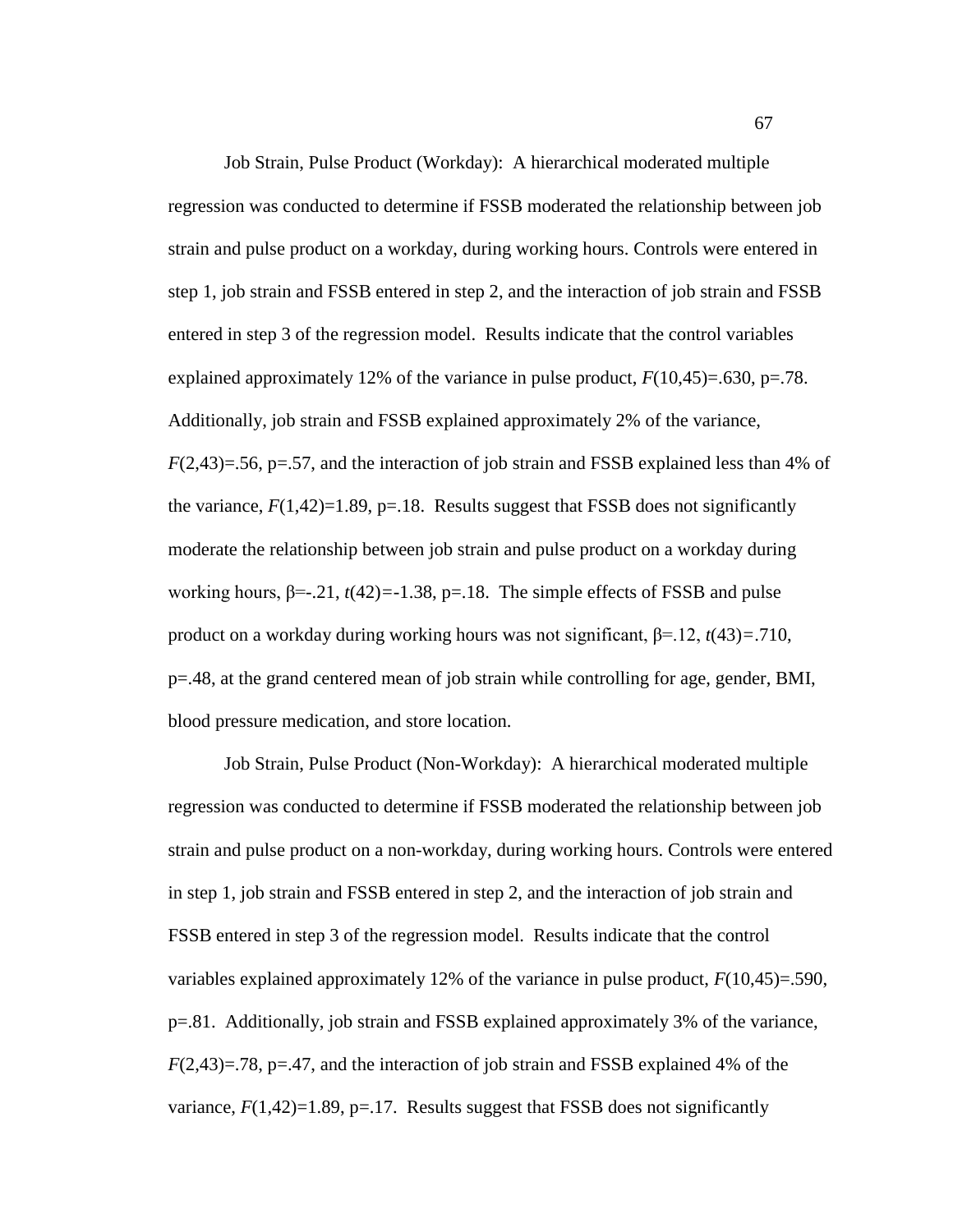moderate the relationship between job strain and pulse product on a non-workday during working hours, β=-.21, *t*(42)*=-*1.38, p=.18. The simple effects of FSSB on a nonworkday during working hours was not significant, β=.004, *t*(43)*=*.03, p=.98, at the grand centered mean of job strain while controlling for age, gender, BMI, blood pressure medication, and store location.

Job Demands, Pulse Product (Workday): A hierarchical moderated multiple regression was conducted to determine if FSSB moderated the relationship between job demands and pulse product on a workday, during working hours. Controls were entered in step 1, job demands and FSSB entered in step 2, and the interaction of job demands and FSSB entered in step 3 of the regression model. Results indicate that the control variables explained approximately 12% of the variance in pulse product,  $F(10,45)=.630$ , p=.78. Additionally, job demands and FSSB explained less than 1% of the variance,  $F(2,43)=0.03$ ,  $p=.97$ , and the interaction of job demands and FSSB explained less than 1% of the variance,  $F(1,42)=.00$ ,  $p=.99$ . Results suggest that FSSB does not significantly moderate the relationship between job demands and pulse product on a workday during working hours, β=-.00, *t*(42)*=*-.003, p=.99. The simple effects of FSSB on a workday during working hours was not significant, β=-.01, *t*(43)*=*-.04, p=.97 at the grand centered mean of job demands while controlling for age, gender, BMI, blood pressure medication, and store location.

Job Demands, Pulse Product (Non-workday): A hierarchical moderated multiple regression was conducted to determine if FSSB moderated the relationship between job demands and pulse product on a non-workday, during working hours. Controls were entered in step 1, job demands and FSSB entered in step 2, and the interaction of job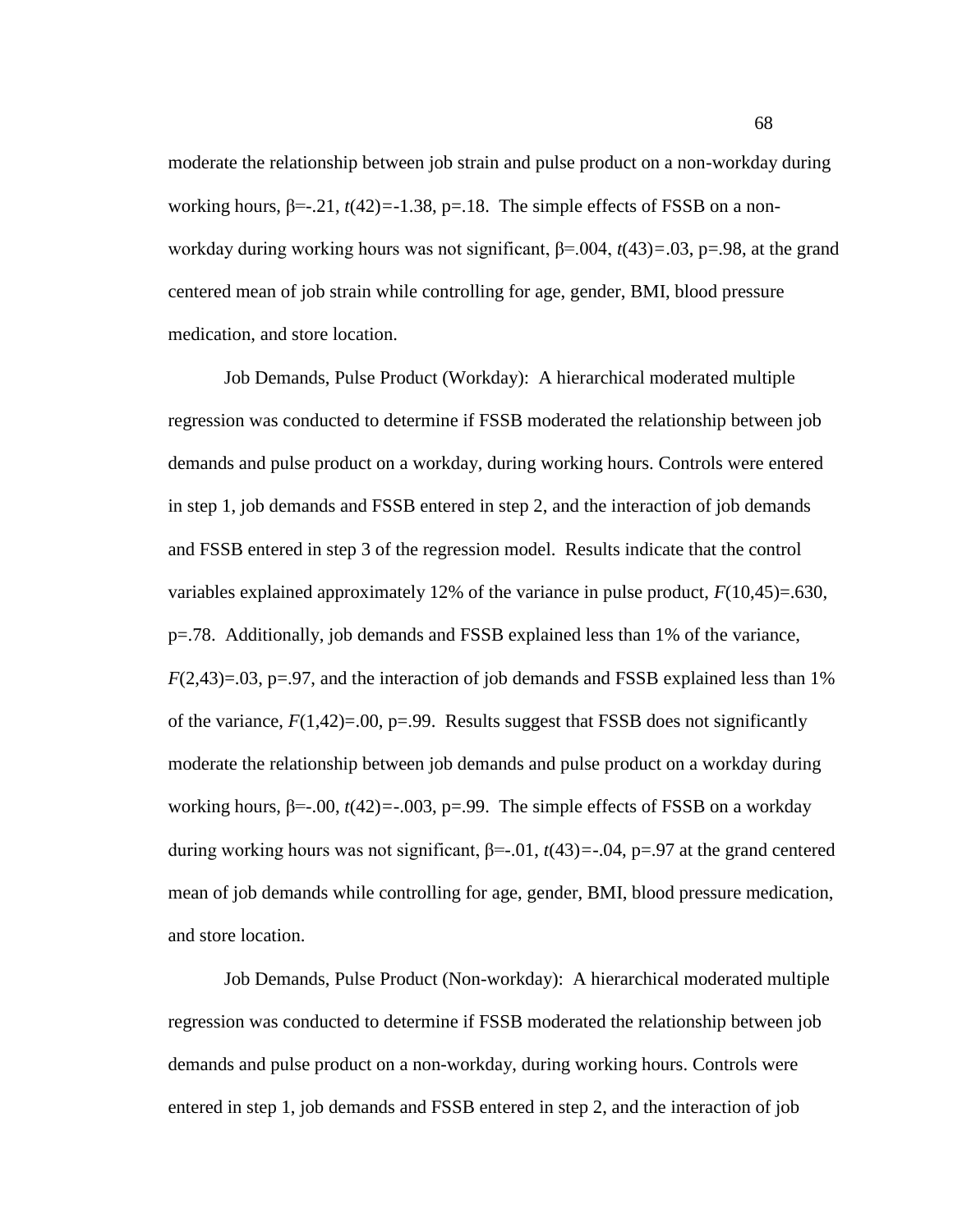demands and FSSB entered in step 3 of the regression model. Results indicate that the control variables explained approximately 12% of the variance in pulse product,  $F(10,45)=59$ ,  $p=.81$ . Additionally, job demands and FSSB explained approximately 1% of the variance,  $F(2,43)=31$ ,  $p=.73$ , and the interaction of job demands and FSSB explained less than 1% of the variance,  $F(1,42)=12$ ,  $p=.73$ . Results suggest that FSSB does not significantly moderate the relationship between job demands and pulse product on a non-workday during working hours,  $\beta$ =-.061,  $t(42)$ =.349, p=.73. The simple effects of FSSB on a non-workday during working hours was not significant, β=-.14, *t*(43)*=*-.84, p=.41 at the grand centered mean of job demands while controlling for age, gender, BMI, blood pressure medication, and store location.

Job Control, Pulse Product (Workday): A hierarchical moderated multiple regression was conducted to determine if FSSB moderated the relationship between job control and pulse product on a workday, during working hours. Controls were entered in step 1, job control and FSSB entered in step 2, and the interaction of job control and FSSB entered in step 3 of the regression model. Results indicate that the control variables explained approximately 10% of the variance in pulse product, *F*(10,45)=.13, p=.78. Additionally, job control and FSSB explained less than 1% of the variance,  $F(2,43)=.23$ ,  $p=.79$ , and the interaction of job control and FSSB explained approximately 3% of the variance, *F*(1,42)=.34, p=.83. Results suggest that FSSB does not significantly moderate the relationship between job control and pulse product on a workday during working hours,  $\beta = 19$ ,  $t(42) = 1.17$ ,  $p = 25$ . The simple effects of FSSB on a workday during working hours was not significant, β=-.022, *t*(43)*=*-.15, p=.88, at the grand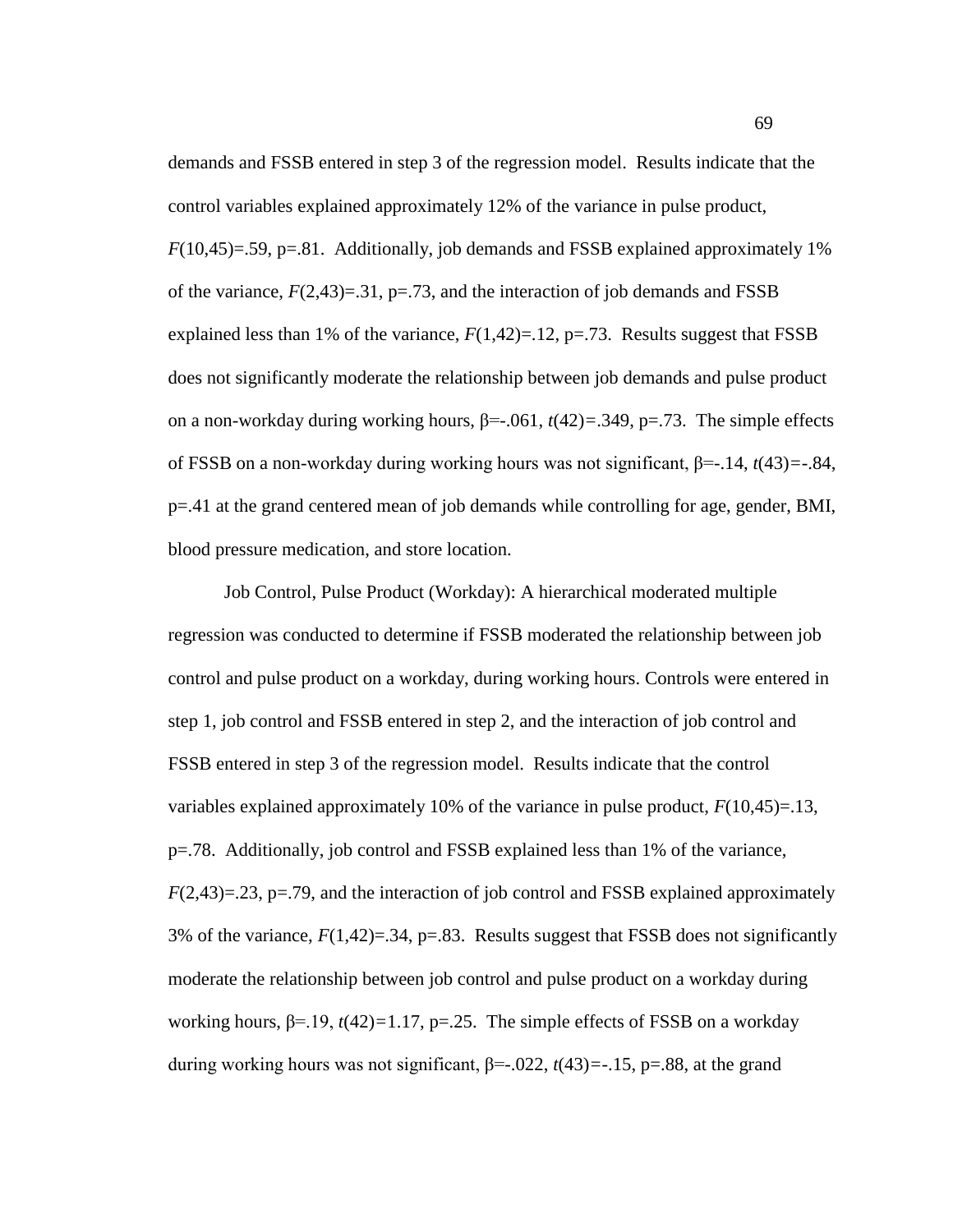centered mean of job control while controlling for age, gender, BMI, blood pressure medication, and store location.

Job Control, Pulse Product (Non-workday): A hierarchical moderated multiple regression was conducted to determine if FSSB moderated the relationship between job control and pulse product on a non-workday, during working hours. Controls were entered in step 1, job control and FSSB entered in step 2, and the interaction of job control and FSSB entered in step 3 of the regression model. Results indicate that the control variables explained approximately 9% of the variance in pulse product,  $F(10,45)=.99$ ,  $p=.43$ . Additionally, job control and FSSB explained less than 1% of the variance,  $F(2,43)=72$ ,  $p=.44$ , and the interaction of job control and FSSB explained approximately 4% of the variance,  $F(1,42)=0.90$ , p=.48. Results suggest that FSSB does not significantly moderate the relationship between job control and pulse product on a non-workday during working hours, β=.23, *t*(42)*=*1.42, p=.16. The simple effects of FSSB on a non-workday during working hours was not significant, β=-.13, *t*(43)*=*-.90, p=.37, at the grand centered mean of job control while controlling for age, gender, BMI, blood pressure medication, and store location.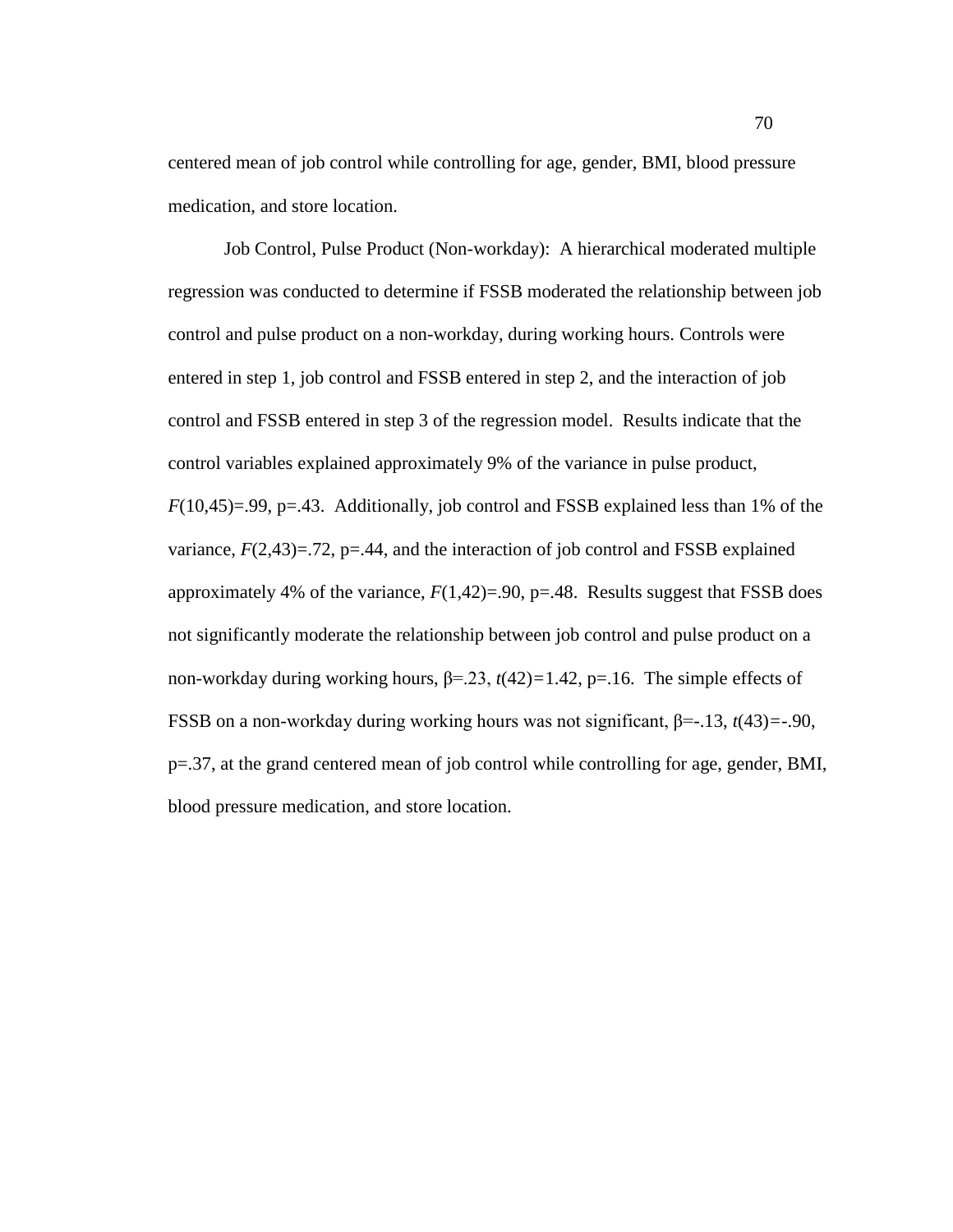### **Chapter IX**

### **Discussion**

In today"s highly demanding society with increasing work and family demands, it is important to understand the tolls on the individuals experiencing such demands. With prolonged work hours, increased family responsibility, increased work productivity requirements, corporate downsizing, and overall stress increase, it is important to examine the role of social support as it relates to worker health. This study is the first to examine family-supportive supervisory behaviors as a moderator of the relationships between job strain, job control, job demands and blood pressure on a work and non-work day. Job strain, job demands, and job control have been linked to the elevation of blood pressure when measured using an ambulatory device (Schnall et al., 1994), but never before with incorporating FSSB as a moderating effect. Secondly, there is no study that examines the relationship between family-supportive supervisor behaviors and blood pressure readings on a work and non-work day.

There is much evidence that exposure to chronic job stress can increase one"s risk for cardiovascular disease and hypertension. None of the work stress models has yet to consider the potential moderating effects of family-supportive supervisory behaviors in reducing employees" stress. Rather most empirical emphasis has been devoted to demonstrating the existence of an association between work and non-work demands and the adverse health outcomes on individuals or between job strain and cardiovascular disease (Schwartz et al., 1996).

In an attempt to better understand how organizations can positively enhance the psychological and physical well-being of employees a number of analyses were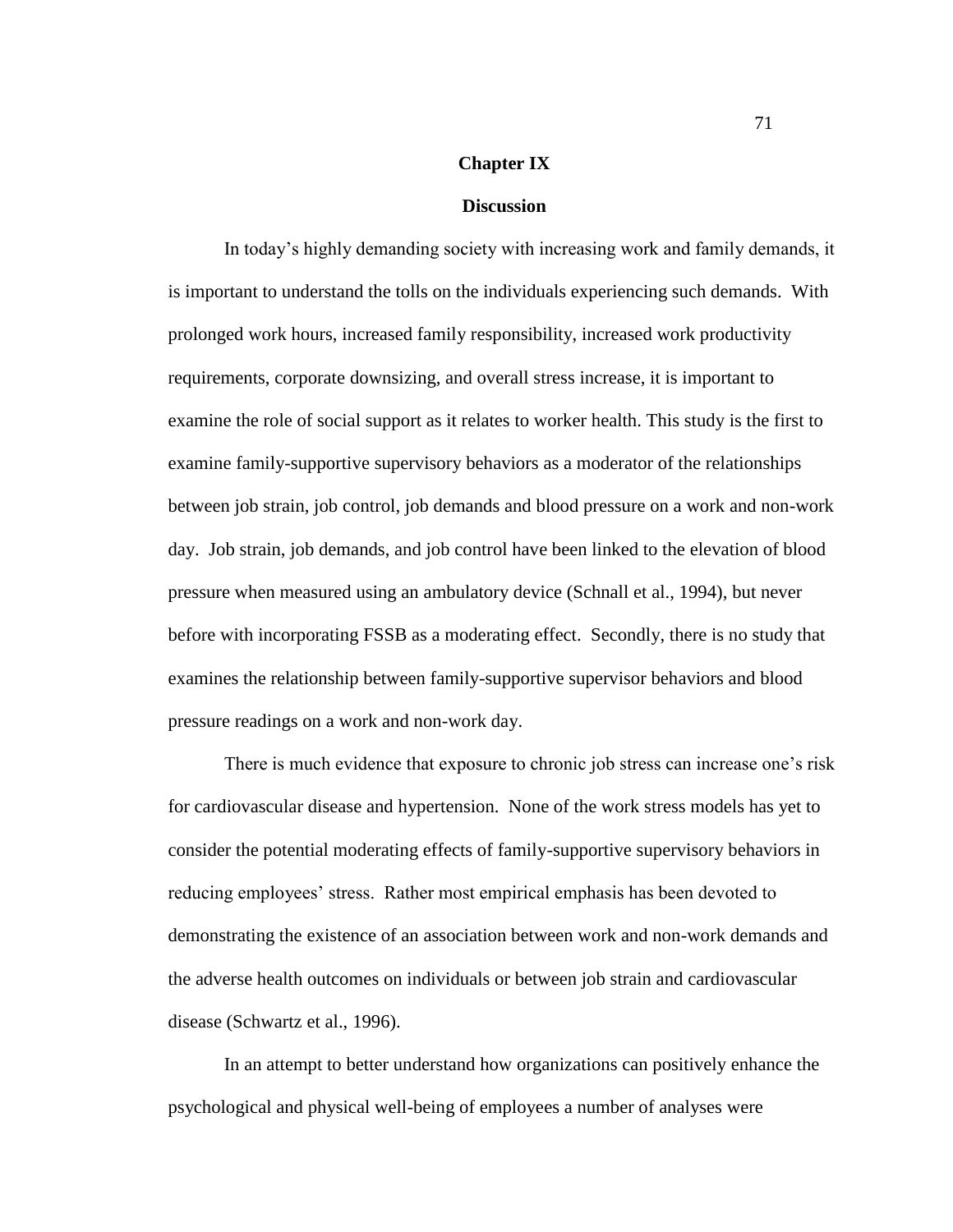conducted to examine the relationships between family-supportive supervisory behaviors, job strain, job demands, job control, and blood pressure on a work and non-work day. Results supported that significant relationships exist between a number of the variables, as well as FSSB moderating the effects of job demands on systolic blood pressure at work. These results reinforce previously established relationships and call further attention to the importance of work and social support on the health of workers. The results also confirm previous research concluding that support from direct supervisors is instrumental in reducing the negative effects of both work and non-work stressors, enhancing job satisfaction, and reducing turnover rates (e.g., Cohen & Willis, 1985; Thomas & Ganster, 1995; Lapierre & Allen, 2006).

Hypothesis 1 examined the relationship between job strain and blood pressure. Results conclude that there was not a significant relationship between job strain and blood pressure on any level (e.g., systolic work, systolic non-work, etc.). This is surprising considering the results from previous reviews in this area of research that have concluded that there is a significant relationship between job strain and blood pressure (e.g., Van der Doef & Maes, 1999; Hausser et al., 2010).

Hypothesis 2 proposed that FSSB would moderate the relationship between job strain and blood pressure. Four separate hierarchical regression analyses did not support this relationship. Again, this is surprising considering that evidence exists of the buffering effects of the JDC-S. However, the simple effects of FSSB on systolic blood pressure on a workday during working hours was significant at the grand centered mean of job strain while controlling for age, gender, BMI, blood pressure medication, and store location. This indicates that those workers that perceived their supervisors as having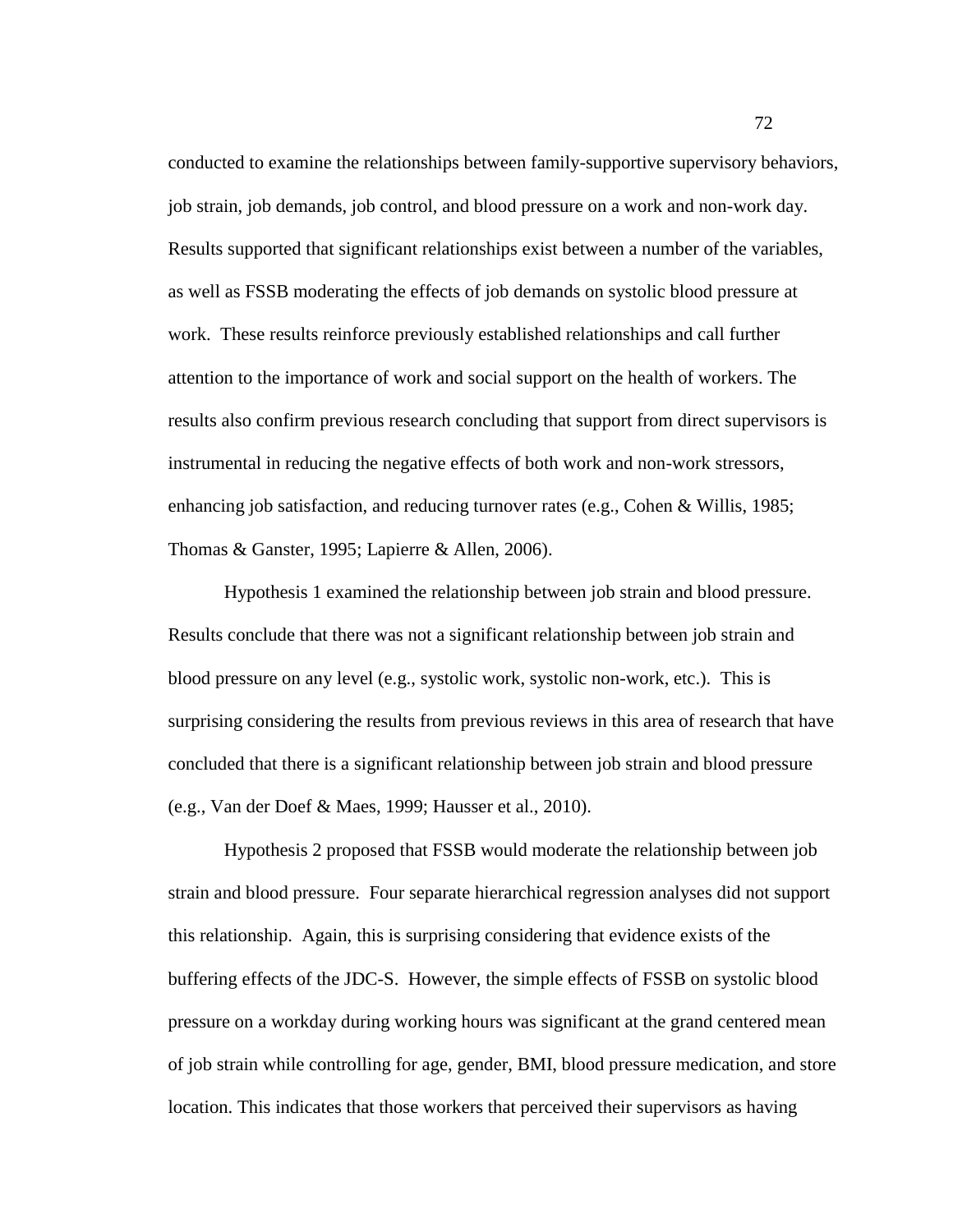family-supportive supervisory behaviors had significantly lower levels of systolic blood pressure while at work than those workers that did not perceive their supervisors as having family-supportive supervisory behaviors. This is an exciting finding and adds to previous research surrounding the benefits of supervisor support and employee wellbeing, and that family-supportive supervisors may be having a direct impact on employee health outcomes as measured through systolic blood pressure at work.

Though the simple effects of FSSB on systolic blood pressure on a workday was significant at the grand centered mean of job strain, the simple effects of diastolic blood pressure on a workday was not significant. One plausible explanation for this involves the biological make-up of the heart and the context – in this case, work. As discussed previously, systolic blood pressure is the amount of exertion on the heart while "pumping" while diastolic blood pressure is the measurement of the heart in a state of rest. When the body and heart are under distress, systolic blood pressure may increase at a larger rate than diastolic blood pressure, simply because the body is pumping more blood during the stressful event (i.e., a racing heartbeat). The greater degree of variability between systolic blood pressure and diastolic blood pressure may cause larger swings when blood pressure is influenced by such things as a social support (i.e., FSSB"s). It is not uncommon in the literature that systolic and diastolic vary in their degrees of sensitivity to an outcome variable. In fact, some researchers would argue that systolic blood pressure should be the only measurement of blood pressure investigated when researching stress (i.e., Schnall et al., 1994; Reckelhoff, 2001).

Hypothesis 3 proposed that FSSB would moderate the relationship between job demands and blood pressure. Of the four separate hierarchical regression analyses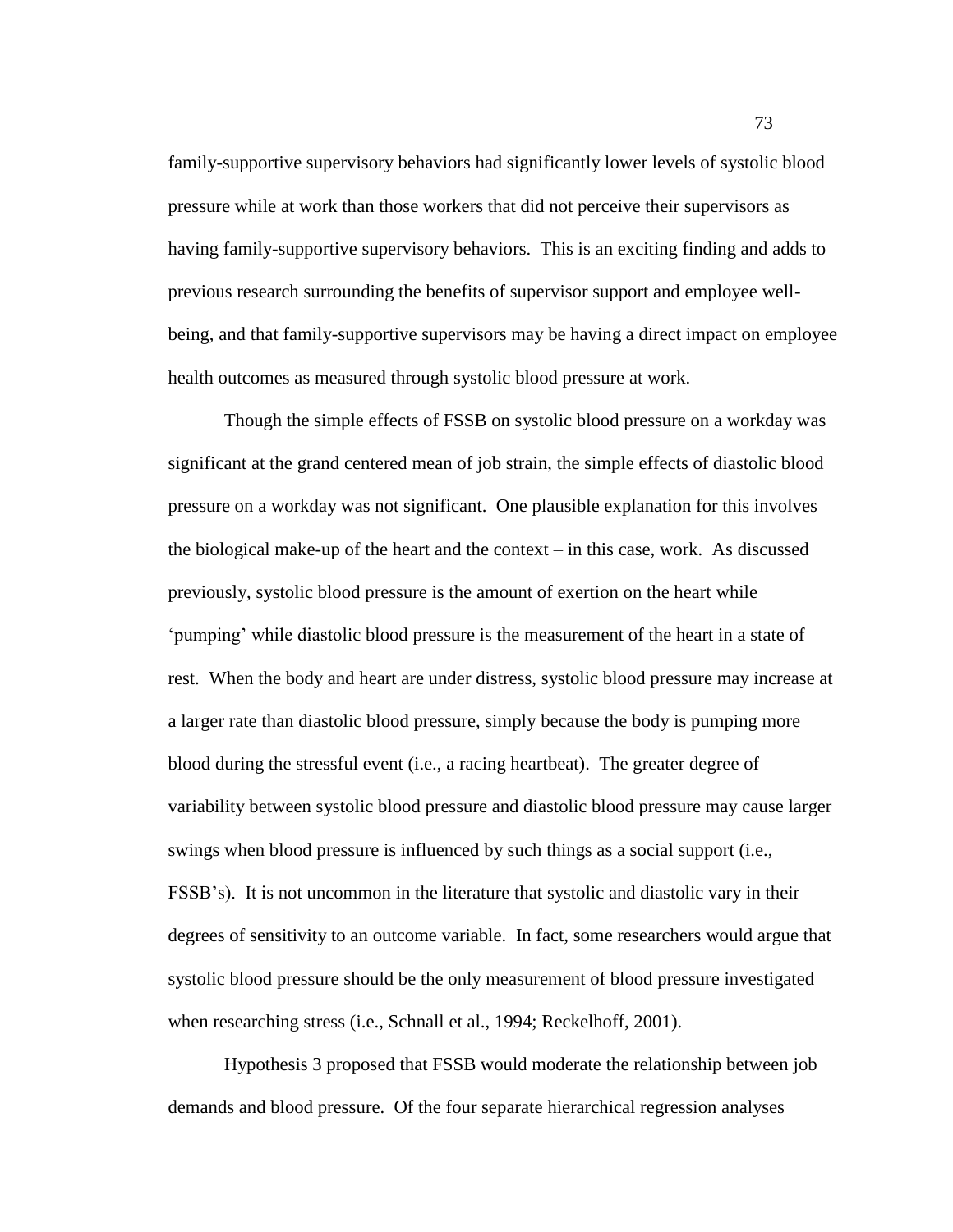conducted, one regression provided some evidence that FSSB is moderating the relationship between job demands and systolic blood pressure at work. Though moderation was not significant at .05 level, there was evidence that moderation was occurring (see figure 2). This is a very important discovery. Previous research has indicated that job demands can affect the health of workers (e.g., Karasek et al., 1998; Kivimaki et al., 2006; Landsbergis et al., 2001). Employees experiencing high levels of workplace demands are at higher risk for illness and injury (e.g., Landsbergis, 2008).

Additionally, the simple effects of FSSB on systolic blood pressure on a workday during working hours was significant at the grand centered mean of job demands while controlling for age, gender, BMI, blood pressure medication, and store location. Again, this indicates that those workers that perceived their supervisors as having familysupportive supervisory behaviors had significantly lower levels of systolic blood pressure while at work than those workers that did not perceive their supervisors as having familysupportive supervisory behaviors. This result indicates family-supportive supervisors may be having a direct impact on an objective employee health outcome.

Hypothesis 4 proposed that FSSB would moderate the relationship between job control and blood pressure. Four separate hierarchical regression analyses did not support this relationship. Again, this is surprising considering the evidence of the buffering effects of the JDC-S. However, the simple effects of FSSB on systolic blood pressure on a workday during working hours was significant at the grand centered mean of job control while controlling for age, gender, BMI, blood pressure medication, and store location. Again, this indicates that those workers that perceived their supervisors as having family-supportive supervisory behaviors had significantly lower levels of systolic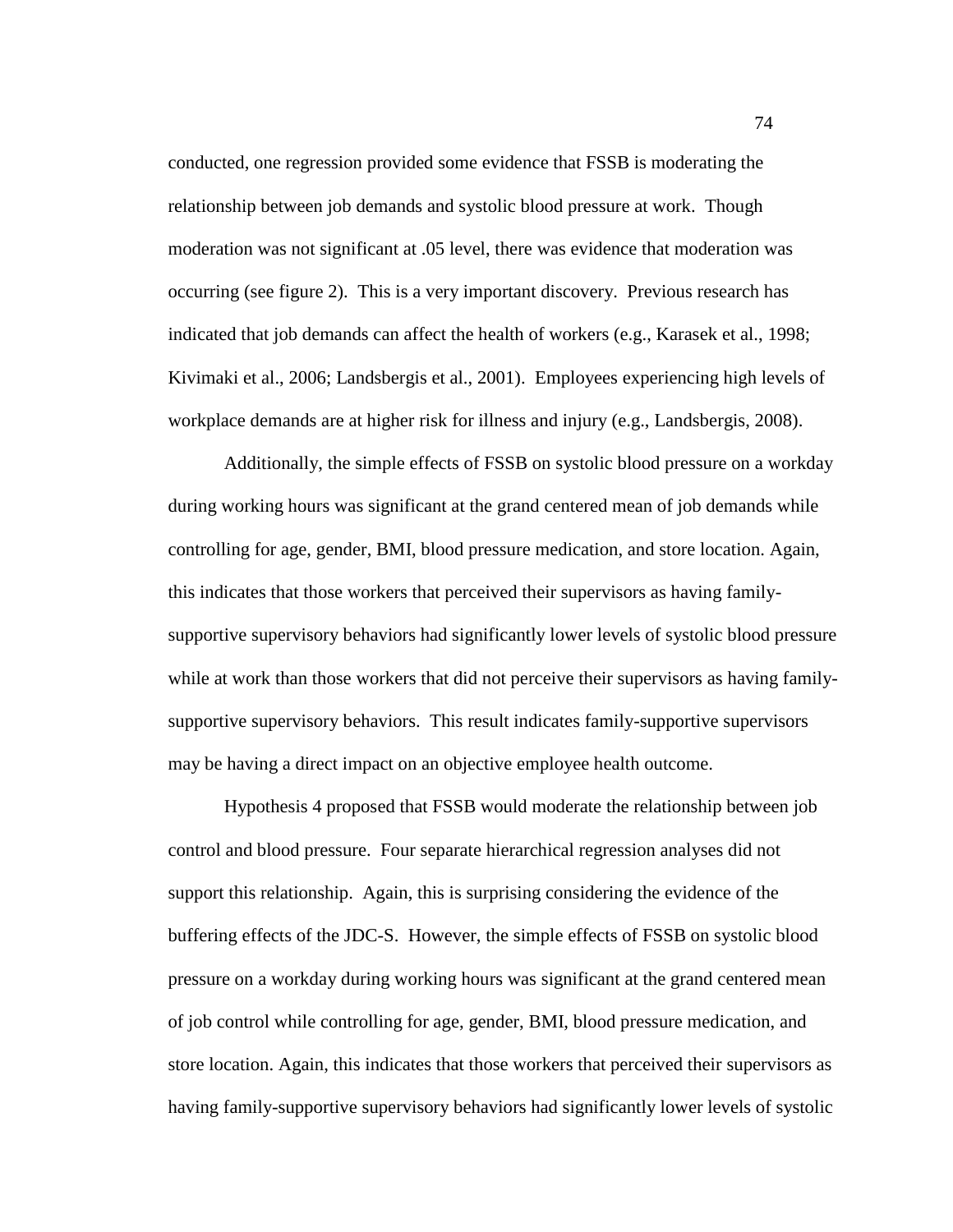blood pressure while at work than those workers that did not perceive their supervisors as having family-supportive supervisory behaviors. Again, this result indicates familysupportive supervisors may be having a direct impact on an objective employee health outcome. This result also reiterates the previous discussion on the degrees of sensitivity differences between systolic and diastolic blood pressure and stress

Although none of the interactions in the hypotheses were significant at the .05 level, the results surrounding the simple effects of FSSB on employee blood pressure at the grand centered means of job strain, job demands, and job control is an exciting development. Linking FSSB to an objective health outcome (systolic blood pressure) strengthens previous literature surrounding the importance of social and supervisor support on employee health and well-being – in this case, specifically blood pressure. This study found that those employees with high levels of FSSB had significantly lower levels of systolic blood pressure readings at work than their workplace counterparts. In other words, the higher one perceived their supervisor on FSSB, the lower their overall systolic blood pressure at work.

In addition to the research questions proposed in this study, several exploratory analyses were conducted. Paired sample *t* tests were conducted to examine if there was a significant difference between workday and non-work day blood pressure. Results indicate that there is a significant difference between workday and non-work day systolic blood pressure, as well as a significant difference between workday and non-work day diastolic blood pressure. This finding, coupled with high levels of FSSB being significantly related to lower levels of systolic blood pressure at work is important and warrants further discussion. On one hand, we have high levels of FSSB being linked to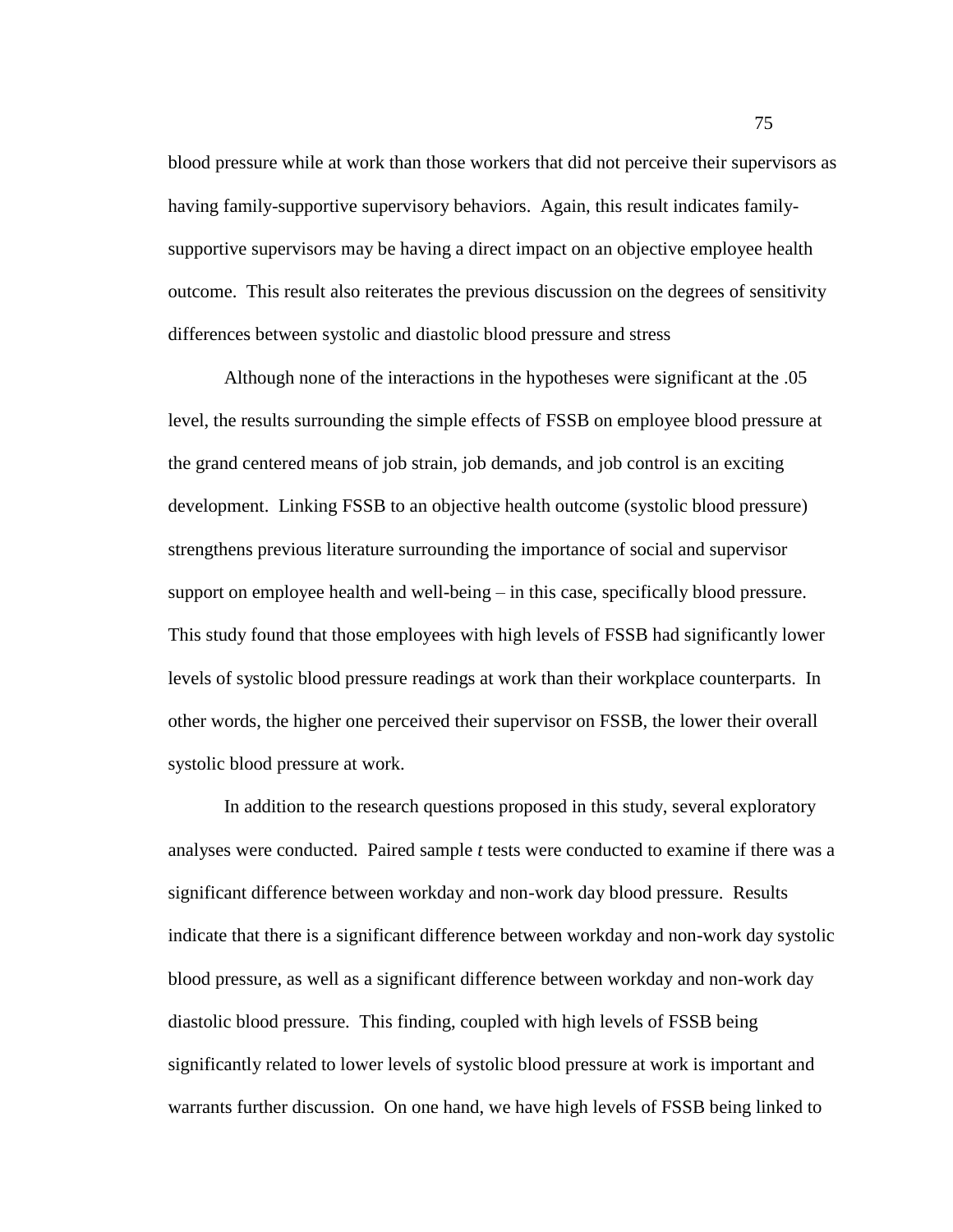lower levels of systolic blood pressure at work. On the other hand, we have significant differences between systolic and diastolic blood pressures at work and at home. So, in other words, blood pressure may be higher in the workplace in general, but FSSB can help to alleviate these higher levels.

Exploratory analyses were conducted on systolic and diastolic blood pressure using the pulse product formula developed by Wright (2007) and elaborated upon by Wright (2010). Wright (2010) argues moving away from systolic and diastolic blood pressure measurements when examining cardiovascular risk factors involving the regulation of blood pressure. Wright (2010) contends that using the composite cardiovascular measure of "pulse product" is much more effective when using the regulation of blood pressure as an outcome variable because the measure includes heart rate as well as blood pressure. Though the exploratory analyses involving pulse product in this study were not significant, future research investigating FSSB as a moderator using blood pressure as an outcome variable may wish to consider using pulse product to help develop a body of work surrounding this construct. It makes sense conceptually that when investigating blood pressure and cardiovascular disease including heart rate variability is important. Wright (2010) points to several cases in his studies where individuals have seemingly "healthy" systolic and diastolic blood pressure readings, but their heart rates are extremely high. Including systolic, diastolic and heart rate variability in one formula may provide a much more comprehensive look at the effectiveness of the heart.

Although the interactions proposed in this study were not statistically significant, it is important to mention interactions that indicated some level of moderation was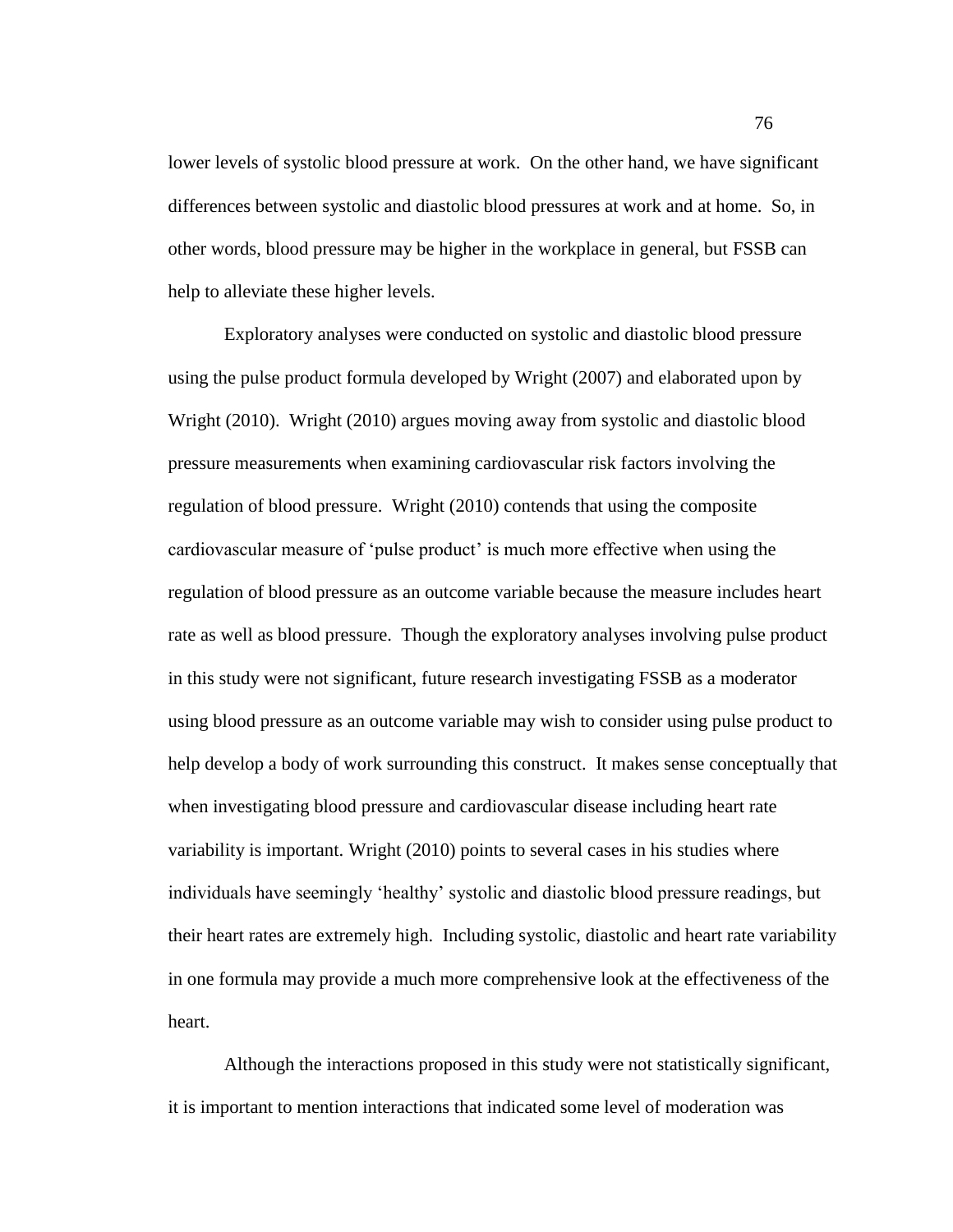occurring. The interaction between job demands and FSSB on systolic blood pressure on a workday, during working hours was not significant at the .05 level. However, Step 3 in the model summary confirmed an interaction was occurring indicating that the interaction between job demands and FSSB was explaining close to 3% of the variance in systolic blood pressure at work. The aim of this study was to examine the moderating effects of FSSB on job strain, job demands, and job control. This provides evidence that FSSB may be a moderator of the relationship between job demands and systolic blood pressure at work. Though the interaction was not significant the results help to support the seminal work of Cohen and Willis (1985) that provided evidence for social support buffering the negative effects work has on well-being.

Another interaction that warrants discussion is the interaction between job strain and FSSB on pulse product on a workday, during working hours. Although the interaction was not significant at the .05 level, step 3 in the model summary confirmed an interaction was occurring indicating that the interaction between job strain and FSSB was explaining close to 4% of the variance in blood pressure at work as measured by pulse product (see figure 3). This provides evidence that FSSB may be a moderator of the relationship between job strain and pulse product at work.

A third interaction that warrants discussion is the interaction between job strain and FSSB on pulse product on a non-workday, during working hours. Although the interaction was not significant at the .05 level, step 3 in the model summary confirmed an interaction was occurring indicating that the interaction between job strain and FSSB was explaining close to 4% of the variance in blood pressure on a non-workday as measured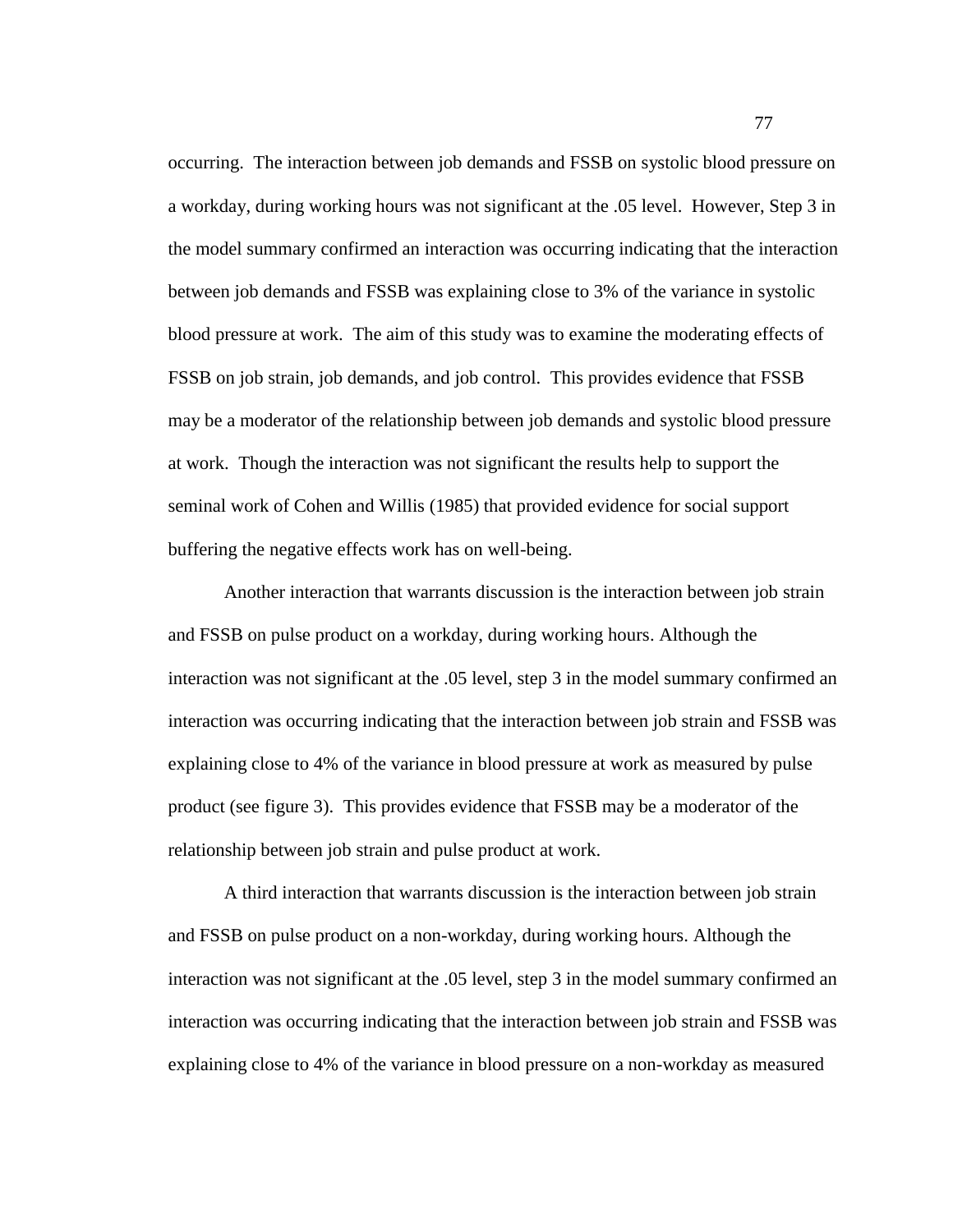by pulse product (see figure 4). This provides evidence that FSSB may be a moderator of the relationship between job strain and pulse product on a non-workday.

Moving away from the interactions proposed in this study, there are a number of between variable correlations that warrant discussion. Family-supportive supervisory behaviors were significantly and negatively correlated with job strain. This is an important correlation. Those with higher levels of perceived family-supportive supervisory behaviors had significantly lower job strain scores. The negative consequences of job strain have been reviewed in detail in this manuscript. This finding adds to previous work providing evidence that social support, in and out of the workplace, reduces the amount of job strain a worker experiences and reduces the negative effects of job strain on health (e.g., Berkman et al., 2010; Landsbergis et al., 2008).

FSSB was significantly and positively correlated with job control. This supports previously established relationships in the literature (e.g., Berkman et al., 2010; Matthews et al., 1987). It is logical to assume that those workers who feel like they have high levels of job control also feel like they are supported by their supervisors at work and at home. In fact, one could argue that high levels of perceived FSSB may give employees the sense of "more" control on the job and thus making them feel more empowered on the job.

Over the years, several mechanisms have been proposed of how work and nonwork stress may cause hypertension, but very little work has been done on how to stop or reverse the trend. This study has provided evidence that FSSB moderates the relationship between job demands and systolic blood pressure at work. These results, along with the

78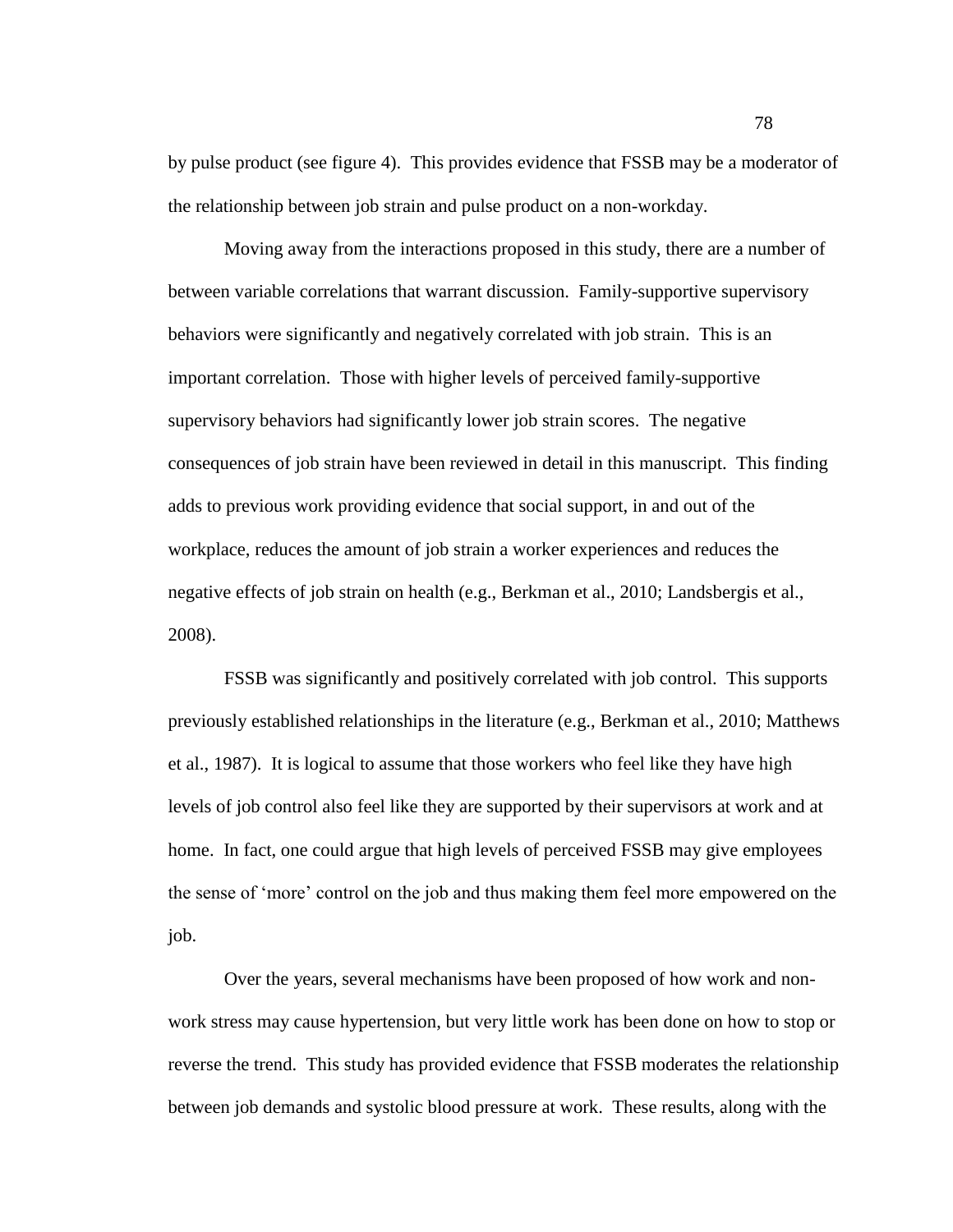main effects linking FSSB and job strain, provide evidence for developing workplace interventions that properly assess a supervisors" need for improving support of their subordinates.

#### *Contributions*

The present study offers a number of contributions to the Occupational Health Psychology field. First and foremost, this study is the first to establish a significant relationship between family-supportive supervisory behaviors as a moderator of the relationship between perceived job demands and an objective health outcome – systolic blood pressure at work. Though the relationship between job demands and worker health has been documented extensively, no single study has uncovered FSSB as a moderator of this relationship.

Another contribution is the use of lower-wage workers, in this case, grocery store employees. Much of the work done in the last 25 years involving job strain and health outcomes has been conducted on white-collar professionals and other privileged workers. Focusing our attention on an underrepresented and lower-wage worker class helps to provide a shift towards the low-wage worker. Research has demonstrated that high strain jobs are most likely to be found in lower-wage professions, yet much work continues to be conducted on a class of workers that is well compensated. I would argue that high strain jobs, coupled with low levels of social support and a low-wage would constitute the "highest strain job".

## *Suggestions for Future Research*

Future research should extend family-supportive supervisory behaviors as moderator of the relationship between perceived job demands, job control, and job strain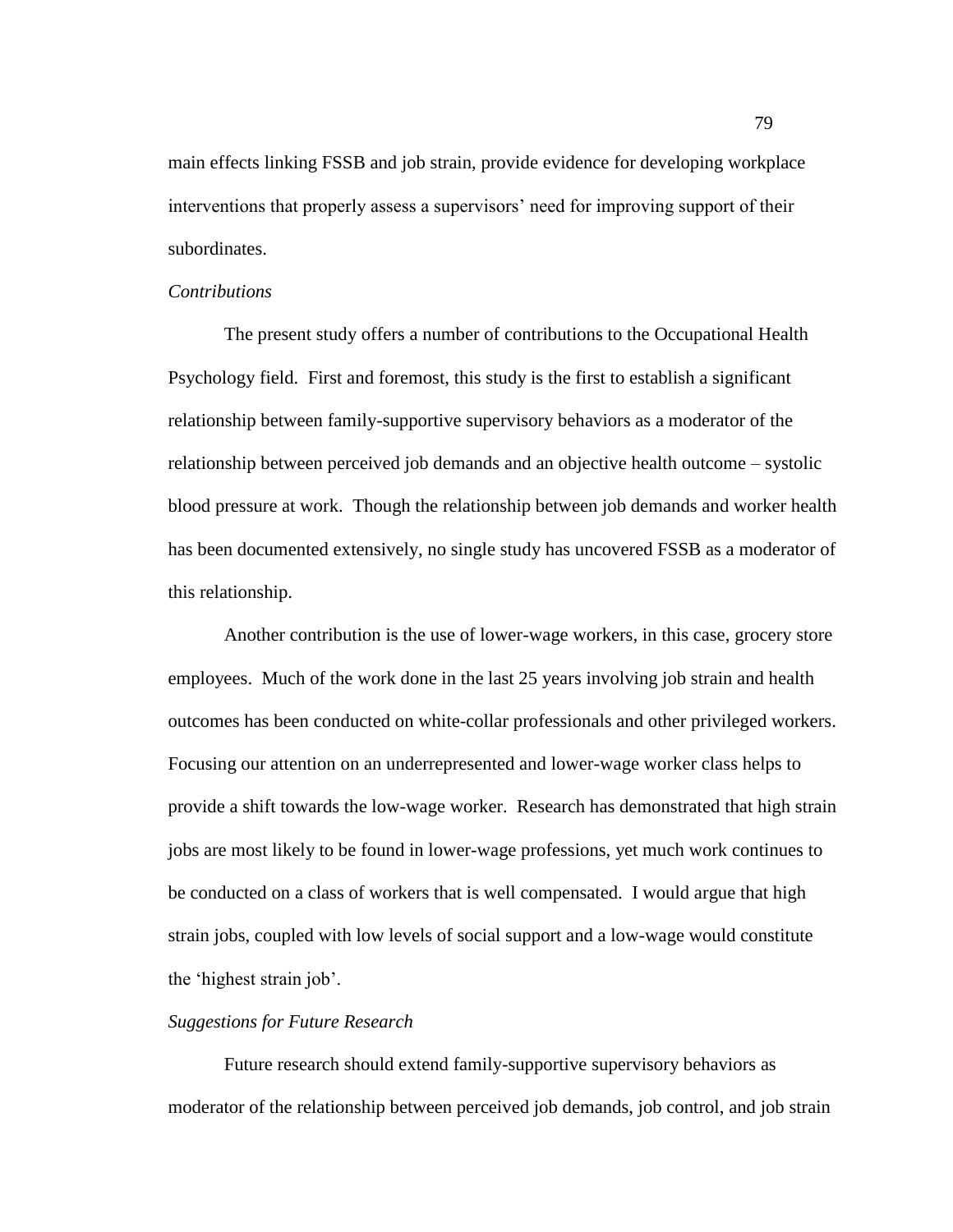on objective health outcomes other than blood pressure. There are many cardiovascular risk factors that this relationship could be extended to (i.e., cortisol or cholesterol). Blood pressure gives mixed results in the literature and moving to the pulse-product method implemented by Wright (2010) would be of utmost interest and importance. As previously stated, Wright (2010) argues moving away from systolic and diastolic blood pressure measurements when examining cardiovascular risk factors involving the regulation of blood pressure. Wright (2010) contends that using the composite cardiovascular measure of "pulse product" is much more effective when using the regulation of blood pressure as an outcome variable. Though the exploratory analysis involving pulse product in this study was non-significant, future research investigating FSSB as a moderator using blood pressure as an outcome variable may wish to consider using pulse product to help develop a body of work surrounding this construct.

Post-hoc power analyses suggest having a sample size of 400 may yield beneficial results surrounding the JDC-S, FSSB, and pulse-product while still achieving a power level of .80. A number of post-hoc power analyses were conducted with GPower3 to determine the sample size needed to achieve a power level of .80. The hypothesis test of interest was the F-test for the change in  $\mathbb{R}^2$  when the interaction term was added to the multiple regression model. Based off the estimates of the change in  $\mathbb{R}^2$  for the interaction term in the data, I was able to obtain the effect size of f² and calculate the required sample size. As you can see from Table 10, located on next page, a sample size of 400 would achieve a power level of .80 while investigating both pulse product and systolic and diastolic blood pressure using the JDC-S model. It should also be noted that a sample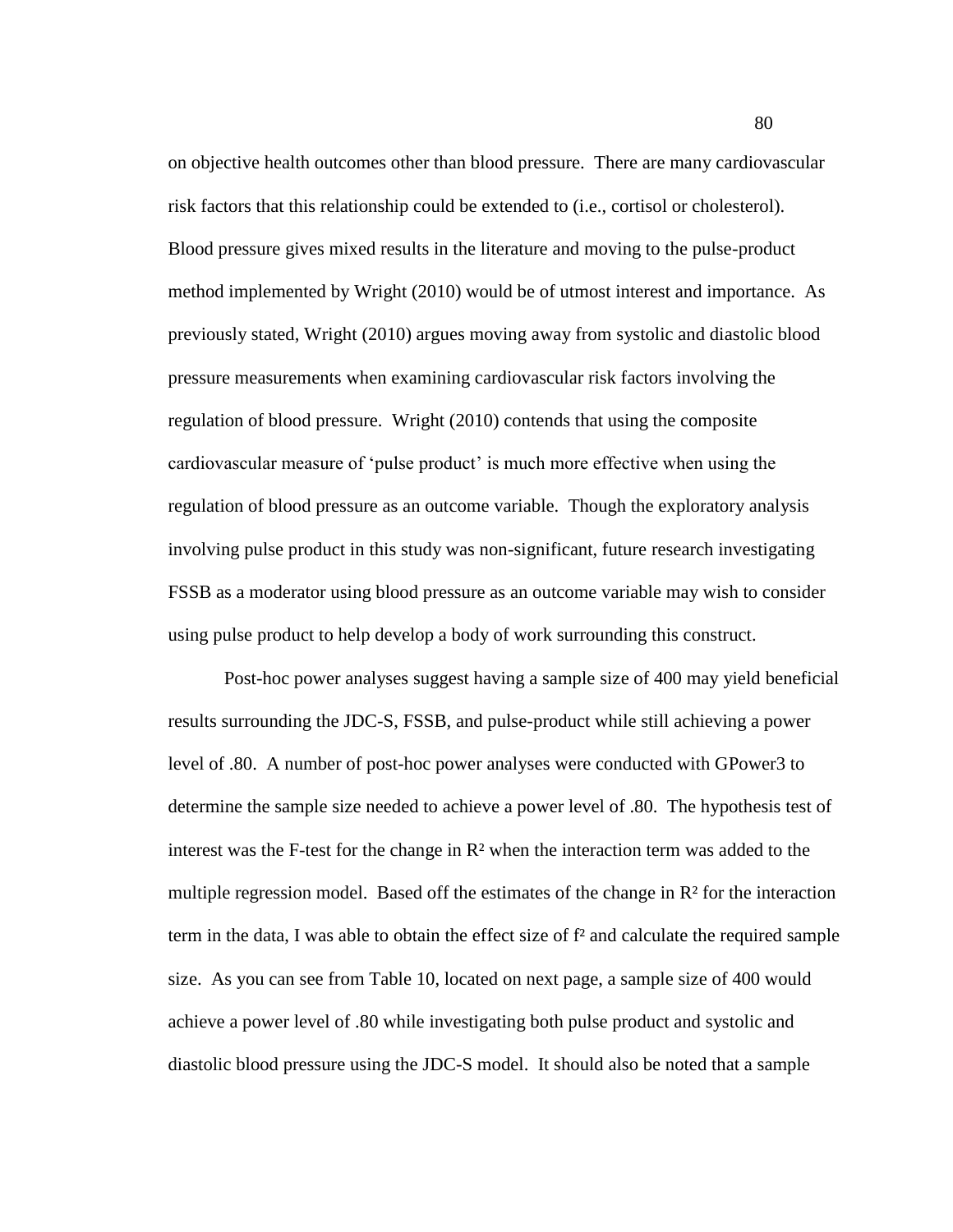size of 207 investigating job strain and pulse product is required to achieve a power level of .80 – a very reasonable sample size.

Future research would also benefit from examining the influences FSSB has on variables such as socioeconomic status and health outcomes. If FSSB could be shown to moderate the effects of low-wages and their negative impacts on health, it would benefit both organizations and individuals to implement interventions increasing levels of FSSB in the workplace. It would also be beneficial to include a subjective measuring of wellbeing in conceptual model with an objective health outcome. For example, future studies wishing to build off of this research may consider adding a subjective well-being component. It would be interesting to see how objective and subjective measures interact with FSSB.

There continues to be inconsistency in the interactive effects in the JDC-S. Future research needs to examine why these inconsistencies are occurring. de Jonge and Dorman (2006) argue that all variables being examined using the JDC-S theoretical framework must address the same domains. For example, addressing physical health outcomes may not be appropriate when looking at perceived job demands but instead must only look at "physical" job demands. de Jonge and Dorman (2006) refer to this as the "triple match principle". This is an interesting concept and one worth exploring further.

Lastly, I believe it is important to examine FSSB as moderator between job strain, job demands, job control, and cardiovascular risk factors longitudinally. Ideally, exploring this relationship over a number of years, with interventions implemented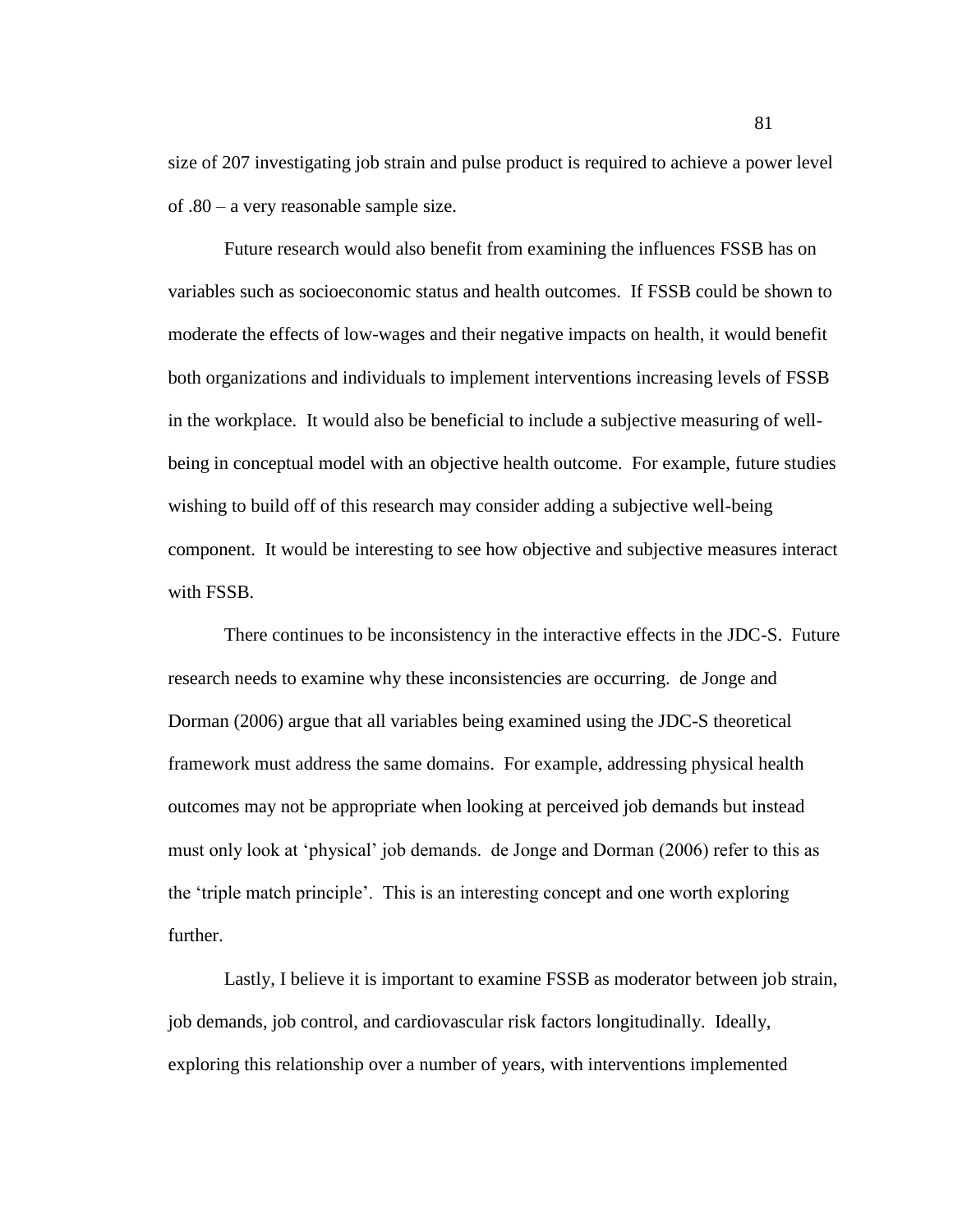|                                     | <b>Job Strain</b> | <b>Job Demands</b> | <b>Job Control</b> | Age     |  |
|-------------------------------------|-------------------|--------------------|--------------------|---------|--|
| Systolic BP workday, work-hour      | 7843              | 336                | 3919               | 168,704 |  |
| Diastolic BP workday, work-hour     | 976               | 976                | 196,210            | 1704    |  |
| Systolic BP non-workday, work-hour  | 387               | 336                | 1564               |         |  |
| Diastolic BP non-workday, work-hour | 1,868,779         | 1957               | 1957               |         |  |
| <b>Pulse Product Workday</b>        | 207               | 261,631            | 309                |         |  |
| Pulse Product non-Workday           | 207               | 2611               | 201                |         |  |

*Sample Size Required to Achieve a Power Level of .80*

Note. Based off the estimates of the change in  $\mathbb{R}^2$  for the interaction term in the data I was able to obtain the effect size of f² and calculate the required sample size. All values are based off estimates given by GPower3.

throughout, would provide a depth of understanding one could only imagine.

## *Limitations*

The results of this study strengthen the results of previous research. However, there are potential limitations one must consider when interpreting the results. First and foremost, the design of this study is cross-sectional. When employing cross-sectional designs it is difficult for researchers to draw conclusions regarding the relationships presented in the models.

Secondly, all of the data collected were self-reporting. Self-report methods have shown that variance in the constructs measured could be attached to the survey itself and not the construct of interest. In relation to this, the blood pressure monitors could have been misused by participants over the course of the study. For example, it is plausible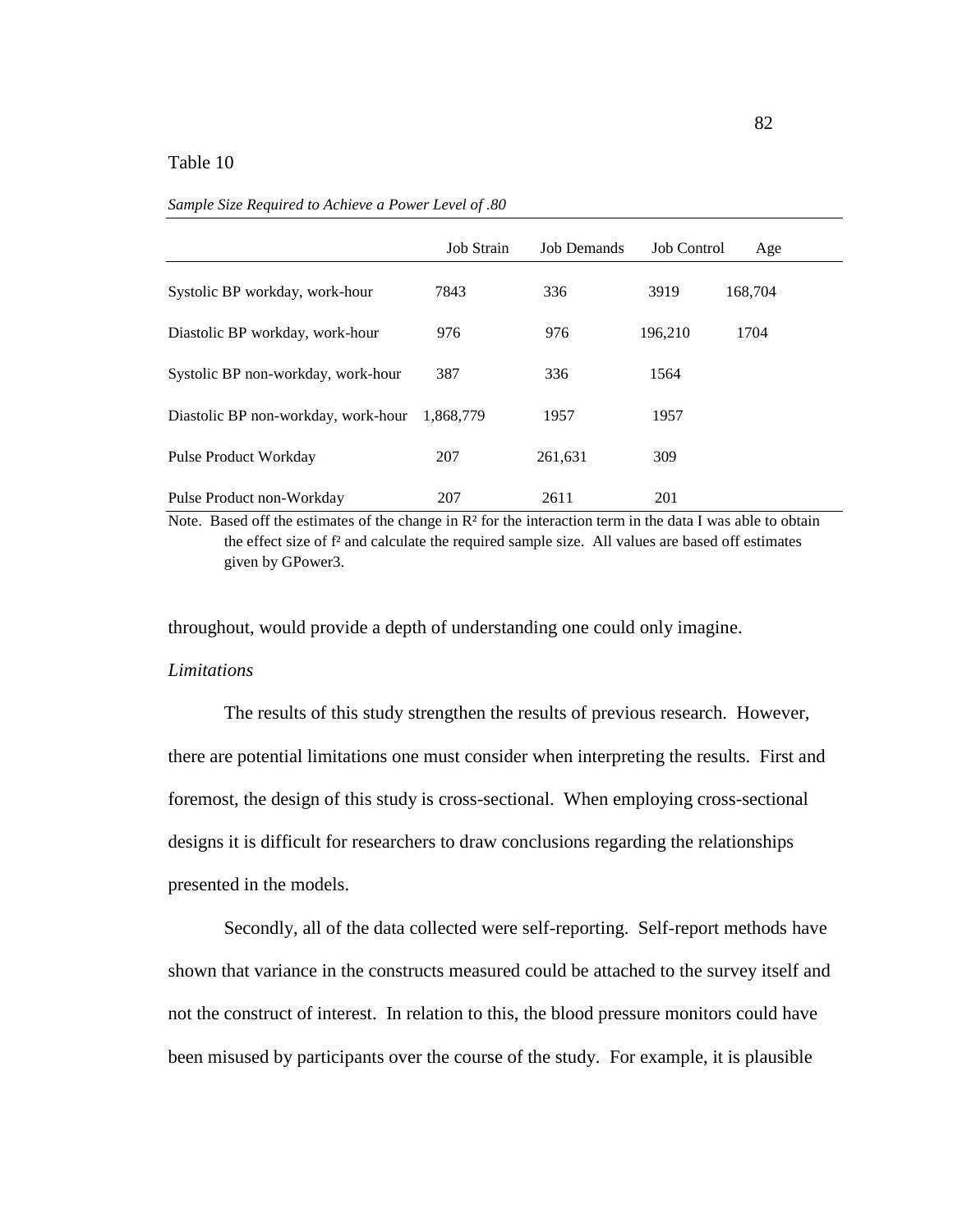that a person other than the participant could have taken blood pressure readings during the study.

A third limitation, and of great importance, is the sample size  $(N=56)$ . The sample size in this study is small and drawing conclusions on a sample size of this magnitude is not advisable. In addition, with a sample size of  $N=56$  statistical power will be a cause for concern and compounding that with 5 controls variables with such a small sample size is a limitation. It should be noted that the post hoc power analyses yielded sample size of approximately 200 participants to achieve the same level of power. This is a very reasonable sample size that should be considered for future research.

A fourth limitation involves part-time workers. Because the population used in this study is grocery store workers, many are part-time and/or have second jobs. The number of part-time workers or those with second jobs may be influencing the results. It is plausible that those that work full-time may have much greater job strain than those who only work part-time. One could also argue that part-time workers may not have enough information to properly assess the questions in the JCQ and FSSB scales.

Outside social support also presents a potential limitation. Not accounting for social support outside the workplace may significantly influence the results. For example, it is plausible that those with strong social networks outside of work may require less social support while working. It is also important to note that strong levels of social support in the home have been associated with lower levels overall blood pressure (Brownley, 1996).

The final limitation in this study involves the Job Content Questionnaire. The JCQ meets established guidelines for acceptable research reliability levels ( $\alpha \geq .70$ ),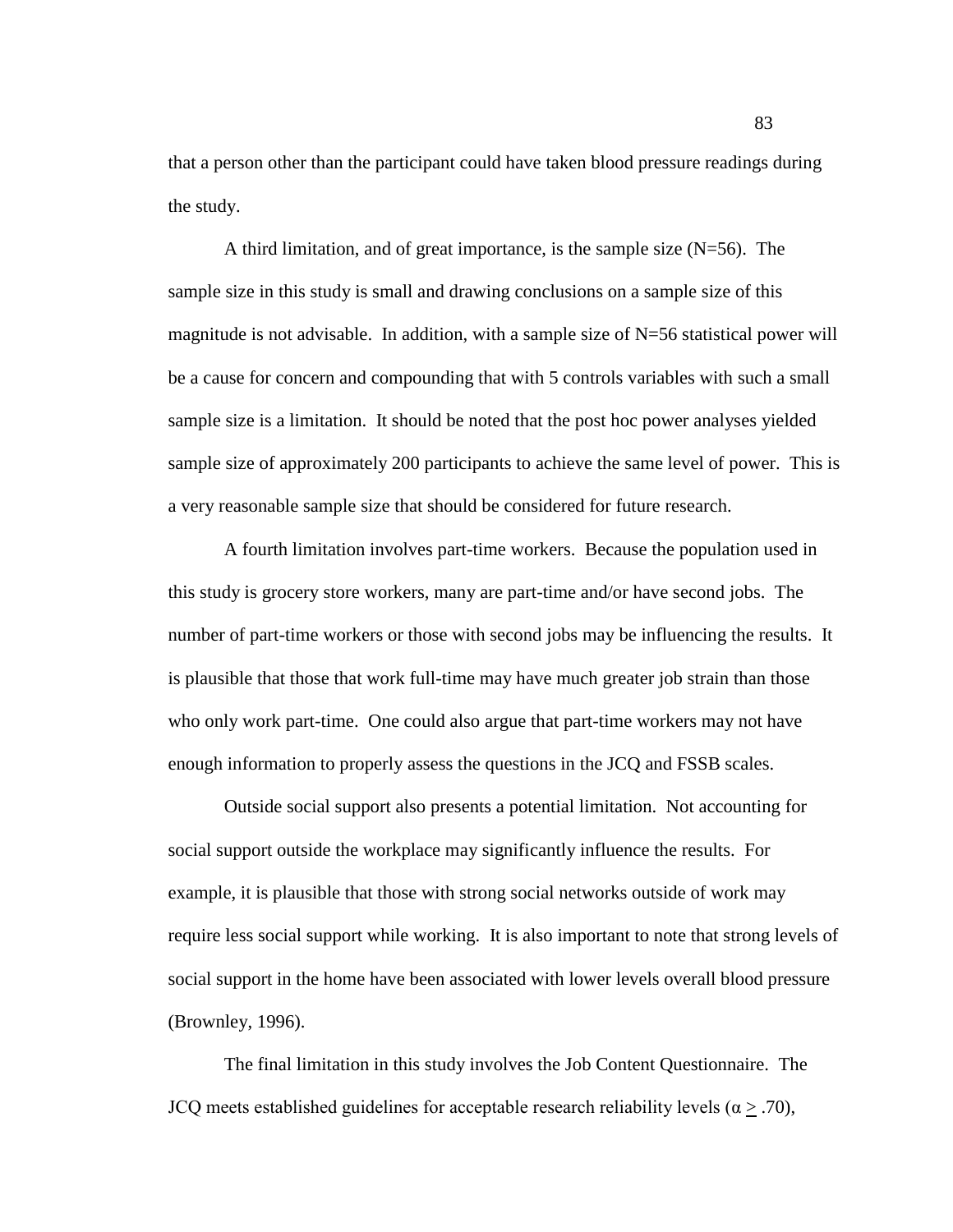however the reliability levels for the scales that construct the JCQ fall below the acceptable research reliability levels. For example, decision authority, a subscale for job control has an alpha-level of .69, but because skill discretion, the other subscale of job control has an alpha-level of .71 the criteria of  $\alpha$  > .70 is met (Stone-Romero et al., 1994). Although the alpha-levels are not optimal, the JCQ continues to be the most popular for encapsulating job strain in workers (Landsbergis et al., 2008).

#### *Summary*

Negative health outcomes caused from job strain, such as the temporary increases in blood pressure at work, over time, can increase cardiovascular risk and mortality (Schwartz et al, 1996; Landsbergis et al., 2001; Schnall et al., 1994). Therefore, uncovering FSSB as buffer between employee blood pressure and job demands may lead to interventions aimed at decreasing cardiovascular risk in employees through the facilitation of family-supportive supervisory behaviors training in supervisors.

This study provides further evidence of the relationship between social support, specifically FSSB, and job strain. Organizations continue to lose billions of dollars annually to absenteeism, turnover, and health related costs such as insurance premiums and workplace injury or illness. This study uncovered FSSB as a buffer between perceived job demands and an employee"s systolic blood pressure at work. These results can give organizations some insight in how boosting workplace supervisor support, for work and family, can directly impact their bottom-line. In addition to the organizational insight, future researchers can use this study as a foundation for substantiating the role that family-supportive supervisory behaviors play in the workplace both as a moderator and as a predictor.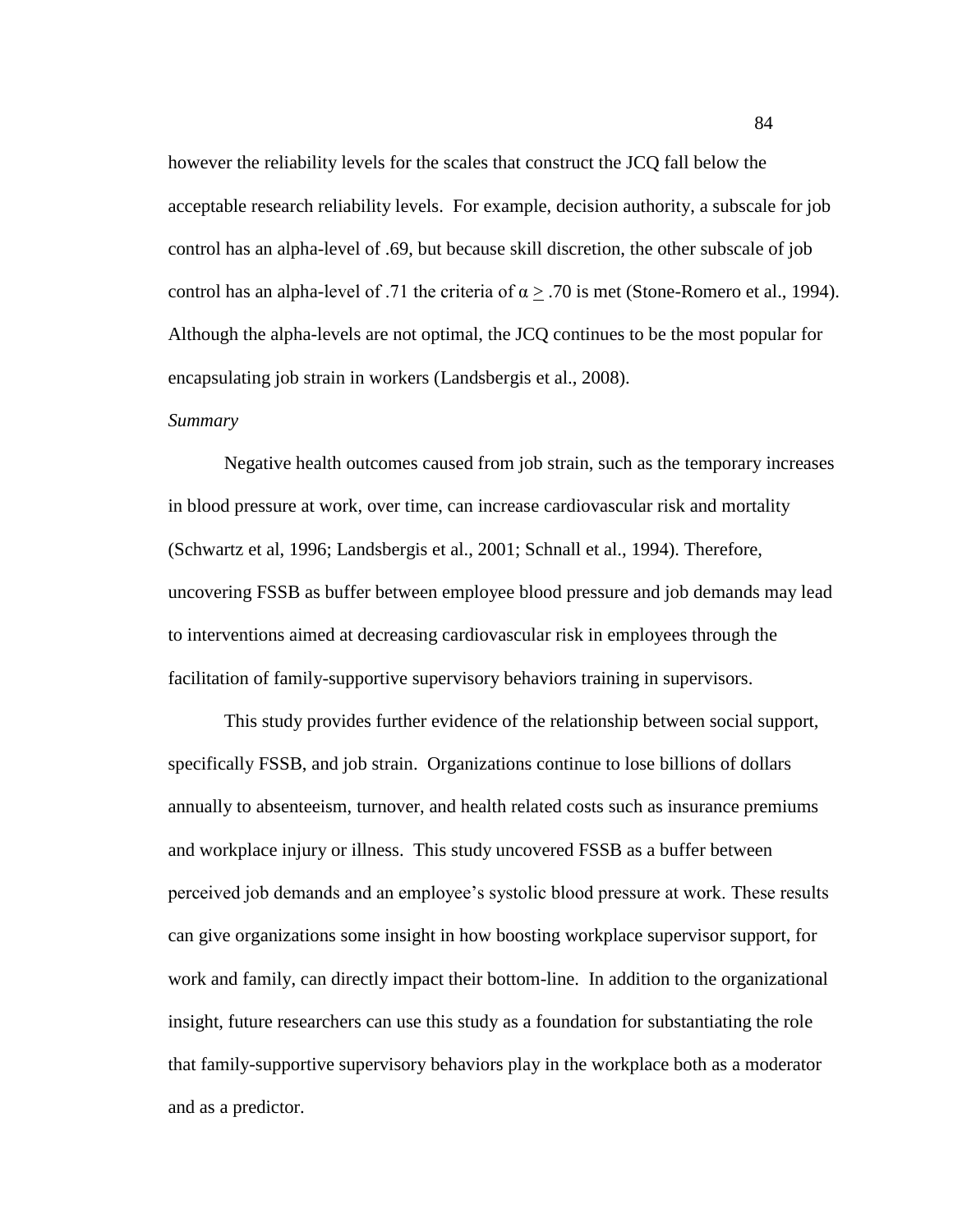| Variable | M                                                   | SD                  | 1                                                                             | 2       | 3         | $\overline{4}$ | 5        | 6                                                                                           |          |  |
|----------|-----------------------------------------------------|---------------------|-------------------------------------------------------------------------------|---------|-----------|----------------|----------|---------------------------------------------------------------------------------------------|----------|--|
|          | 64.29                                               | 10.88               |                                                                               |         |           |                |          |                                                                                             |          |  |
|          | 29.46                                               | 3.74                | .029                                                                          |         |           |                |          |                                                                                             |          |  |
|          | 3.35                                                | 0.79                | $.309*$                                                                       | .149    |           |                |          |                                                                                             |          |  |
|          | 0.94                                                | 0.21                |                                                                               |         |           |                |          |                                                                                             |          |  |
|          |                                                     |                     |                                                                               | .105    | $-.293$   | .124           |          |                                                                                             |          |  |
|          |                                                     | 8.74                | $-0.267*$                                                                     | $-.006$ | $-.236$   | .170           | $.698**$ |                                                                                             |          |  |
|          |                                                     |                     | $-164$                                                                        | $-.051$ | $-.152$   | .052           | $.813**$ | $.624**$                                                                                    |          |  |
|          |                                                     | 9.70                | $-.136$                                                                       | .030    | $-.012$   | .092           | $.636**$ | $.777**$                                                                                    | $.800**$ |  |
|          | 1. Control<br>2. Demands<br>3. FSSB<br>4. JobStrain | 8. DiaBPnwdwh 72.71 | 5. SysBPwdwh 121.11 11.52<br>6. DiaBPwdwh 75.74<br>7. SysBPnwdwh 118.81 14.22 | -.184   | $-.816**$ | $.493**-.304*$ |          | <i>Reference Convention, Treating, and Standard Deviations of State, Partitions</i> (17 SO) |          |  |

*Intercorrelations, Means, and Standard Deviations of Study Variables* (N=56)

*Note.* Control = Overall control score. Demands = Overall demands score. FSSB = Family supportive supervisory behaviors score. JobStrain = Job Strain score. SysBPwdwh = Systolic blood pressure, workday, work hour. Diawdwh = Diastolic blood pressure, work day, work hour. SysBPnwdwh = Systolic blood pressure, non-workday, work hour. Dianwdwh = Diastolic blood pressure, non-work day, work hour.

\* p $< .05.$  \*\*p $< .01.$ 

Table 1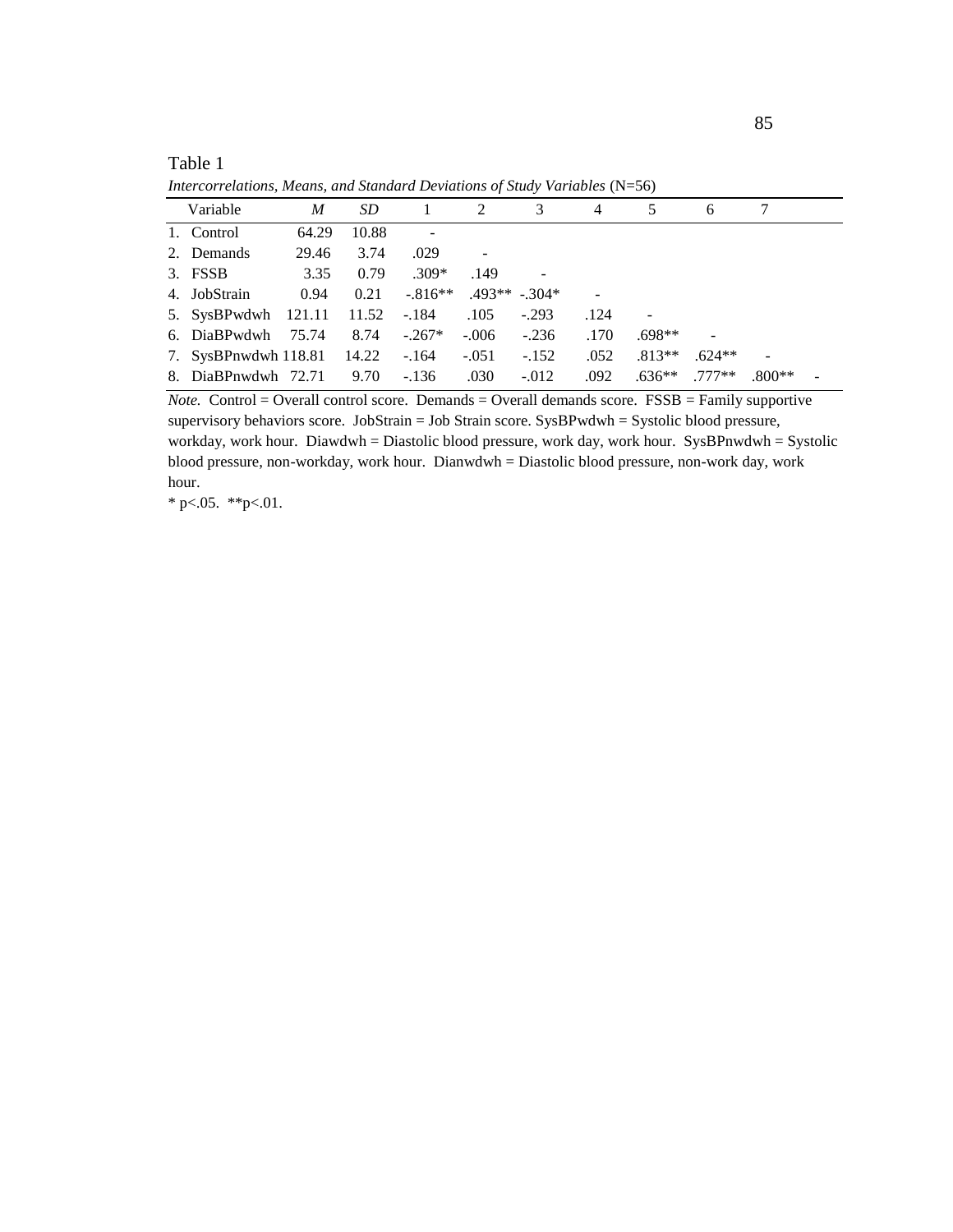|            | Hypotheses Tested, terms                               |                                     |
|------------|--------------------------------------------------------|-------------------------------------|
| Regression | included in each step: Store -                         | Dependent Variable                  |
|            | dummy coded.                                           |                                     |
| 1          | H2a                                                    | Systolic BP, workday work-hour      |
|            | 1. Meds, BMI, Store, Age, Gender                       |                                     |
|            | 2. cJS, cFSSB                                          |                                     |
|            | 3. cJS x cFSSB                                         |                                     |
| 2          | H <sub>2</sub> b                                       | Diastolic BP, workday work-hour     |
|            | 1. Meds, BMI, Store, Age, Gender                       |                                     |
|            | 2. cJS, cFSSB                                          |                                     |
|            | 3. cJS x cFSSB                                         |                                     |
| 3          | H2c                                                    | Systolic BP, non-workday work-hour  |
|            | 1. Meds, BMI, Store, Age, Gender                       |                                     |
|            | 2. cJS, cFSSB                                          |                                     |
|            | 3. cJS x cFSSB                                         |                                     |
| 4          | H <sub>2</sub> d                                       | Diastolic BP, non-workday work-hour |
|            | 1. Meds, BMI, Store, Age, Gender                       |                                     |
|            | 2. cJS, cFSSB                                          |                                     |
|            | 3. cJS x cFSSB                                         |                                     |
| 5          | H <sub>3</sub> a                                       | Systolic BP, workday work-hour      |
|            | 1. Meds, BMI, Store, Age, Gender                       |                                     |
|            | 2. cDemands, cFSSB                                     |                                     |
|            | 3. cDemands x cFSSB                                    |                                     |
| 6          | H <sub>3</sub> b                                       | Diastolic BP, workday work-hour     |
|            | 1. Meds, BMI, Store, Age, Gender                       |                                     |
|            | 2. cDemands, cFSSB                                     |                                     |
|            | 3. cDemands x cFSSB                                    |                                     |
| 7          | H <sub>3</sub> c                                       | Systolic BP, non-workday work-hour  |
|            | 1. Meds, BMI, Store, Age, Gender                       |                                     |
|            | 2. cDemands, cFSSB                                     |                                     |
|            | 3. cDemands x cFSSB                                    |                                     |
| 8          | H <sub>3</sub> d                                       | Diastolic BP, non-workday work-hour |
|            | 1. Meds, BMI, Store, Age, Gender                       |                                     |
|            | 2. cDemands, cFSSB<br>3. cDemands x cFSSB              |                                     |
| 9          | H <sub>4</sub> a                                       | Systolic BP, workday work-hour      |
|            |                                                        |                                     |
|            | 1. Meds, BMI, Store, Age, Gender<br>2. cControl, cFSSB |                                     |
|            | 3. cControl x cFSSB                                    |                                     |
| 10         | H <sub>4</sub> b                                       | Diastolic BP, workday work-hour     |
|            |                                                        |                                     |

Table 2 *Details of Each Regression Analysis*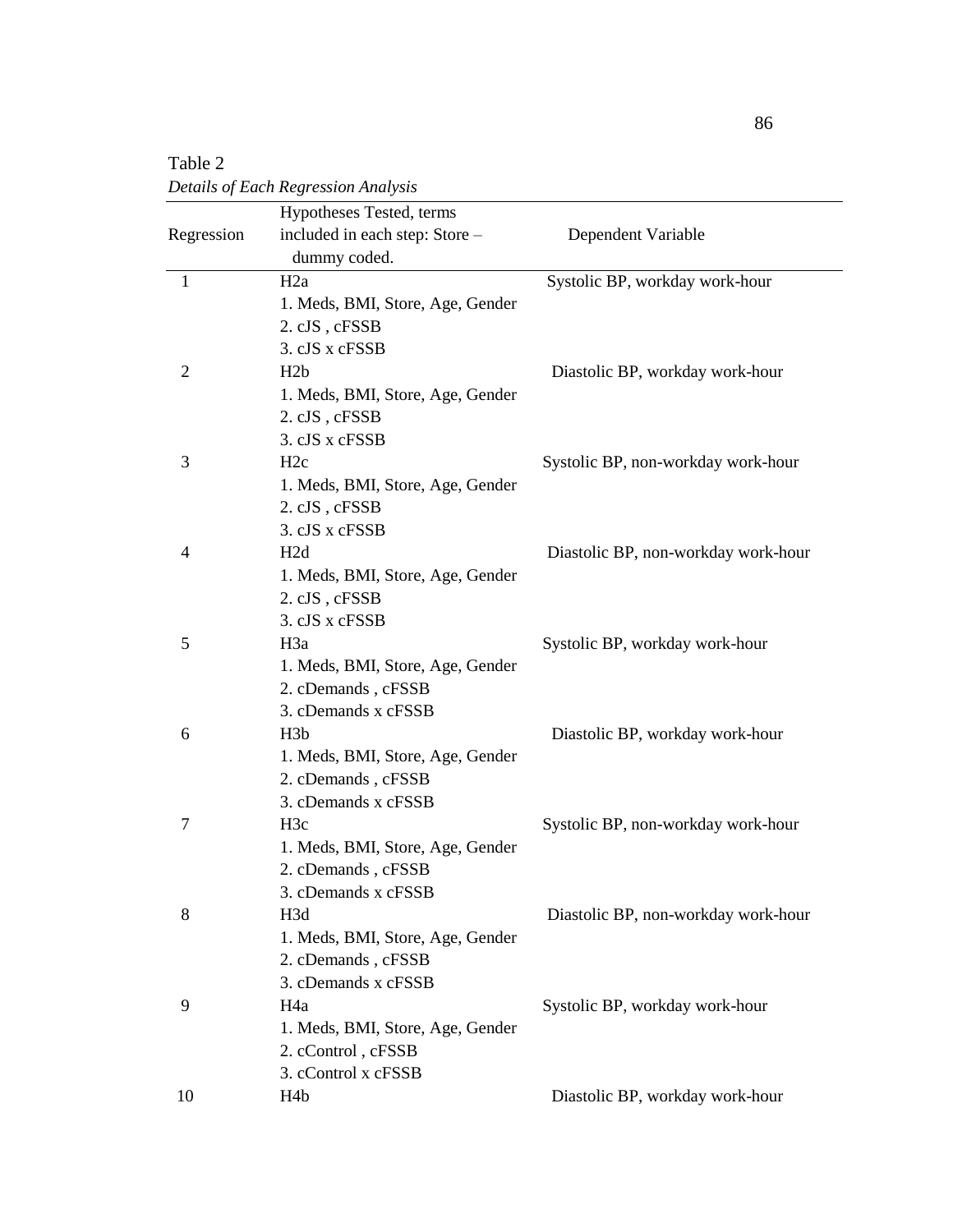|    | 1. Meds, BMI, Store, Age, Gender<br>2. cControl, cFSSB<br>3. cControl x cFSSB |                                     |
|----|-------------------------------------------------------------------------------|-------------------------------------|
| 11 | H <sub>4</sub> c                                                              | Systolic BP, non-workday work-hour  |
|    | 1. Meds, BMI, Store, Age, Gender                                              |                                     |
|    | 2. cControl, cFSSB                                                            |                                     |
|    | 3. cControl x cFSSB                                                           |                                     |
| 12 | H4d                                                                           | Diastolic BP, non-workday work-hour |
|    | 1. Meds, BMI, Store, Age, Gender                                              |                                     |
|    | 2. cControl, cFSSB                                                            |                                     |
|    | 3. cControl x cFSSB                                                           |                                     |
|    | <b>Exploratory Regression Analyses</b>                                        |                                     |
| 1. | Age, FSSB, BP                                                                 | Systolic BP, workday work-hour      |
|    | 1. Meds, BMI, Store, Gender                                                   |                                     |
|    | 2. cAge, cFSSB                                                                |                                     |
|    | 3. cAge x cFSSB                                                               |                                     |
| 2. | Age, FSSB, BP                                                                 | Diastolic BP, workday work-hour     |
|    | 1. Meds, BMI, Store, Gender                                                   |                                     |
|    | 2. cAge, cFSSB                                                                |                                     |
|    | 3. cAge x cFSSB                                                               |                                     |
| 3. | Age, FSSB, BP                                                                 | Systolic BP, non-workday work-hour  |
|    | 1. Meds, BMI, Store, Gender                                                   |                                     |
|    | 2. cAge, cFSSB                                                                |                                     |
|    | 3. cAge x cFSSB                                                               |                                     |
| 4. | Age, FSSB, BP                                                                 | Diastolic BP, non-workday work-hour |
|    | 1. Meds, BMI, Store, Gender                                                   |                                     |
|    | 2. cAge, cFSSB                                                                |                                     |
|    | 3. cAge x cFSSB                                                               |                                     |
| 5. | Demands, FSSB, Control                                                        | Perceived Job Control               |
|    | 1. Meds, BMI, Store, Age, Gender                                              |                                     |
|    | 2. cDemands, cFSSB                                                            |                                     |
|    | 3. cDemands x cFSSB                                                           |                                     |
| 6. | Job Strain, FSSB, BP                                                          | <b>Pulse Product Workday</b>        |
|    | 1. Meds, BMI, Store, Age, Gender                                              |                                     |
|    | 2. cJS, cFSSB                                                                 |                                     |
|    | 3. cJS x cFSSB                                                                |                                     |
| 7. | Job Strain, FSSB, BP                                                          | Pulse Product Non-workday           |
|    | 1. Meds, BMI, Store, Age, Gender                                              |                                     |
|    | 2. cJS, cFSSB                                                                 |                                     |
|    | 3. cJS x cFSSB                                                                |                                     |
| 8. | Job Demands, FSSB, BP                                                         | <b>Pulse Product Workday</b>        |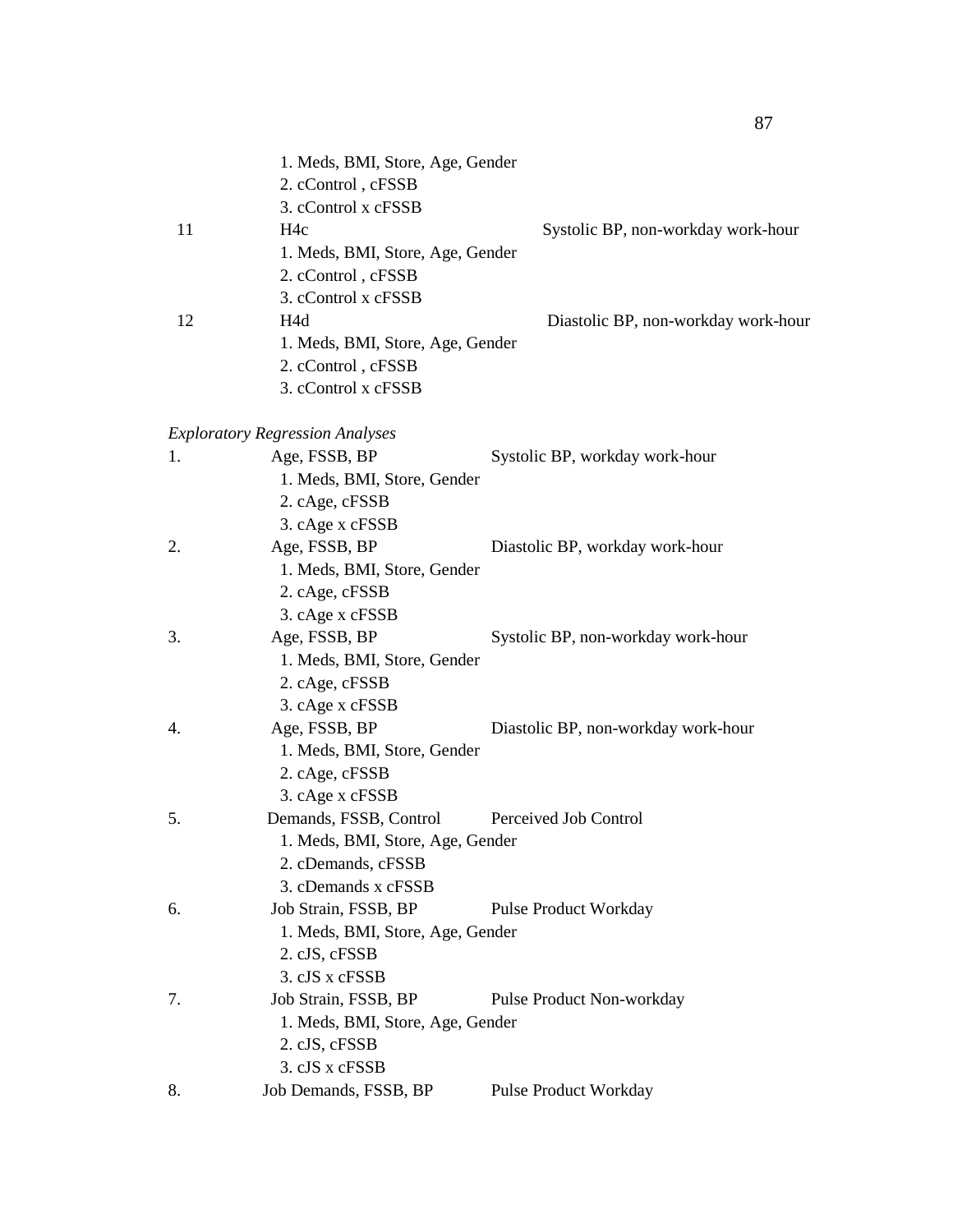|     | 1. Meds, BMI, Store, Age, Gender |                              |
|-----|----------------------------------|------------------------------|
|     | 2. cJD, cFSSB                    |                              |
|     | 3. cJD x cFSSB                   |                              |
| 9.  | Job Demands, FSSB, BP            | Pulse Product Non-workday    |
|     | 1. Meds, BMI, Store, Age, Gender |                              |
|     | 2. cJD, cFSSB                    |                              |
|     | 3. cJD x cFSSB                   |                              |
| 10. | Job Control, FSSB, BP            | <b>Pulse Product Workday</b> |
|     | 1. Meds, BMI, Store, Age, Gender |                              |
|     | 2. cJC, cFSSB                    |                              |
|     | 3. cJC x cFSSB                   |                              |
| 11. | Job Control, FSSB, BP            | Pulse Product Non-workday    |
|     | 1. Meds, BMI, Store, Age, Gender |                              |
|     | 2. cJC, cFSSB                    |                              |
|     | 3. cJC x cFSSB                   |                              |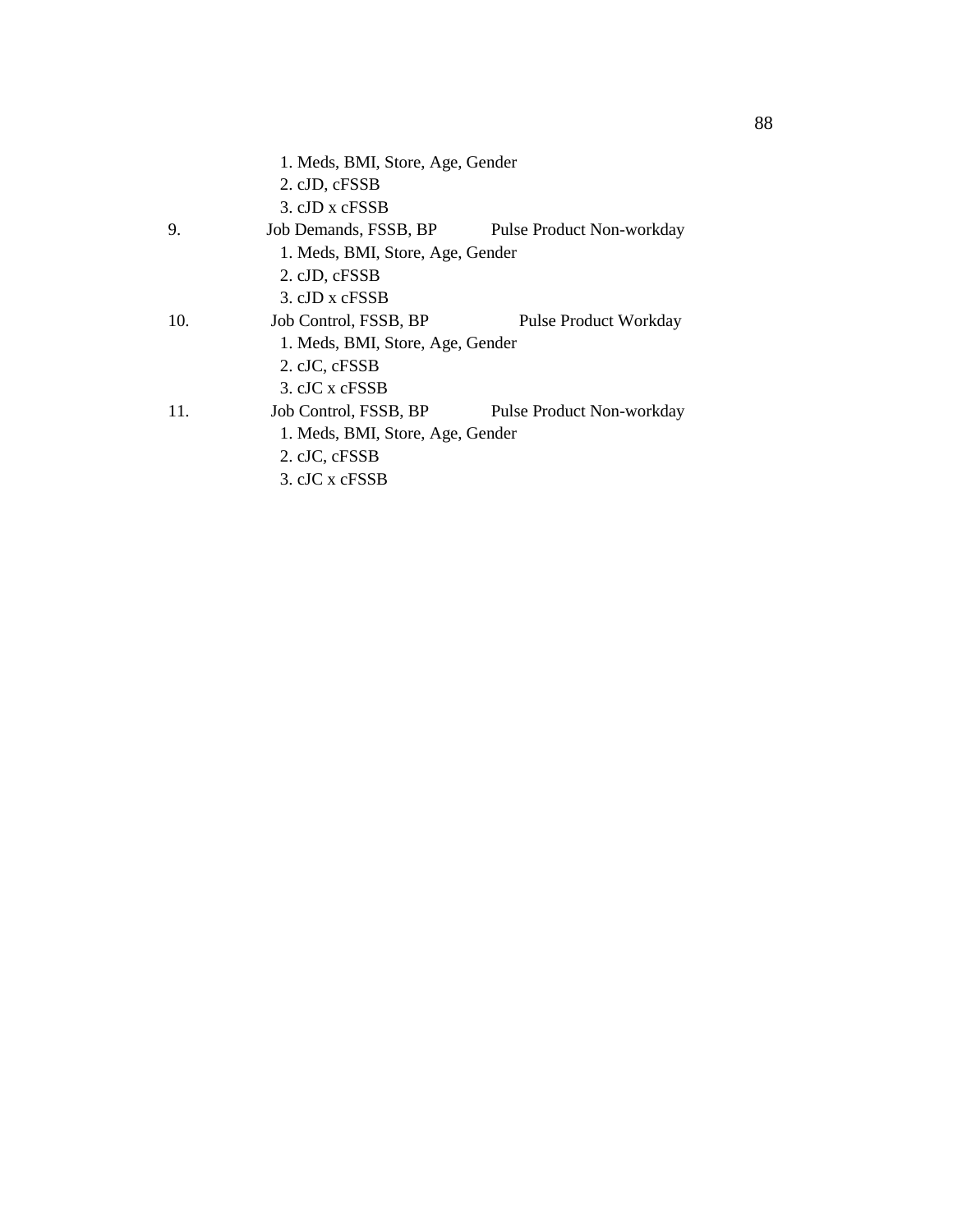*Summary of Hierarchical Multiple Regression Analysis for Job Strain and Family-Supportive Supervisory Behaviors on Systolic Blood Pressure (workday, work-hour), Diastolic Blood Pressure (workday, workhour), Systolic Blood Pressure (non-workday, work-hour), Diastolic Blood Pressure (non-workday, workhour, N=56.*

|                       | Systolic BP                  | Diastolic BP                     |         |       | Systolic BP             |         |       | Diastolic BP                 |
|-----------------------|------------------------------|----------------------------------|---------|-------|-------------------------|---------|-------|------------------------------|
|                       | <u>(workday)</u>             | (workday)                        |         |       | (non-workday)           |         |       | (non-workday)                |
| $R^2$                 | $\Delta$ R <sup>2</sup><br>β | $\Delta$ R <sup>2</sup><br>$R^2$ | β       | $R^2$ | $\Delta$ R <sup>2</sup> | β       | $R^2$ | $\Delta$ R <sup>2</sup><br>β |
| $(d \neq 45)$<br>.440 | $.440**$                     | $.335*$<br>.335                  |         |       | .338.338*               |         | .220  | .220                         |
| <b>BMI</b>            | .182                         |                                  | .001    |       |                         | .219    |       | .098                         |
| Age                   | $.362*$                      |                                  | $.332*$ |       |                         | $.322*$ |       | .299                         |
| Gender                | $-.188$                      |                                  | $-.102$ |       |                         | $-.159$ |       | $-.189$                      |
| Meds                  | .233                         |                                  | .251    |       |                         | .097    |       | .070                         |
| $(df=43) .506$        | .067                         | .417<br>.082                     |         | .365  | .027                    |         | .230  | .010                         |
| JS                    | $-.015$                      |                                  | .085    |       |                         | $-.060$ |       | .096                         |
| <b>FSSB</b>           | $-.287*$                     |                                  | $-.248$ |       |                         | $-.223$ |       | $-.022$                      |
| $(d \neq 42) .508$    | .001                         | .008<br>.425                     |         | .386  | .020                    |         | .230  | .000                         |
| JS x FSSB             | .039                         |                                  | $-.096$ |       |                         | .153    |       | .002                         |

*Note*. BMI=body-mass index. Meds=taking blood pressure medication. Gender = gender of participant. Age=age of participant. JS=centered job strain. FSSB=centered family-supportive supervisory behaviors. JS x FSSB= interaction between centered job strain and centered family-supportive supervisory behaviors. All standardized Beta weights are from final regression equation.  $*p<.05.$  \*\*p $<.01.$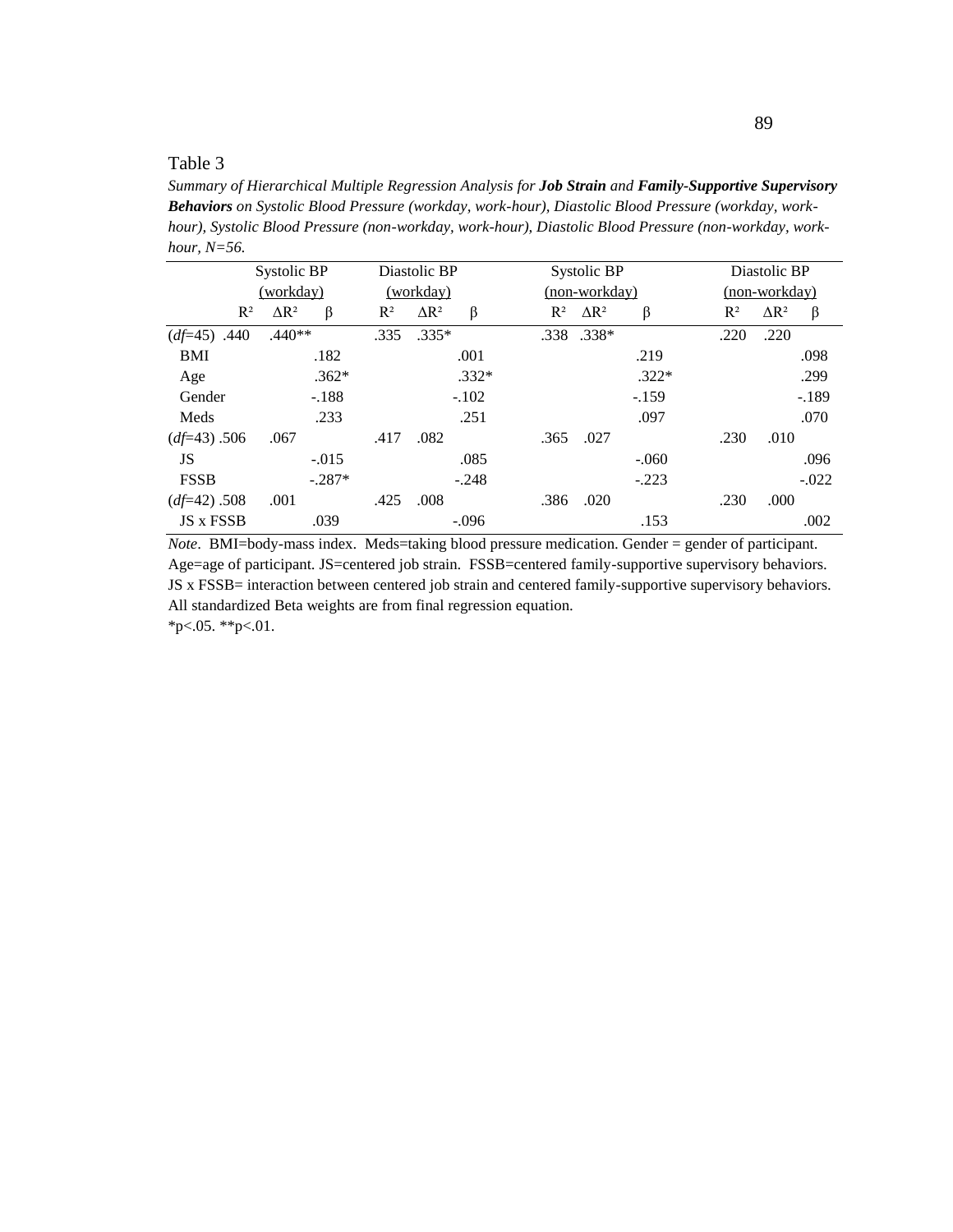*Summary of Hierarchical Multiple Regression Analysis for Job Demands and Family-Supportive Supervisory Behaviors on Systolic Blood Pressure (workday, work-hour), Diastolic Blood Pressure (workday, work-hour), Systolic Blood Pressure (non-workday, work-hour), Diastolic Blood Pressure (nonworkday, work-hour), N=56.*

|                |       | Systolic BP             |          |       | Diastolic BP            |         |       | Systolic BP             |         |       | Diastolic BP                 |
|----------------|-------|-------------------------|----------|-------|-------------------------|---------|-------|-------------------------|---------|-------|------------------------------|
|                |       | <u>(workday)</u>        |          |       | (workday)               |         |       | (non-workday)           |         |       | (non-workday)                |
|                | $R^2$ | $\Delta$ R <sup>2</sup> | β        | $R^2$ | $\Delta$ R <sup>2</sup> | β       | $R^2$ | $\Delta$ R <sup>2</sup> | β       | $R^2$ | $\Delta$ R <sup>2</sup><br>β |
| $(df=45)$      | .440  | $.440**$                |          | .335  | $.335*$                 |         |       | .338.338*               |         | .220  | .220                         |
| <b>BMI</b>     |       |                         | .150     |       |                         | $.019*$ |       |                         | .196    |       | .118                         |
| Age            |       |                         | $.363*$  |       |                         | $.331*$ |       |                         | $.310*$ |       | .305                         |
| Gender         |       |                         | $-.150$  |       |                         | $-.113$ |       |                         | $-.136$ |       | $-.191$                      |
| Meds           |       |                         | .206     |       |                         | .276    |       |                         | .065    |       | .079                         |
| $(df=43)$ .526 |       | $.086*$                 |          | .414  | .079                    |         |       | .365.026                |         | .229  | .009                         |
| Demands        |       |                         | .081     |       |                         | .063    |       |                         | $-.068$ |       | .113                         |
| <b>FSSB</b>    |       |                         | $-.313*$ |       |                         | $-.256$ |       |                         | $-.237$ |       | $-.016$                      |
| $(df=42)$ .549 |       | .023                    |          | .422  | .008                    |         | .388  | .023                    |         | .233  | .004                         |
| Demands x FSSB |       |                         | .186     |       |                         | $-.108$ |       |                         | .187    |       | $-.081$                      |

*Note*. BMI=body-mass index. Meds=taking blood pressure medication. Gender = gender of participant. Age=age of participant. Demands=centered job demands. FSSB=centered family-supportive supervisory behaviors. Demands x FSSB= interaction between centered job demands and centered family-supportive supervisory behaviors. All standardized Beta weights are from final regression equation.  $*p<.05$ .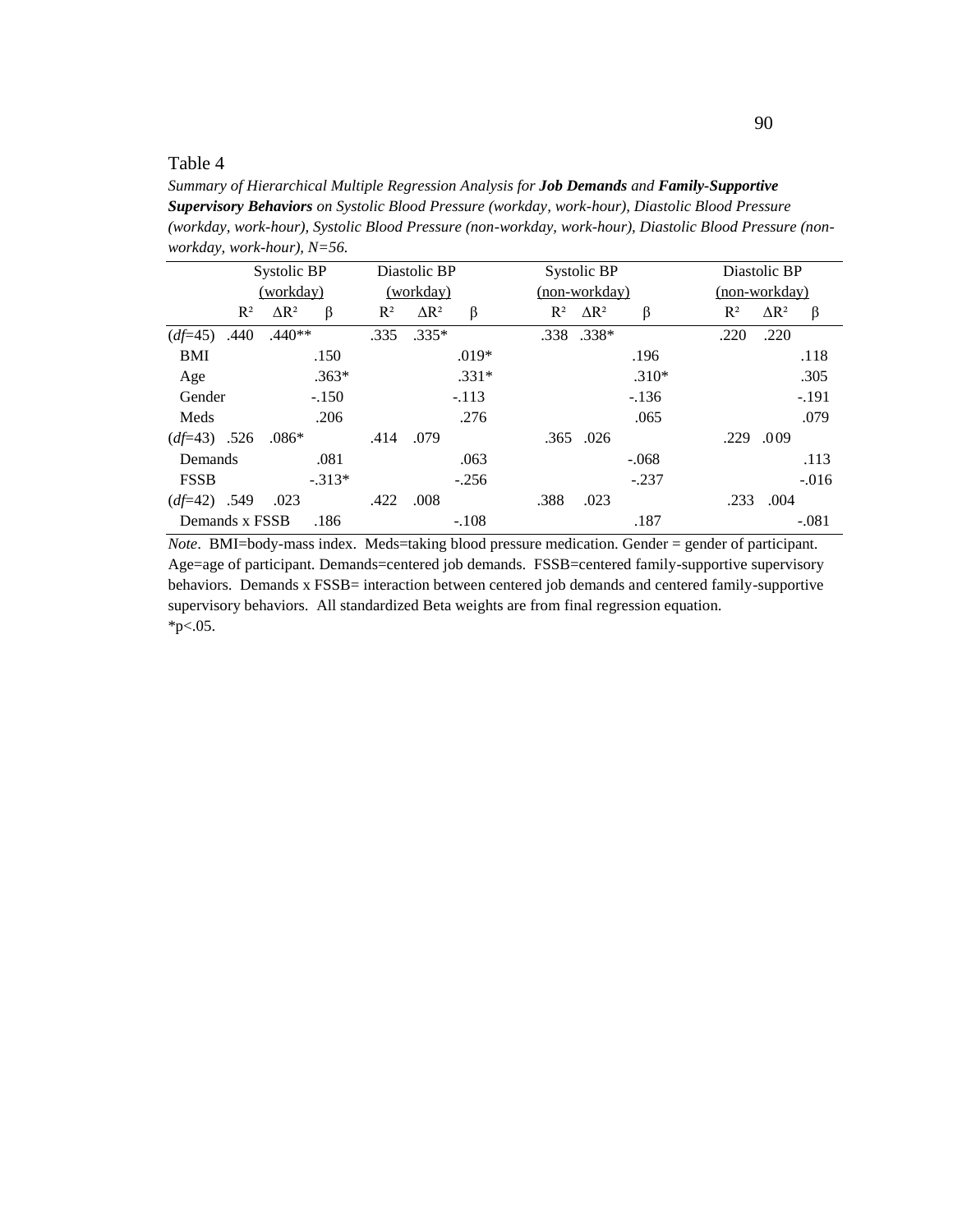*Summary of Hierarchical Multiple Regression Analysis for Job Control and Family-Supportive Supervisory Behaviors on Systolic Blood Pressure (workday, work-hour), Diastolic Blood Pressure (workday, work-hour), Systolic Blood Pressure (non-workday, work-hour), Diastolic Blood Pressure (nonworkday, work-hour), N=56.*

|                | Systolic BP             |          |       | Diastolic BP            |         |       | Systolic BP             |         |       | Diastolic BP            |         |
|----------------|-------------------------|----------|-------|-------------------------|---------|-------|-------------------------|---------|-------|-------------------------|---------|
|                | (workday)               |          |       | (workday)               |         |       | (non-workday)           |         |       | (non-workday)           |         |
| $R^2$          | $\Delta$ R <sup>2</sup> | β        | $R^2$ | $\Delta$ R <sup>2</sup> | β       | $R^2$ | $\Delta$ R <sup>2</sup> | β       | $R^2$ | $\Delta$ R <sup>2</sup> | β       |
| $(df=45) .440$ | $.440**$                |          | .335  | $.335*$                 |         |       | .338.338*               |         | .220  | .220                    |         |
| <b>BMI</b>     |                         | .168     |       |                         | $-.010$ |       |                         | .103    |       |                         | .097    |
| Age            |                         | $.364*$  |       |                         | $.320*$ |       |                         | $.023*$ |       |                         | .285    |
| Gender         |                         | $-.185$  |       |                         | $-.111$ |       |                         | $-.159$ |       |                         | $-.197$ |
| Meds           |                         | .220     |       |                         | .258    |       |                         | .090    |       |                         | .086    |
| $(df=43) .507$ | .068                    |          | .425  | $.089*$                 |         |       | .365.026                |         | .230  | .010                    |         |
| Control        |                         | .028     |       |                         | $-.120$ |       |                         | .015    |       |                         | $-.087$ |
| <b>FSSB</b>    |                         | $-.385*$ |       |                         | $-.255$ |       |                         | $-.076$ |       |                         | $-.026$ |
| $(df=42) .510$ | .002                    |          | .425  | .000                    |         | .370  | .005                    |         | .235  | .004                    |         |
| Control x FSSB |                         | .052     |       |                         | .000    |       |                         | $-.075$ |       |                         | $-.071$ |

*Note*. BMI=body-mass index. Meds=taking blood pressure medication. Gender = gender of participant. Age=age of participant. Control=centered job control. FSSB=centered family-supportive supervisory behaviors. Demands x FSSB= interaction between centered job control and centered family-supportive supervisory behaviors. All standardized Beta weights are from final regression equation. \*p $<05.$  \*\*p $<01.$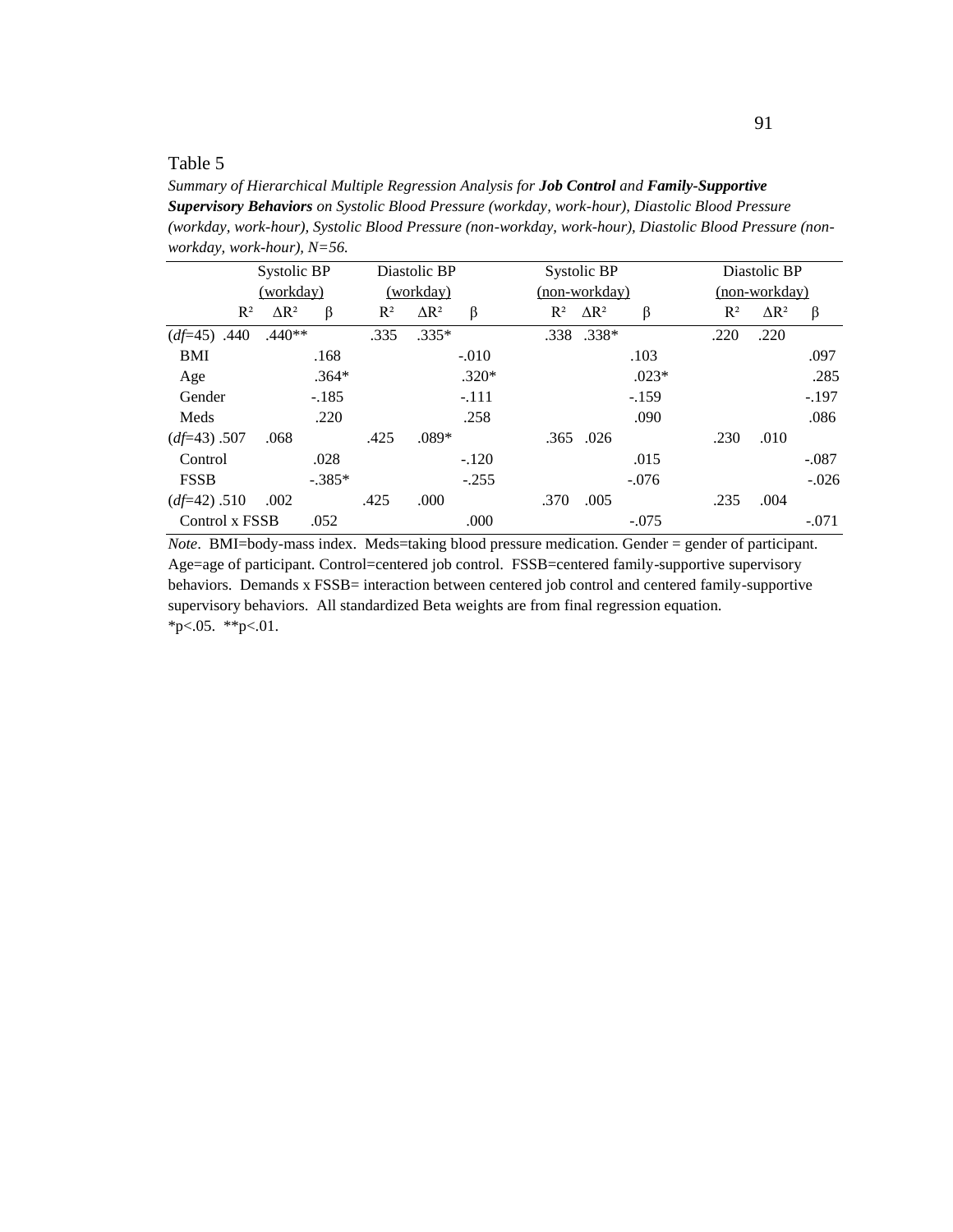Table 6

|                          |       | <b>Pulse Product Work</b> |         |                | <b>Pulse Product Non-Work</b> |         |
|--------------------------|-------|---------------------------|---------|----------------|-------------------------------|---------|
| Predictors               | $R^2$ | $\Delta$ R <sup>2</sup>   | β       | $\mathbb{R}^2$ | $\Delta$ R <sup>2</sup>       | β       |
| Step 1 $(df=45)$ .123    |       | .123                      |         | .116           | .116                          |         |
| <b>BMI</b>               |       |                           | $-.063$ |                |                               | $-.092$ |
| Age                      |       |                           | $-.063$ |                |                               | $-.048$ |
| Gender                   |       |                           | $-.127$ |                |                               | $-129$  |
| Meds                     |       |                           | .106    |                |                               | .113    |
| Step 2 $(df=43)$ .145    |       | .022                      |         | .147           | .031                          |         |
| <b>Job Strain</b>        |       |                           | .213    |                |                               | .204    |
| <b>FSSB</b>              |       |                           | .117    |                |                               | .004    |
| Step $3(df=42)$ .182     |       | .037                      |         | .184           | .037                          |         |
| <b>Job Strain x FSSB</b> |       |                           | $-.206$ |                |                               | $-.206$ |

*Summary of Hierarchical Multiple Regression Analysis for Job Strain and Family-Supportive Supervisory Behaviors on Pulse Product as outcome variable, N=56.*

*Note*. BMI=body-mass index. Meds=taking blood pressure medication. Age=age of participant. Gender=gender of participant. Job Strain = centered job strain. FSSB=centered family-supportive supervisory behaviors. Job Strain x FSSB= interaction between centered job strain and centered familysupportive supervisory behaviors. All standardized Beta weights are from final regression equation. \**p*<.05.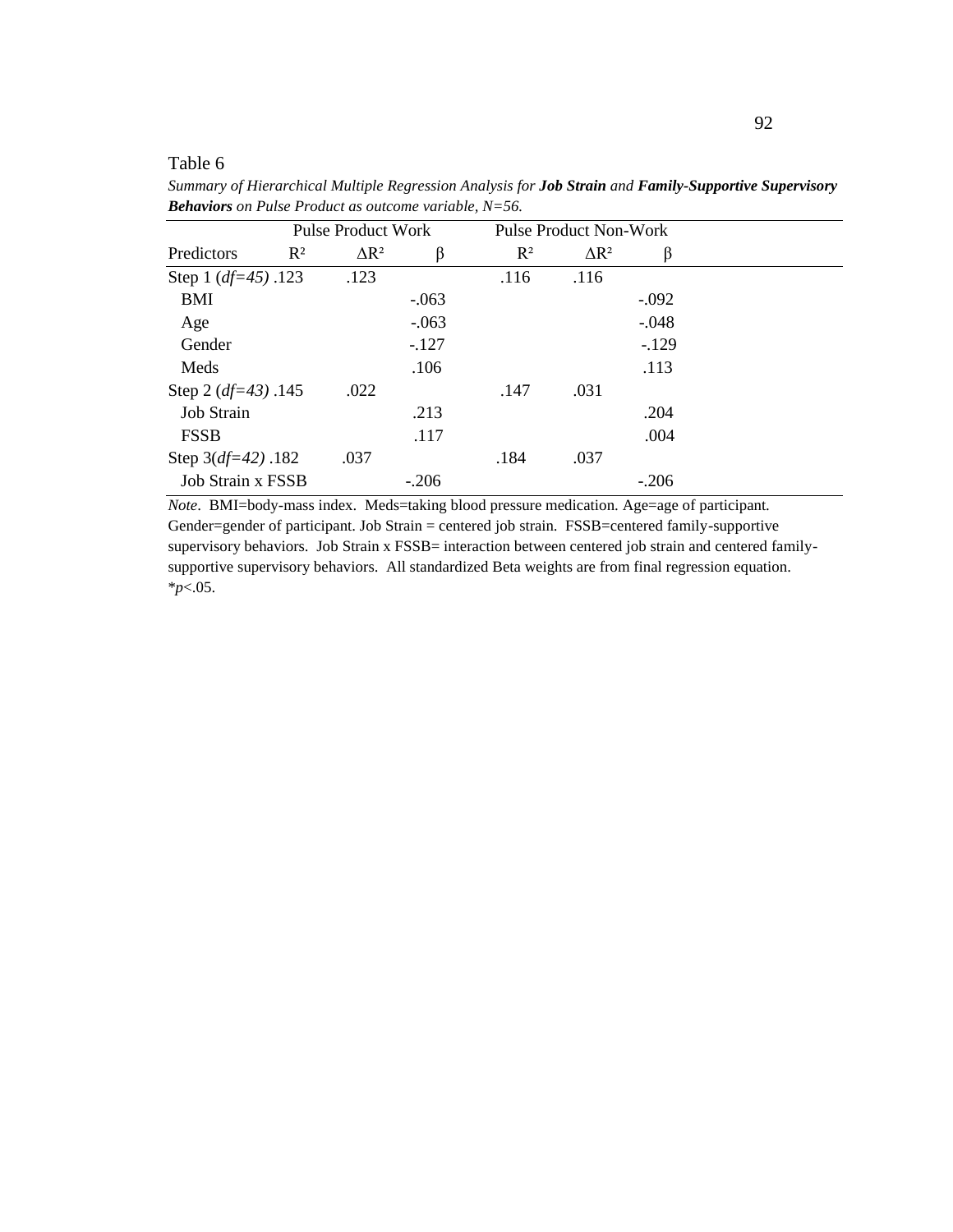Table 7

|                       | <b>Pulse Product Work</b> |         |                | <b>Pulse Product Non-Work</b> |         |  |
|-----------------------|---------------------------|---------|----------------|-------------------------------|---------|--|
| $R^2$<br>Predictors   | $\Delta$ R <sup>2</sup>   | β       | $\mathbb{R}^2$ | $\Delta$ R <sup>2</sup>       | β       |  |
| Step 1 $(df=45)$ .123 | .123                      |         | .116           | .116                          |         |  |
| <b>BMI</b>            |                           | $-.053$ |                |                               | $-.091$ |  |
| Age                   |                           | $-122$  |                |                               | $-.117$ |  |
| Gender                |                           | $-132$  |                |                               | $-126$  |  |
| Meds                  |                           | .163    |                |                               | .167    |  |
| Step 2 $(df=43)$ .124 | .001                      |         | .129           | .013                          |         |  |
| <b>Job Demands</b>    |                           | $-.039$ |                |                               | $-.071$ |  |
| <b>FSSB</b>           |                           | $-.007$ |                |                               | $-139$  |  |
| Step $3(df=42)$ .124  | .000                      |         | .131           | .003                          |         |  |
| Job Demands x FSSB    |                           | .000    |                |                               | .061    |  |

*Summary of Hierarchical Multiple Regression Analysis for Job Demands and Family-Supportive Supervisory Behaviors on Pulse Product as outcome variable, N=56.*

*Note*. BMI=body-mass index. Meds=taking blood pressure medication. Age=age of participant. Gender=gender of participant. Job Demands = centered job demands. FSSB=centered family-supportive supervisory behaviors. Job Demands x FSSB= interaction between centered job demands and centered family-supportive supervisory behaviors. All standardized Beta weights are from final regression equation. \**p*<.05.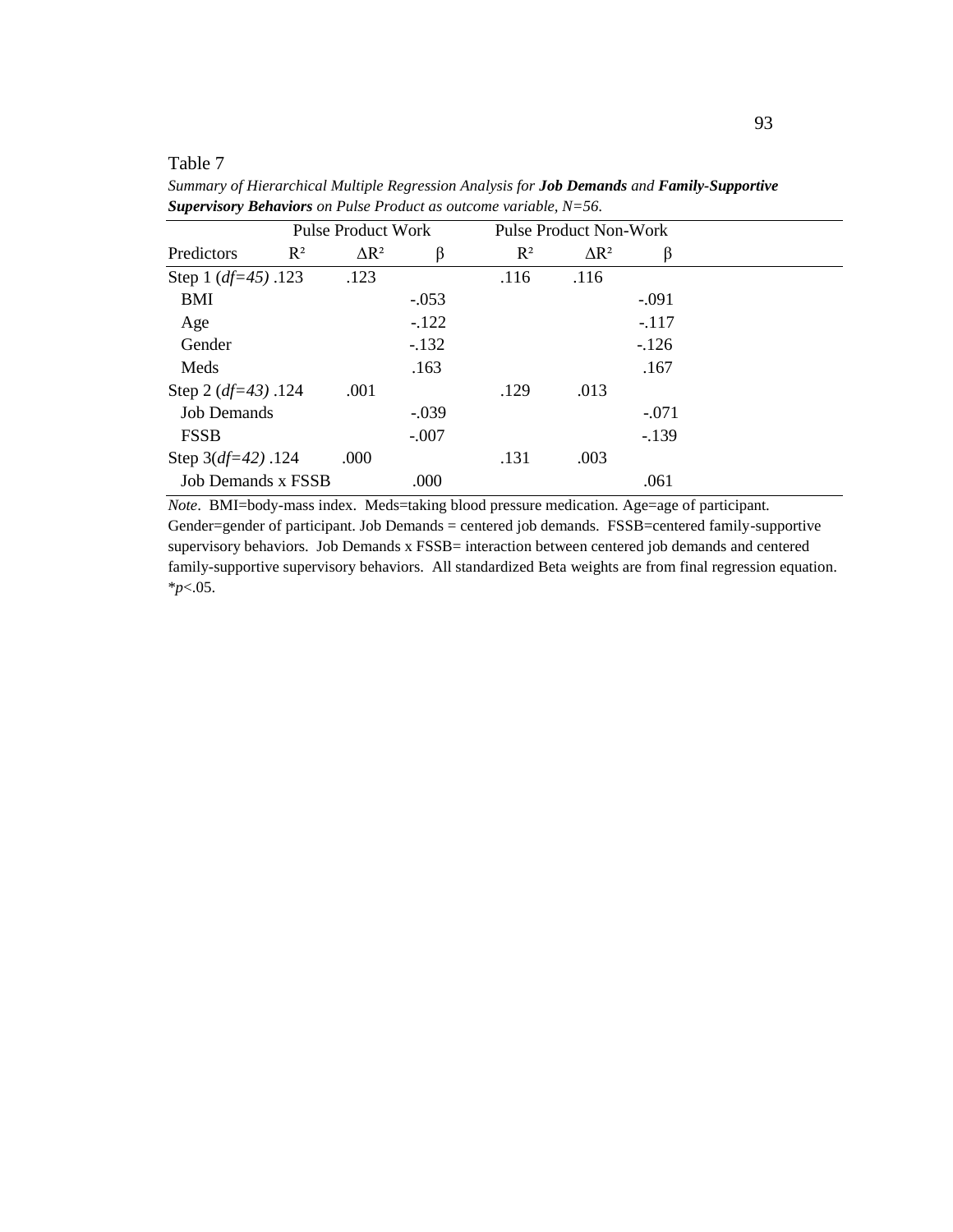Table 8

| <b>Pulse Product Work</b> |                       |         |       | <b>Pulse Product Non-Work</b> |         |  |
|---------------------------|-----------------------|---------|-------|-------------------------------|---------|--|
| Predictors                | $R^2$<br>$\Delta R^2$ | β       | $R^2$ | $\Delta$ R <sup>2</sup>       | β       |  |
| Step 1 $(df=45)$ .104     | .104                  |         | .090  | .090                          |         |  |
| BMI                       |                       | $-.081$ |       |                               | $-.091$ |  |
| Age                       |                       | $-.101$ |       |                               | $-.117$ |  |
| Gender                    |                       | $-156$  |       |                               | $-126$  |  |
| Meds                      |                       | .126    |       |                               | .167    |  |
| Step 2 $(df=43)$ .111     | .007                  |         | .094  | .004                          |         |  |
| Job Control               |                       | .204    |       |                               | .228    |  |
| <b>FSSB</b>               |                       | .112    |       |                               | .139    |  |
| Step $3(df=42)$ .136      | .025                  |         | .132  | .038                          |         |  |
| <b>Job Control x FSSB</b> |                       | .208    |       |                               | .223    |  |

*Summary of Hierarchical Multiple Regression Analysis for Job Control and Family-Supportive Supervisory Behaviors on Pulse Product as outcome variable, N=56.*

*Note*. BMI=body-mass index. Meds=taking blood pressure medication. Age=age of participant. Gender=gender of participant. Job Control = centered job control. FSSB=centered family-supportive supervisory behaviors. Job Control x FSSB= interaction between centered job control and centered familysupportive supervisory behaviors. All standardized Beta weights are from final regression equation. \**p*<.05. \*\*p<.01.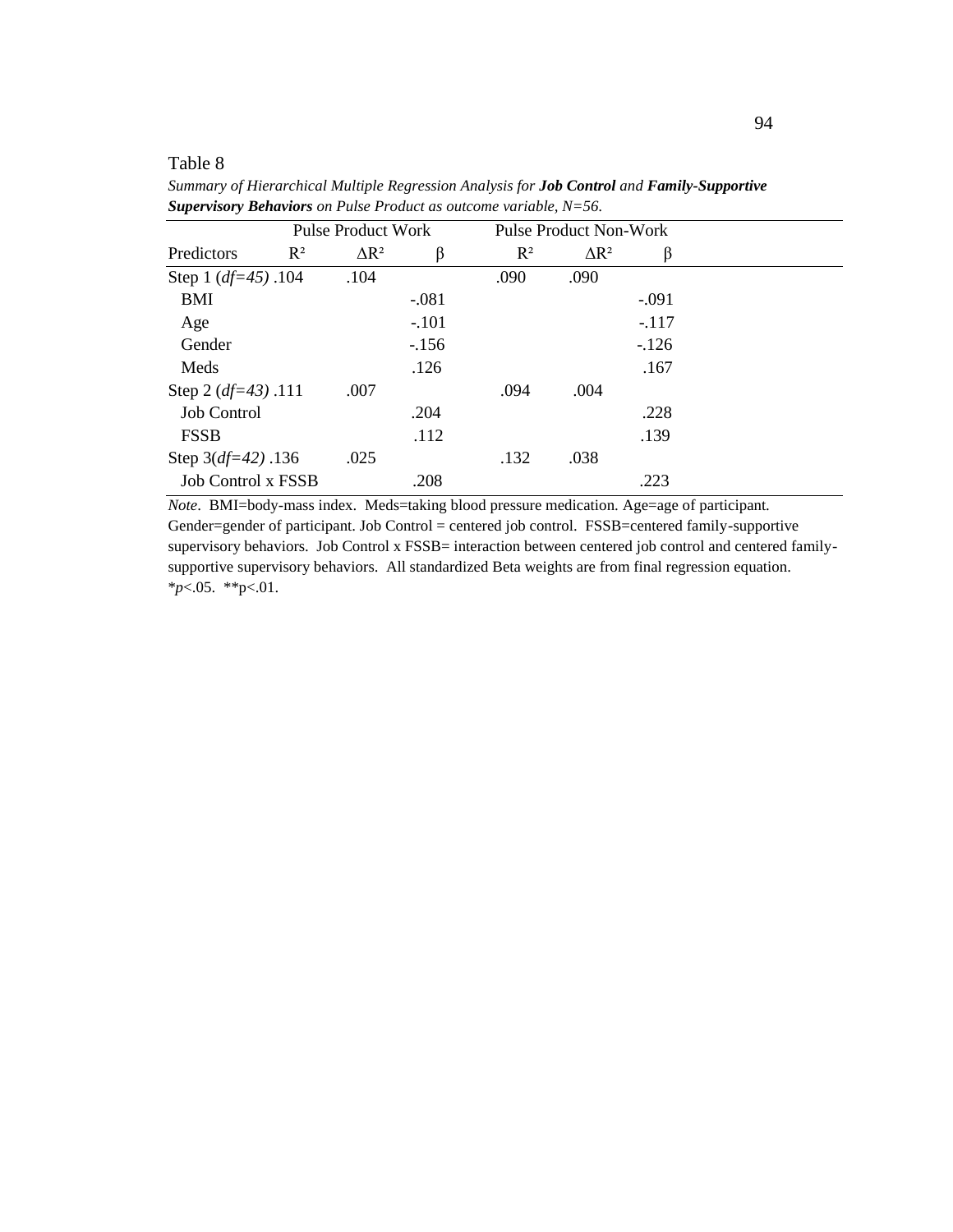| Hypothesis<br>(simple effects) | Results       | Significant Predictors of Outcome Variable |
|--------------------------------|---------------|--------------------------------------------|
|                                |               |                                            |
| H <sub>1</sub> a               | Not supported |                                            |
| H1b                            | Not supported |                                            |
| H <sub>1</sub> c               | Not supported |                                            |
| H <sub>1</sub> d               | Not supported |                                            |
| H2a                            | Not supported | Meds, FSSB, Age, Gender                    |
| H2b                            | Not supported | Meds, Age                                  |
| H2c                            | Not supported | Age, Gender                                |
| H2d                            | Not supported |                                            |
| H <sub>3</sub> a               | Not supported | Meds, FSSB, Age                            |
| H <sub>3</sub> b               | Not supported | Meds, Age                                  |
| H3c                            | Not supported | <b>FSSB</b>                                |
| H <sub>3</sub> d               | Not supported |                                            |
| H <sub>4</sub> a               | Not supported | Meds, FSSB, Age, Gender                    |
| H <sub>4</sub> b               | Not supported | Meds, Age                                  |
| H4c                            | Not supported | Gender                                     |
| H <sub>4</sub> d               | Not supported |                                            |

*Description of Support for Hypotheses in the Regression Analyses*

*Note*. Statistical significance was assessed at *p*<.05.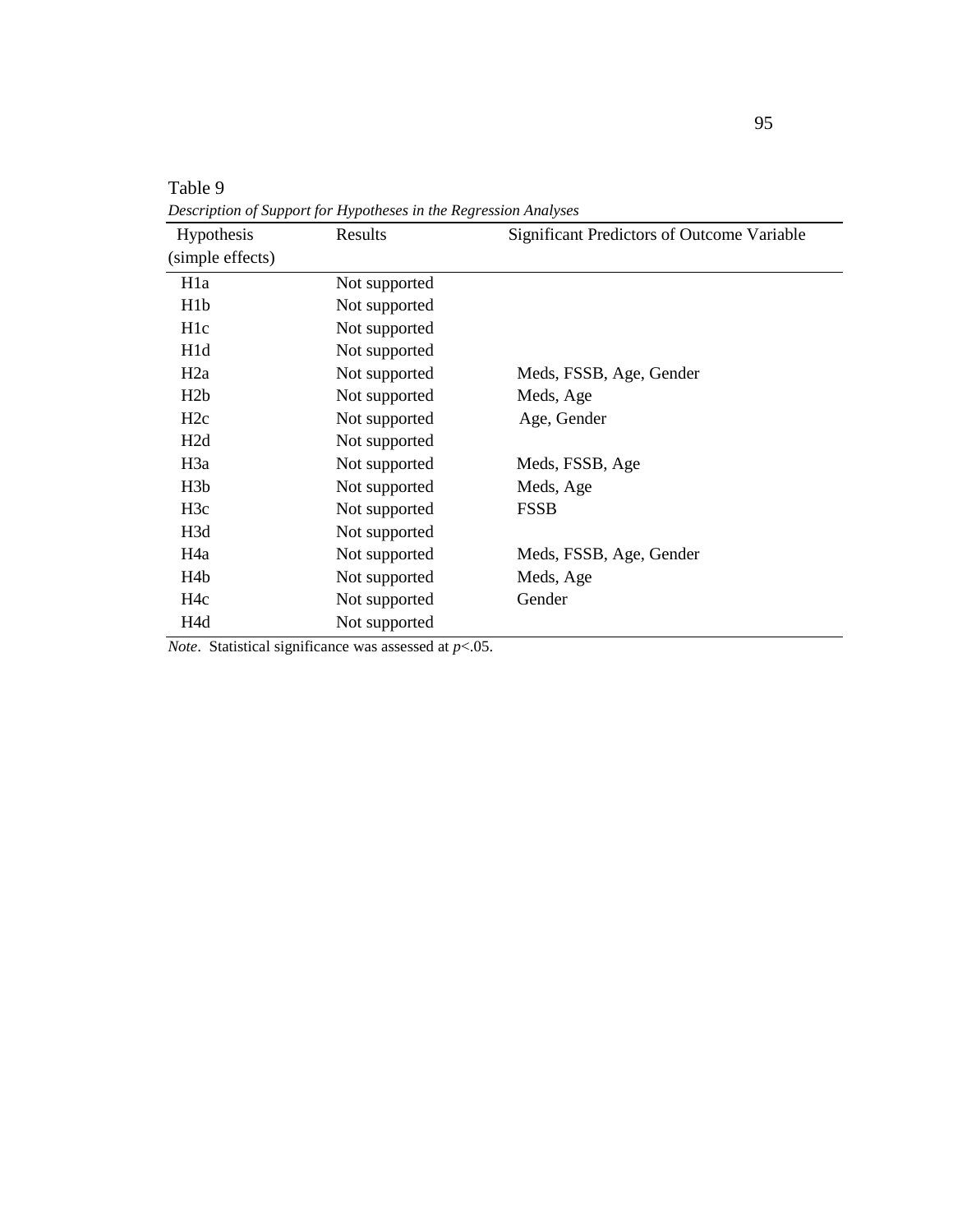Figure 1. A visual representation of the hypothesized relationship between *Job Strain*  (H1), *Job Demands (*H2), *or Job Control* (H3)*, Blood Pressure*, and *Family-Supportive Supervisory Behaviors.*

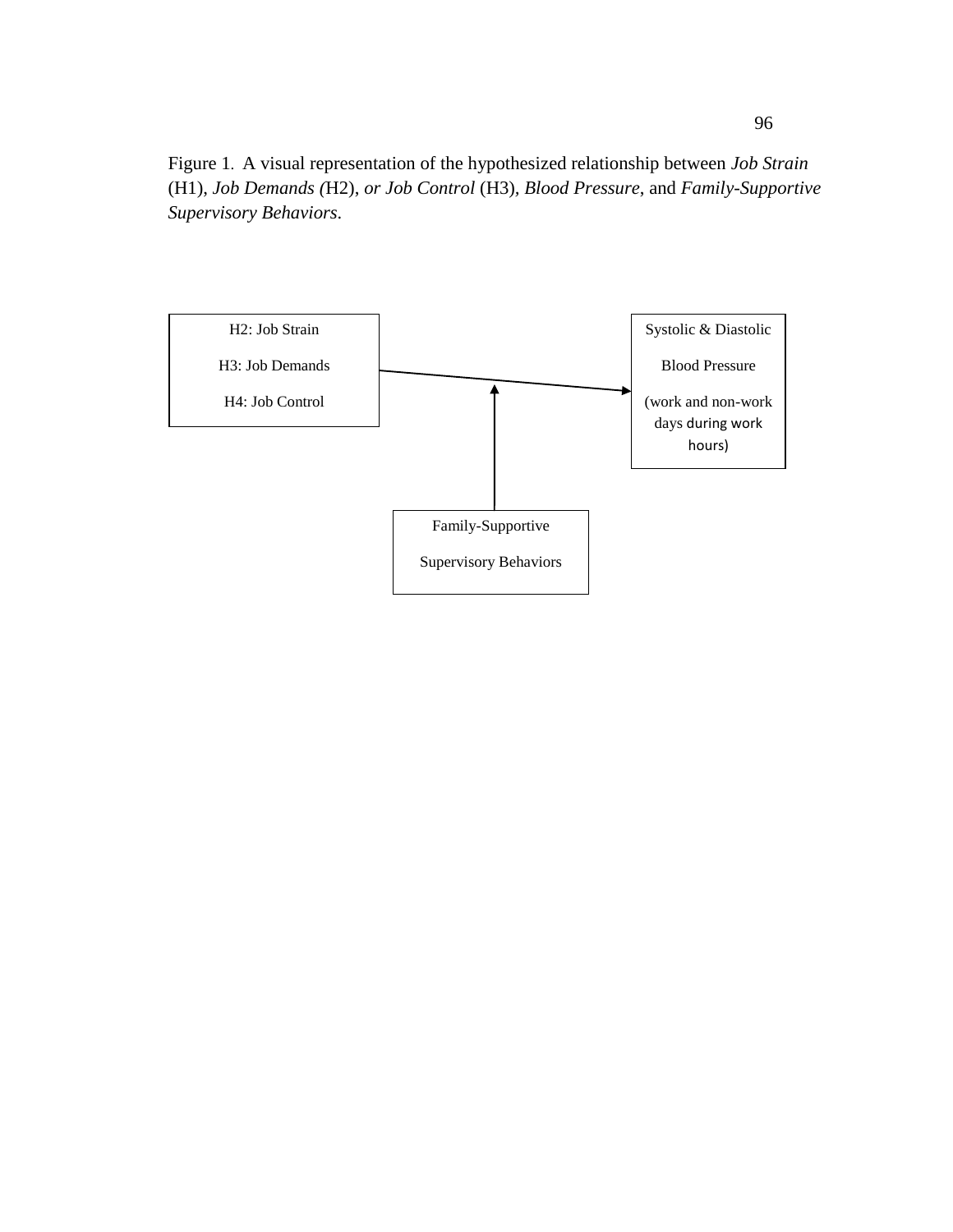

Figure 2. Interaction between Job Demands and FSSB on Systolic Blood Pressure at Work. *N=56*.

*Figure 2*. Levels of systolic blood pressure at work for individuals with high perceived job demands and individuals with low perceived job demands as a function of level of family-supportive supervisory behaviors. FSSB ranges from on SD above the mean of FSSB to one SD above the mean of FSSB. A high score of job demands is one SD above the mean of job demands and a low score of job demands is one SD below the mean *(df=42).*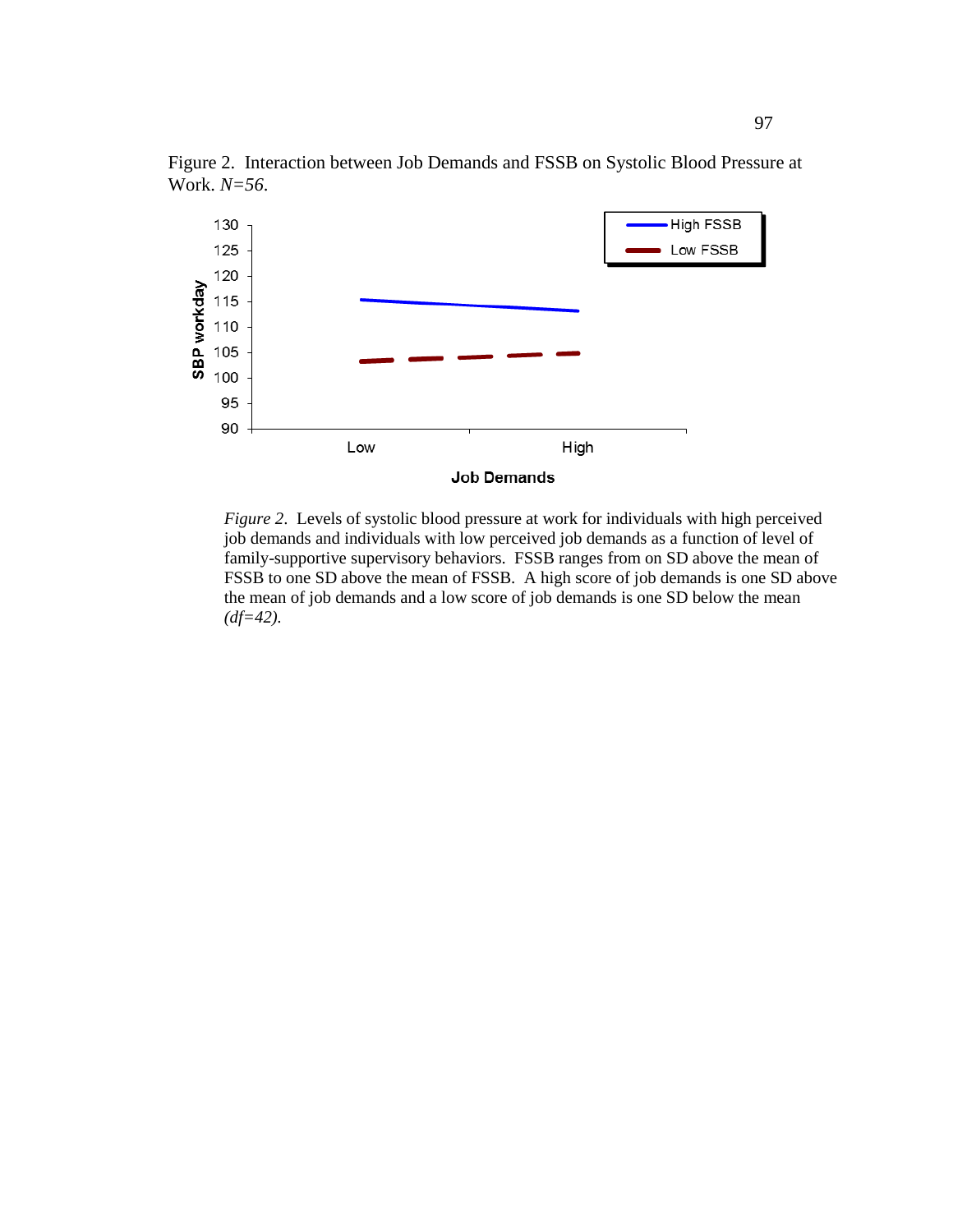

Figure 3. Interaction between Job Strain and FSSB on Pulse Product at Work, *N=56*.

*Figure 3.* Levels of pulse product at work for individuals with high perceived job strain and individuals with low perceived job strain as a function of level of family-supportive supervisory behaviors. FSSB ranges from on SD above the mean of FSSB to one SD above the mean of FSSB. A high score of job strain is one SD above the mean of job strain and a low score of job strain is one SD below the mean *(df=42)*.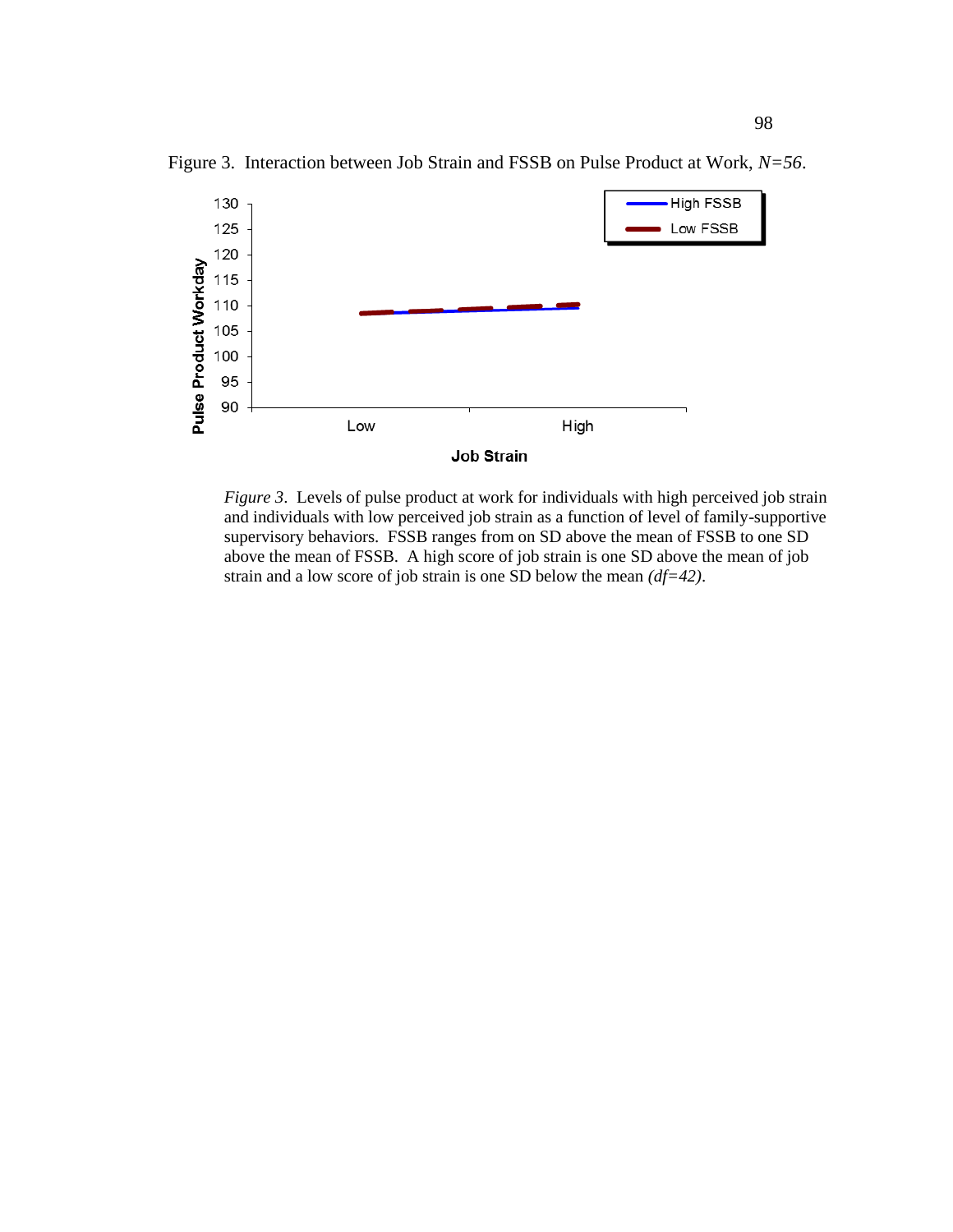

Figure 4. Interaction between Job Strain and FSSB on Pulse Product on a Non-workday, *N=56*.

*Figure 4*. Levels of pulse product on a non-workday for individuals with high perceived job strain and individuals with low perceived job strain as a function of level of familysupportive supervisory behaviors. FSSB ranges from on SD above the mean of FSSB to one SD above the mean of FSSB. A high score of job strain is one SD above the mean of job strain and a low score of job strain is one SD below the mean *(df=42).*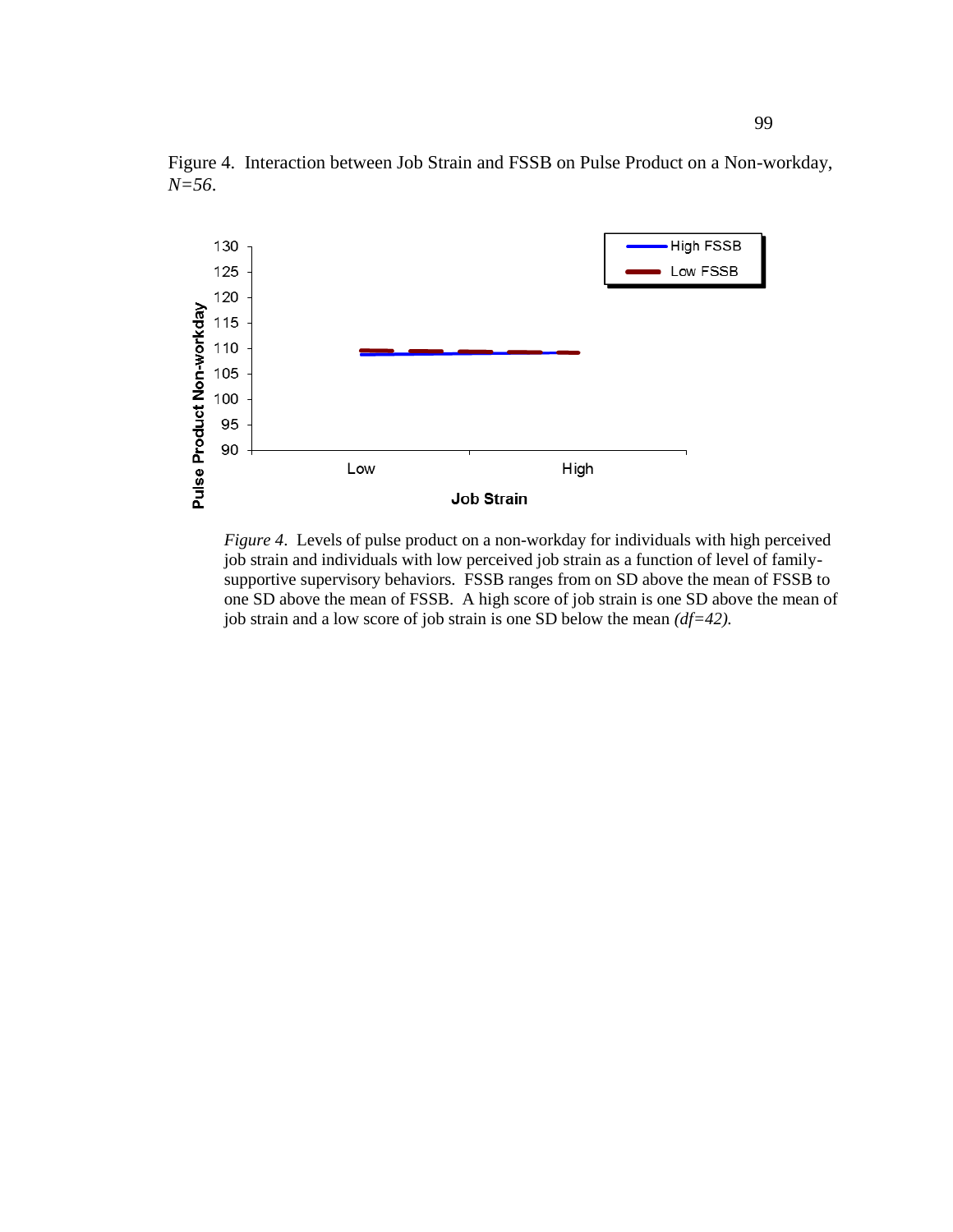#### References

- Aguinis, H., & Stone-Romero, E. (1997). Methodological artifacts in moderated multiple regression and their effects on statistical power. *Journal of Applied Psychology,* 82, 192 – 206.
- Aiken, L., & West, S. (1991). *Multiple regression: testing and interpreting interactions.* Newbury Park, CA: Sage.
- Allen, T. (2001). Family-supportive work environments: The role of organizational perceptions. *Journal of Vocational Behavior*, 58, 414-435.
- Altunkan, S., Genc, Y., Altunken, E. (2007). A comparative study of an ambulatory blood pressure measuring device and a wrist blood pressure monitor with a position sensor versus a mercury sphygmomanometer. *European Journal of International Medicine,* 18, 118-123.
- Altunkan, S., Oztas, K., Altunken, E. (2006). Validation of the OMRON 637IT wrist blood pressure device with a position sensor according to the International protocol in adults and obese adults. *Blood Pressure Monitor,* 11, 79-85.
- Bandura, A. (1977). *Social learning theory.* Englewood Cliffs, NJ: Prentice Hall.
- Belkic, K. L., Landsbergis, P. A., Schnall P. L., Baker, D. (2004). Is job strain a major source of cardiovascular disease risk? A critical review of the empirical evidence, with a clinical perspective. *Scandinavian Journal of Work, Environment & Health,* 30, 85-128
- Blumenthal, J. A., Thyrum, E. T., Siegel, W. C. (1995). Contribution of job strain, job status, and marital status to laboratory and ambulatory blood pressure in patients with mild hypertension. *Journal of Psychosomatic Research,* 39, 133-144.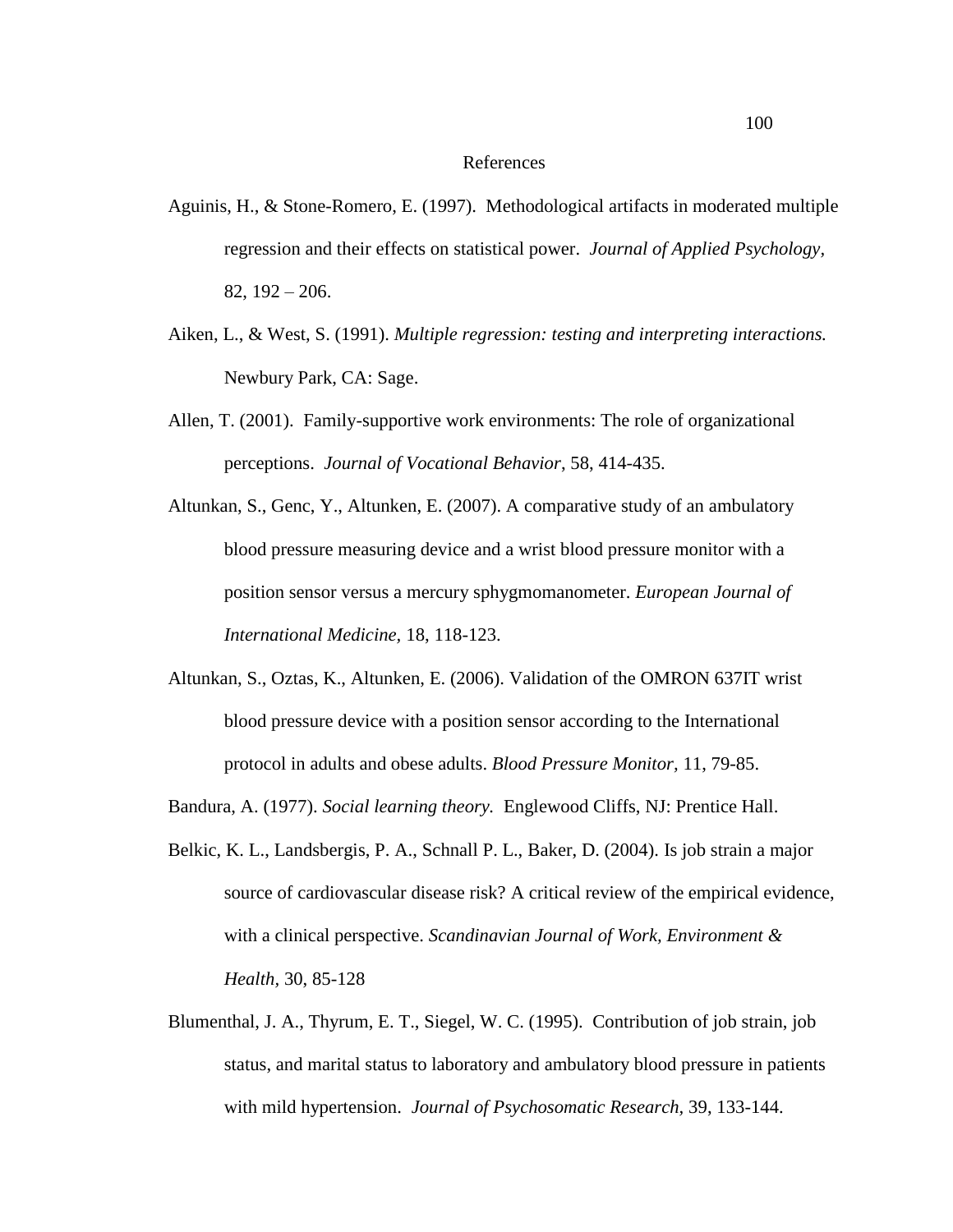- Brisson, C., Laflamme, N., & Moisan, J. (1999). Effect of family responsibilities and job strain on ambulatory blood pressure among white-collar women. *Psychosomatic Medicine,* 61, 205-213.
- Brownley, K. (1996). Social support and hostility interact to influence clinic, work, and home blood pressure in black and white men and women. *Psychophysiology*, 33, 434.
- Bryk, A.S., & Raudenbush, S.W. (1992). *Hierarchical linear models: Applications and date analysis methods.* Newbury Park, CA: Sage.
- Celis, H., Hond E., & Staessen, J. (2005). Self-measurement of blood pressure at home in the management of hypertension. *Clinical Medicine & Research,* 3, 19 – 26.
- Clark, L., Denby, L., Pregibon, D., Harshfield, A., Pickering, T., Blank, S., & Laragh, J. (1987). *Journal of Clinical Epidiemology,* 7, 671 – 681.
- Chrousos, G. P., & Gold, P.W. (1992). The concept of stress and stress systems disorders. *Journal of the American Medical Association*, 9, 1244 – 1252.
- de Jonge, J., & Dormann, C. (2006). Stressors, resources, and strain at work: a longitudinal test of the triple-match principle. *Journal of Applied Psychology*, *5*, 1359-1374.
- de Lange, A. H., Taris, T. W., Kompier, M. A., Houtman, I. L. D., Bongers, P. M. (2003). "The Very best of the millennium": Longitudinal research and the demandcontrol-(support) model. *Journal of Occupational Health Psychology, 8,* 282-305.
- Eby, L. T., Casper, W. J., Lockwood, A., Bordeaux, C., & Brinley, A. (2005). Work and family research in IO/OB: Content analysis and review of the literature (1980– 2002). *Journal of Vocational Behavior, 66*(1), 124-197.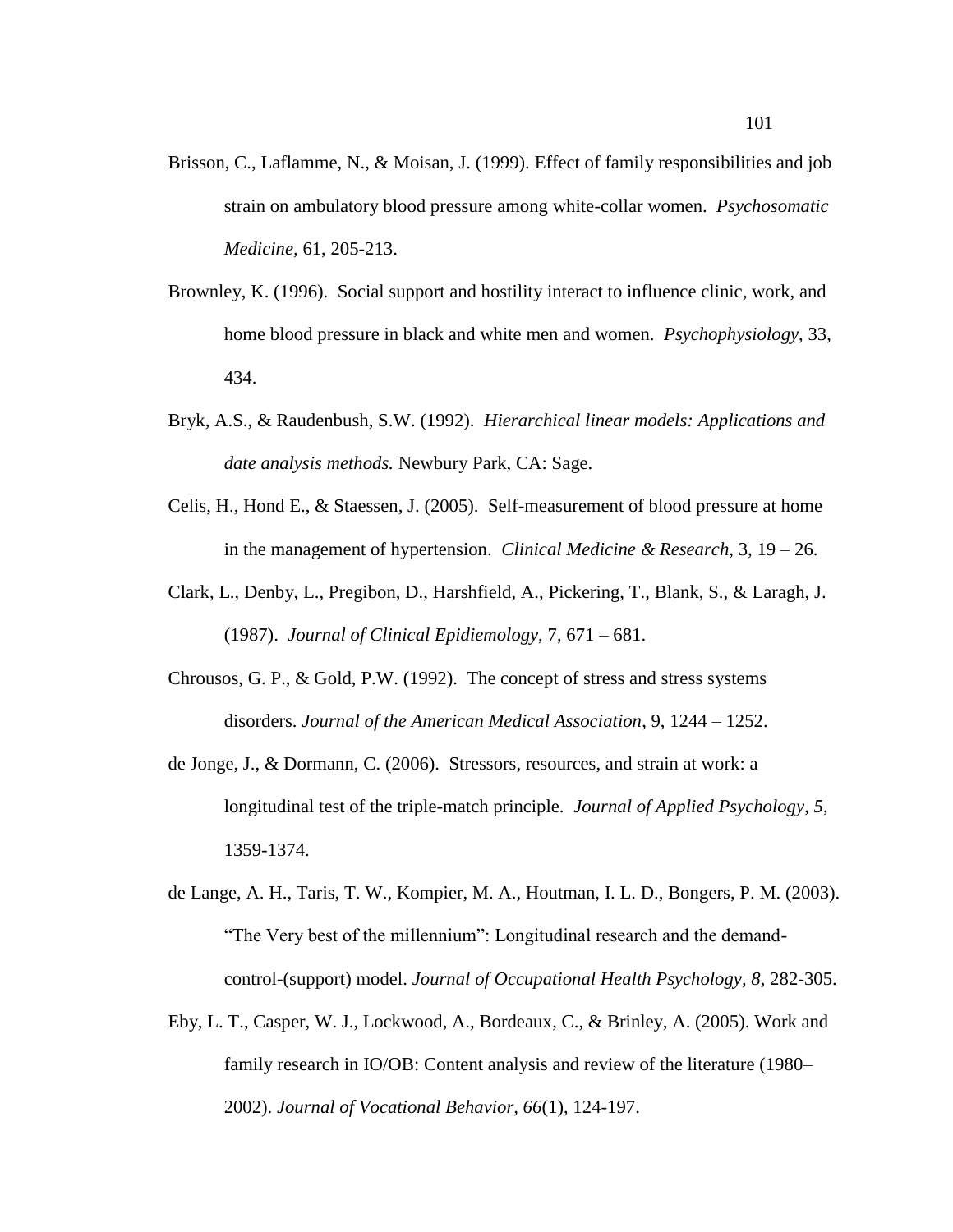- Franklin, S., Larson, M., Khan, S., Wong, N., Leip, E., Kannel, W., & Levy, D. (2001). Does the relation of blood pressure to coronary heart disease risk change with aging? *Circulation*, 1, 1245-1249.
- Frimerman, A., Miller, H.I., Laniado, S., & Keren, G. (1997). Changes in hemostatic function at times of cyclic variation in occupational stress. *American Journal of Cardiology*, 79, 7-75.
- Frone, M. R., Russel, M., & Cooper, M. L. (1992). Antecedents and outcomes of workfamily conflict: Testing a model of the work-family interface. *Journal of Applied Psychology, 77,* 65-78.
- Frone, M. R., Yardley, J. K., & Markel, K. S. (1997). Developing and testing an integrative model of the work-family interface. *Journal of Vocational Behavior, 50*, 145-167.
- Frone, M. R., Russell, M. & Cooper, M. L. (1997). Relation of work-family conflict to health outcomes: A four-year longitudinal study of employed parents. *Journal of Occupational and Organizational Psychology, 70,* 325-335.
- Ganster, D.C. (1989). Worker control and well-being: A review of research in the workplace. In S.L. Sauter, J.J. Hurrell, Jr., & C.L. Cooper (Eds.), *Job Control and Worker Health* (pp. 3-24). New York: Wiley.

Goldstein, D., & Kopin, I. (2007). Evolution of concepts of stress. *Stress*, 10, 109 – 120.

Goldstein, I.B., Shapiro, D., Chicz-DeMet, A., & Guthrie, D. (1999). Ambulatory blood pressure, heart rate, and neuroendocring responses in women nurses during work and off work days. *Psychosomatic Medicine*, 61, 387-396.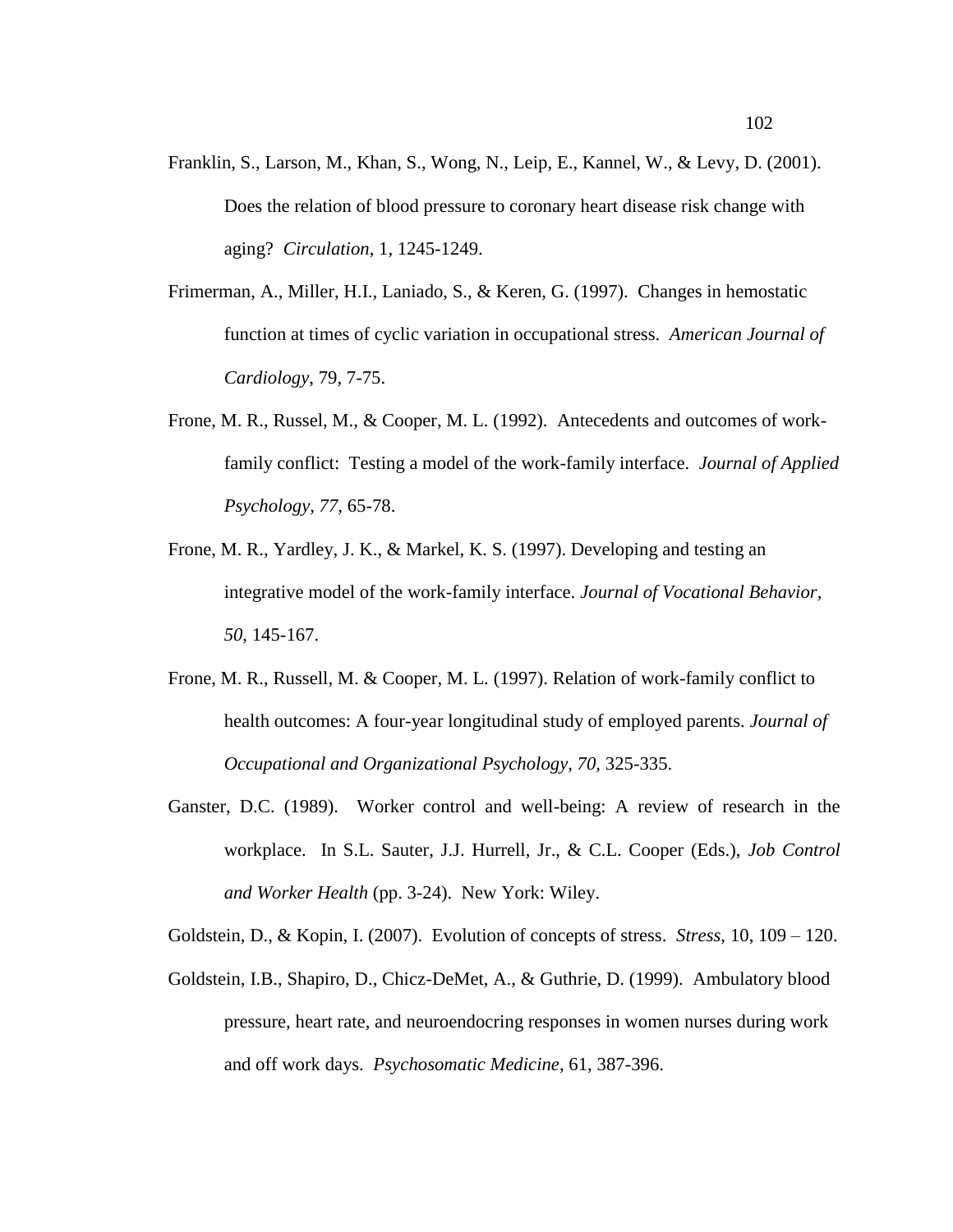- Graziano, J. Global Burden of Cardiovascular Disease, in *Heart Disease*, Zipes, D., P. Libby, R. Bonow, and E Braunwald (eds.), Elsevier, London, UK, pp.  $1 - 19$ , 2004.
- Greenhaud, J.H., & Parasuraman, S. (1986). A work-nonwork interactive perspective of stress and its consquences. *Journal of Organizational Behavior Management*, 8, 37-60.
- Hammer, L.B., Kossek, E.E., Yragui, N.L., Bodner, T.E., & Hanson, G.C. (2009). Development and validation of a multidimensional measure of family supportive supervisor behavior (FSSB). *Journal of Management, 35*(2), 837-856.
- Hammer, L. B., Kossek, E. E., Zimmerman, K., & Daniels, R. (2007). Clarifying the construct of family supportive supervisory behaviors: A multilevel perspective. In P. L. Perrewe & D. C. Ganster (Eds.), *Research in occupational stress and wellbeing* (Vol. 6, pp. 171-211). Amsterdam: Elsevier Ltd.
- Hausser, J.A. (2010). "Ten years on: a review of recent research on the job demandcontrol (-support) model and psychological well-being". *Work and stress,* 24, 1- 35.
- House, J.S., Landis, K.R., & Umberson, D. (1988). Social relationships and health. *Science*, 241, 540-545.
- James, G.D., Cates, E.M., Pickering, T.G., & Laragh, J.H. (1989). Parity and perceived job stress elevate blood pressure in young normotensive working women. *American Journal of Hypertension*, 2, 637-639.
- Jarret, R.J., Shipley, M.J., & Rose, G. (1982). Weight and mortality in the Whitehall study. *British Medical Journal*, 285, 535-546.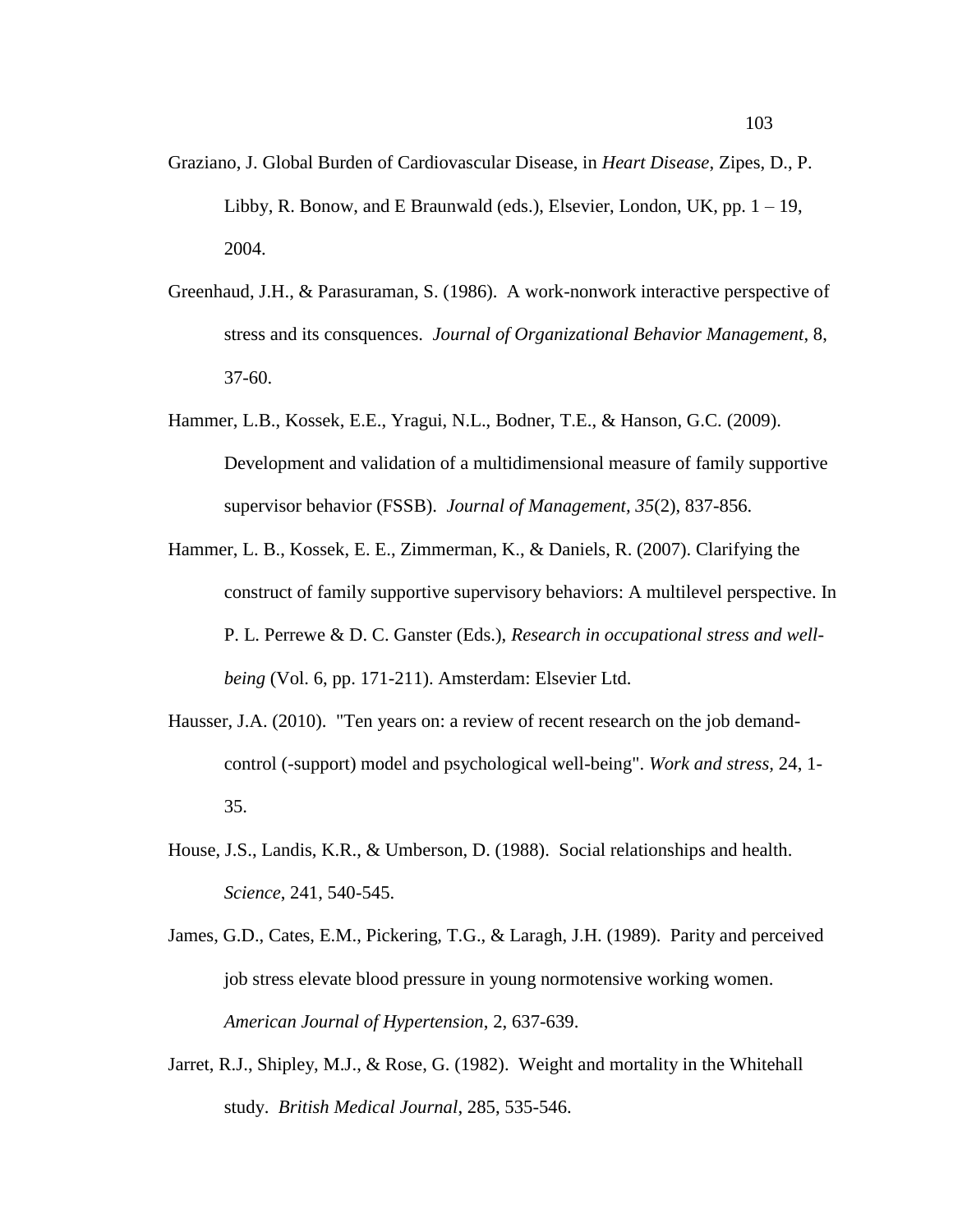- Johnson, J.V., & Hall, E.M. (1988). Job strain, work place social support, and cardiovascular disease: a cross-sectional study of a random sample of the Swedish male working population. *American Journal of Public Health,* 78, 1336 – 1342.
- Johnson, J.V., Stewart, W., Hall, E.M., Fredlund, P., & Theorell, T. (1996). Long-term psychosocial work environment and cardiovascular mortality among swedish men. *American Journal of Public Health,* 86, 324-331.
- Kahn, R. L., Wolfe, D. M., Quinn, R. P., Snoek, J. D., & Rosenthal, R. A. (1964). *Organizational stress: Studies in role conflict and ambiguity:* New York: Wiley.
- Karasek, R.A. (1979). Job demands, job decision latitude and mental strain: Implications for job redesign. *Administrative Science Quarterly,* 24, 285-307.
- Karasek, R.A. (1989). Control in the workplace and its health-related aspects. In S.L. Sauter, J.J. Hurrell, & C.L. Cooper (Eds.), *Job Control and Worker Health* (pp. 129-160). Chichester:Wiley.
- Karasek, R. A., Theorell, T., Schwartz, J. E., Schnall, P. L., Pieper, C. F., Michela, J. L. (1988). Job characteristics in relation to the prevalence of myocardial infarction in the US Health Examination Survey (HES) and Health and Nutrition Examination Survey (HANES). *Academic Journal of Public Health,* 78, 910-918.
- Karasek, R. A., & Theorell, T. (1990). *Healthy work: Stress, productivity, and the reconstruction of working life*. New York: Basic Books.
- Karasek, R. A. (1979). Job demands, decision latitude, and mental strain: Implications for job redesign. *Administrative Science Quarterly, 24,* 285-307.
- Karasek, R. A. (1985) *Job Content Questionnaire and user's guide*. Lowell: University of Massachusetts Lowell, Department of Work Environment.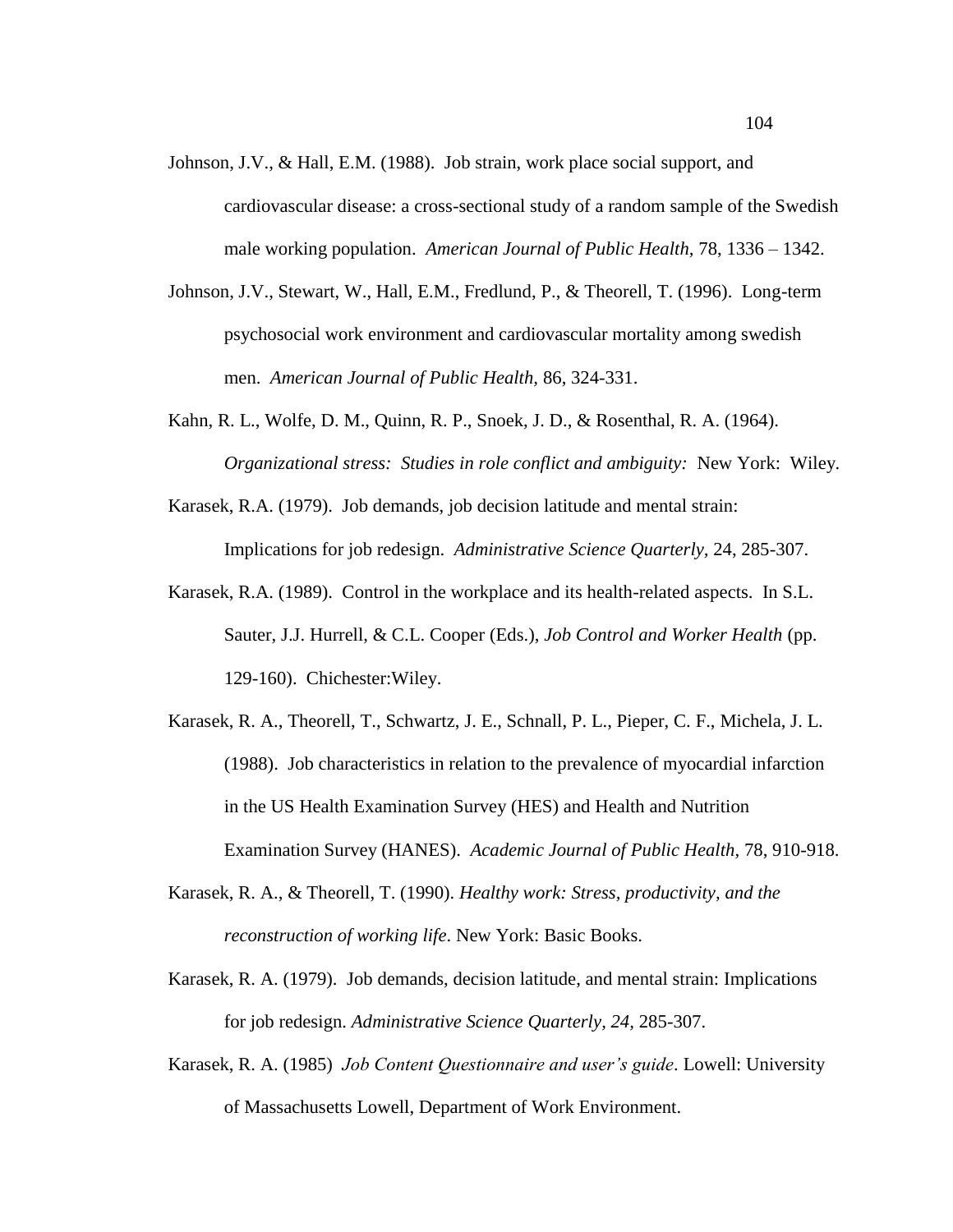- Karasek, R., Brisson, C. Kawakami, N., Houtman, I., & Bongers, P. (1998). The Job Content Questionnaire (JCQ): An instrument for internationally comparative assessment of psychosocial job characteristics.
- Karasek R, Brisson C, Kawakami N, Brisson, C., Houtman, P., Bongers, P., & Amick, D. (1998). The Job Content Questionnaire (JCQ): An instrument for internationally comparative assessments of psychosocial job characteristics. *Journal of Occupational Health Psychology,* 3(4):322-355.
- Kawachi, I. & Marmot, M. (1998). What can we learn from studies of occupational class and cardiovascular disease? *American Journal of Epidemiology,* 148, 160-163.
- Khoury, S., Yarows, S., O"Brien, T., Sowers, J. (1992). Ambulatory blood pressure monitoring in a nonacademic setting: effects of age and sex. *American Journal of Hypertension,* 5, 616 – 623.
- Kivimaki, M., Virtanen, M., Elovaino, M, Kouvonen, A., Vaananen, A., & Vahtera, J. (2006). Work stress in the etiology of coronary heart disease: a meta-analysis. *Scandinavian Journal of Work, Environment, and Health,* 32, 431-442.
- Kristensen, T.S. (1995). The demand-control-support model: methodological challenges for future research. *Stress Medicine,* 11, 17-26.
- Landsbergis, P. A., Schnall, P. L., Pickering, T. G., Warren, K., Schwartz, J. E. (2003). Lower socioeconomic status among men in relation to the association between job strain and blood pressure. *Scandinavian Journal of Work, Environment and Health,* 29, 206-215.
- Landsbergis, P. A. (1988). Occupational stress among health care workers: A test of the job demands-control model. *Journal of Organizational Behavior, 9*, 217-239.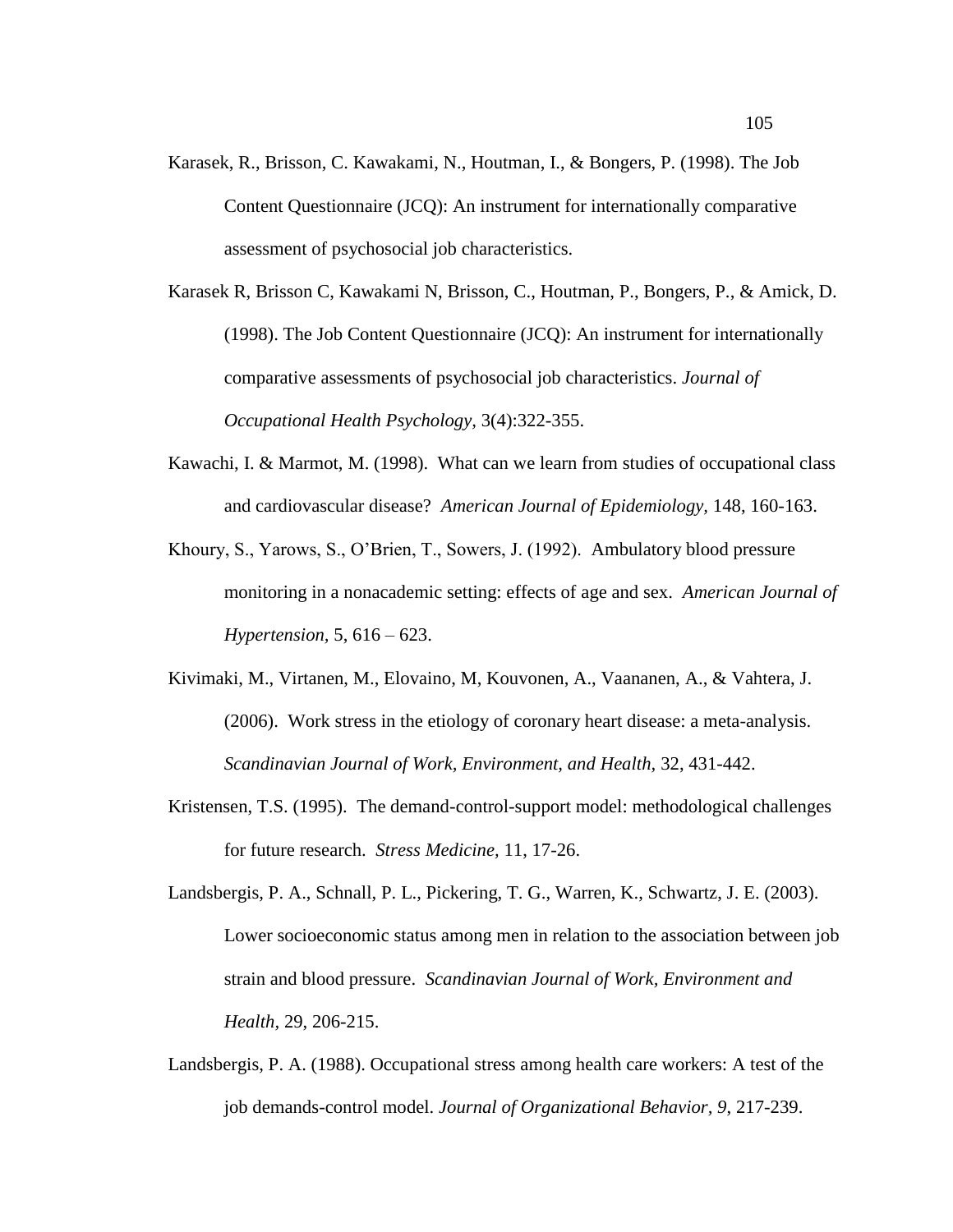- Landsbergis, P.A., Schnall, P.L., Dietz, D., Friedman, R., & Pickering, T. (1992). The patterning of psychological attributes and distress by "job strain" and social support in a sample of working men. *Journal of Organizational Behavior,* 15, 379-405.
- Landsbergis, P.A., Schnall, P.L., Deitz, D.K., Warren, K., Pickering, T.G., & Schwartz, J.E. (1998). Job strain and health behaviors: results of a prospective study. *Stress Management,* 12, 237-245.
- Landsbergis, P.A., Schnall, P.L., Belkic, K., Baker, D., Schwartz, J., Pickering, T.G. (2001). Work stressors and cardiovascular disease. *Work,* 17, 191-208.
- Landsbergis, P.A., Schnall, P.L., Schwartz, J.E., Friedman, R.F., Pieper, D., Pickering, T.G., & Gerin, W. (2001). Psychological variables in hypertension: relationship to casual or ambulatory blood pressure in men. *Journal of Biobehavioral Medicine*, 63, 19-31.
- Landsbergis, P. A., Schnall, P. L., Belkic, K., Baker, D., Schwartz, J. E., Pickering, T. G., et al. (2002). The workplace and cardiovascular disease: Relevance and potential role for occupational health psychology. In Anonymous (Ed.), *Handbook of Occupational Health Psychology* (pp. 265-288). Washington, DC: American Psychological Association.
- Landsbergis, P. A., Schnall, P. L., Belkic, K., Baker, D., Schwartz, J. E., & Pickering, T. G., (2008). Working conditions and masked (hidden) hypertension: insights into the global epidemic of hypertension. *Scandinavian Journal of Work Environment and Health*, 6, 41-51.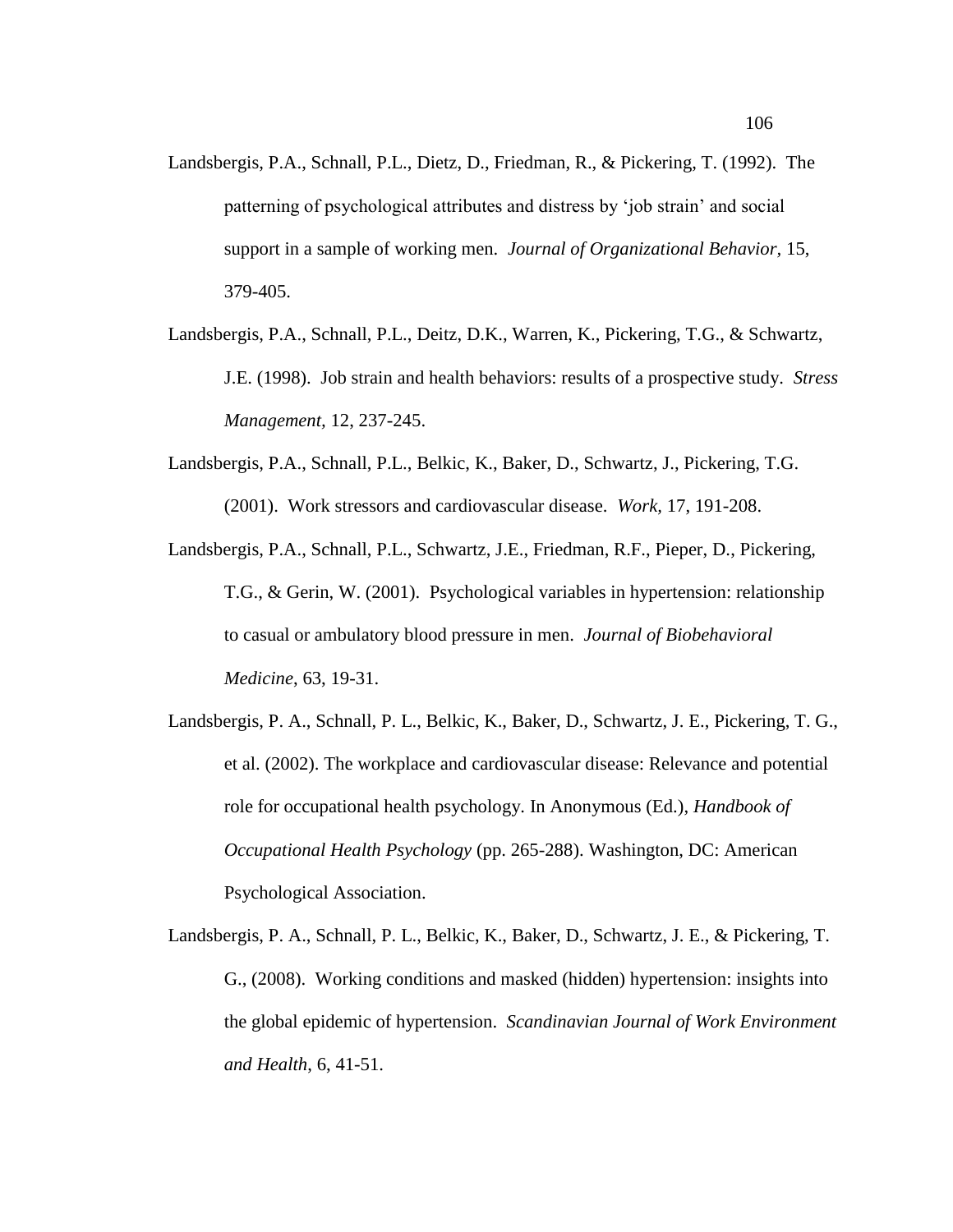- Lapierre, L.M., & Allen, T.D. (2006). Work-supportive family, family-supportive supervision, use of organizational benefits, and problem-focused coping: Implications for work-family conflict and employee well-being. *Journal of Occupational Health Psychology*, *11*, 169-181.
- Matthews, K.A., Cottington, E.M., Talbot, E., Kuller, I.H., & Siegal, J.M. (1987). Stressful work conditions and diastolic blood pressure among blue collar factory workers. *American Journal of Epidemiology*, 126, 280-291.
- McClelland, G., & Judd, C. (1993). Statistical difficulties of detecting interactions and moderator effects. *Psychological Bulletin,* 11, 376 - 390.
- Mengden, T., Medina, H., Beltran B., Alvarez, E., Kraft, K., & Vetter, H. (1998). Reliability of reporting self-measured blood pressure values by hypertensive patients. *American Journal of Hypertension*, 11, 1413-1417.
- O"Driscoll, M.P., Poelmans, S., Spector, P.E., Kalliath, T., Allen, T.D., Cooper, C.L., et al. (2003). Family-responsive interventions, perceived organizational and supervisor support, work-family conflict, and psychological strain. *International Journal of Stress Management,* 210, 326-344.
- Pearlin, L., Lieberman, M., Menaghan, E., & Mullan, J. (1981). The stress process. *Journal of Health and Social Behavior*, 22, 337 – 356.
- Pickering, T. (1991). *Ambulatory Monitoring and Blood Pressure Variability.* London, UK: Science Press.
- Pickering, T., Hall, J., Appel, L., Falkner, B., Graves, J., Hill, M., Jones, D., Kurtz, T., Sheps, S., & Roccella, E. (2005). Recommendations for blood pressure measurement in humans and experimental animals, *Circulation*, 699 – 716.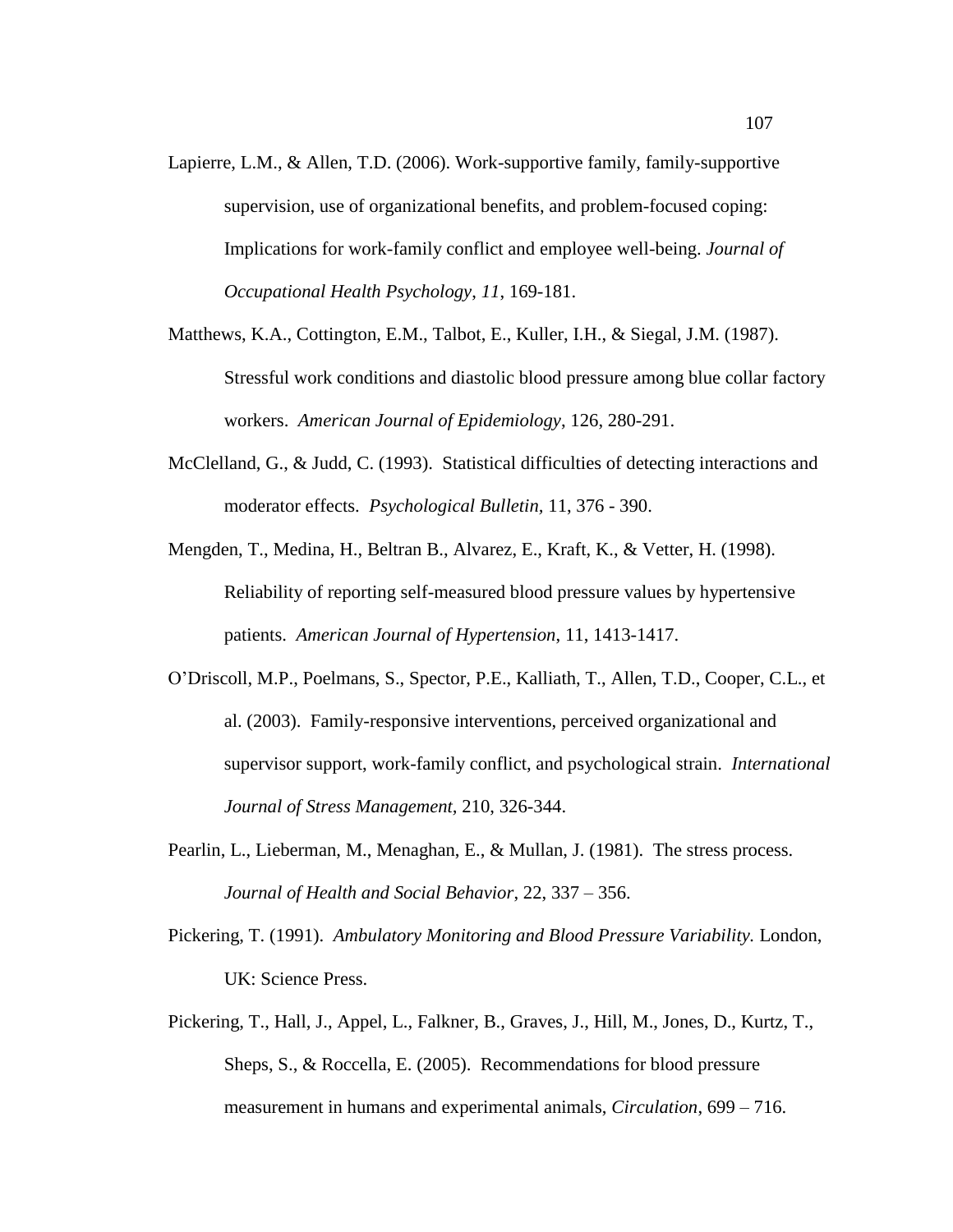Quinn, R. P., & Staines, G.L. (1979). Quality of Employment Survey, 1977: Cross Section. Ann Arbor, MI: Inter-university Consortium for Political and Social Research.

Rau, R. (2006). The association between blood pressure and work stress: the

measuring of isolate systolic hypertension. *Work & Stress,* 20, 84-97. Reckelhoff, J. (2001). Gender differences in the regulation of blood pressure.

*American Journal of Hypertension,* 37, 1199 – 1208.

- Ruderman, M., Ohlott, P., Panzer, K., & King, S. (2002). Benefits of multiple roles for managerial women. *Academy of Management*, 45, 369-386.
- Schnall, P. L., Belkic, K. L., Landsbergis, P. A., Baker, D. B., eds: The Workplace and Cardiovascular Disease. Occupational Medicine, 15(1), 2000.
- Schnall, P. L., Landsbergis, P. A., & Baker, D. (1994). Job strain and cardiovascular disease. *Annual Review of Public Health,* 15, 381-411.
- Schnall, P. L., Pieper, C., Schwartz, J. E. (1990). The relationship between job strain, workplace diastolic blood pressure, and left ventricular mass index. *JAMA,* 263, 1929-1935.
- Schnall, P.L., Schwartz, J.E., Landsbergis, P.A., Warren, K., & Pickering, T.G. (1998). A longitudinal study of job strain and ambulatory blood pressure: results from a three-year follow-up. *Psychosomatic Medicine*, 6, 697-706.
- Schwartz, J.E., Pickering, T.G., & Landsbergis, P.A. (1996). Work-related stress blood pressure: current theoretical models and considerations from a behavioral medicine perspective. *Journal of Occupational Health Psychology*, 1, 287-310.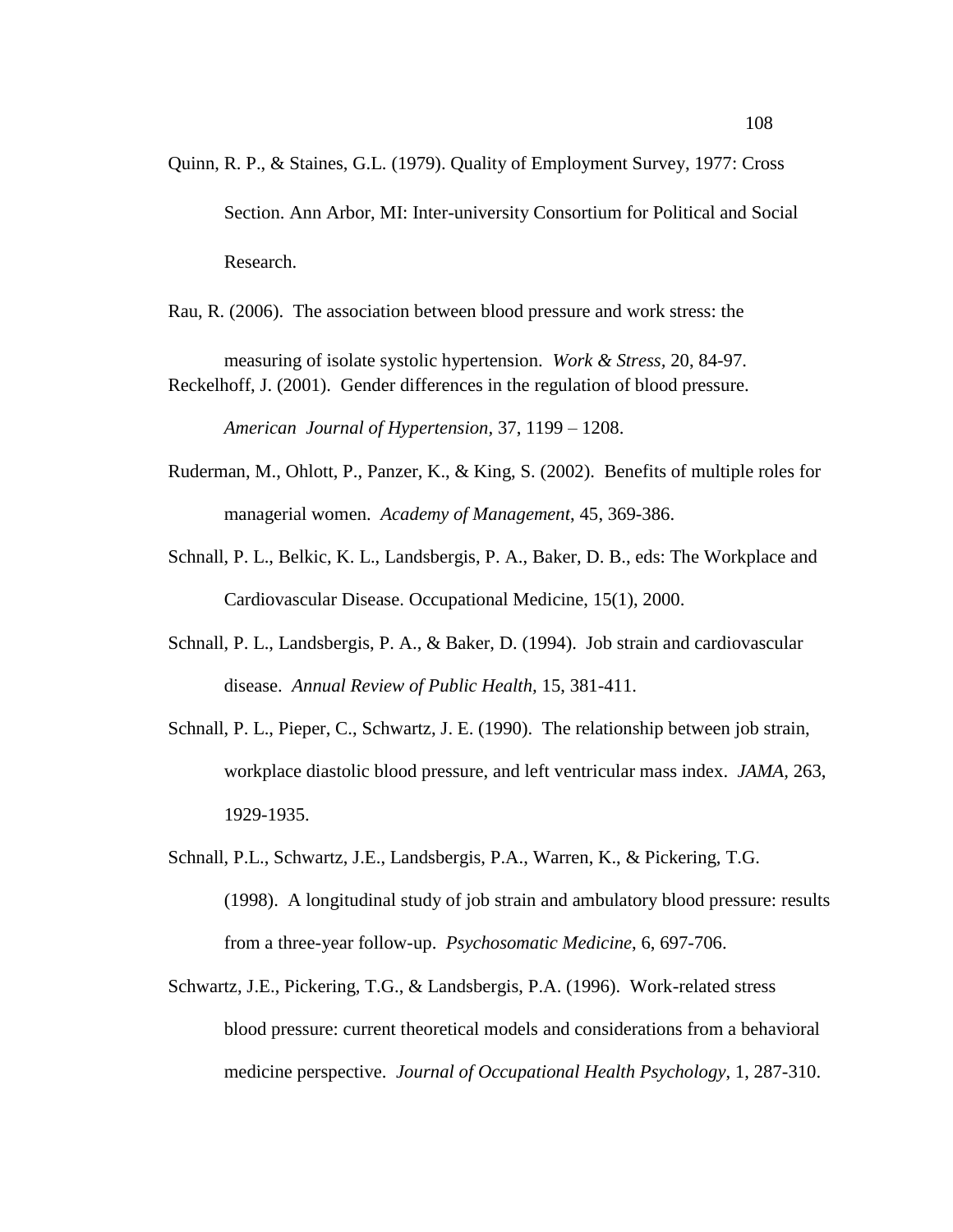Selye, H. (1974). Stress without distress. New York: New American Library.

- Siegrist, J., Peter, R., Junge, Astrid, Cremer, P., & Seidel, D. (1990). Low status control, high effort at work and ischemic heart disease: prospective evidence from bluecollar men. *Social Science & Medicine,* 10, 1127-1134.
- Sonnentag, S. & Kruel, U. (2006). Psychological detachment from work during off-job time: The role of job stressors, job involvement, and recovery-related selfefficacy. *European Journal of Work and Organizational Psychology,* 15, 197- 217.
- Staessan, J., Fagard, R., Lijnen, P., Thijs L., Van Hoof, R., & Amery, A. (1998), Reference values for ambulatory blood pressure: a meta-analysis. *Journal of Hypertension*, 8, 57 – 64.
- Steenland et al. (2000). Research findings linking workplace factors to cardiovascular disease outcomes. In P.L. Schnall, K. Belkic, & P. Landsbergis, (eds), The Workplace and Cardiovascular Disease (pp. 7-68). Philadelphia, PA: Hanley & Belfus, Inc.
- Stergiou, G., Skeva, S., & Zourbaki, I. (1998). Self-monitoring blood pressure at home: how many measurements are needed? *Journal of Hypertension*, 6, 725-731.
- Sterling, P., & Eyer, J. (1988). Allostasis: A new paradigm to explain arousal pathology. In: Fisher, J, Reason, J, eds. Handbook of Life Stress, Cognition, and Health. New York: Johns Wiley & Sons Inc., 629 – 649.
- Stone-Romero, E., Alliger, G., & Aguinis, H. (1994). Type II error problems in the use of moderated multiple regression for the detection of moderating effects of dichotomous variables. *Journal of Management*, 20, 167 – 178.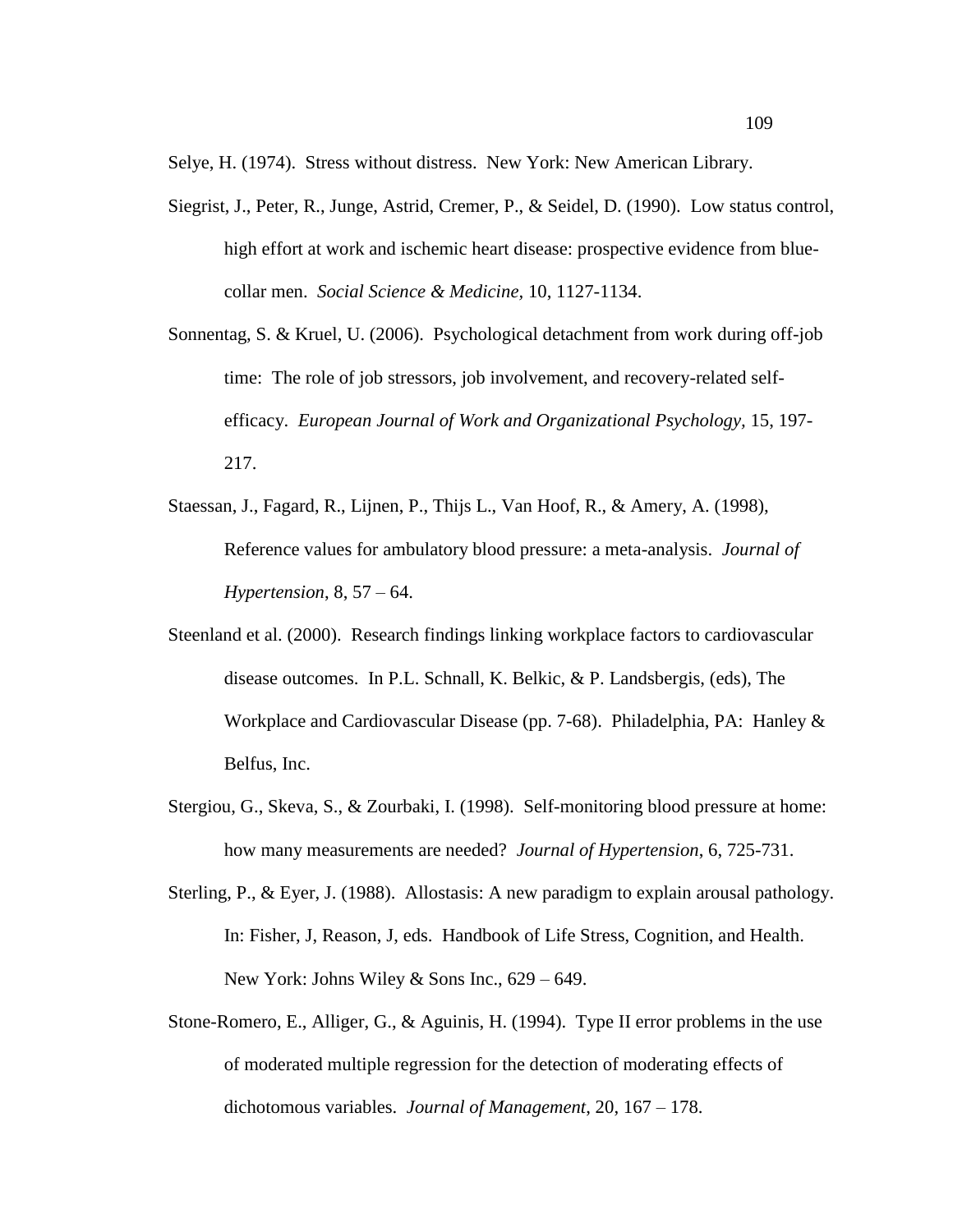- Theorell, T., & Karasek, R.A. (1996). Current issues relating to psychosocial job strain and cardiovascular disease research. *Journal of Occupational Health Psychology,* 1, 9-26.
- Theorell, T., Perski, A., Orth-Gomer, K., Hamsten, A., & Ulf de Faire (1991). The effects of the strain of returning to work on the risk of cardiac death after a first myocardial infarction before the age of 45. *Journal of Cardiology,* 30, 61-67.
- Thoits, P. A. (2010). Stress and health: Major findings and policy implications. *Journal of Health and Social Behavior*, 51, 541 – 553.
- Thomas, L.T. & Ganster, D.C. (1995). Impact of family-supportive work variables on work-family conflict and strain: a control perspective. *Journal of Applied Psychology,* 80, 6-15.
- Thompson, C. A,, Andreassi, J. K., & Prottas, D. J. (2005). Work-Family Culture: Key to reducing Workforce-Workplace mismatch. In Bianchi, S. M., Casper, L. M., & King, R. B (Eds.). *Work, family, Health, and Well-Being.* (pp. 117-132). Mahwah: Lawrence Erlbaum Associates.
- Topouchian, J., El Assad, M., Orobinskaia, L., El Feghali, R., & Asmar, R. (2006). Validation of two automatic devices for self-measurement of blood pressure according to the International Protocol of the European Society of Hypertension: the Omron M6 (HEM-7001-E) and the Omron R7 (HEM 637-IT). *Blood Pressure Monitoring. 11*(3), 165-171.
- Uchino, B. N., Cacioppo, J. T., & Kiecolt-Glaser, J. K. (1996). The relationship between social support and physiological processes: A review with emphasis on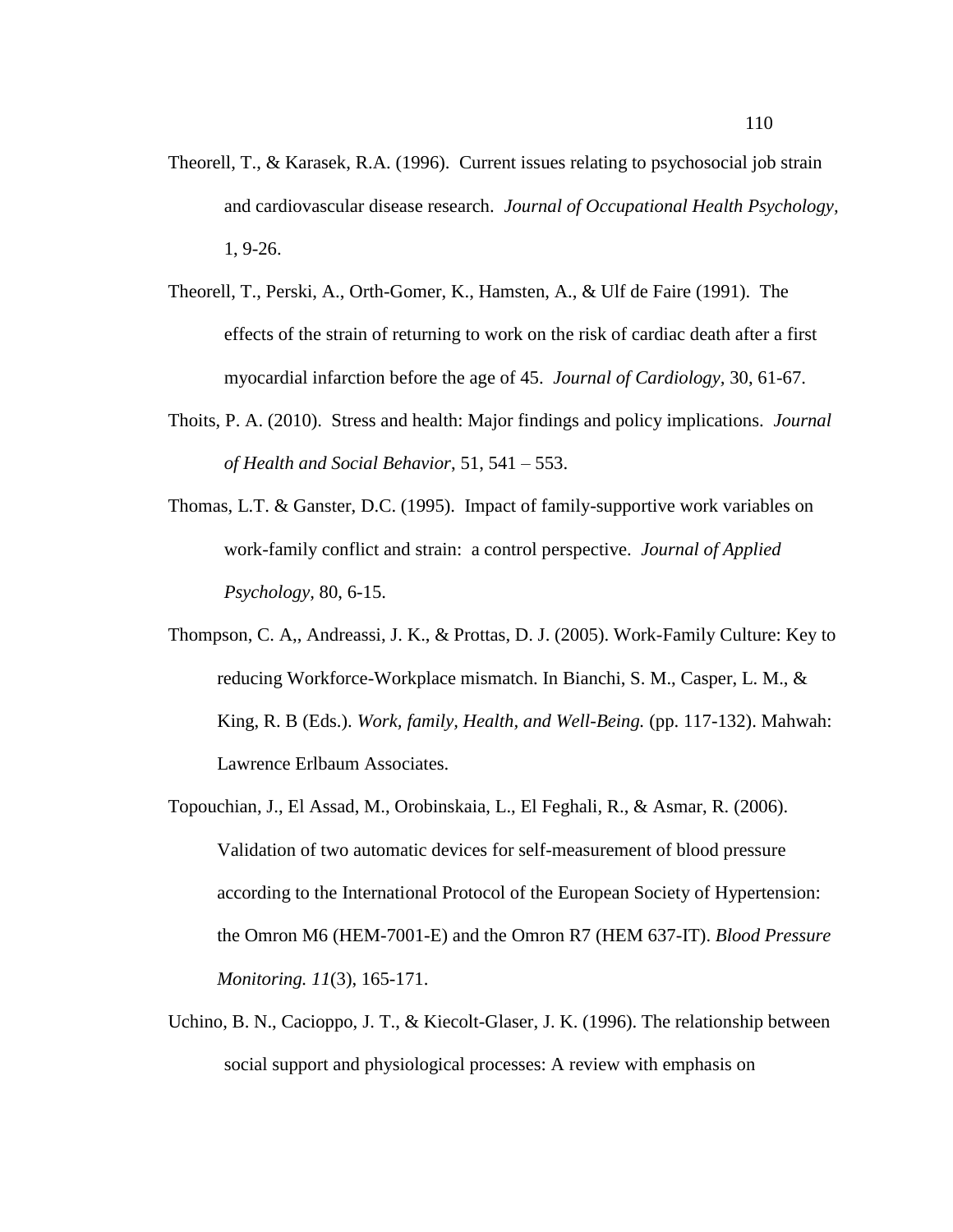underlying mechanisms and implications for health. *Psychological Bulletin, 119*, 488-531.

- Van Burren, S. (1999). Multiple imputation of missing blood pressure covariates in survival analysis. *Stats in Medicine*, 18, 681.
- Van der Doef, M., & Maes, S. (1999). The job demand-control (-support) model and psychological well-being: a review of 20 years of empirical research. *Work & Stress,* 13, 87-114.
- van Vegchel, N., de Jonge, J., & Landsbergis, P. (2005). Occupational stress in (inter)action: the interplay between job demands and job resources. *Journal of Organizational Behavior*, 26, 535-560.
- Verhoeven, C., Maes, S., Kraaj, V., & Joekes, K. (2003). Job conditions and wellness/health outcomes in dutch secondary school teachers. *Psychology & Health,* 18, 473-487.
- Viswesvaran, C., Sanchez, J.I., & Fisher, J. (1999). The role of social support in the process of work stress: a meta-analysis. *Journal of Vocational Behavior*, 54, 314- 334.
- Waldron, I., Nowatarski, M., Friemer, J., Henry, P., Post, N., & Witten, C. (1982). Cultural variation in blood pressure: a qualitative analysis of the relationship of blood pressure to cultural characteristics, salt consumption and body weight. *Social Science and Medicine*, 16, 419 – 430.
- Wamala, S.P., Wolk, A., & Orth-Gomer, K. (1997). Determinants of obesity in relation to socioeconomic status among middle-aged swedish women. *Preventive Medicine,* 26, 734-744.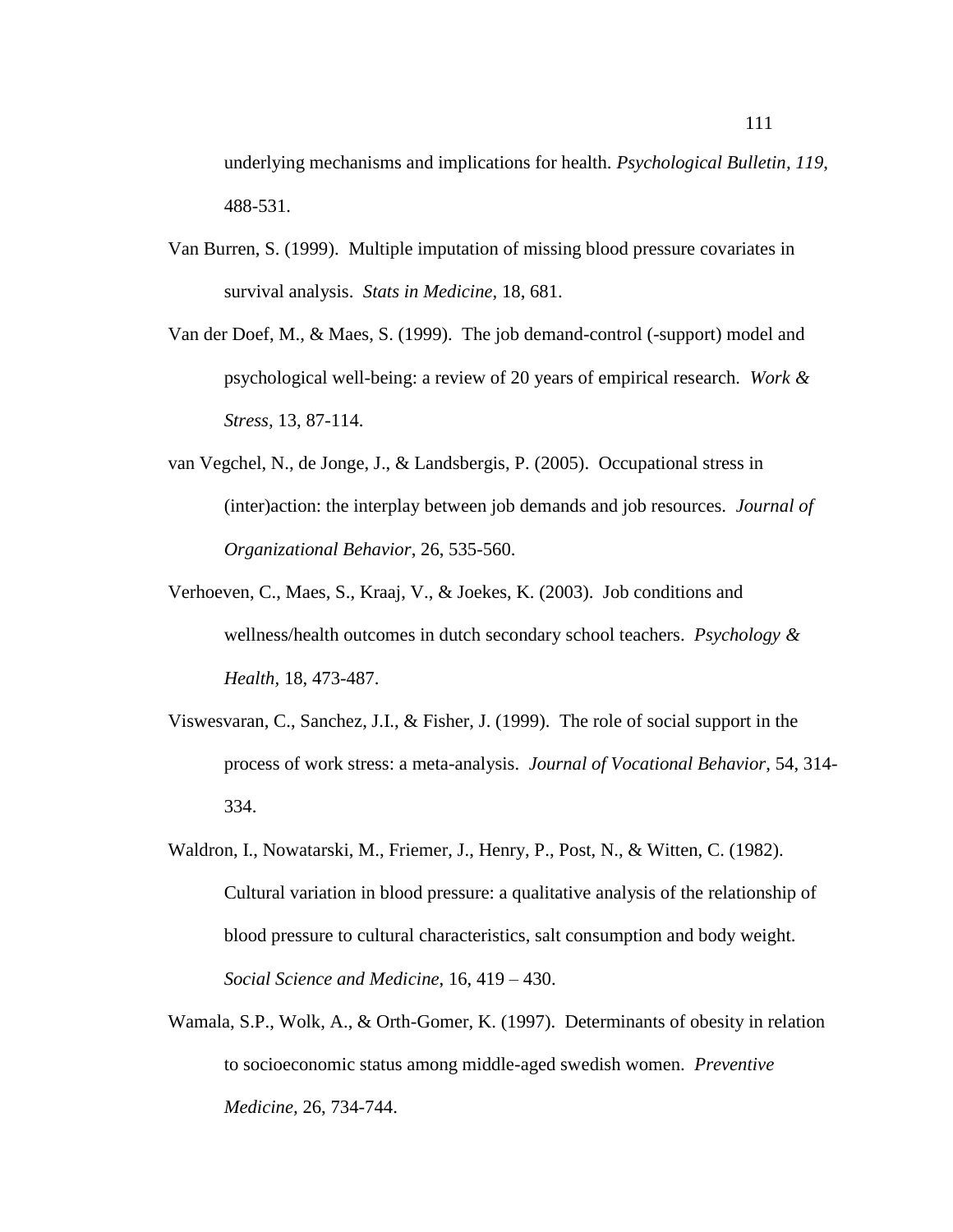- Wang, P. & Walumbwa, F. (2007). Family-friendly programs, organizational commitment, and work withdrawal: the moderating role of transformational leadership. *Personnel Psychology,* 60, 397-427.
- World Health Organization, *The Atlas of Heart Disease and Stroke*, World Health Organization, Geneva, Switzerland, 2009.
- Wright, T. (2010). The role of psychological well-being in job performance, employee retention, and cardiovascular health. *Organizational Dynamics*, *1*, 13-23.
- Yarnell, J. (2008). Stress at work an independent risk factor for coronary hear disease? *European Heart Journal*, 29, 579-580.
- Zedeck, S. (1971). Problems with the use of "moderator" variables. *Psychological Bulletin,* 76, 295 – 310.
- Zimmerman, M.K. & Hartley, W.S. (1982). High blood pressure among employed women: a multi-factor discriminant analysis. *Journal of Health and Social Behavior*, 23, 205-220.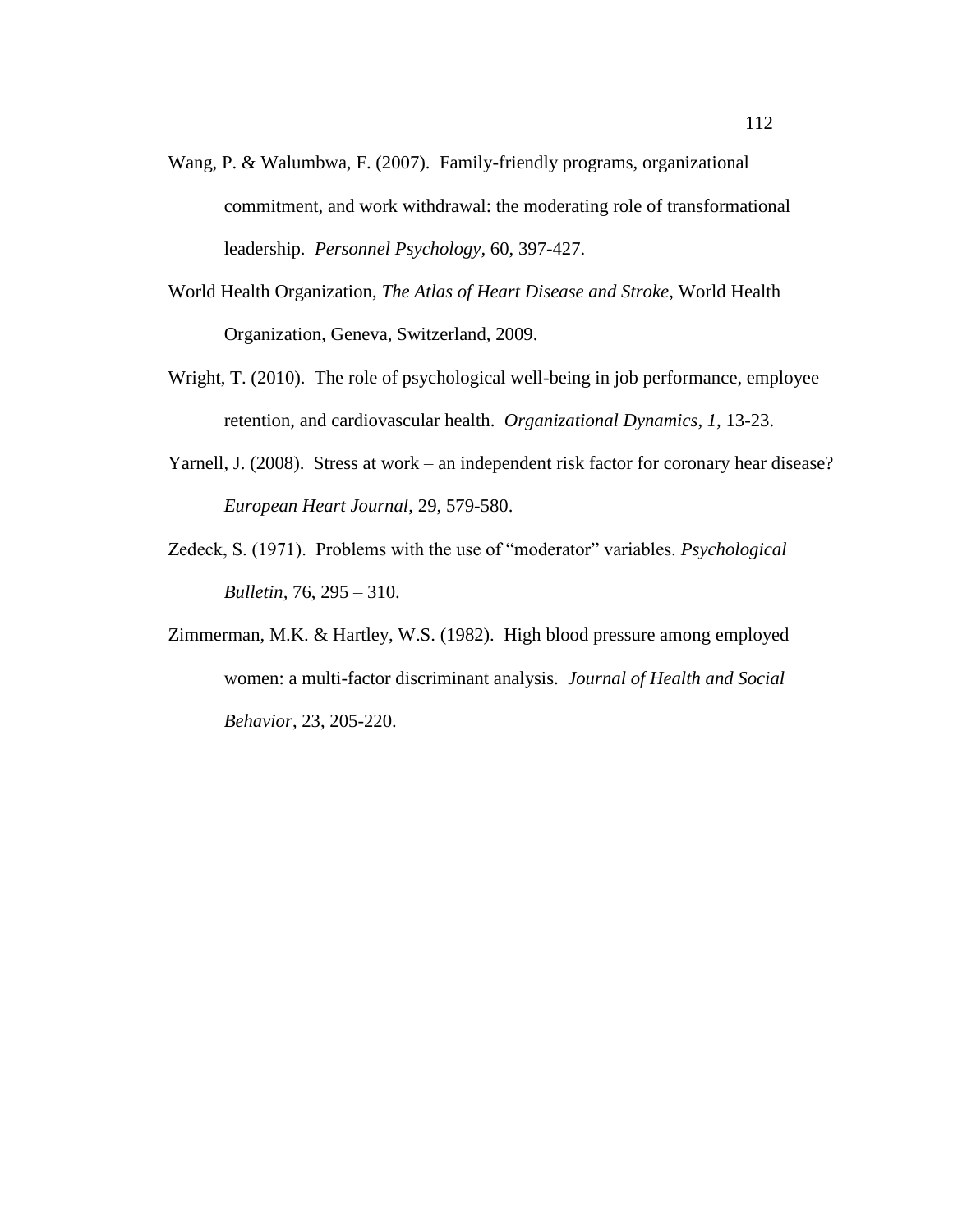### Appendix A

#### Job Content Questionnaire

#### *Skill Discretion Subscale*

| In my $job$                             | Strongly        | <i>Disagree</i> | <b>Neutral</b> | Agree | <i>Strongly</i> |
|-----------------------------------------|-----------------|-----------------|----------------|-------|-----------------|
|                                         | <i>Disagree</i> |                 |                |       | Agree           |
| My job requires that I learn new things |                 |                 |                |       |                 |
| I have an opportunity to develop my     |                 |                 |                |       |                 |
| own special abilities                   |                 |                 |                |       |                 |
| My job requires a high level of skill   |                 |                 |                |       |                 |
| I get to do a variety of things on my   |                 |                 |                |       |                 |
| job                                     |                 |                 |                |       |                 |
| My job requires a lot of repetitive     |                 |                 |                |       |                 |
| work                                    |                 |                 |                |       |                 |
| My job requires me to be creative       |                 |                 |                |       |                 |

#### *Decision Authority Subscale*

| In my job                              | Strongly        | <i>Disagree</i> | <i>Neutral</i> | Agree | Strongly |
|----------------------------------------|-----------------|-----------------|----------------|-------|----------|
|                                        | <b>Disagree</b> |                 |                |       | Agree    |
| My job allows me to make a lot of      |                 |                 |                |       |          |
| decisions on my own.                   |                 |                 |                |       |          |
| On my job, I am given a lot of         |                 |                 |                |       |          |
| freedom to decide how I do my work.    |                 |                 |                |       |          |
| I have a lot of say about what happens |                 |                 |                |       |          |
| on my job.                             |                 |                 |                |       |          |

### *Psychological Demands Subscale*

| In my $job$                        | <i>Strongly</i> | <i>Disagree</i> | <i>Neutral</i> | Agree | <i>Strongly</i> |
|------------------------------------|-----------------|-----------------|----------------|-------|-----------------|
|                                    | <b>Disagree</b> |                 |                |       | Agree           |
| I am not asked to do an excessive  |                 |                 |                |       |                 |
| amount of work.                    |                 |                 |                |       |                 |
| I am free from conflicting demands |                 |                 |                |       |                 |
| others make.                       |                 |                 |                |       |                 |
| I have enough time to get the job  |                 |                 |                |       |                 |
| done.                              |                 |                 |                |       |                 |
| My job requires working very fast. |                 |                 |                |       |                 |
| My job requires working very hard. |                 |                 |                |       |                 |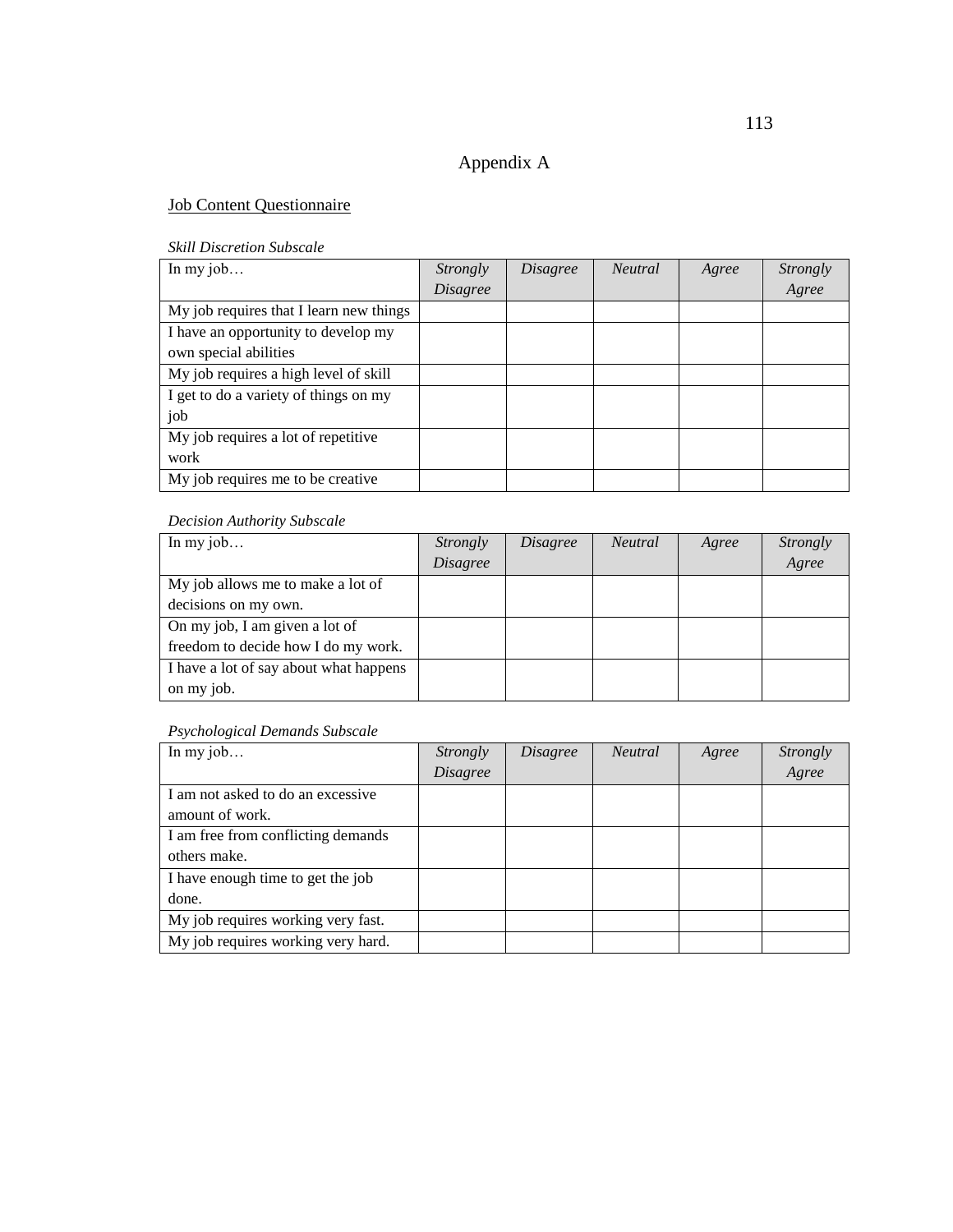# Appendix B

### Calculation of Job Strain

A job strain ratio term is created from the JCQ.

A score of 1.0 or above indicates job strain.

(Overall Job Demands\*2) / (Decision-Latitude) = Job Strain ratio term

| Formulas for JCQ Scale                                           | Possible Range |
|------------------------------------------------------------------|----------------|
| Job Skill Discretion = $[q1+q3+q5+q7+q9+5-q2] * 2$               | $12 - 48$      |
| Job Decision-Making Authority $[2*(q4+q6+q8)]*2$                 | $12 - 48$      |
| Decision Latitude = Skill Discretion + Decision-Making Authority | $24 - 96$      |
| Job Demands = $3*(q10+q11) + 2*(15-q13-q-14-q15)$                | $24 - 96$      |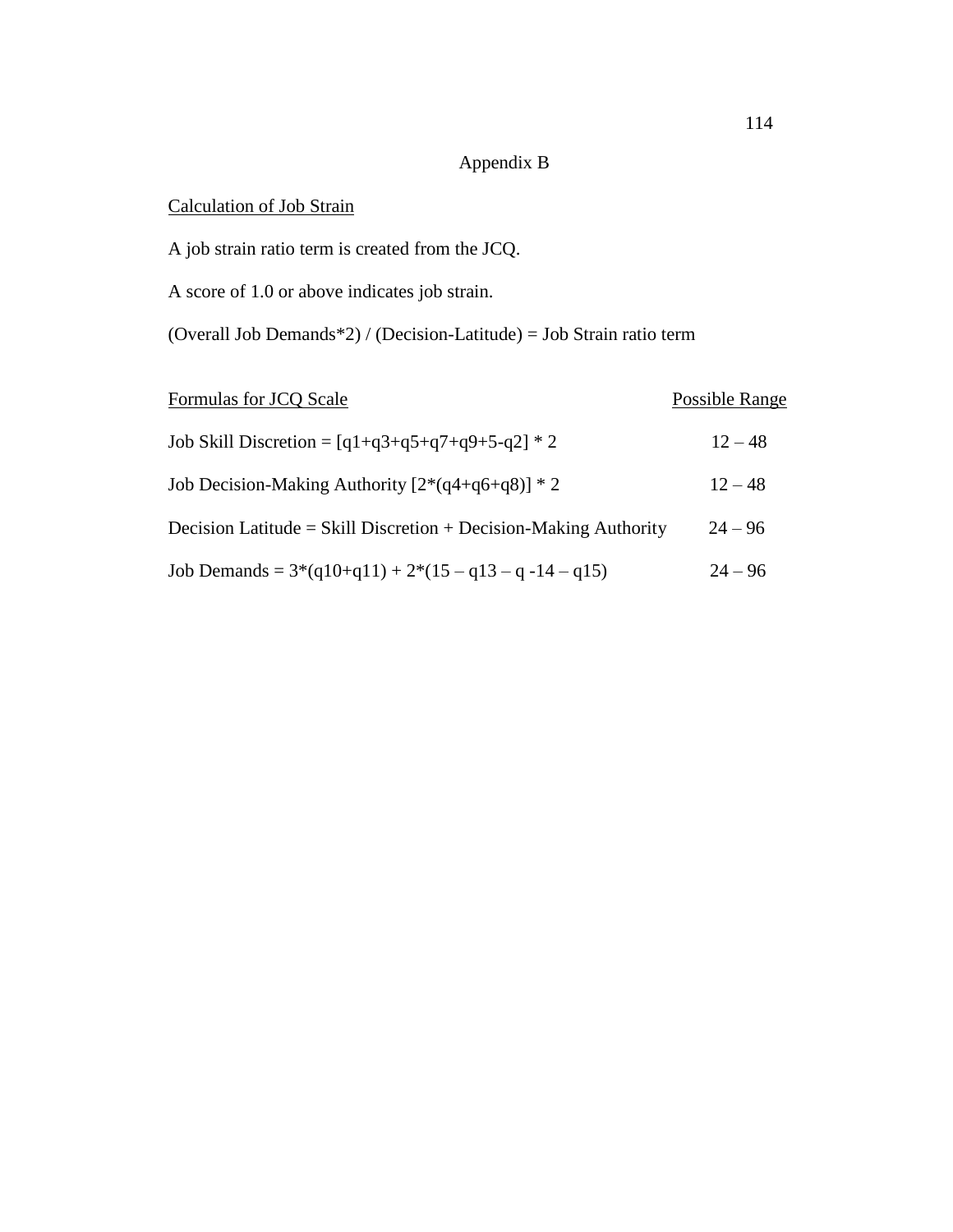## Appendix C

## Family Supportive Supervisor Behaviors

*Emotional Support*

|                                        | <i>Strongly</i> | <i>Disagree</i> | <b>Neutral</b> | Agree | Strongly |
|----------------------------------------|-----------------|-----------------|----------------|-------|----------|
|                                        | <i>Disagree</i> |                 |                |       | Agree    |
| My supervisor is willing to listen to  |                 |                 |                |       |          |
| my problems in juggling work and       |                 |                 |                |       |          |
| nonwork life.                          |                 |                 |                |       |          |
| My supervisor takes the time to learn  |                 |                 |                |       |          |
| about my personal needs.               |                 |                 |                |       |          |
| My supervisor makes me fell            |                 |                 |                |       |          |
| comfortable talking to him or her      |                 |                 |                |       |          |
| about my conflicts between work and    |                 |                 |                |       |          |
| nonwork.                               |                 |                 |                |       |          |
| My supervisor and I can talk           |                 |                 |                |       |          |
| effectively to solve conflicts between |                 |                 |                |       |          |
| work and nonwork issues.               |                 |                 |                |       |          |

#### *Instrumental Support*

|                                        | Strongly | <i>Disagree</i> | <b>Neutral</b> | Agree | Strongly |
|----------------------------------------|----------|-----------------|----------------|-------|----------|
|                                        | Disagree |                 |                |       | Agree    |
| I can depend on my supervisor to help  |          |                 |                |       |          |
| me with scheduling conflicts if I need |          |                 |                |       |          |
| it.                                    |          |                 |                |       |          |
| I can rely on my supervisor to make    |          |                 |                |       |          |
| sure my work responsibilities are      |          |                 |                |       |          |
| handled when I have unanticipated      |          |                 |                |       |          |
| nonwork demands.                       |          |                 |                |       |          |
| My supervisor works effectively with   |          |                 |                |       |          |
| workers to creatively solve conflicts  |          |                 |                |       |          |
| between work and nonwork.              |          |                 |                |       |          |

#### *Role Model*

|                                      | Strongly        | <i>Disagree</i> | <i>Neutral</i> | Agree | <i>Strongly</i> |
|--------------------------------------|-----------------|-----------------|----------------|-------|-----------------|
|                                      | <i>Disagree</i> |                 |                |       | Agree           |
| My supervisor is a good role model   |                 |                 |                |       |                 |
| for work and nonwork balance.        |                 |                 |                |       |                 |
| My supervisor demonstrates effective |                 |                 |                |       |                 |
| behaviors in how to juggle work and  |                 |                 |                |       |                 |
| nonwork balance.                     |                 |                 |                |       |                 |
| My supervisor demonstrates how a     |                 |                 |                |       |                 |
| person can jointly be successful on  |                 |                 |                |       |                 |
| and off the job.                     |                 |                 |                |       |                 |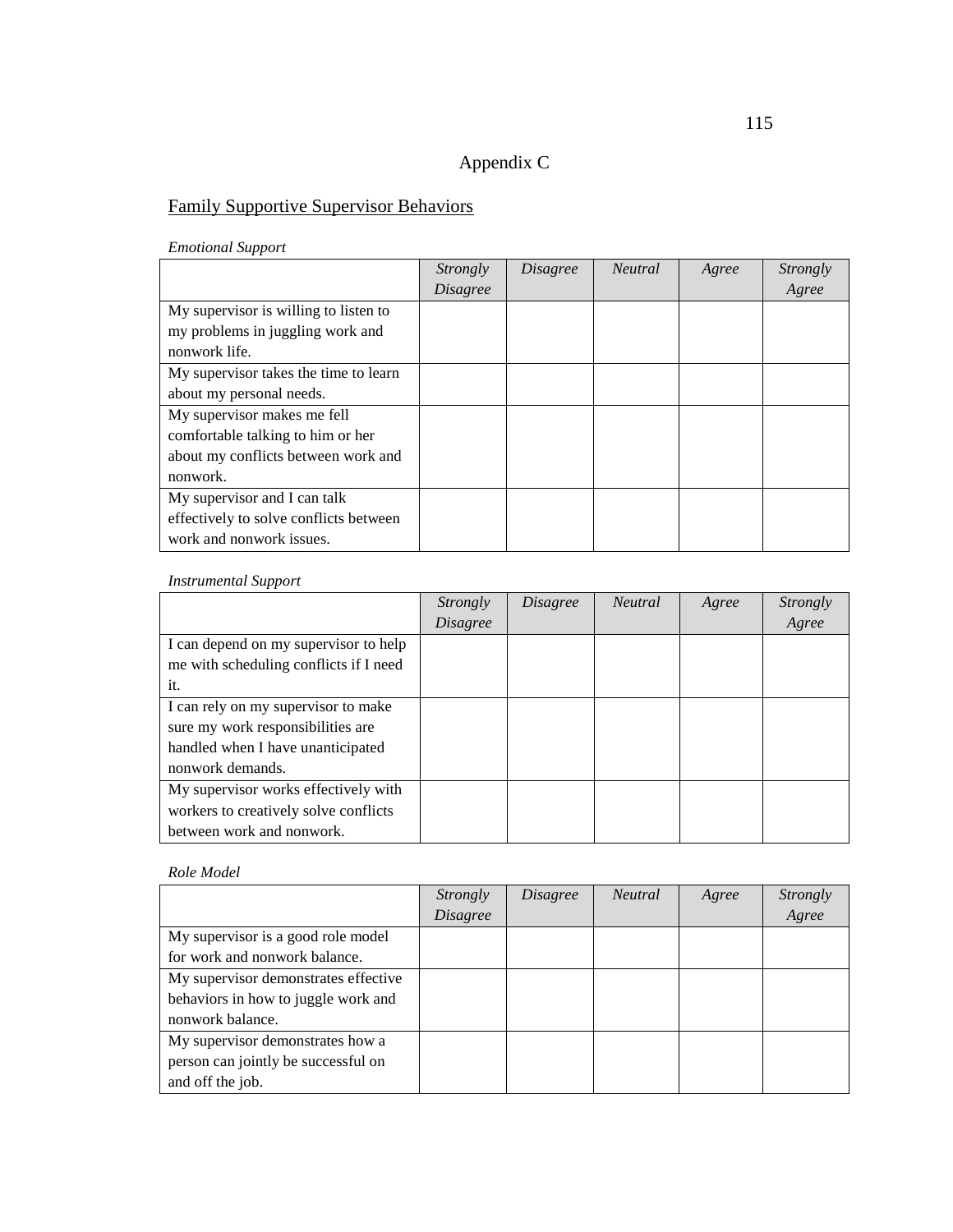|                                        | <i>Strongly</i> | <i>Disagree</i> | <b>Neutral</b> | Agree | Strongly |
|----------------------------------------|-----------------|-----------------|----------------|-------|----------|
|                                        | <b>Disagree</b> |                 |                |       | Agree    |
| My supervisor thinks about how the     |                 |                 |                |       |          |
| work in my department can be           |                 |                 |                |       |          |
| organized to jointly benefit employees |                 |                 |                |       |          |
| and the company.                       |                 |                 |                |       |          |
| My supervisor asks for suggestions to  |                 |                 |                |       |          |
| make it easier for employees to        |                 |                 |                |       |          |
| balance work and nonwork demands.      |                 |                 |                |       |          |
| My supervisor is creative in           |                 |                 |                |       |          |
| reallocating job duties to help my     |                 |                 |                |       |          |
| department work better as a team.      |                 |                 |                |       |          |
| My supervisor is able to manage the    |                 |                 |                |       |          |
| department as a whole team to enable   |                 |                 |                |       |          |
| everyone's needs to be met.            |                 |                 |                |       |          |